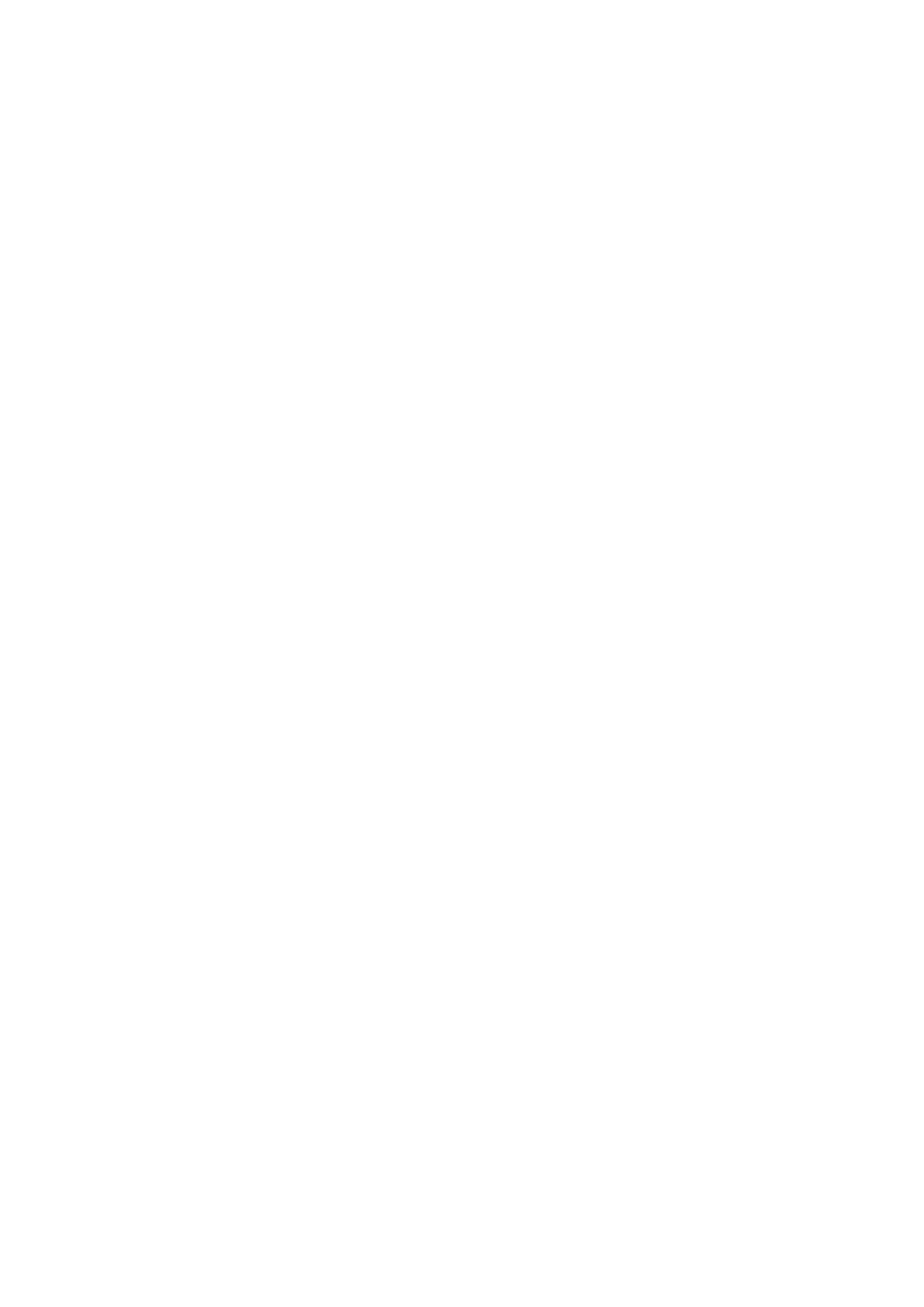# **10. Glossary**

# *1st regulatory control period*

In relation to a *Network Service Provider* in this jurisdiction, means the first period during which the provider will be or is subject to a control mechanism imposed by a distribution determination, being the period from 1 July 2019 to 30 June 2024.

# *2nd regulatory control period*

In relation to a *Network Service Provider* in this jurisdiction, means the second period during which the provider will be or is subject to a control mechanism imposed by a distribution determination, being the period from 1 July 2024 to 30 June 2029.

### **Note:**

This definition expires on 1 July 2029.

# *2009-14 NT regulatory control period*

The regulatory control period that commenced on 1 July 2009 under the *NT Network Access Code*.

# *2014-19 NT regulatory control period*

The regulatory control period that commenced on 1 July 2014 under the *NT Network Access Code*.

# *2014 NT Ministerial Direction*

The direction issued by the shareholding Minister of Power and Water Corporation ABN 15 947 352 360 to the board of the Corporation under section 8(4)(a) of the *Government Owned Corporations Act* (NT), dated 19 June 2014.

# *2014 NT Network Price Determination*

The "2014 Network Price Determination" made by the *Utilities Commission* under the *Utilities Commission Act* (NT), *Electricity Reform Act* (NT) and Chapter 6 of the *NT Network Access Code* that:

- (a) applies, or applied, from 1 July 2014 to 30 June 2019; and
- (b) because of section 57 of the *Electricity Networks (Third Party Access) Act* (NT), is, or was, a network pricing determination made under section 6A(1) of that Act,

as amended, varied or substituted from time to time.

# *AARR*

The *aggregate annual revenue requirement* for *prescribed transmission services*.

# *abnormal conditions*

A condition described in clause 4.2.3A(a).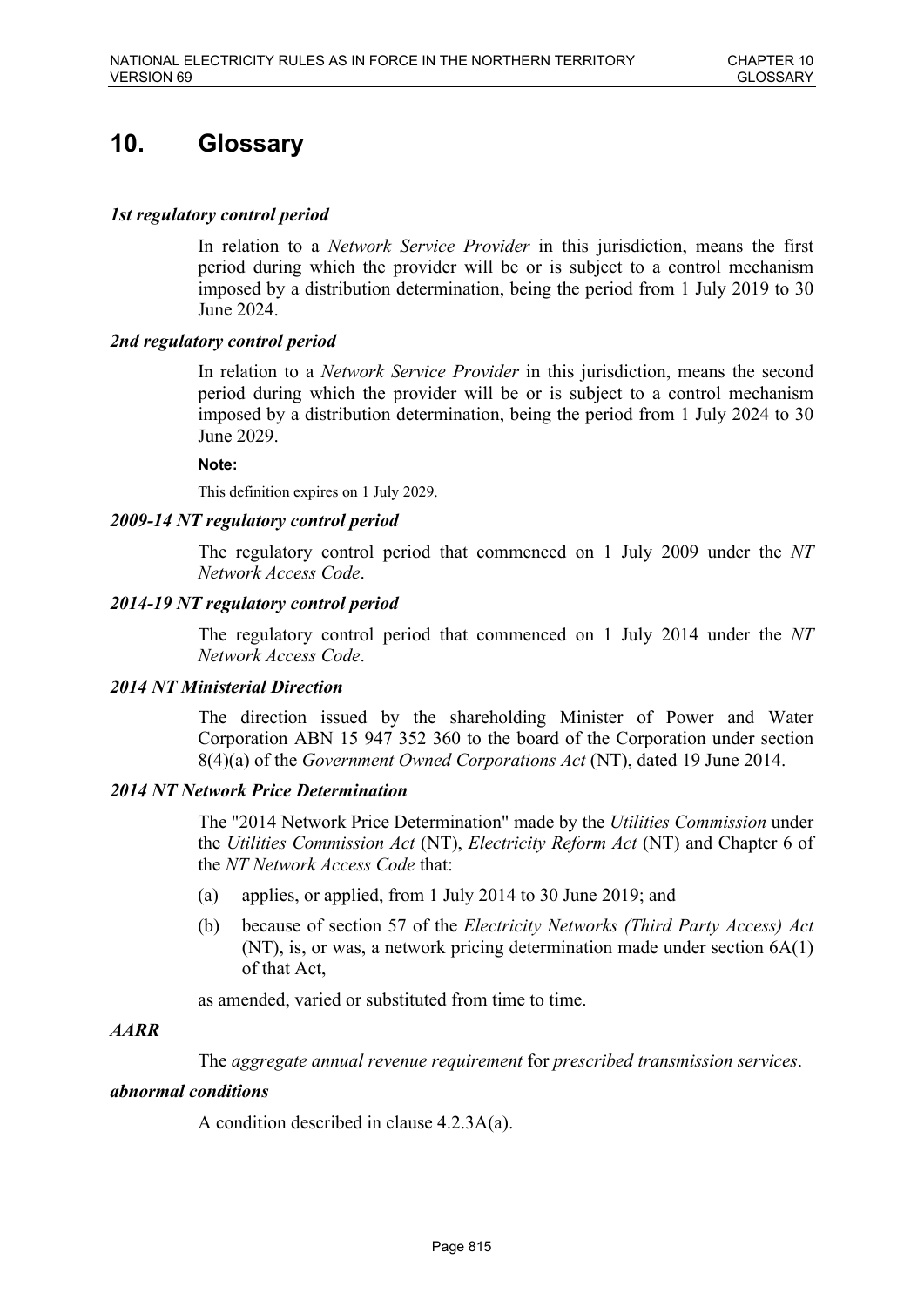### *above-standard system shared transmission service*

A *shared transmission service* that exceeds the requirements referred to in paragraph (a)(1) or (2) of the definition of *negotiated transmission service* principally as a consequence of investments that have benefits extending to *Transmission Network Users* beyond those *connected* at a single *transmission network connection point*.

# *ACCC*

Australian Competition and Consumer Commission as established under the *Competition and Consumer Act 2010* (Cth).

### *acceptable credit criteria*

The credit criteria defined in clause 3.3.3.

### *access charge*

For a *Distribution Network Service Provider* - in respect of access to:

- (a) *negotiated distribution services* which would have been *negotiated distribution services* regardless of the operation of clause 6.24.2(c), an amount described in clause 5.3AA(f)(4).
- (b) **[Deleted]**

### *access party*

In respect of a service that is listed in column 1 of Table S7.5.1.1, the party listed in column 3 of Table S7.5.1.1.

#### *access policy*

An access policy as required for *large DCA services* under clause 5.2A.8.

#### *access standard*

A particular technical requirement as recorded in a *connection agreement*.

# *Accredited Service Provider category*

A category of registration of a *Metering Provider* established by *AEMO* under S7.2.2(b) as a consequence of requirements of a *participating jurisdiction* to install *metering installations*.

#### *accumulated energy data*

The data that results from the measurement of the flow of electricity in a power conductor where the data represents a period in excess of a *recording interval*. *Accumulated energy data* is held in the *metering installation*. The measurement is carried out at a *metering point*.

#### *accumulated metering data*

The *accumulated energy data*, once collected from a *metering installation*, is *accumulated metering data*. *Accumulated metering data* is held in a *metering data services database*.

#### *actionable ISP project*

A project: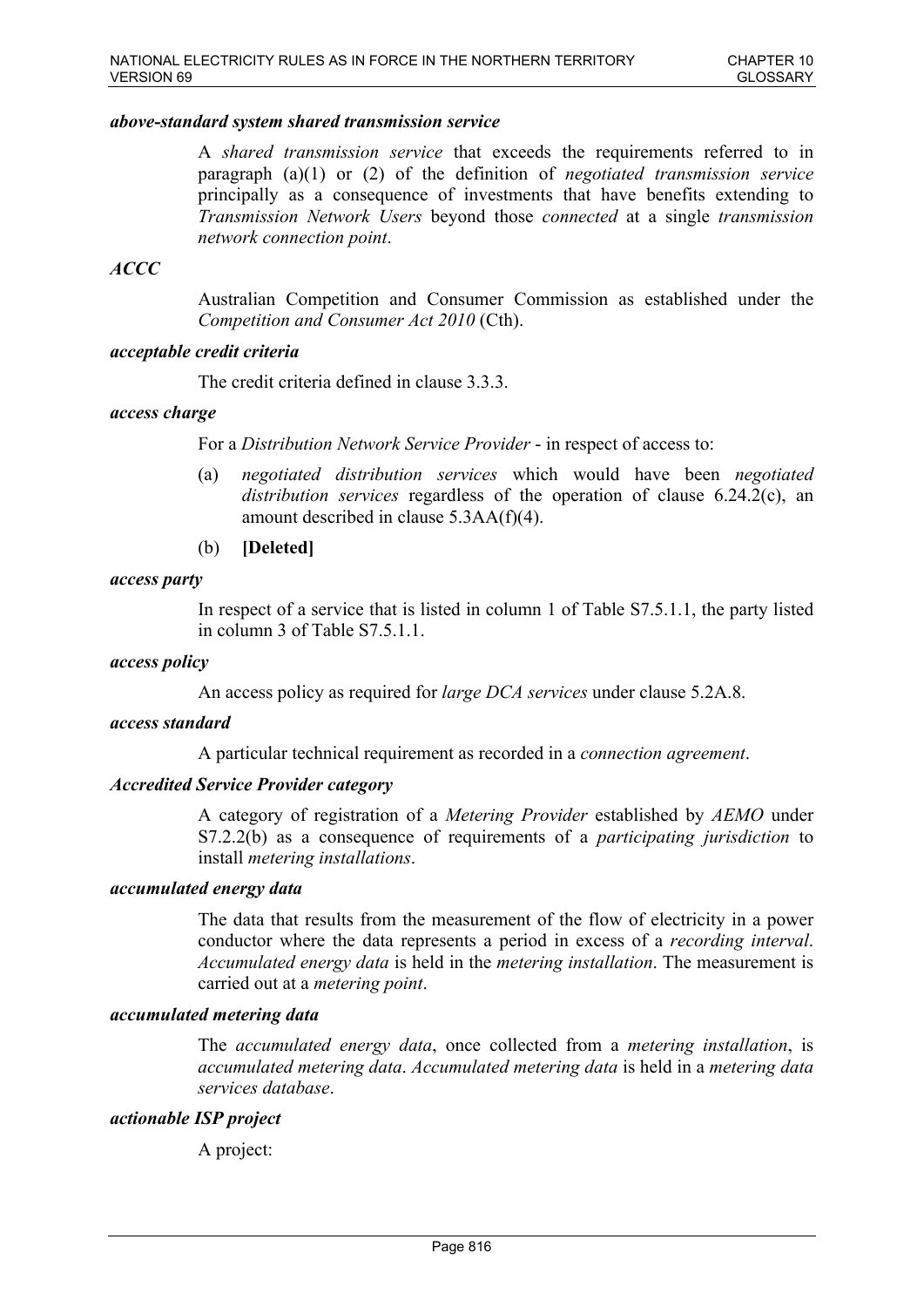- (a) that relates to a *transmission asset* or *non-network option* the purpose of which is to address an *identified need* specified in an *Integrated System Plan* and which forms part of an *optimal development path*; and
- (b) for which a *project assessment draft report* is required to be published in the *Integrated System Plan* that identifies that project.

### *activate*

The operation of a *generating unit* (other than a *scheduled generating unit*) at an increased *loading level* or reduction in demand (other than a *scheduled load*) undertaken in response to a request by *AEMO* in accordance with an *unscheduled reserve contract*.

### *active energy*

A measure of electrical energy flow, being the time integral of the product of *voltage* and the in-phase component of current flow across a *connection point*, expressed in watthour (Wh).

### *active power*

The rate at which *active energy* is transferred.

# *active power capability*

The maximum rate at which *active energy* may be transferred from a *generating unit* to a *connection point* as specified or proposed to be specified in a *connection agreement* (as the case may be).

### *additional intervention claim*

Has the meaning given in clause 3.12.2(k).

# *adequately damped*

In relation to a *control system*, when tested with a step change of a feedback input or corresponding reference, or otherwise observed, any oscillatory response at a *frequency* of:

- (a) 0.05 Hz or less, has a damping ratio of at least  $0.4$ ;
- (b) between 0.05 Hz and 0.6 Hz, has a halving time of 5 seconds or less (equivalent to a damping coefficient –0.14 nepers per second or less); and
- (c) 0.6 Hz or more, has a damping ratio of at least 0.05 in relation to a *minimum access standard* and a damping ratio of at least 0.1 otherwise.

### *adjusted gross energy*

The *energy* adjusted in accordance with clause 3.15.5 (for a *transmission network connection point*) or clause 3.15.5A (for a *virtual transmission node*) or clause 3.15.4 (for any other *connection point*).

# *adjusted locational component*

Has the meaning given to it in clause 6A.23.3(b).

### *adjusted non-locational component*

Has the meaning given to it in clause 6A.23.3(e).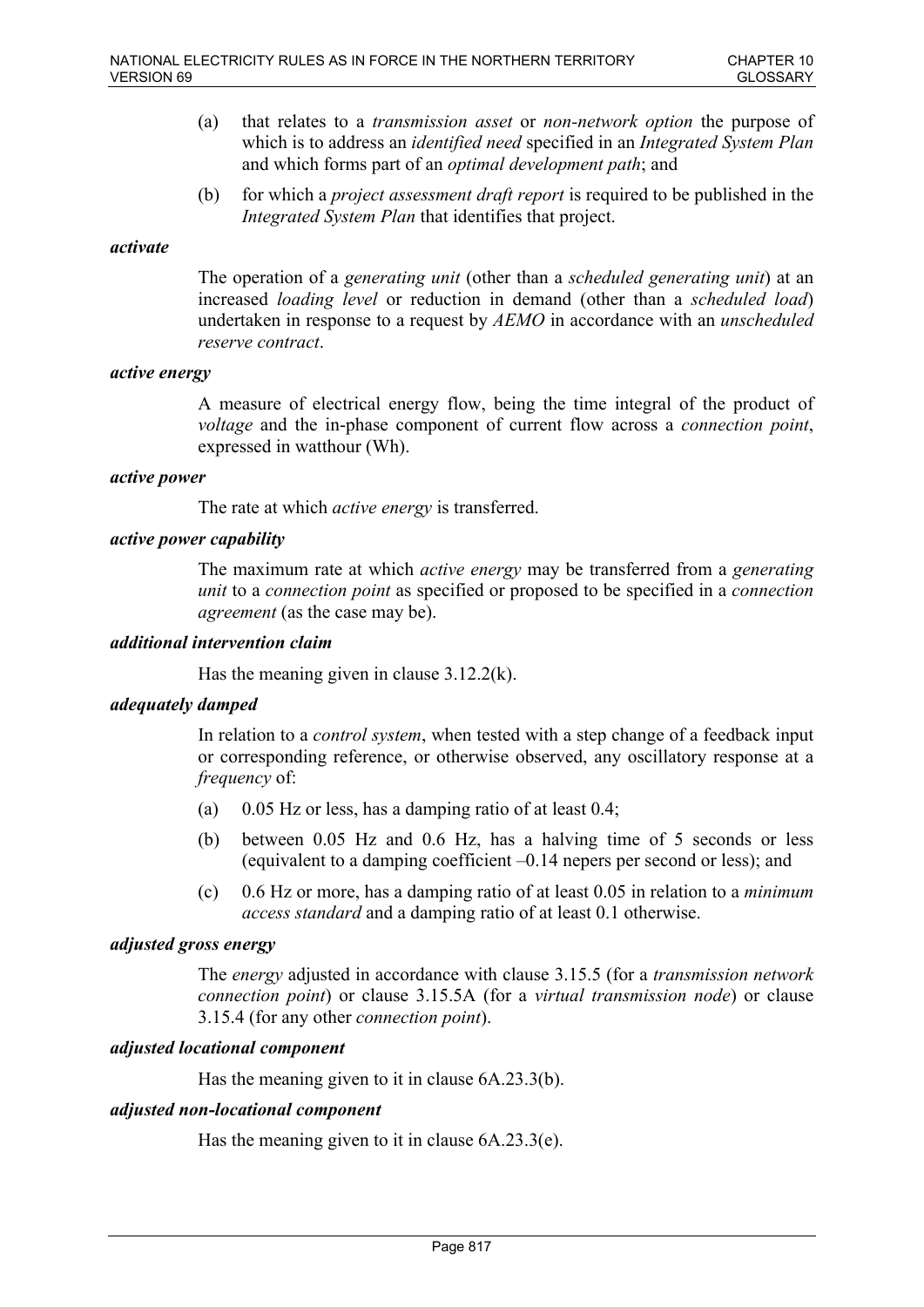# *administered floor price*

A price floor to apply to a *regional reference price*, with the levels of the price floor being administered under clause 3.14.1 and the circumstances under which it can be invoked by *AEMO* being determined as set out in clause 3.14.2.

### *administered price cap*

A price cap to apply to a *dispatch price*, *regional reference price* or *ancillary service price* as specified in clause 3.14.1.

### *administered price period*

A period declared by *AEMO*, in accordance with clause 3.14.2, in which an *administered price cap* may be invoked.

### *adoptive jurisdiction*

Has the meaning given in the *NEL*.

# *adverse system strength impact*

An adverse impact, assessed in accordance with the *system strength impact assessment guidelines*, on the ability under different operating conditions of:

- (a) the *power system* to maintain system stability in accordance with clause S5.1a.3; or
- (b) a *generating system* or *market network service facility* forming part of the *power system* to maintain stable operation including following any *credible contingency event* or *protected event*,

so as to maintain the power system in a *secure operating state*.

#### *Adviser*

The Dispute Resolution Adviser specified in clause 8.2.2(a).

#### *Adviser referral notice*

A notice referring a dispute to the *Adviser* for the purposes of clause 8.2.5.

#### *AEMC*

The Australian Energy Market Commission, which is established under section 5 of the *Australian Energy Market Commission Establishment Act 2004* (SA).

### *AEMO*

Means Australian Energy Market Operator Limited (ACN 072 010 327)

### **Note**

Before its change of name, AEMO was known as NEMMCO.

#### *AEMO advisory matter*

A matter that relates to *AEMO*'s functions under the *NEL* and a matter in which *AEMO* has a role under clause 5.3.4B or in schedules 5.1a, 5.1, 5.2, 5.3 and 5.3a. Advice on the acceptability of *negotiated access standards* under the following clauses are deemed to be *AEMO advisory matters*: S5.1.9, S5.2.5.1, S5.2.5.3 to S5.2.5.5, S5.2.5.7 to S5.2.5.14, S5.2.6.1, S5.2.6.2, S5.3a.4.1 and S5.3a.14.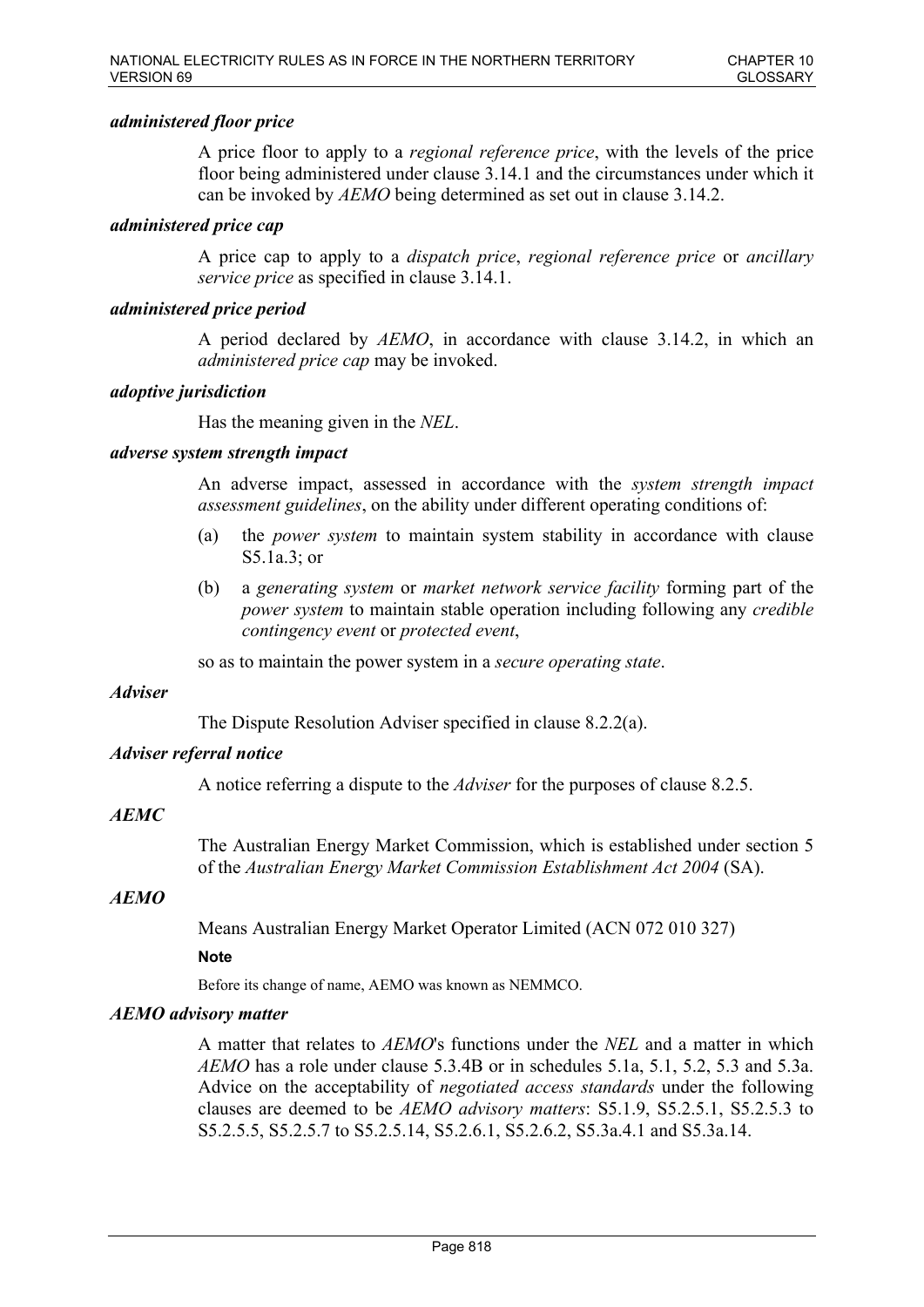# *AEMO co-ordinating centre*

The control centre from which *AEMO* conducts *market* related activities and the coordination of the operation of the *national grid*.

# *AEMO intervention event*

An event where *AEMO* intervenes in the *market* under the *Rules* by:

- (a) issuing a *direction* in accordance with clause 4.8.9; or
- (b) exercising the *RERT* in accordance with rule 3.20 by:
	- (1) *dispatching scheduled generating units*, *scheduled network services* or *scheduled loads* in accordance with a *scheduled reserve contract*; or
	- (2) *activating loads* or *generating units* under an *unscheduled reserve contract*.

### *AEMO Member*

A person appointed as a *Member* by *AEMO* to represent *AEMO* in accordance with clause 7.17.10(c).

### *AEMO power system security responsibilities*

The responsibilities described in clause 4.3.1.

### *AER*

The Australian Energy Regulator, which is established by section 44AE of the *Competition and Consumer Act 2010* (Cth).

# *AER PoLR report*

Has the meaning given in clause 4A.F.8(a).

# *affected participant's adjustment claim*

Has the meaning given in clause  $3.12.2(g)(3)$ .

# *Affected Participant*

- (a) In respect of a particular *direction* in an *intervention price trading interval*:
	- (1) a *Scheduled Generator* or *Scheduled Network Service Provider*:
		- (i) which was not the subject of the *direction*, that had its *dispatched* quantity affected by that *direction*; or
		- (ii) which was the subject of the *direction*, that had its *dispatched* quantity for other *generating units* or other services which were not the subject of that *direction* affected by that *direction*, however, the *Scheduled Generator* or *Scheduled Network Service Provider* is only an *Affected Participant* in respect of those *generating units* and services which were not the subject of that *direction*; or
	- (2) an *eligible person* entitled to receive an amount from *AEMO* pursuant to clause 3.18.1(b)(1) where there has been a change in flow of a *directional interconnector*, for which the *eligible person* holds units for the *intervention price trading interval*, as a result of the *direction*; and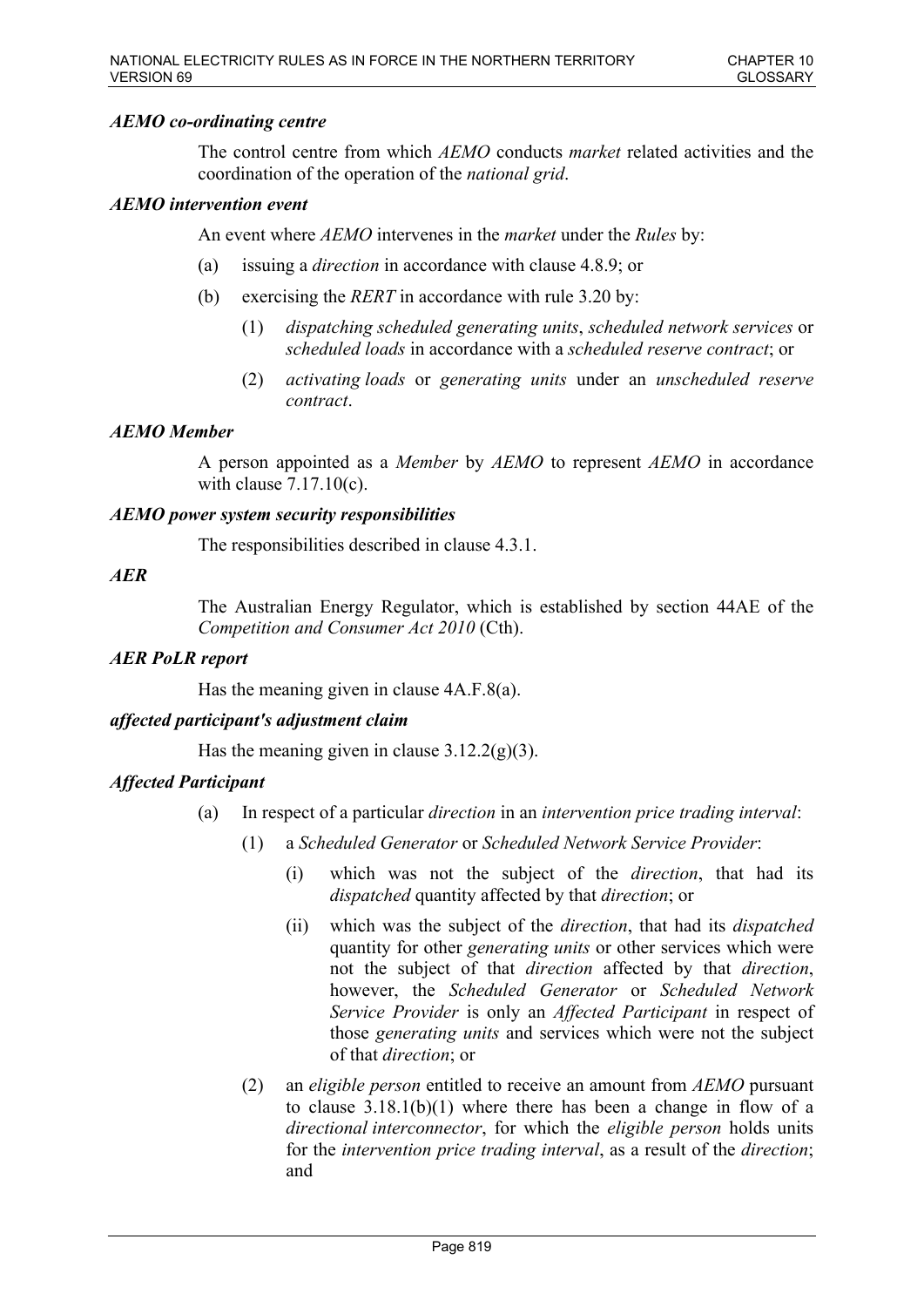- (b) in relation to the exercise of the *RERT* under rule 3.20:
	- (1) a *Scheduled Generator* or *Scheduled Network Service Provider*:
		- (i) whose *plant* or *scheduled network service* was not *dispatched* under a *scheduled reserve contract*, that had its *dispatched* quantity affected by the *dispatch* of *plant* or *scheduled network service* under that *scheduled reserve contract*; and
		- (ii) who was not the subject of *activation* under an *unscheduled reserve contract*, that had its *dispatched* quantity affected by the *activation* of *generating units* or *loads* under that *unscheduled reserve contract*;
	- (2) a *Scheduled Generator* or *Scheduled Network Service Provider* whose *plant* or *scheduled network service* was *dispatched* under a *scheduled reserve contract*, that had its *dispatched* quantity for other *generating units* or other services which were not *dispatched* under the *scheduled reserve contract* affected by that *dispatch* of *plant* or *scheduled network service* under that *scheduled reserve contract*, however, the *Scheduled Generator* or *Scheduled Network Service Provider* is only an *Affected Participant* in respect of those *generating units* and services which were not *dispatched* under that *scheduled reserve contract*; or
	- (3) an *eligible person* entitled to receive an amount from *AEMO* pursuant to clause 3.18.1(b)(1) where there has been a change in flow of a *directional interconnector*, for which the *eligible person* holds units for the *intervention price trading interval*, as a result of the *dispatch* of *plant* or *scheduled network service* under a *scheduled reserve contract* or the *activation* of *generating units* or *loads* under an *unscheduled reserve contract*.

#### *AGC (automatic generation control system)*

The system into which the *loading levels* from economic *dispatch* will be entered for *generating units* operating on automatic generation control in accordance with clause 3.8.21(d).

### *aggregate annual revenue requirement*

For *prescribed transmission services*, the meaning in clause 6A.22.1 and for any other service, the calculated total annual revenue to be earned by an entity for a defined class or classes of service.

### *aggregate payment due*

The aggregate of the net amounts payable by *AEMO* to each of the *Market Participants* to whom payments are to be made in relation to *spot market transactions* or *reallocation transactions* in respect of a *billing period* determined in accordance with clause 3.15.22(c).

#### *agreed capability*

In relation to a *connection point*, the capability to receive or send out power for that *connection point* determined in accordance with the relevant *connection agreement*.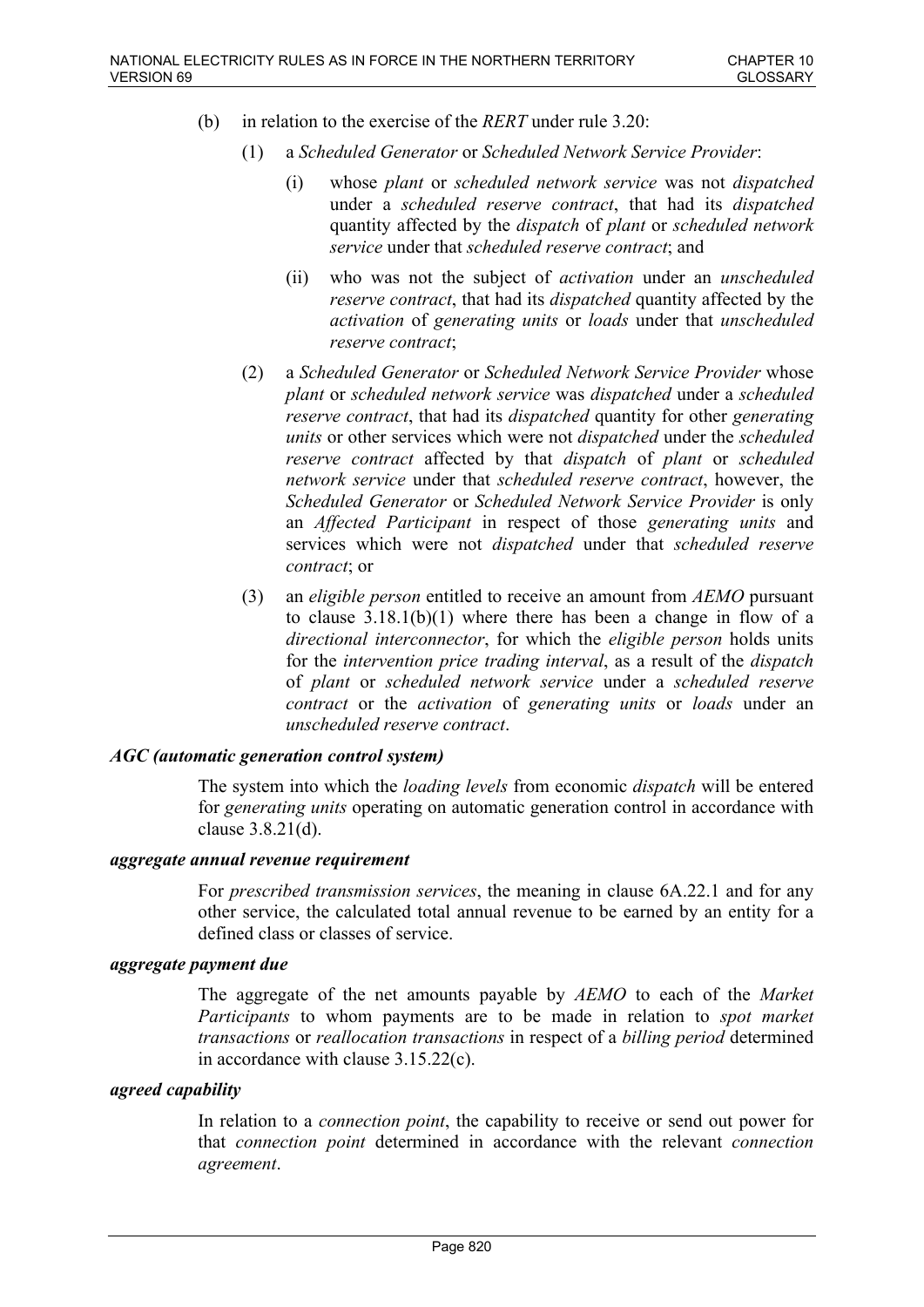### *allowed imputation credits*

for a *Network Service Provider* for a *regulatory year* means the value of imputation credits for the *regulatory year* stated, or calculated in the way stated, in the *applicable rate of return instrument* for the *Network Service Provider* for the *regulatory year*.

### *allowed rate of return*

for a *Network Service Provider* for a *regulatory year* means the rate of return calculated in the way stated in the *applicable rate of return instrument* for the *Network Service Provider* for the *regulatory year*.

### *alternative control service*

A *distribution service* that is a *direct control service* but not a *standard control service*.

### *alternative network constraint formulation*

A *network constraint* equation formulation used by *AEMO* other than a *fully cooptimised network constraint formulation*.

# *Amending Rule*

A Rule made by the *AEMC* under section 103 of the *NEL* on and from the date of commencement of the operation of that Rule, or parts of that Rule.

#### *ancillary service fees*

The fees determined by *AEMO* under Chapter 2 in relation to *ancillary services*.

#### *ancillary service generating unit*

A *generating unit* which has been classified in accordance with Chapter 2 as an *ancillary service generating unit*.

### *ancillary service load*

A *market load* or *load* which has been classified in accordance with Chapter 2 as an *ancillary service load*.

### *ancillary service price*

In respect of a *dispatch interval*, for a *market ancillary service*, the common clearing price for the *market ancillary service* determined in accordance with clause 3.9.

#### *Ancillary Service Provider*

A person who engages in the activity of owning, controlling or operating a *generating unit*, *load* or *market load* classified in accordance with Chapter 2 as an *ancillary service generating unit* or *ancillary service load*, as the case may be.

#### *ancillary services*

*Market ancillary services* and *non-market ancillary services*.

#### *ancillary services agreement*

An agreement under which an *NMAS provider* agrees to provide one or more services described in paragraph (b) of *non-market ancillary services* to *AEMO*.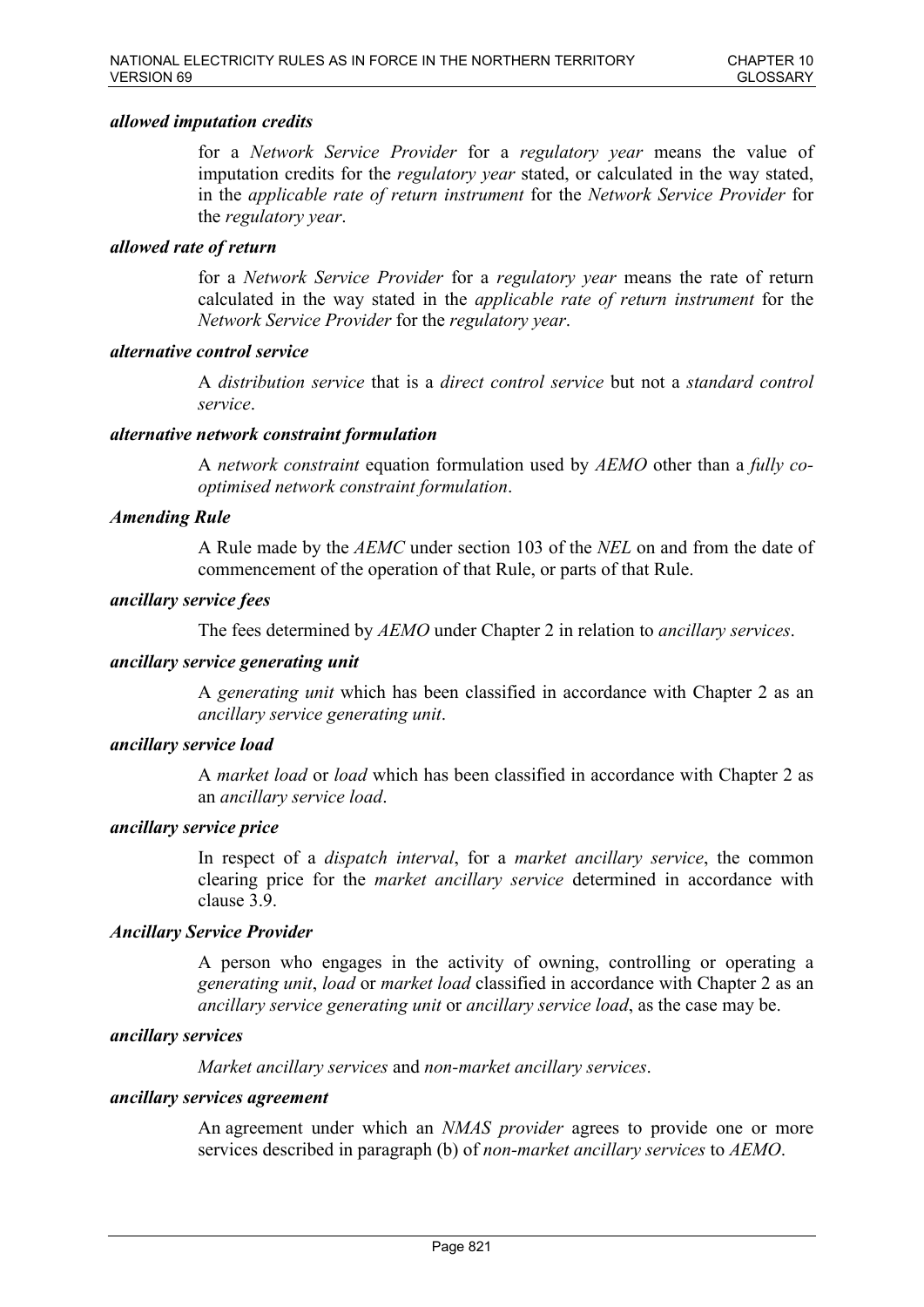# *annual benchmarking report*

Has the meaning given to it by clause 6.27 or clause 6A.31, as the case may be.

### *annual building block revenue requirement*

The amount representing the revenue requirement of a *Transmission Network Service Provider* for each *regulatory year* of a *regulatory control period* calculated in accordance with clause 6A.5.4.

### *annual revenue requirement*

An amount representing revenue for a *Distribution Network Service Provider*, for each *regulatory year* of a *regulatory control period*, calculated in accordance with Part C of Chapter 6.

### *annual service revenue requirement (or "ASRR")*

Has the meaning set out in clause 6A.22.2.

#### *apparent power*

The square root of the sum of the squares of the *active power* and the *reactive power*.

### *applicable rate of return instrument*

for a *Network Service Provider* for a *regulatory year* means the rate of return instrument in force when the network revenue or pricing determination for the *Network Service Provider* for the *regulatory control period* to which the *regulatory* year belongs is made (disregarding any determination made in substitution for an earlier determination for the *Network Service Provider* for that *regulatory control period*).

### *applicable regulatory instruments*

All laws, regulations, orders, licences, codes, determinations and other regulatory instruments (other than the *Rules*) which apply to *Registered Participants* from time to time, including those applicable in each *participating jurisdiction* as listed below, to the extent that they regulate or contain terms and conditions relating to access to a *network*, *connection* to a *network*, the provision of *network services*, *network service* price or *augmentation* of a *network*.

- (1) New South Wales:
	- (a) the *Electricity Supply Act 1995* (**ES Act**);
	- (b) all regulations made and licences (**Licences**) issued under the ES Act;
	- (c) the *Independent Pricing and Regulatory Tribunal Act 1992* (**IPART Act**);
	- (d) all regulations and determinations made under the IPART Act;
	- (e) all regulatory instruments applicable under the Licences; and
	- (f) *Commercial Arbitration Act 2010*.
- (2) Victoria:
	- (a) the *Electricity Industry Act 2000* (**EI Act**);
	- (b) all regulations made and licences (**Licences**) issued under the EI Act;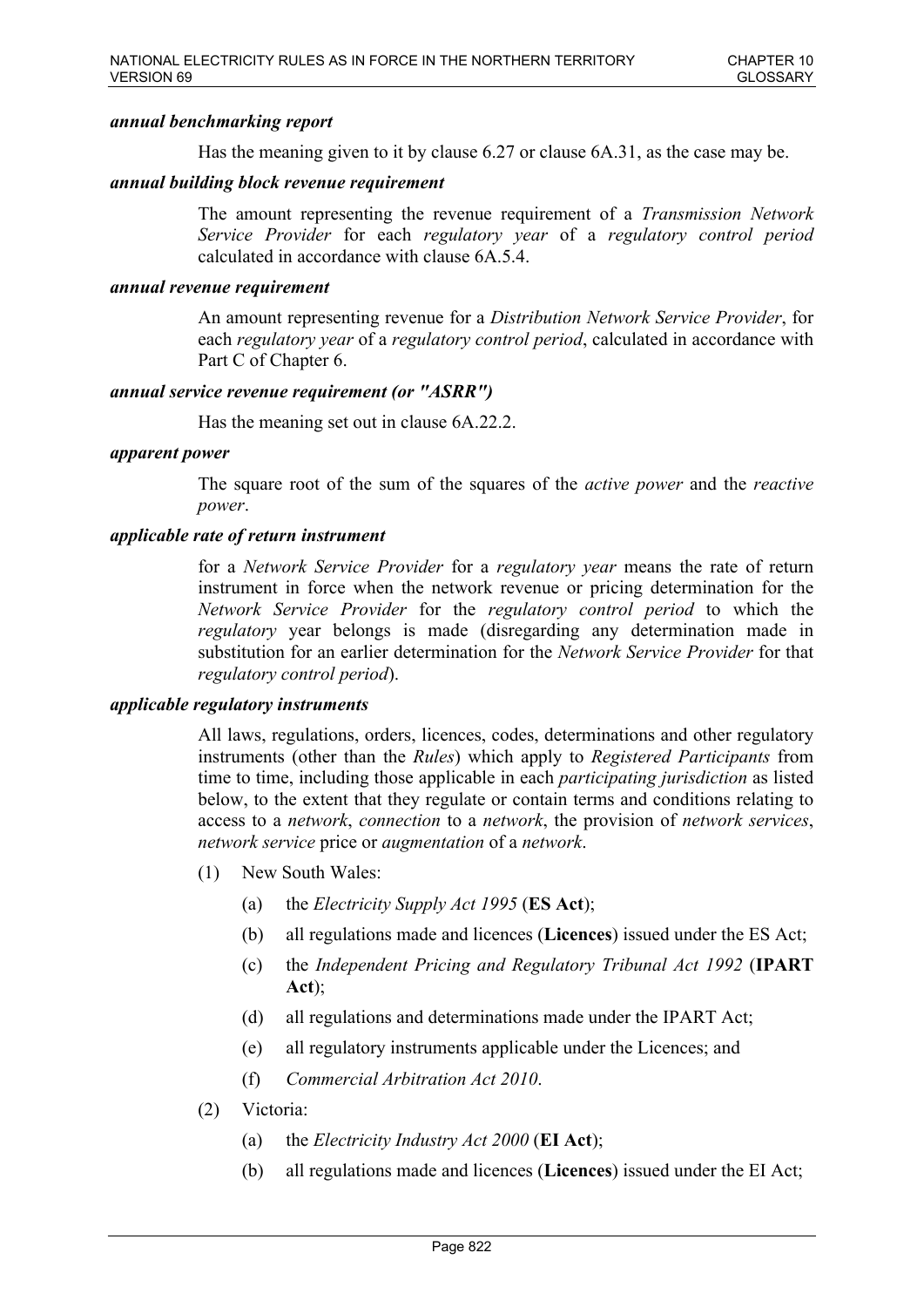- (c) the *Essential Services Commission Act 2001* (**ESCV Act**);
- (d) all regulations and determinations made under the ESCV Act;
- (e) all regulatory instruments applicable under the Licences; and
- (f) the Tariff Order made under section 158A(1) of the *Electricity Industry Act 1993* and continued in effect by clause 6(1) of Schedule 4 to the *Electricity Industry (Residual Provisions) Act 1993*, as amended or varied in accordance with section 14 of the EI Act.
- (3) South Australia:
	- (a) the *Electricity Act 1996*;
	- (b) all regulations made and licences (**Licences**) issued under the Electricity Act;
	- (c) the *Essential Services Commission Act 2002* (**ESCSA Act**);
	- (d) all regulations and determinations made under the ESCSA Act;
	- (e) all regulatory instruments applicable under the Licences; and
	- (f) the Electricity Pricing Order made under section 35B of the Electricity Act.
- (4) Australian Capital Territory:
	- (a) the *Utilities Act 2000*;
	- (b) all regulations made and licences (**Licences**) issued under the Utilities Act;
	- (c) the *Independent Competition and Regulatory Commission Act 1997* (**ICRC Act**);
	- (d) all regulations and determinations made under the ICRC Act; and
	- (e) all regulatory instruments applicable under the Licences.
- (5) Queensland:
	- (a) the *Electricity Act 1994*;
	- (b) all regulations made and authorities and special approvals (**Licences**) granted under the Electricity Act;
	- (c) the *Queensland Competition Authority Act 1997* (**QCA Act**);
	- (d) all regulations and determinations made under the QCA Act;
	- (e) all regulatory instruments applicable under the Licences; and
	- (f) the *Gladstone Power Station Agreement Act 1993* and associated agreements.
- (6) Tasmania:
	- (a) the *Electricity Supply Industry Act 1995*;
	- (b) all regulations made and licences (**Licences**) issued under the Electricity Supply Industry Act;
	- (c) all regulatory instruments under the Electricity Supply Industry Act or the Licences (including, without limitation, determinations of the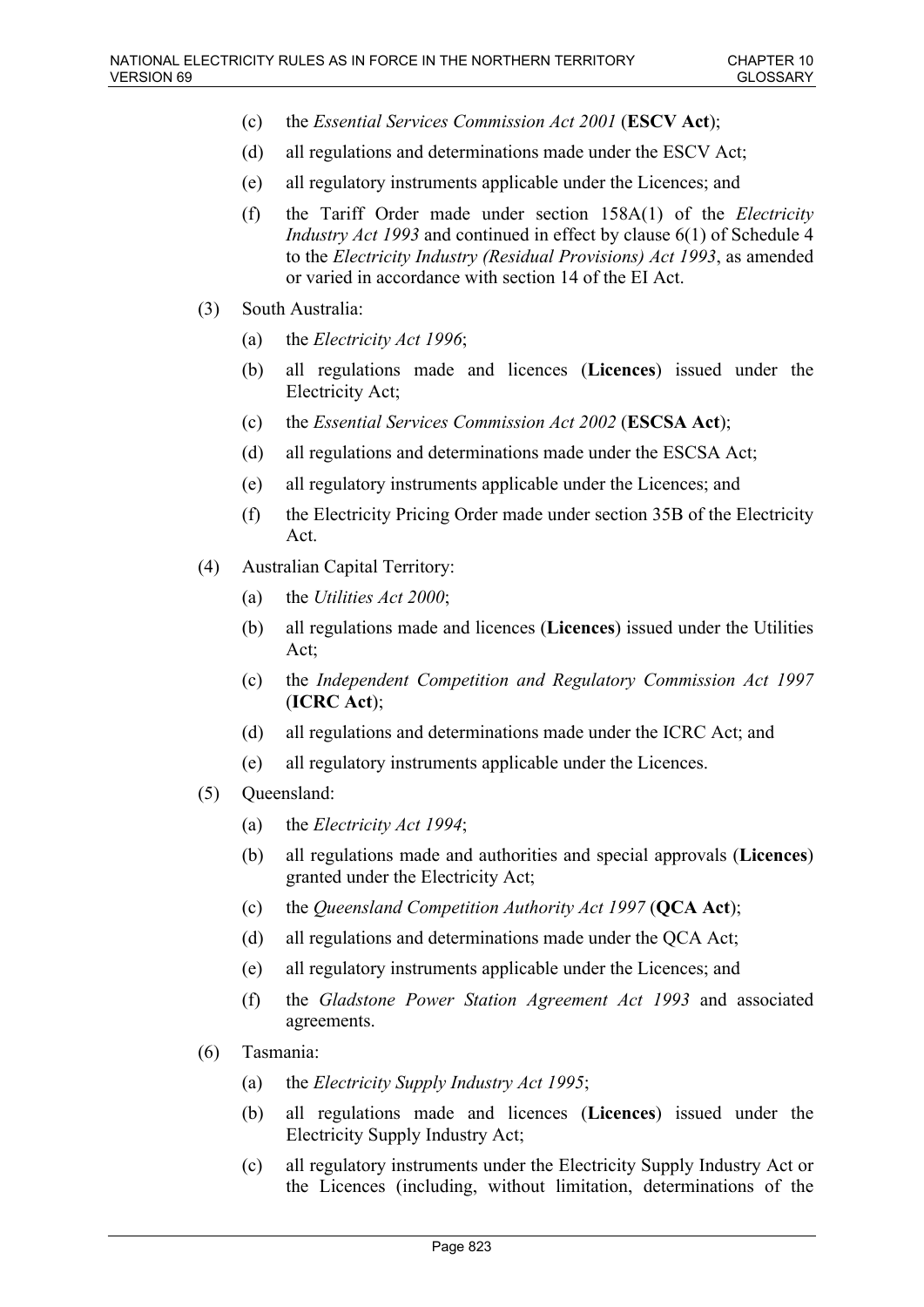Tasmanian Electricity Regulator under the *Electricity Supply Industry (Price Control) Regulations*); and

- (d) the Tasmanian Electricity Code issued under section 49A of the Electricity Supply Industry Act.
- (6A) Northern Territory:
	- (a) the *Electricity Reform Act* (NT);
	- (b) all instruments made and licences granted under the *Electricity Reform Act* (NT);
	- (c) the *Utilities Commission Act* (NT); and
	- (d) all instruments made under the *Utilities Commission Act* (NT).

#### *application to connect*

An application made by a *Connection Applicant* in accordance with Chapter 5, Part A for *connection* to a *network* and/or the provision of *network services* or modification of a *connection* to a *network* and/or the provision of *network services*.

### *approved jurisdictional scheme*

For a *Distribution Network Service Provider*, means a *jurisdictional scheme* in relation to which the *AER*:

- (a) has made a decision under clause  $6.12.1(20)$ ;
- (b) has made a determination under clause 6.6.1A(e); or
- (c) is taken to have made a determination under clause 6.6.1A(f).

#### *approved pass through amount*

In respect of a *positive change event* for a *Transmission Network Service Provider*:

- (a) the amount which the *AER* determines should be passed through to *Transmission Network Users* under clause 6A.7.3(d)(2); or
- (b) the amount which the *AER* is taken to have determined under clause 6A.7.3(e)(1),

as the case may be.

In respect of a *positive change event* or *NT positive change event* for a *Distribution Network Service Provider*:

- (a) the amount the *AER* determines should be passed through to *Distribution Network Users* under clause 6.6.1(d)(2) or clause 6.6.1AB(d)(2); or
- (b) the amount the *AER* is taken to have determined under clause  $6.6.1(e)(1)$  or 6.6.1AB(e)(1),

as the case may be.

#### **Note:**

The modification to this definition expires on 1 July 2024.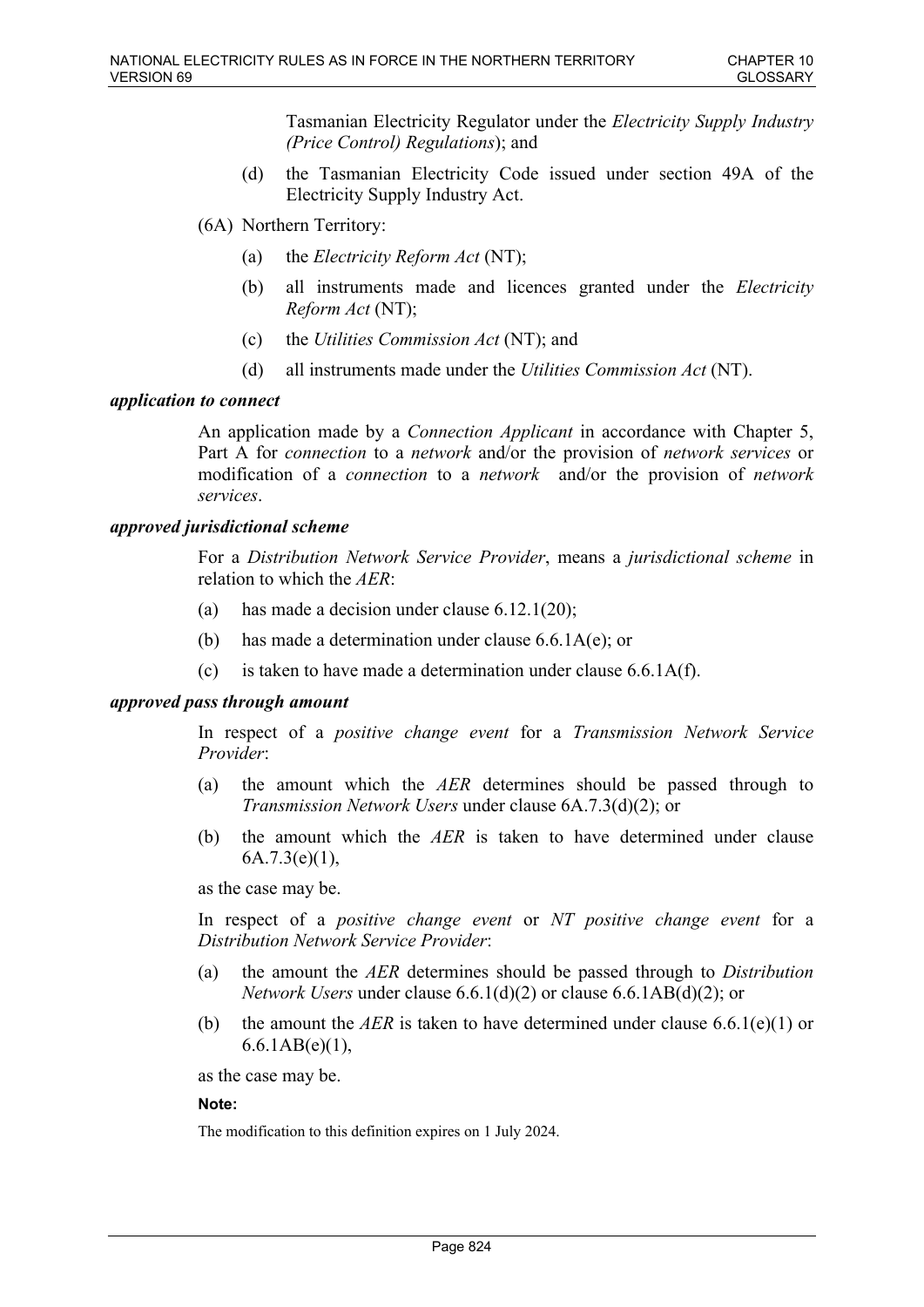# *approved pricing proposal*

A *pricing proposal* approved by the *AER*.

# *ASRR*

The *annual service revenue requirement*.

#### *asset exemption*

Has the meaning given in clause 6.4B.1(a).

### *Asset Exemption Guidelines*

Guidelines developed, maintained and *published* by the *AER* under clause 6.4B.1(c).

#### *asset management*

Has the meaning given to it in clause 5.10.2.

#### *asynchronous generating unit*

A *generating unit* that is not a *synchronous generating unit*.

### *attributable connection point cost share*

Has the meaning set out in clause 6A.22.4.

### *attributable cost share*

Has the meaning set out in clause 6A.22.3.

#### *auction*

A *settlement residue* auction held under clause 3.18.

### *auction amounts*

All amounts:

- (a) payable by *AEMO* to *eligible persons* under *SRD agreements*; or
- (b) distributed to *Network Service Providers* under clause 3.18.4; or
- (c) recovered by *AEMO* under clause 3.18.4, clause 3.18.4A or the *auction rules*, including *auction expense fees*; or
- (d) payable by *eligible persons* to *AEMO* under *SRD agreements* including any margin referred to in clause 3.18.4A(b).

#### *auction expense fees*

The costs and expenses incurred by *AEMO* referred to in clause 3.18.4(b).

#### *auction participation agreement*

Has the meaning given in clause 3.18.1(a).

#### *auction rules*

The rules developed by *AEMO* under clause 3.18.3, as amended from time to time in accordance with that clause.

# *augmentation*

Has the meaning given in the *NEL*.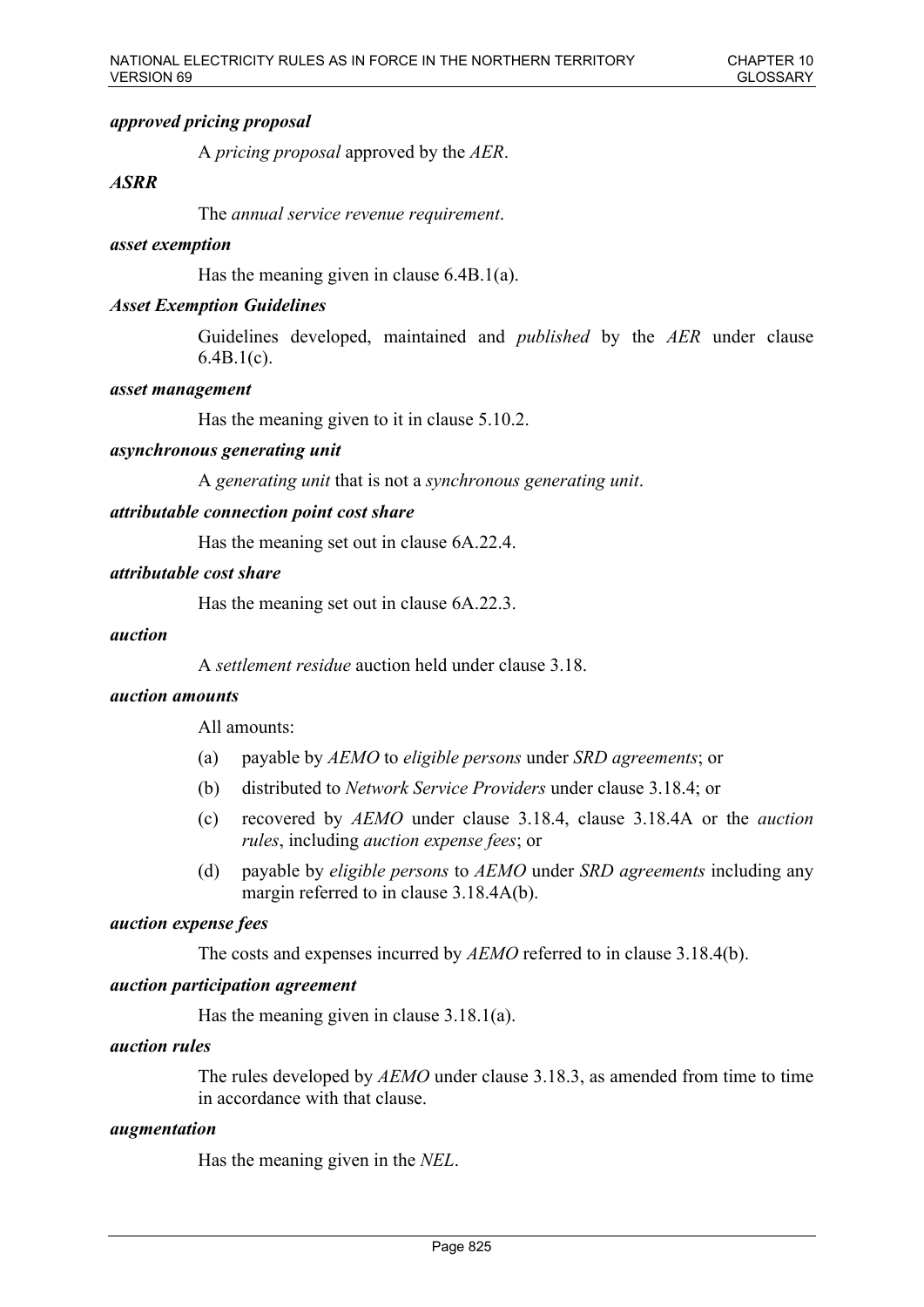# *augmentation technical report*

A report on *augmentation* under rule 5.21.

# *Australian Central Standard Time (ACST)*

The time that is set at 9 hours and 30 minutes in advance of *Co-ordinated Universal Time*.

### *Australian Standard (AS)*

The most recent edition of a standard publication by Standards Australia (Standards Association of Australia).

### *Australian Government's National Greenhouse and Energy Reporting Framework*

The reporting framework developed under the National Greenhouse and Energy Reporting Act 2007 (Cth).

### *Authority*

Any government, government department, instrumentality, *Minister*, agency, statutory authority or other body in which a government has a controlling interest, and includes the *AEMC*, *AEMO*, the *AER* and the *ACCC* and their successors.

#### *automatic access standard*

In relation to a technical requirement of access, a standard of performance, identified in a schedule of Chapter 5 as an automatic access standard for that technical requirement, such that a *plant* that meets that standard would not be denied access because of that technical requirement.

#### *automatic reclose equipment*

In relation to a *transmission line* or *distribution line*, the equipment which automatically recloses the relevant line's circuit breaker(s) following their opening as a result of the detection of a fault in the *transmission line* or the *distribution line* (as the case may be).

### *available capacity*

The total MW capacity available for *dispatch* by a *scheduled generating unit*, *semi-scheduled generating unit* or *scheduled load* (i.e. maximum plant availability) or, in relation to a specified *price band*, the MW capacity within that *price band* available for *dispatch* (i.e. availability at each price band).

#### *average electrical energy loss*

The volume-weighted average of the *electrical energy losses* incurred in each *trading interval* over all *trading intervals* in a defined period of time

#### *average loss factor*

A multiplier used to describe the *average electrical energy loss* for electricity used or transmitted.

### *avoided Customer TUOS charges*

The charges described in rule 5.3AA(h).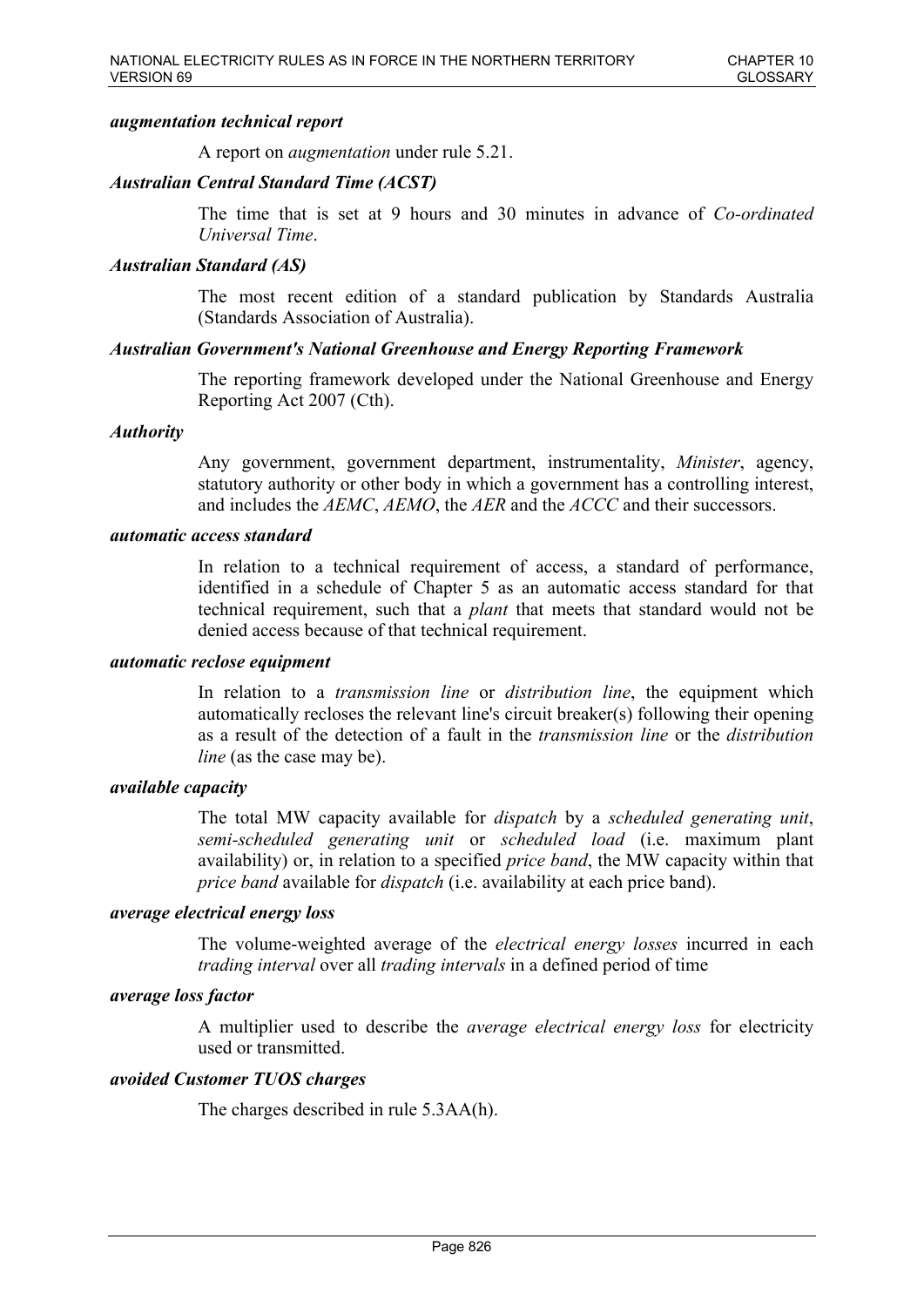# *B2B Change Party*

A person who has provided a change proposal to the *Information Exchange Committee* under clause 7.17.4(f) and is not otherwise a *B2B Party*.

# *B2B Communications*

Communications between *B2B Parties* relating to end-users or *supply* to end-users provided for in the *B2B Procedures*.

### *B2B costs*

The following costs incurred by *AEMO*:

- (a) the costs of the development of the *B2B Procedures*;
- (b) the costs of the establishment and operation of the *Information Exchange Committee* (including the engagement costs of specialist advisers), all of which must be set out in the budget and annual report prepared by the *Information Exchange Committee* pursuant to clause 7.17.7; and
- (c) the operational costs associated with any service provided by *AEMO* to facilitate *B2B Communications* (including providing, maintaining, upgrading and operating a *B2B e-Hub*).

# *B2B Data*

Data relating to *B2B Communications*.

### *B2B Decision*

A decision of *AEMO* to approve or not approve an *Information Exchange Committee Recommendation*.

#### *B2B Determination Dispute*

A dispute in relation to either a *B2B Decision* or an *Information Exchange Committee Recommendation*.

# *B2B e-Hub*

An electronic information exchange platform provided, maintained and operated by *AEMO* to facilitate *B2B Communications*.

### *B2B e-Hub Participant*

A person who has been accredited by *AEMO* as a *B2B e-Hub Participant* under clause 7.17.2.

# *B2B factors*

The following factors:

- (a) The reasonable costs of compliance by *AEMO* and *B2B Parties* with the *B2B Procedures* compared with the likely benefits from *B2B Communications*;
- (b) The likely impacts on innovation in and barriers to entry to the markets for services facilitated by advanced meters resulting from changing the existing *B2B Procedures*; and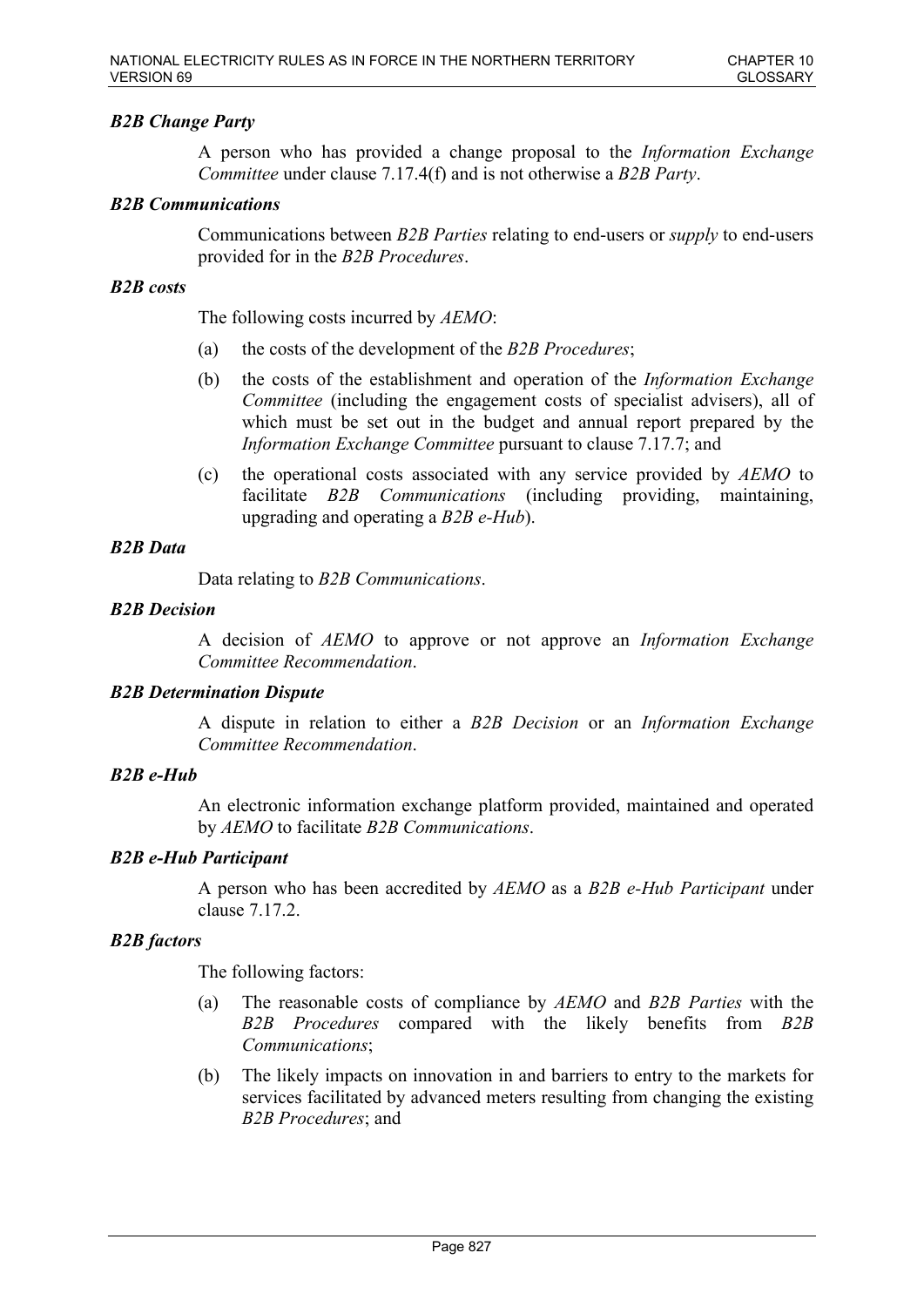(c) The implementation timeframe reasonably necessary for *AEMO* and *B2B Parties* to implement systems or other changes required to be compliant with any change to existing *B2B Procedures*.

# *B2B Party*

*Distribution Network Service Providers*, *retailers*, *Local Retailers*, *Metering Coordinators*, *Metering Providers*, *Metering Data Providers*, *Embedded Network Managers* and other *Third Party B2B Participants*.

# *B2B Principles*

The following principles:

- (a) *B2B Procedures* should provide a uniform approach to *B2B Communications* in *participating jurisdictions*;
- (b) *B2B Procedures* should detail operational and procedural matters and technical requirements that result in efficient, effective and reliable *B2B Communications*;
- (c) *B2B Procedures* should avoid unreasonable discrimination between *B2B Parties*; and
- (d) *B2B Procedures* should protect the confidentiality of commercially sensitive information.

# *B2B Procedures*

The *B2B Procedures* made under Part H with the content required under clause 7.17.3.

# *B2B Procedures Change Pack*

A document consisting of:

- (a) a *B2B Proposal*;
- (b) a report setting out an overview of the likely impact of the *B2B Proposal* on *AEMO* and *B2B Parties*;
- (c) draft *B2B Procedures* (incorporating proposed changes in mark up, where appropriate); and
- (d) an issues paper explaining why the *B2B Proposal* is being presented.

# *B2B Proposal*

A proposal for *B2B Procedures*, or a change to the *B2B Procedures*, which is the subject of consultation by the *Information Exchange Committee*.

# *bank bill rate*

On any *day*, the rate determined by *AEMO* (having regard to such market indicators as *AEMO* in its discretion selects) to be the market rate as at 10.00 am on that *day* (or if not a *business day*, on the previous *business day*) for Australian dollar denominated bank accepted bills of exchange having a tenor of 30 *days*.

# *basic connection service*

Has (in the context of Chapter 5A) the meaning given in clause 5A.A.1.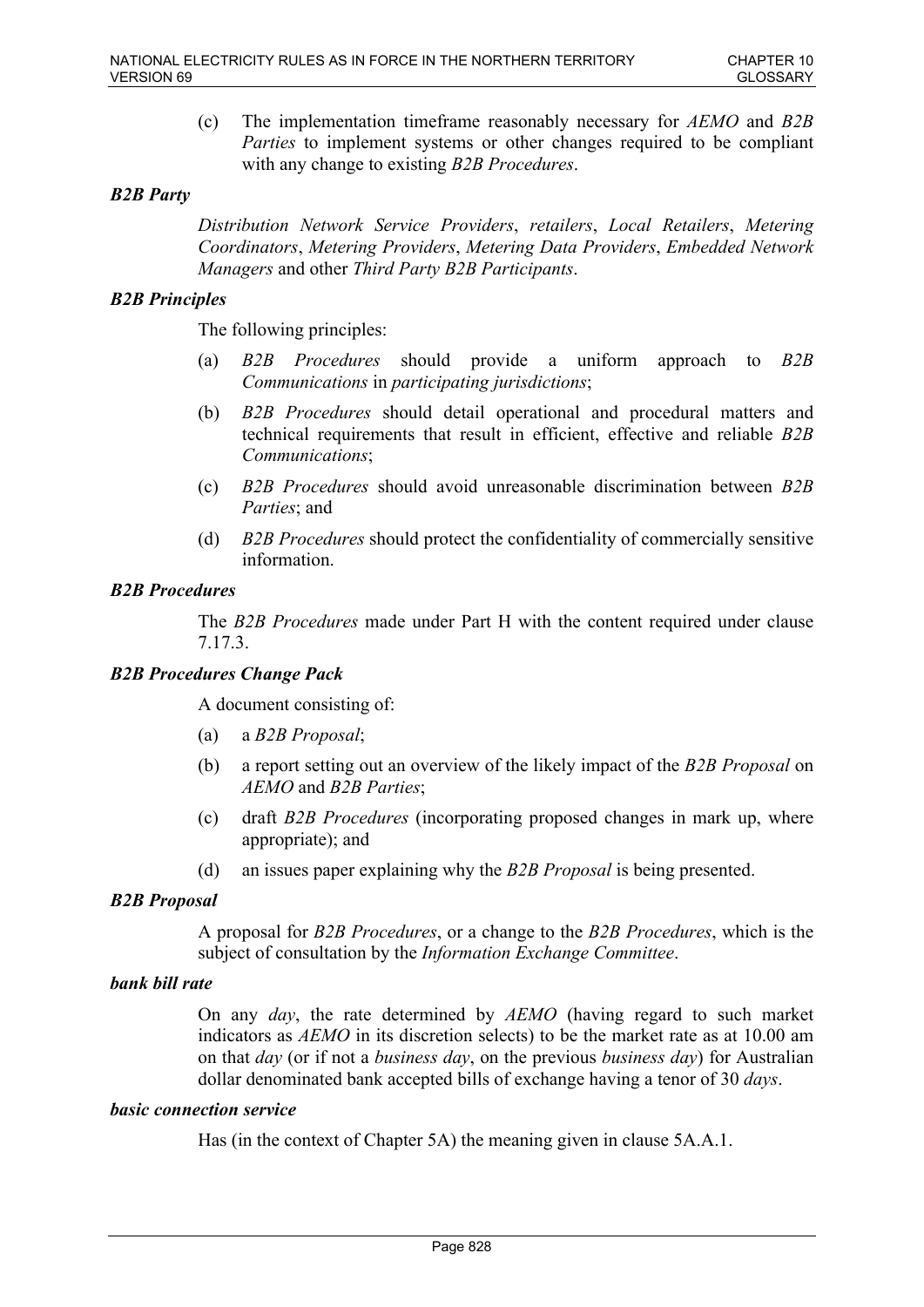# *basic micro EG connection service*

Has (in the context of Chapter 5A) the meaning given in clause 5A.A.1.

# *bid and offer validation data*

Data submitted by *Scheduled Generators*, *Semi-Scheduled Generators* and *Market Participants* to *AEMO* in relation to their *scheduled loads*, *scheduled generating units*, *semi-scheduled generating units* and *scheduled market network services* in accordance with schedule 3.1.

# *billed but unpaid charges*

For a *Distribution Network Service Provider*, *network charges* that have been billed to a *failed retailer* by the *Distribution Network Service Provider*, but that the *failed retailer* has not yet paid (whether before or after the relevant due date for payment).

# *billing period*

The period of 7 *days* commencing at the start of the *trading interval* ending 12.30 am Sunday.

# *billing transaction*

The activity of producing bills and credit notes in *markets* that are not operated or administered by *NTESMO*.

### *black start capability*

A capability that allows a *generating unit*, *facility* or a combination of *facilities* following *disconnection* from the *power system*, to be able to deliver electricity to either:

- (a) a *connection point*; or
- (b) a suitable point in the *network* from which *supply* can be made available to other *generating units*,

without taking *supply* from any part of the *power system* following *disconnection*.

#### *black system*

The absence of *voltage* on all or a significant part of the *transmission system* or within a *region* during a *major supply disruption* affecting a significant number of customers.

#### *book build participant*

A person who is accredited by *AEMO* to participate in a voluntary book build under clause 4A.H.4.

# *breaker fail*

In relation to a *protection system*, that part of the *protection system* that protects a *Market Participant's facilities* against the non-operation of a circuit breaker that is required to open.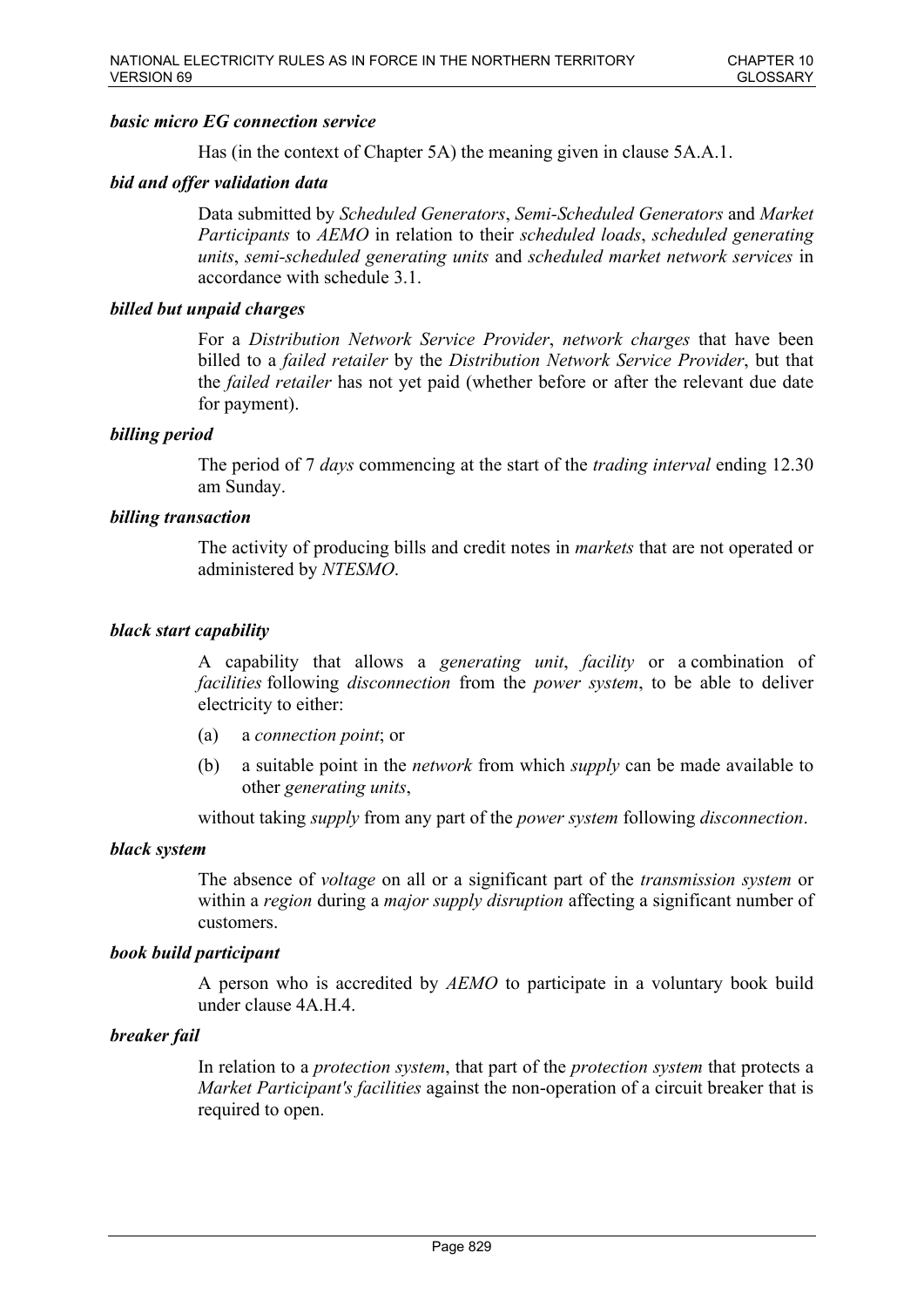# *breaker fail protection system*

A *protection system* that protects a *facility* against the non-operation of a circuit breaker that is required to open to clear a fault.

### *building block determination*

The component of a distribution determination relevant to the regulation of *standard control services* (See rule 6.3).

### *building block proposal*

For a *Distribution Network Service Provider*, the part of the provider's *regulatory proposal* relevant to the regulation of *standard control services* (See clause 6.3.1).

### *busbar*

A common *connection point* in a *power station switchyard* or a *transmission network substation*.

### *business day*

A day that is not:

- (a) a Saturday or Sunday; or
- (b) a public holiday as defined in section 17 of the *Interpretation Act* (NT) (other than a public holiday that is part of a day) in the City of Darwin.

### *calculated metering data*

The recording interval data corresponding to the calculation of consumed energy for a type 7 *metering installation* in accordance with schedule 7A.7. *Calculated metering data* is held in the *metering data services database*.

#### *call amount*

The amount determined pursuant to the formula in clause 3.3.11 for the purposes of a *call notice* where the *outstandings* of a *Market Participant* exceed its *trading limit*.

### *call notice*

A notice issued by *AEMO* pursuant to clause 3.3.11 where the *outstandings* of a *Market Participant* exceed its *trading limit*.

### *capacitor bank*

Electrical equipment used to generate *reactive power* and therefore support *voltage* levels on *transmission line* or *distribution line* in periods of high *load*.

#### *capacity reserve*

At any time, the amount of surplus or unused generating capacity indicated by the relevant *Generators* as being available in the relevant timeframe minus the capacity requirement to meet the current forecast *load* demand, taking into account the known or historical levels of demand management.

### *capital expenditure criteria*

For a *Transmission Network Service Provider* – the matters listed in clause  $6A.6.7(c)(1)–(3)$ .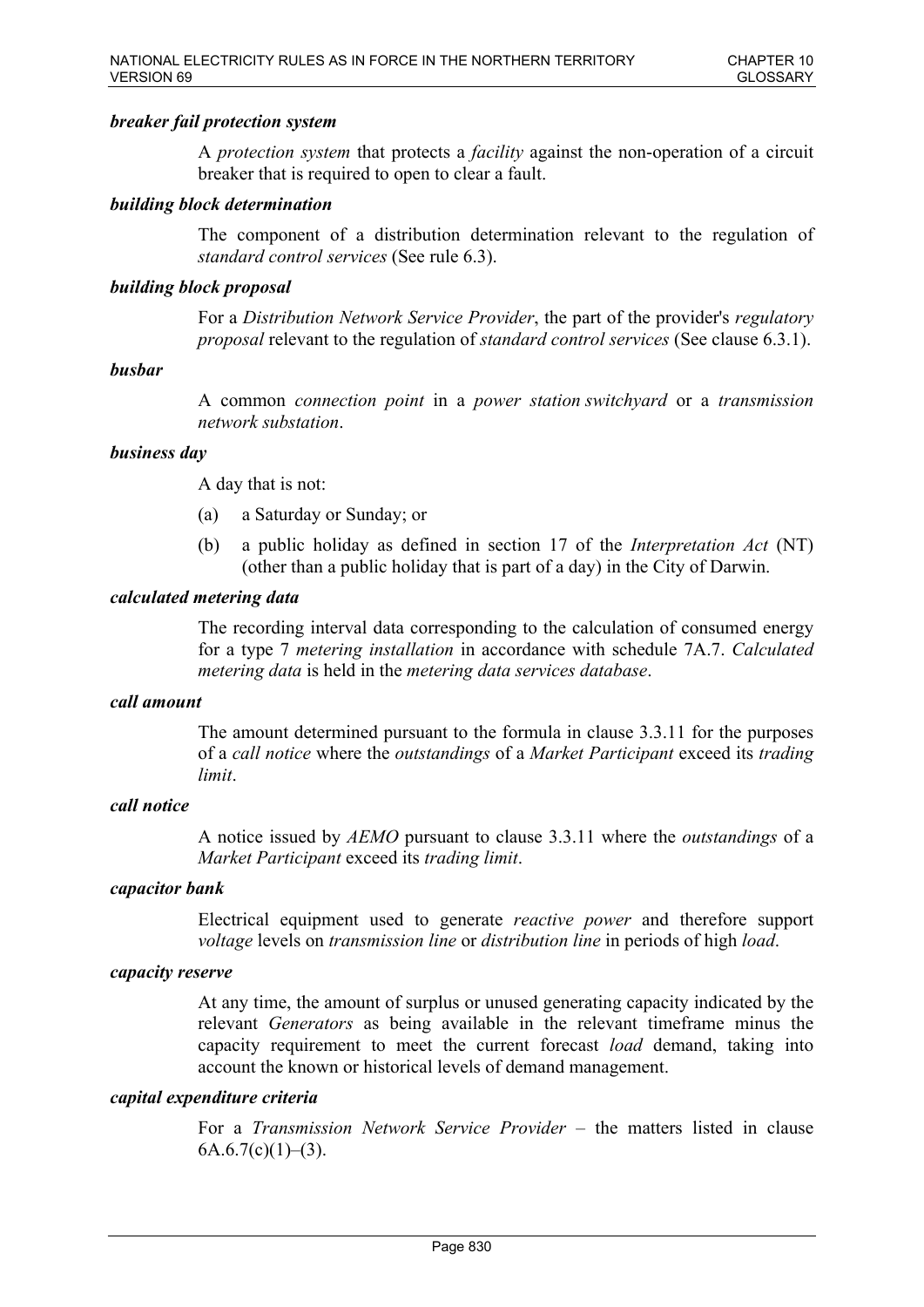For a *Distribution Network Service Provider* – the matters listed in clause  $6.5.7(c)(1)–(3)$ .

# *capital expenditure factors*

For a *Transmission Network Service Provider* - the factors listed in clause  $6A.6.7(e)(1)-(14)$ .

For a *Distribution Network Service Provider* - the factors listed in clause  $6.5.7(e)(1)-(12)$ .

# *Capital Expenditure Incentive Guidelines*

Guidelines made by the *AER* under clause 6.4A(b) or clause 6A.5A(b), as the case may be.

# *capital expenditure incentive objective*

Has the meaning given to it by clause  $6.4A(a)$  or clause  $6A.5A(a)$ , as the case may be.

# *capital expenditure objectives*

For a *Transmission Network Service Provider* – the objectives set out in clause  $6A.6.7(a)$ .

For a *Distribution Network Service Provider* – the objectives set out in clause 6.5.7(a).

### *capital expenditure sharing scheme*

A scheme developed and *published* by the *AER* in accordance with clause 6.5.8A or clause 6A.6.5A, as the case may be.

# *capital expenditure sharing scheme principles*

Has the meaning given to it by clause 6.5.8A(c) or clause 6A.6.5(c), as the case may be.

# *capitalisation requirement*

The requirement set out in clause S6.2.2A(e) or clause S6A.2.2A(e), as the case may be.

### *carbon dioxide equivalent intensity index*

The index published by *AEMO* in accordance with clause 3.13.14(f).

#### *carbon dioxide equivalent intensity index procedures*

The procedures published by *AEMO* in accordance with clause 3.13.14(a).

### *cascading outage*

The occurrence of an uncontrollable succession of *outages*, each of which is initiated by conditions (e.g. instability or overloading) arising or made worse as a result of the event preceding it.

### *categories of prescribed transmission services*

For the purposes of pricing for *prescribed transmission services*:

- (a) *prescribed entry services*;
- (b) *prescribed exit services*;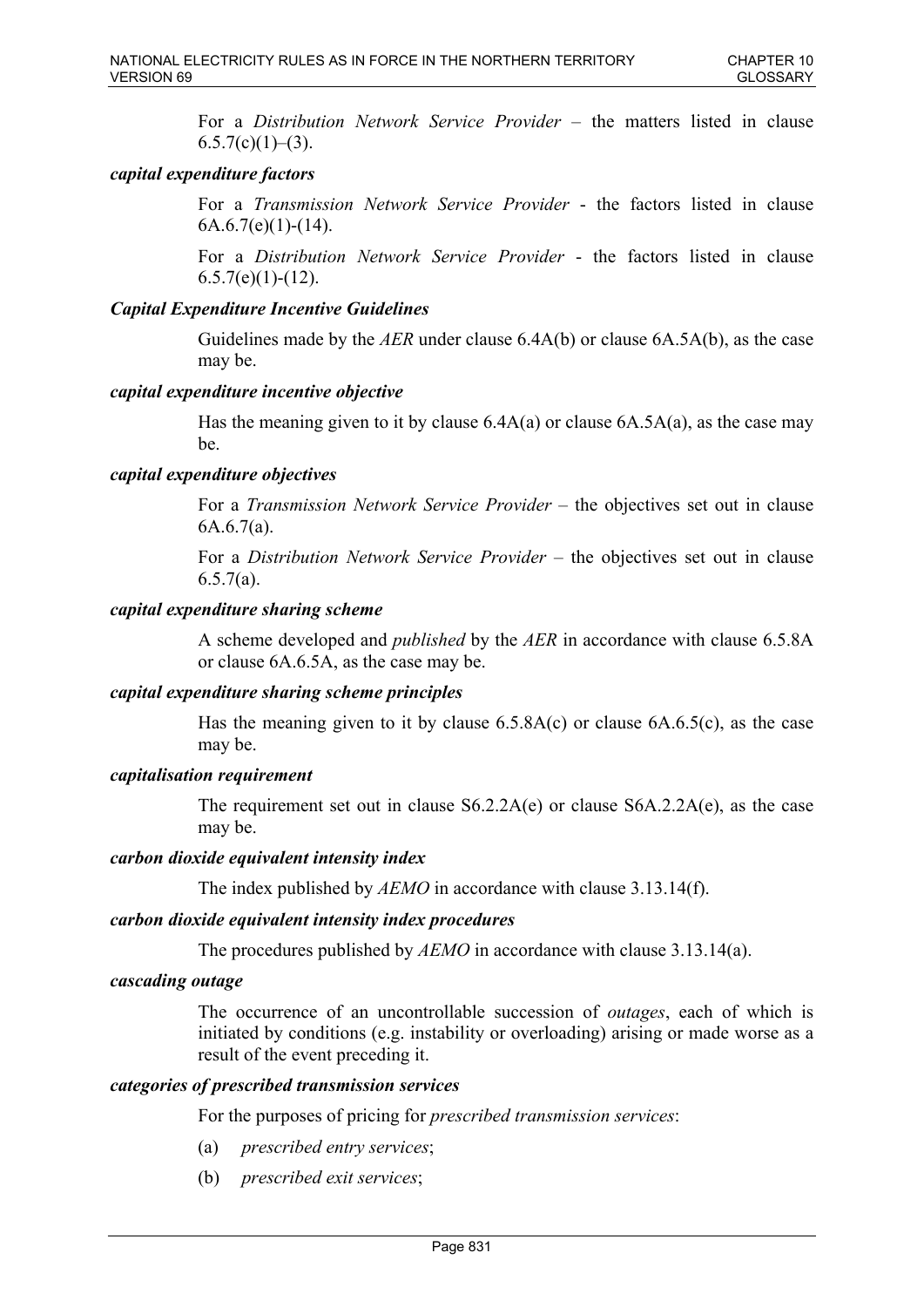- (c) *prescribed common transmission services*; and
- (d) *prescribed TUOS services*.

# *central dispatch*

The process managed by *AEMO* for the *dispatch* of *scheduled generating units*, *semi-scheduled generating units*, *scheduled loads*, *scheduled network services* and *market ancillary services* in accordance with rule 3.8.

### *changeover date*

Has the meaning given in the *NEL*.

# *charging parameters*

The constituent elements of a tariff.

### *check meter*

An additional meter used as a source of *check metering data* for type 1 and type 2 *metering installations* as specified in schedule 7A.4.

### *check metering data*

The *energy data*, once collected from a *check metering installation*, is *check metering data*. *Check metering data* is held in a *metering data services database*.

### *check metering installation*

A *metering installation* that includes a *check meter* which is used as the source of *check metering data* for data validation.

### *child connection point*

The agreed point of *supply* between an *embedded network* and an electrical installation, *generating unit* or other *network connected* to that *embedded network*, for which a *Market Participant* is, or proposes to be, *financially responsible*.

### *clause 4.8.9 instruction*

Has the meaning given in clause  $4.8.9(a1)(2)$ .

#### *closure date*

Has the meaning given in clause 2.10.1(c1).

# *commercial arbitrator*

A dispute resolution panel (within the meaning of section 2 of the *NEL*) established pursuant to clause 6A.30.2(b).

# *commitment*

The commencement of the process of starting up and *synchronising* a *generating unit* to the *power system*.

#### *communications interface*

The modem and other devices and processes that facilitate the connection between the *metering installation* and the *telecommunications network* for the purpose of the *remote acquisition* of *energy data*.

#### *compensation recovery amount*

Has the meaning given in clause 3.15.8(a).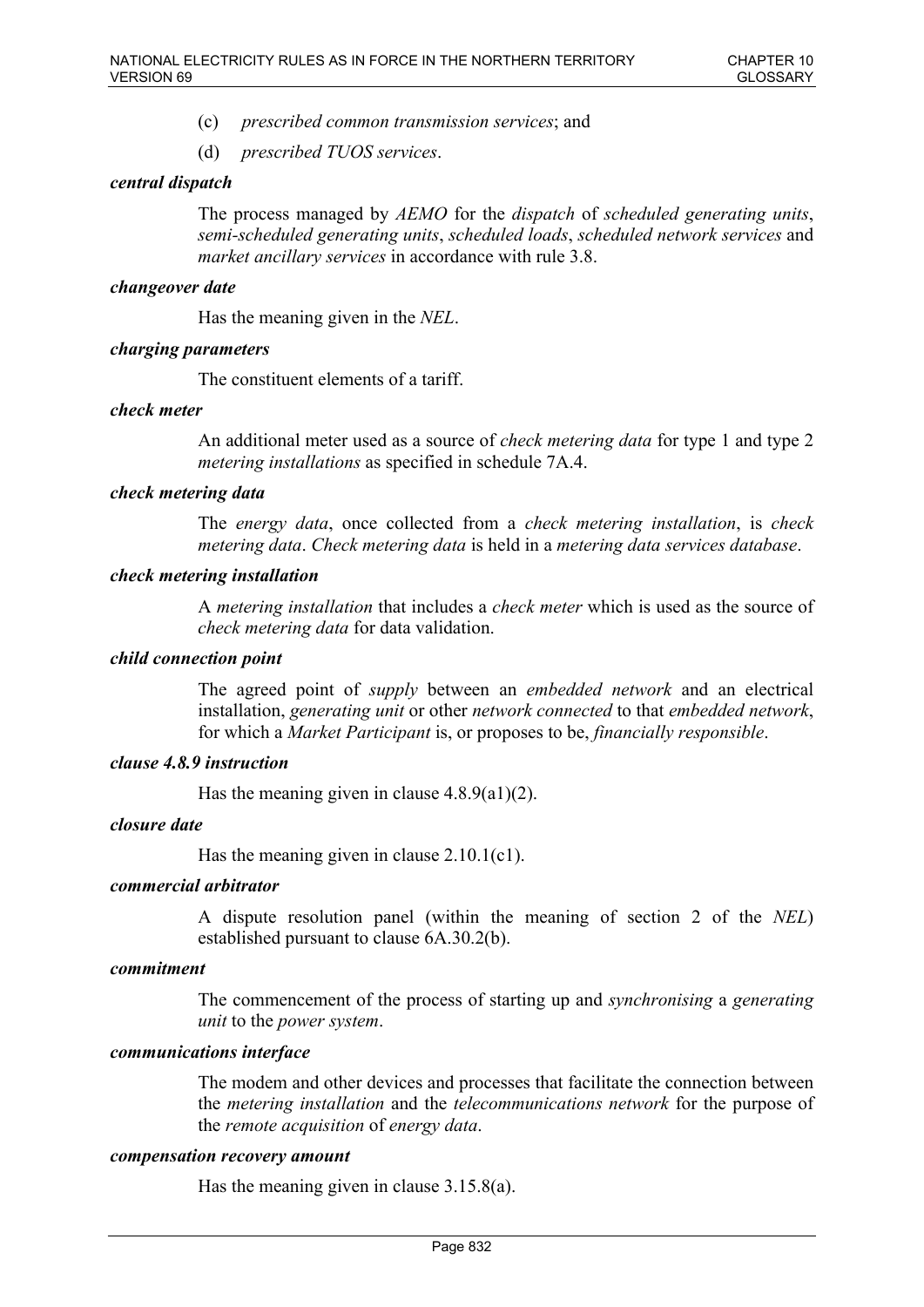### *confidential information*

In relation to a *Registered Participant* or *AEMO*, information which is or has been provided to that *Registered Participant* or *AEMO* under or in connection with the *Rules* and which is stated under the *Rules*, or by *AEMO*, the *AER* or the *AEMC*, to be *confidential information* or is otherwise confidential or commercially sensitive. It also includes any information which is derived from such information.

#### **Note:**

In the context of Chapter 5A, the above definition has been displaced by a definition specifically applicable to that Chapter. See clause 5A.A.1.

#### *congestion information resource*

The information resource developed, *published* and amended from time to time by *AEMO* in accordance with rule 3.7A.

#### *congestion information resource guidelines*

Guidelines developed and *published* by *AEMO* in accordance with rules 3.7A(k) to  $(m)$ .

### *congestion information resource objective*

The objective of the *congestion information resource* which is set out in rule  $3.7A(a)$ .

#### *connect*

To form a physical link to or through a *transmission network* (including to a *network connection asset* or a *dedicated connection asset* that is physically linked to that *transmission network*) or *distribution network*.

#### **Note**

In the context of Chapter 5A, the above definition has been displaced by a definition specifically applicable to that Chapter. See clause 5A.A.1.

#### *connection agreement*

An agreement between a *Network Service Provider* and a *Registered Participant* or other person by which the *Registered Participant* or other person is *connected* to the *Network Service Provider's transmission network* or *distribution network* and/or receives *transmission services* or *distribution services*. In some *participating jurisdictions*, the *Registered Participant* or other person may have one *connection agreement* with a *Network Service Provider* for *connection services* and another agreement with a different *Network Service Provider* for *network services* provided by the *transmission network*.

### *connection alteration*

Has (in the context of Chapters 5A and 7A) the meaning given in clause 5A.A.1.

#### *Connection Applicant*

A person who wants to establish or modify *connection* to a *transmission network* or *distribution network* and/or who wishes to receive *network services* and who makes a *connection enquiry* as described in clause 5.3.2 or clause 5.3A.5.

In respect of establishing or modifying a *connection* to a *transmission network* of a *Primary Transmission Network Service Provider*, a *Connection Applicant* includes: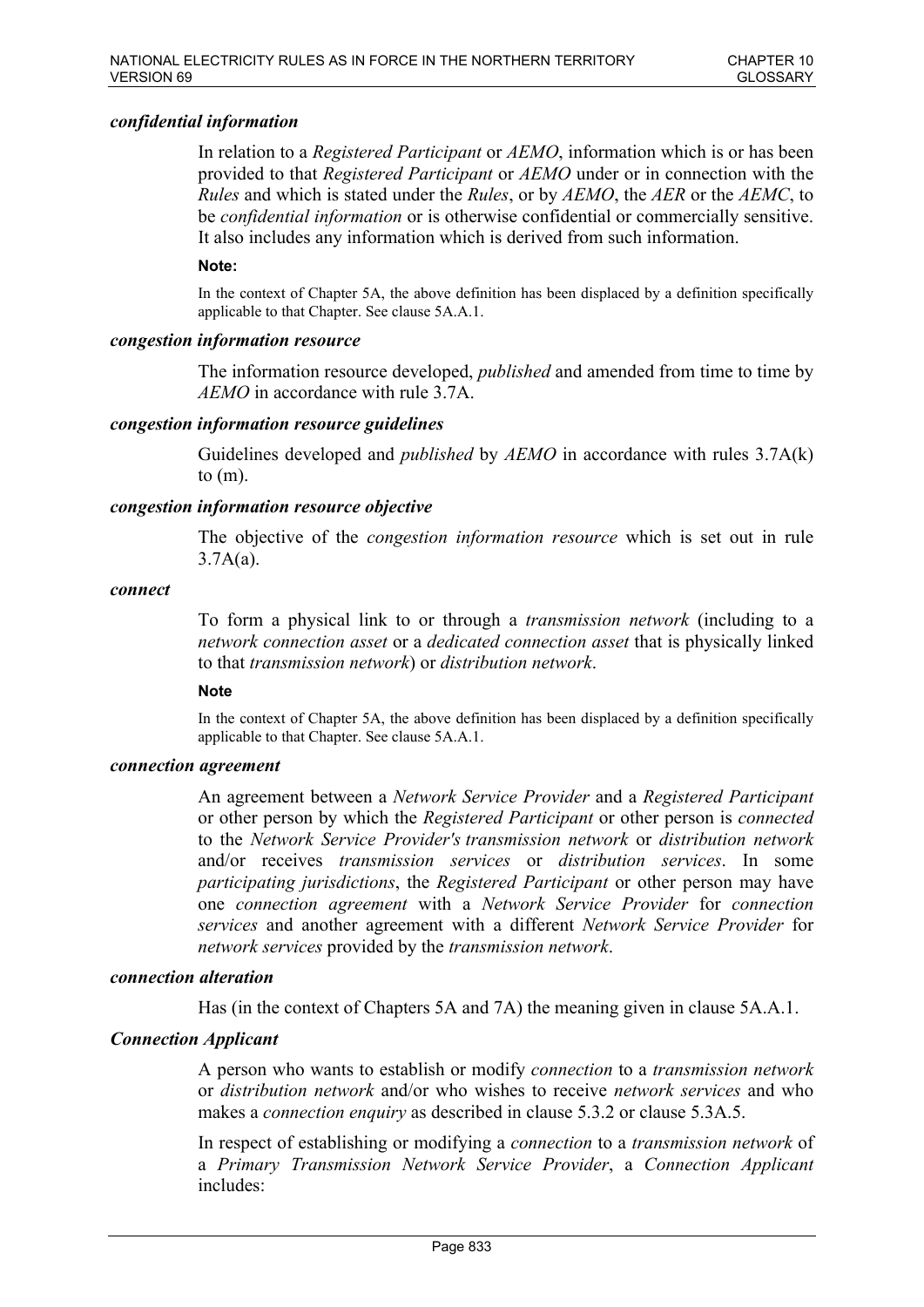- (a) a person seeking to *connect* its *facilities* to a *dedicated connection asset* that is or will be *connected* to the *transmission network* of that *Primary Transmission Network Service Provider*; and
- (b) a person seeking to negotiate a *network operating agreement* for a *third party IUSA*.

#### **Note**

A person seeking access to *large DCA services* from a *third party DCA* under an *access policy* may also need to negotiate with the *Primary Transmission Network Service Provider*.

In the context of Chapter 5A, the above definition has been displaced by a definition specifically applicable to that Chapter. See clause 5A.A.1.

#### *connection application*

Has (in the context of Chapter 5A) the meaning given in clause 5A.A.1.

#### *connection assets*

For the *declared transmission system* of an *adoptive jurisdiction*, and a *distribution system*, those components of a *transmission system* or *distribution system* which are used to provide *connection services*.

For other *transmission systems*, *dedicated connection assets* and *network connection assets*.

#### **Note**

A *third party DCA* is a *connection asset* but for the purpose of registration under Chapter 2 also constitutes a *transmission system*.

# *connection charge*

Has the meaning given in clause 5A.A.1.

#### *connection charge guidelines*

Has the meaning given in clause 5A.E.3.

# *connection charge principles*

Has the meaning given in clause 5A.E.1.

### *connection contract*

Has (in the context of Chapters 5A and 7A) the meaning given in clause 5A.A.1.

#### *connection offer*

Has (in the context of Chapter 5A) the meaning given in clause 5A.A.1.

### *connection point*

The agreed point of *supply* established between *Network Service Provider*(s) and another *Registered Participant*, *Non-Registered Customer* or *franchise customer*.

#### *connection policy*

Has the meaning given in clause 5A.A.1.

#### *connection service*

An *entry service* (being a service provided to serve a *Generator* or a group of *Generators*, or a *Network Service Provider* or a group of *Network Service Providers*, at a single *connection point*) or an *exit service* (being a service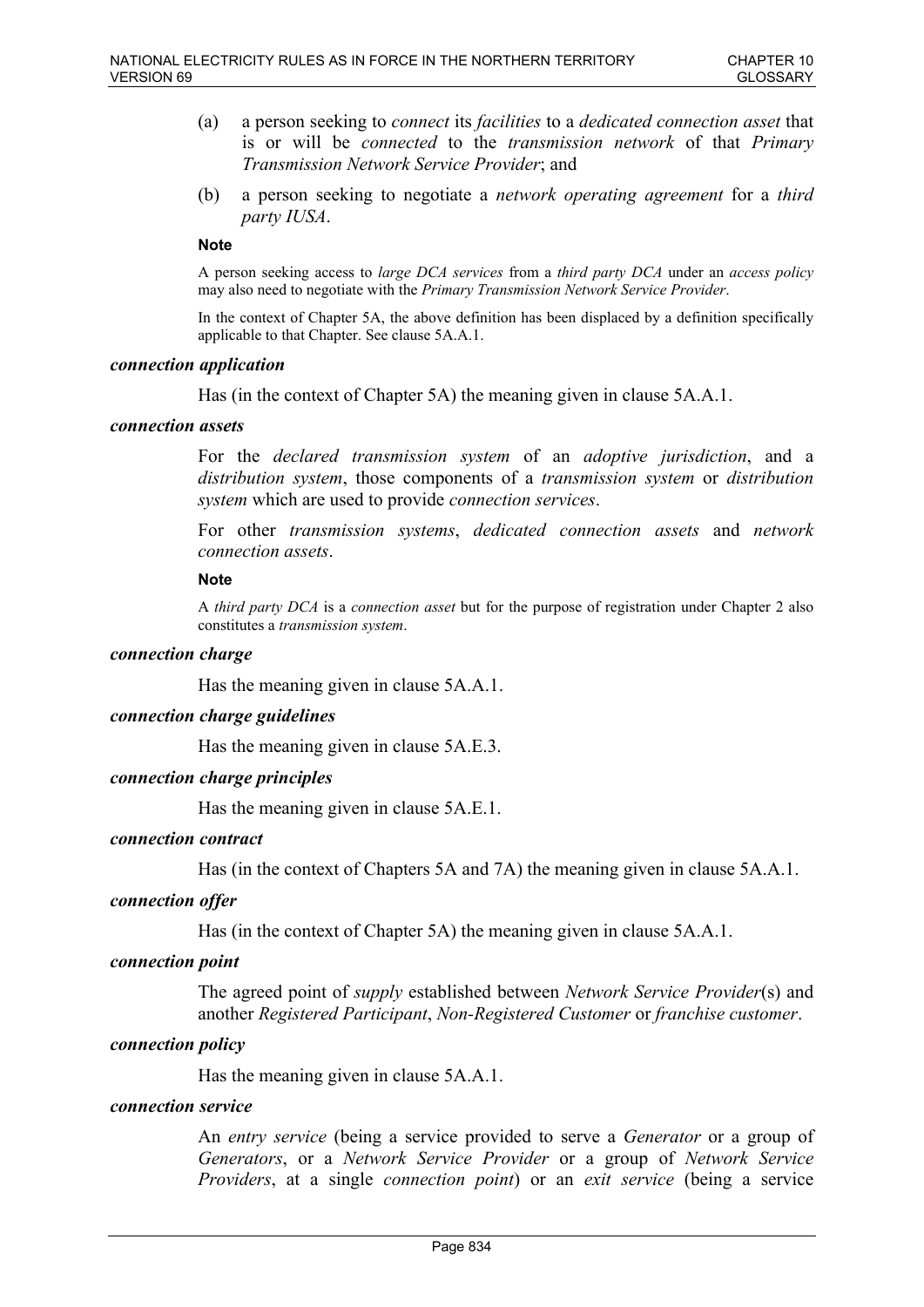provided to serve a *Transmission Customer* or *Distribution Customer* or a group of *Transmission Customers* or *Distribution Customers*, or a *Network Service Provider* or a group of *Network Service Providers*, at a single *connection point*).

#### **Note:**

In the context of Chapter 5A and Part DA of Chapter 6, the above definition has been displaced by a definition specifically applicable to that Chapter. See clause 5A.A.1.

# *considered project*

- (a) In respect of a *transmission network augmentation*, a project that meets the following criteria:
	- (1) the *Network Service Provider* has acquired the necessary land and easements;
	- (2) the *Network Service Provider* has obtained all necessary planning and development approvals;
	- (3) as applicable:
		- (i) the *augmentation* project has passed the *regulatory investment test for transmission*;
		- (ii) the *augmentation* has passed the *regulatory investment test for distribution*;
		- (iii) in respect of a *transmission investment* which has not been subject to a *regulatory investment test for transmission* or the *regulatory investment test for distribution*, an intention to proceed with the project has been published in the *Network Service Provider's Transmission Annual Planning Report* or *Distribution Annual Planning Report* (as the case may be); or
	- (4) construction has either commenced or the *Network Service Provider* has set a firm date for it to commence.
- (b) In respect of a *distribution network augmentation*, a project that meets the following criteria:
	- (1) the *Network Service Provider* has acquired the necessary land and easements;
	- (2) the *Network Service Provider* has obtained all necessary planning and development approvals; and
	- (3) construction has either commenced or the *Network Service Provider* has set a firm date for it to commence.

#### *constrained off*

In respect of a *generating unit*, the state where, due to a *constraint* on a *network*, the output of that *generating unit* is limited below the level to which it would otherwise have been *dispatched* by *AEMO* on the basis of its *dispatch offer*.

#### *constrained on*

In respect of a *generating unit*, the state where, due to a *constraint* on a *network* or in order to provide *inertia network services* under an *inertia services agreement* or *system strength services* under a *system strength services agreement*, the output of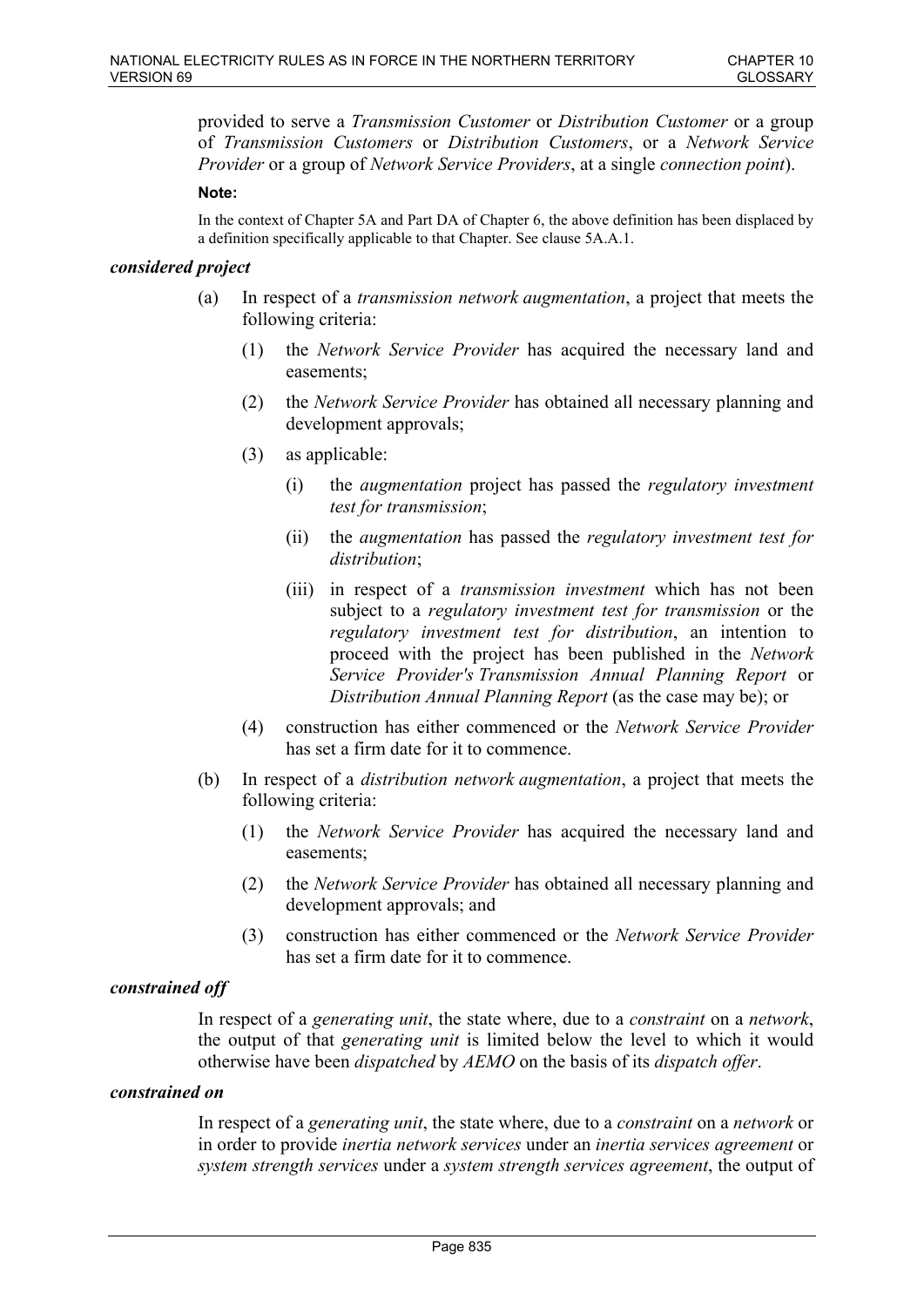that *generating unit* is limited above the level to which it would otherwise have been *dispatched* by *AEMO* on the basis of its *dispatch offer*.

### *constraint*

A limitation on the capability of a *network*, *load* or a *generating unit* such that it is unacceptable to either transfer, consume or generate the level of electrical power that would occur if the limitation was removed.

### *consulting party*

The person who is required to comply with the *Rules consultation procedures*.

### *Consumer Member*

A person appointed by *AEMO* as a *Member* to represent *small customers* in accordance with the *Rules* (including clause 7.17.10(b)).

### *consumer panel report*

Has the meaning given to it in clause 5.10.2.

# *contestable*

- (a) In relation to *transmission services* a service which is permitted by the laws of the relevant *participating jurisdiction* to be provided by more than one *Transmission Network Service Provider* as a contestable service or on a competitive basis.
- (b) In relation to *distribution services*, a service which is permitted by the laws of the relevant *participating jurisdiction* to be provided by more than one *Distribution Network Service Provider* as a contestable service or on a competitive basis.

#### **Note:**

In the context of Chapter 5A, the above definition has been displaced by a definition specifically applicable to that Chapter. See clause 5A.A.1.

### *contestable IUSA components*

Those components of the *identified user shared asset* that satisfy the criteria set out in clause 5.2A.4(c).

### *contingency capacity reserve*

Actual *active* and *reactive energy* capacity, *interruptible load* arrangements and other arrangements organised to be available to be utilised on the actual occurrence of one or more *contingency events* to allow the restoration and maintenance of *power system security*.

#### *contingency capacity reserve standards*

The standards set out in the *power system security standards* to be used by *AEMO* to determine the levels of *contingency capacity reserves* necessary for *power system security*.

#### *contingency event*

An event described in clause 4.2.3(a).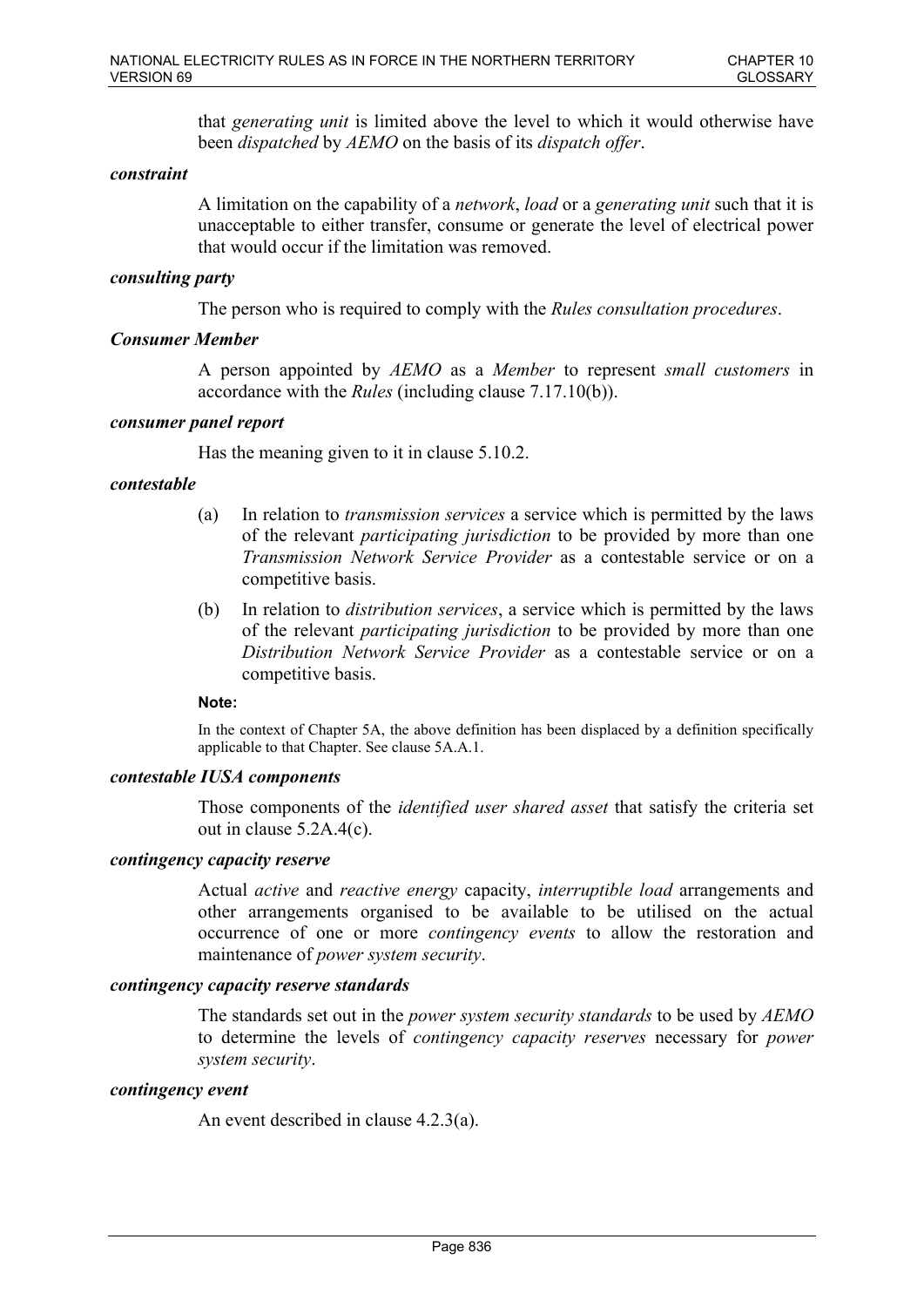# *contingent project*

In relation to a distribution determination, a *proposed contingent project* that is determined by the *AER*, in accordance with clause 6.6A.1(b), to be a *contingent project* for the purposes of that distribution determination.

In relation to a *revenue determination*, has the meaning given in clause 6A.8.1A.

### *continuous uninterrupted operation*

In respect of a *generating system* or *generating unit* operating immediately prior to a *power system* disturbance:

- (a) not *disconnecting* from the *power system* except under its *performance standards* established under clauses S5.2.5.8 and S5.2.5.9;
- (b) during the disturbance contributing active and reactive current as required by its *performance standards* established under clause S5.2.5.5;
- (c) after clearance of any electrical fault that caused the disturbance, only substantially varying its *active power* and *reactive power* as required or permitted by its *performance standards* established under clauses S5.2.5.5, S5.2.5.11, S5.2.5.13 and S5.2.5.14; and
- (d) not exacerbating or prolonging the disturbance or causing a subsequent disturbance for other *connected plant*, except as required or permitted by its *performance standards*,

with all essential auxiliary and *reactive plant* remaining in service.

#### *contracted demand side participation*

Has the meaning given to it in clause 3.7D(a).

### *control centre*

The *facilities* used by *NTESMO* for managing *power system security* and administering a *market*.

#### *control system*

Means of monitoring and controlling the operation of the *power system* or equipment including *generating units connected* to a *transmission network* or *distribution network*.

### *cooling off period*

Has the same meaning as in rule 47(2) of the *NERR*.

### *Co-ordinated Universal Time (UTC)*

The time as determined by the International Bureau of Weights and Measures and maintained under section 8AA of the *National Measurement Act*.

#### *Co-ordinating Network Service Provider*

A *Network Service Provider* appointed by multiple *Transmission Network Service Providers* to allocate *AARR* in accordance with rule 6A.29.

### *Cost Allocation Guidelines*

For a *Transmission Network Service Provider* – the guidelines referred to in clause 6A.19.3.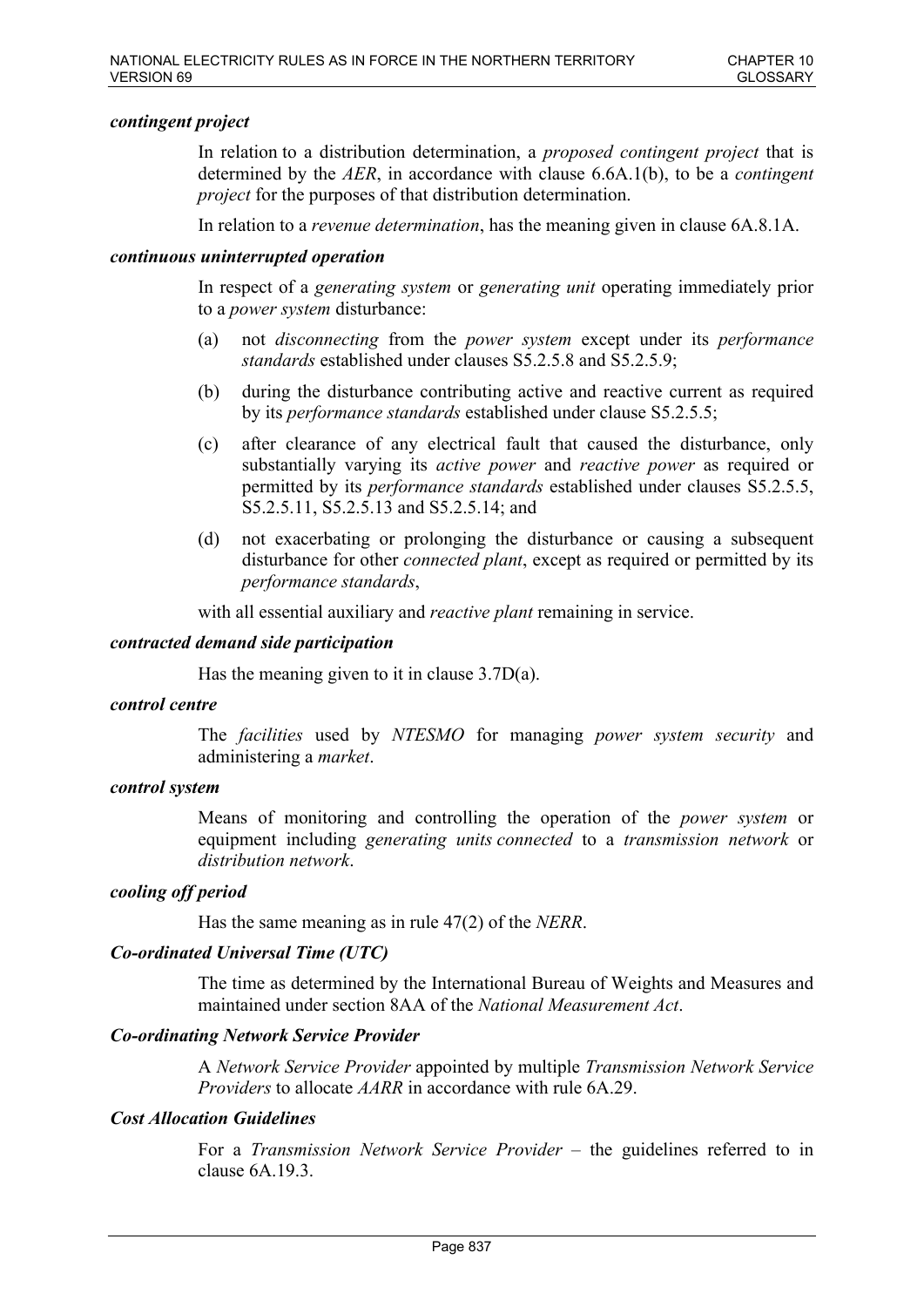For a *Distribution Network Service Provider* – the guidelines referred to in clause 6.15.3.

# *Cost Allocation Method*

For a *Distribution Network Service Provider*, the Cost Allocation Method approved by the *AER* for that *Distribution Network Service Provider* under clause 6.15.4(c) and (d) as amended from time to time in accordance with clause 6.15.4(f) and  $(g)$ .

# *Cost Allocation Methodology*

For a *Transmission Network Service Provider*, the Cost Allocation Methodology approved or taken to be approved by the *AER* for that *Transmission Network Service Provider* under clauses 6A.19.4(c) and (d) as amended from time to time in accordance with clauses 6A.19.4(f) and (g).

# *Cost Allocation Principles*

For a *Transmission Network Service Provider* – the principles set out in clause 6A.19.2.

For a *Distribution Network Service Provider* – the principles set out in clause 6.15.2.

# *Cost Benefit Analysis Guidelines*

Has the meaning given to it in clause 5.10.2.

# *cost threshold*

Has the meaning given to it in clause 5.10.2.

# *cost threshold determination*

Has the meaning given to it in clause 5.10.2.

# *CPI*

As at a particular time, the Consumer Price Index: All Groups Index Number, weighted average of eight capital cities published by the Australian Bureau of Statistics for the most recent quarter that precedes that particular time and for which the index referred to has been published by the Australian Bureau of Statistics as at that time. If that index ceases to be published or is substantially changed, *CPI* will be such other index as is determined by the *AER* as a suitable benchmark for recording general movements in prices.

# *credible contingency event*

An event described in clause 4.2.3(b), certain examples of which are set out in schedule 5.1.

# *credible option*

Has the meaning given to it in clause 5.10.2.

# *credit support*

For the purposes of Chapter 3—an obligation owed to *AEMO* by a third party supporting the obligations of a *Market Participant* and having the characteristics required by clause 3.3.2.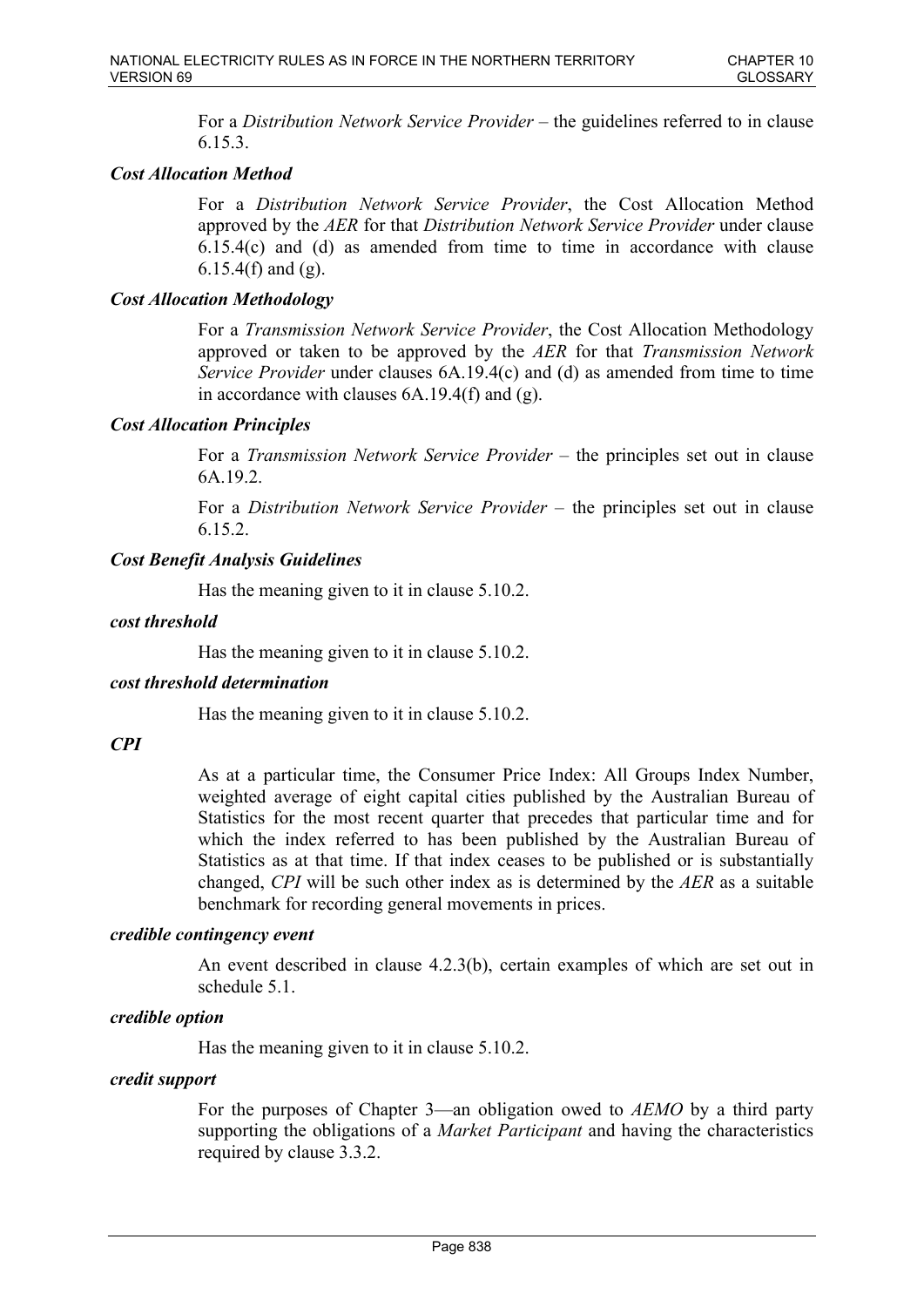For the purposes of Chapter 6B—a security supporting the obligations of a *retailer* to a *Distribution Network Service Provider* under Chapter 6B.

# *credit support provider*

The issuing party that assumes obligations to *AEMO* pursuant to a *credit support*.

# *CRNP (cost reflective network pricing methodology)*

The cost allocation methodology set out in clause S6A.3.2.

# *cumulative price threshold*

The threshold for imposition of an *administered price cap* as defined in clause 3.14.1.

# *current rating*

The maximum current that may be permitted to flow (under defined conditions) through a *transmission line* or *distribution line* or other item of equipment that forms part of a *power system*.

# *current transformer (CT)*

A *transformer* for use with *meters* and/or protection devices in which the current in the secondary winding is, within prescribed error limits, proportional to and in phase with the current in the primary winding.

# *Customer*

A person who:

- (a) under Part 3 of the *Electricity Reform Act* (NT), holds a licence authorising the selling of electricity ; but
- (b) does not hold a licence authorising the ownership or operation of an electricity network under that Part.

# *customer authorised representative*

A person authorised by a *retail customer* to request and receive information under Chapter 7A on the *retail customer's* behalf.

#### *customer connection service*

Has (in the context of Chapter 6B) the meaning given in clause 6B.A1.2.

# *Customer transmission use of system, Customer transmission use of system, Customer transmission use of system service*

A service provided to a *Transmission Network User* for use of the *transmission network* for the conveyance of electricity that can be reasonably allocated to a *Transmission Network User* on a locational basis, but does not include *Generator transmission use of system services*.

# *DAPR date*

Has the meaning given to it in clause 5.13.2.

# *date of issue*

Has (in the context of Chapter 6B) the meaning given in clause 6B.A1.2.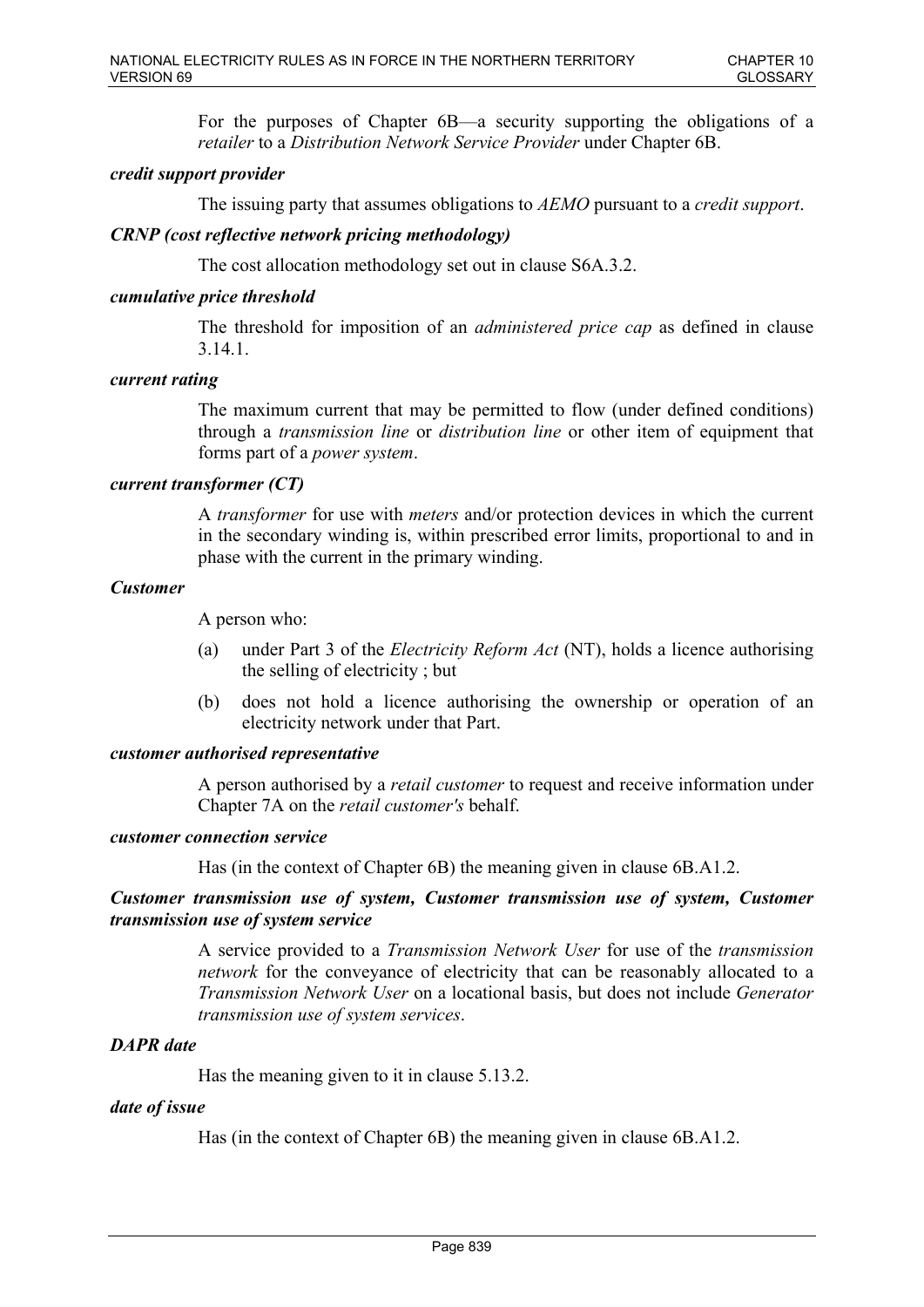# *date of issue*

Has the meaning given to it in clause 6B.A1.2.

# *day*

Unless otherwise specified, the 24 hour period beginning and ending at midnight *Australian Central Standard Time*.

# *declared NEM project*

A project determined to be a declared NEM project under clause 2.11.1(ba) or 2.11.1(bd), for which there is special treatment in the timing of cost recovery.

# *declared network functions*

Has the meaning given in the *NEL*.

# *declared shared network*

Has the meaning given in the *NEL*.

# *declared transmission system*

Has the meaning given in the *NEL*.

# *declared transmission system operator*

Has the meaning given in the *NEL*.

# *decommission, decommit*

In respect of a *generating unit*, ceasing to generate and disconnecting from a *network*.

# *dedicated connection asset*

The apparatus, equipment, plant and buildings that:

- (a) are used for the purpose of *connecting* an *identified user group* to an existing *transmission network*;
- (b) are used exclusively by the *identified user group*;
- (c) can be electrically isolated from the *transmission network* without affecting the provision of *shared transmission services* to persons who are not members of the *identified user group*; and
- (d) are not:
	- (1) *network connection assets*;
	- (2) part of a *generating system*;
	- (3) part of a *distribution system*;
	- (4) part of a *transmission system* for which a *Market Network Service Provider* is registered under Chapter 2;
	- (5) part of a *Transmission Customer's facility* that utilises electrical *energy*; or
	- (6) part of the *declared transmission system* of an *adoptive jurisdiction*.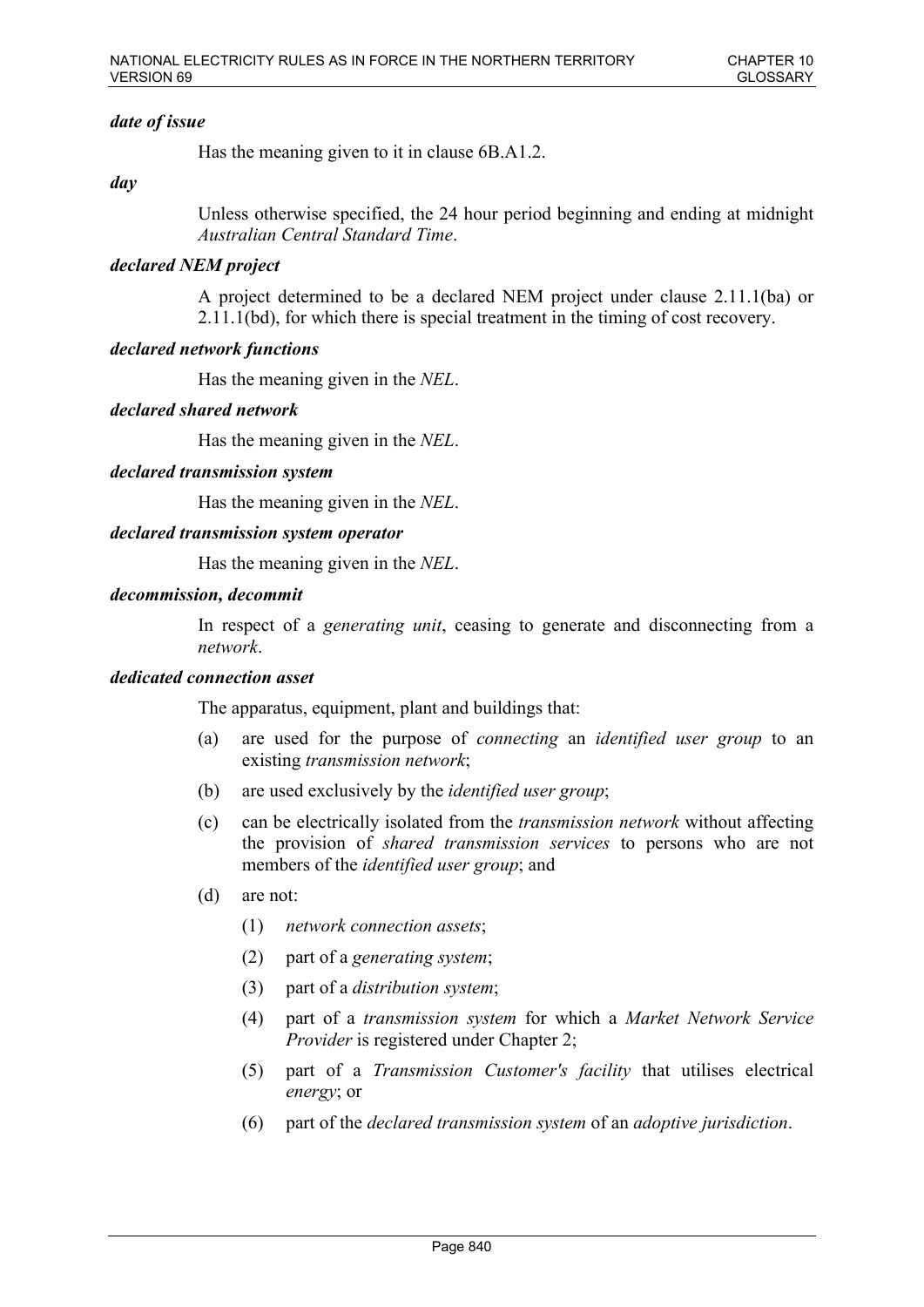# **Note**

Where a *Primary Transmission Network Service Provider* is registered in respect of a *dedicated connection asset* operating at distribution *voltage*, it will not be a *distribution system* and will constitute part of its *transmission system* for which it is registered. See definitions of *distribution system* and *transmission system*.

### *Dedicated Connection Asset Service Provider*

A *Transmission Network Service Provider* to the extent that it owns or operates a *dedicated connection asset* in accordance with a licence under the *Electricity Reform Act 2000* (NT).

### *default dispatch bid*

A *dispatch bid* made pursuant to clause 3.8.9.

### *default dispatch offer*

A *dispatch offer* made pursuant to clause 3.8.9.

### *default event*

An event defined as such in clause 3.15.21(a).

### *default notice*

A notice issued by *AEMO* pursuant to clause 3.15.21(b)(1).

#### *default rate*

Has (in the context of Chapter 6B) the meaning given in clause 6B.A1.2.

#### *default rate*

Has the meaning given to it in clause 6B.A1.2.

#### *defaulting Market Participant*

A *Market Participant* in relation to which a *default event* has occurred.

#### *delayed lower service*

The service of providing, in accordance with the *market ancillary service specification*, the capability of controlling the level of *generation* or *load* associated with a particular *facility* in response to a change in the *frequency* of the *power system* beyond a threshold or in accordance with electronic signals from *AEMO* in order to lower that *frequency* to within the *normal operating frequency band*.

#### *delayed raise service*

The service of providing, in accordance with the *market ancillary service specification*, the capability of controlling the level of *generation* or *load* associated with a particular *facility* in response to a change in the *frequency* of the *power system* beyond a threshold or in accordance with electronic signals from *AEMO* in order to raise that *frequency* to within the *normal operating frequency band*.

#### *delayed service*

A *delayed raise service* or a *delayed lower service*.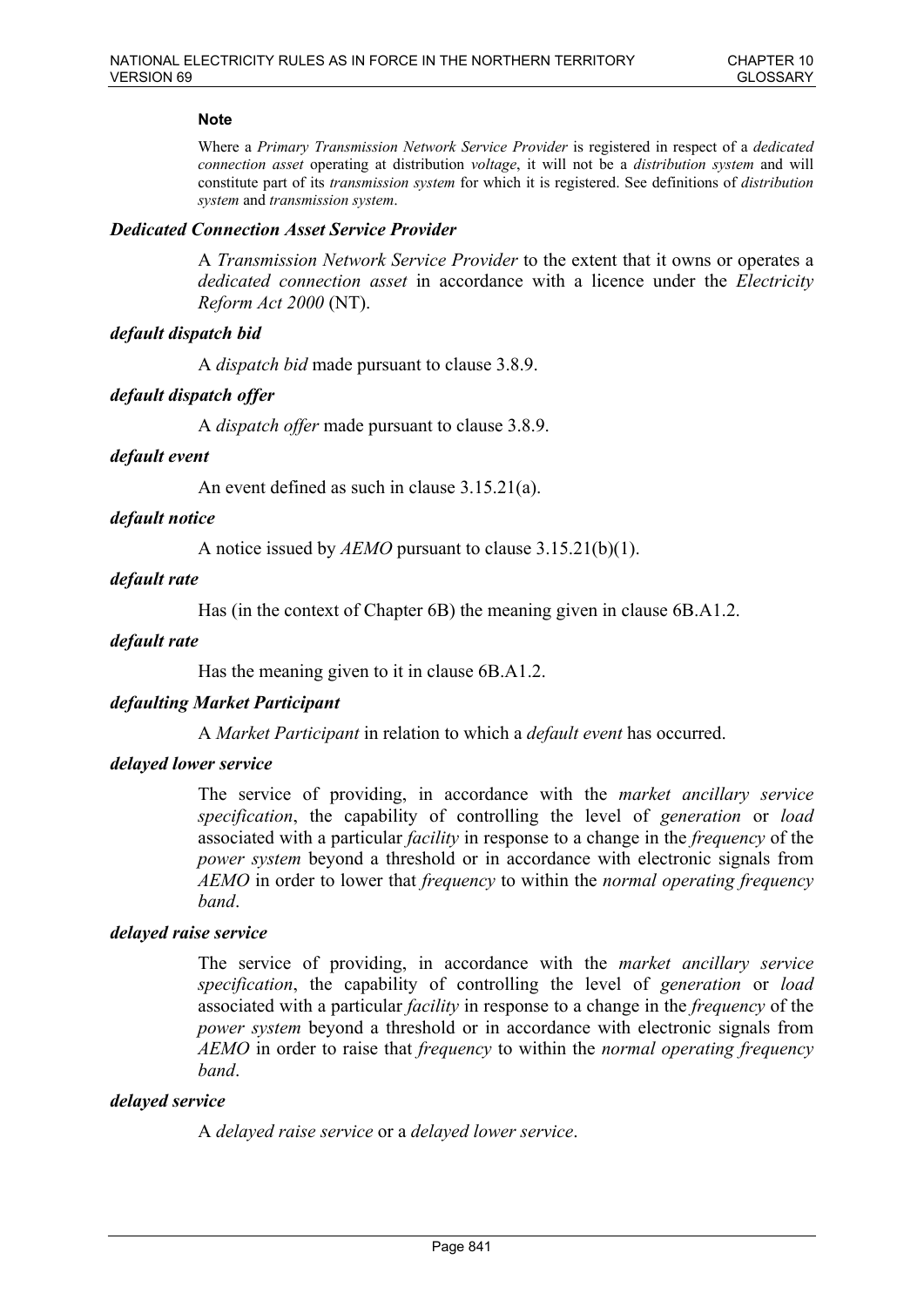### *demand management incentive scheme*

A scheme developed and *published* by the *AER* under clause 6.6.3.

### *demand management incentive scheme objective*

Has the meaning given to it by clause 6.6.3(b).

#### *demand management innovation allowance mechanism*

A mechanism developed and *published* by the *AER* under clause 6.6.3A or 6A.7.6, as the case may be.

#### *demand management innovation allowance objective*

Has the meaning given to it by clause 6.6.3A(b) or 6A.7.6(b), as the case may be.

#### *demand side engagement document*

Has the meaning given to it in clause 5.10.2.

### *demand side engagement register*

Has the meaning given to it in clause 5.10.2.

#### *demand side engagement strategy*

Has the meaning given to it in clause 5.10.2.

### *demand side participation information*

Information referred to in clause 3.7D(e)(1).

#### *DER generation information*

Standing data in relation to a *small generating unit*.

### *DER register*

The register established and maintained by *AEMO* in accordance with rule 3.7E.

### *DER register information*

The information contained in the *DER register*.

#### *DER register information guidelines*

Guidelines made, amended and *published* by *AEMO* in accordance with clauses  $3.7E(g)$  to  $(k)$ .

### *DER register report*

The report of aggregated *DER register information* required to be developed and *published* by *AEMO* under clause 3.7E(l).

#### *de-rate*

Has the meaning given to it in clause 5.10.2.

# *designated pricing proposal charges*

Any of the following:

- (a) charges for *designated pricing proposal services*;
- (b) *avoided Customer TUOS charges*;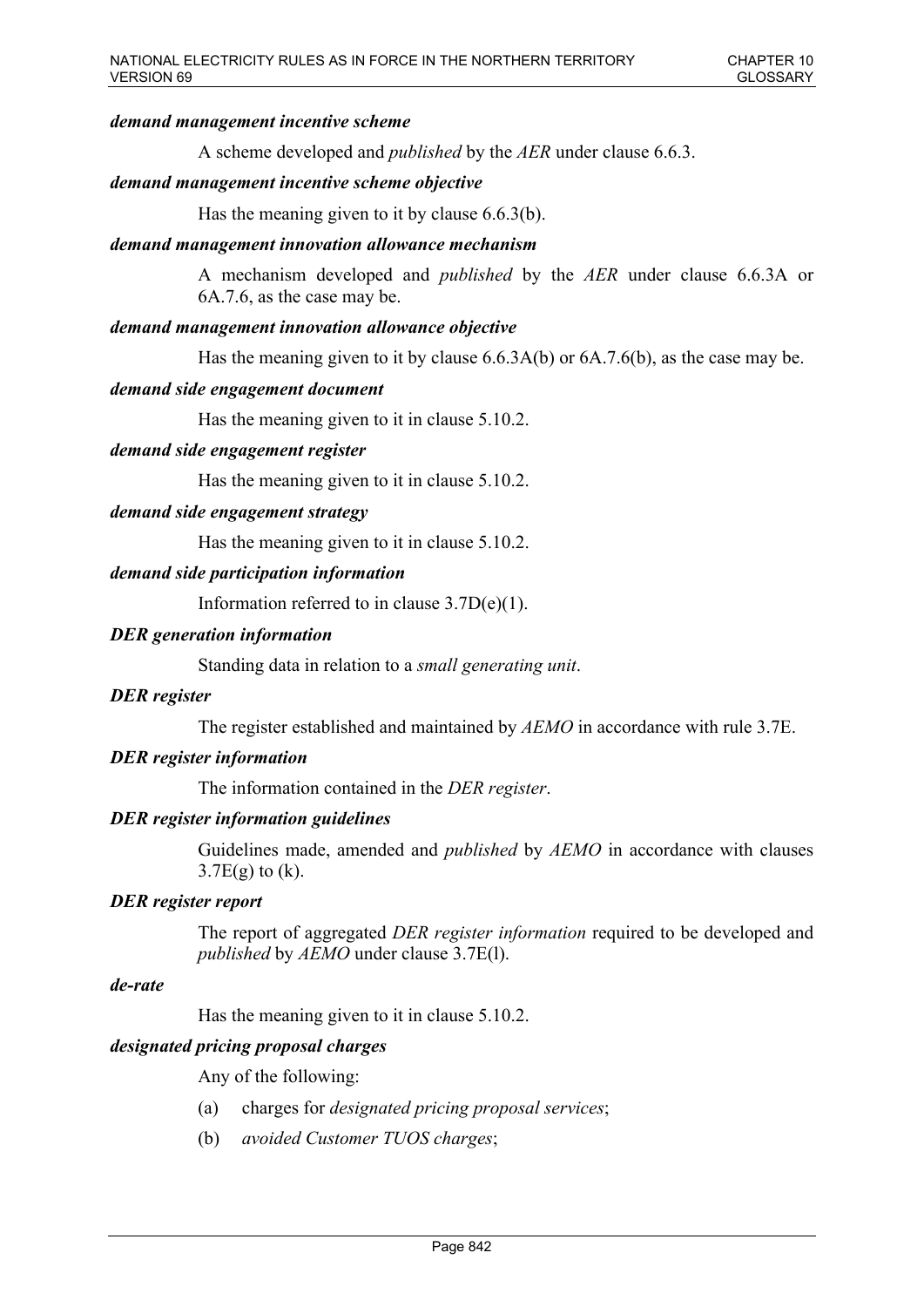- (c) charges for *distribution services* provided by another *Distribution Network Service Provider*, but only to the extent those charges comprise:
	- (1) charges incurred by that *Distribution Network Service Provider* for *designated pricing proposal services*; or
	- (2) charges for *standard control services*;
- (d) charges or payments specified in rule 11.39.

# *designated pricing proposal services*

Any of the following services:

- (a) *prescribed exit services*;
- (b) *prescribed common transmission services*; and
- (c) *prescribed TUOS services*.

### *design fault level*

Has the meaning given to it in clause 5.10.2.

### *de-synchronising / de-synchronisation*

The act of *disconnection* of a *generating unit* from the *connection point* with the *power system*, normally under controlled circumstances.

### *detailed response*

Has the meaning given to it in clause 5.3A.A1.

#### *development path*

Has the meaning given to it in clause 5.10.2.

# *direct control service*

A *distribution service* that is a direct control network service within the meaning of section 2B of the Law.

# *Directed Participant*

A *Scheduled Generator, Semi-Scheduled Generator, Market Generator, Market Ancillary Service Provider, Scheduled Network Service Provider* or *Market Customer* the subject of a *direction.*

# *direction*

Has the meaning given in clause  $4.8.9(a1)(1)$ .

### *directional interconnector*

Has the meaning given in clause 3.18.1(c).

# *Disclosee*

In relation to a *Registered Participant*, a person to whom that *Registered Participant* discloses *confidential information*.

#### *disconnect*

The operation of switching equipment or other action so as to prevent the flow of electricity at a *connection point*.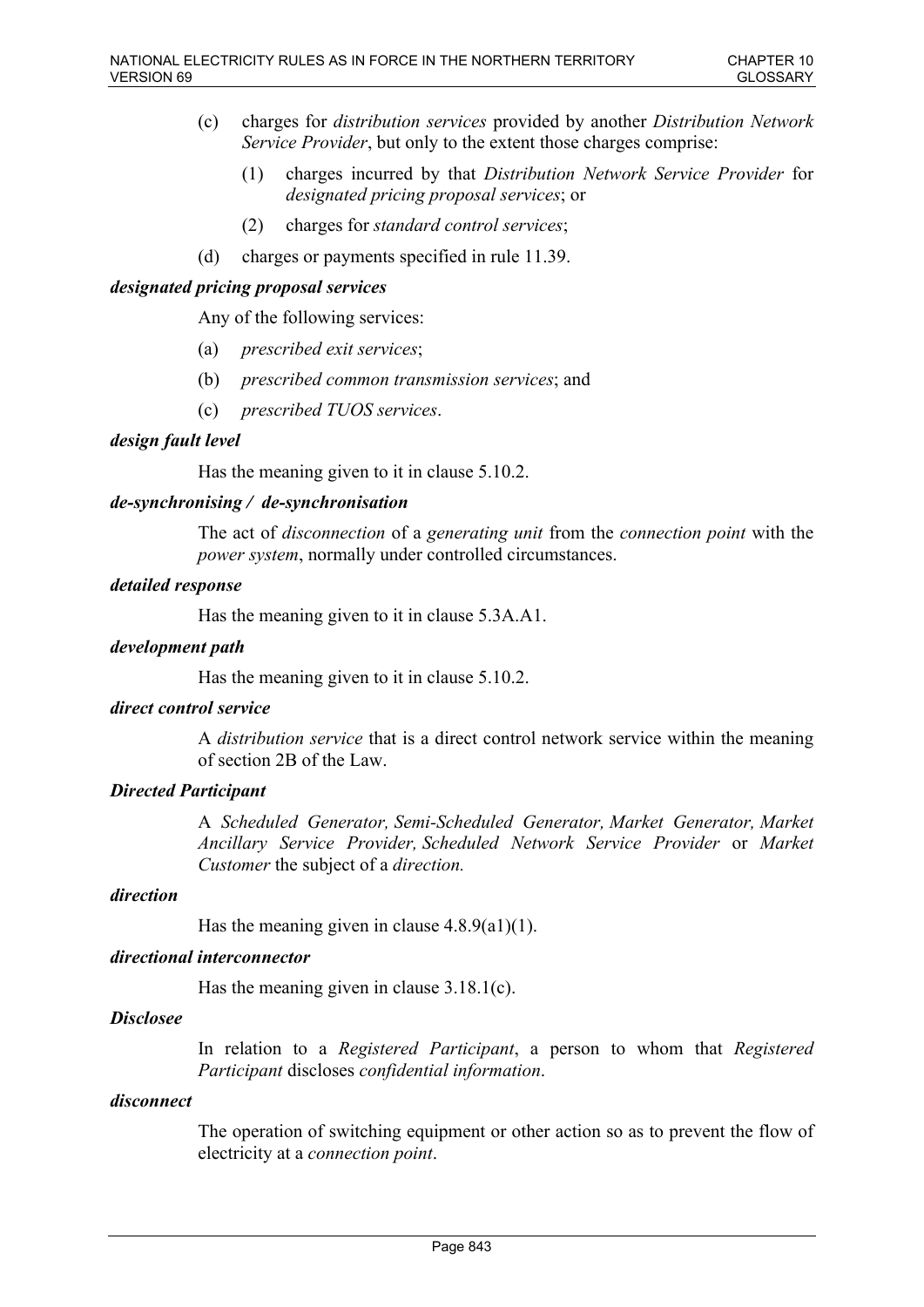# *Discretionary Member*

A person appointed as a *Member* by *AEMO* to represent a class or classes of persons who have an interest in the *B2B Procedures* in accordance with the *Rules*  $(including clause 7.17.10(d)).$ 

### *dispatch*

The act of initiating or enabling all or part of the response to an instruction issued to a *Generator* to *synchronise*, supply *ancillary services*, or supply *energy*.

### *dispatch algorithm*

The algorithm used to determine *central dispatch* developed by *AEMO* in accordance with clause 3.8.1(d).

### *dispatch bid*

A notice submitted by a *Market Participant* to *AEMO* relating to the *dispatch* of a *scheduled load* in accordance with clause 3.8.7.

### *dispatch inflexibility profile*

Data which may be provided to *AEMO* by *Market Participants*, in accordance with clause 3.8.19, to specify *dispatch inflexibilities* in respect of *scheduled loads* or *scheduled generating units* which are not *slow start generating units*.

### *dispatch instruction*

An instruction given to a *Registered Participant* under clauses 4.9.2, 4.9.2A, 4.9.3, 4.9.3A, or to an *NMAS provider* under clause 4.9.3A.

### *dispatch interval*

A period defined in clause 3.8.21(a1) in which the *dispatch algorithm* is run in accordance with clause 3.8.21(b).

#### *dispatch level*

The amount of electricity to be *supplied* by a *semi-scheduled generating unit* for a *dispatch interval*, specified in a *dispatch instruction* as the target *active power* at the end of the *dispatch interval*.

# *dispatch offer*

A *generation dispatch offer* or a *network dispatch offer*.

# *dispatch offer price*

The price submitted by a *Scheduled Generator*, *Semi-Scheduled Generator* or a *Scheduled Network Service Provider* for a *price band* and a *trading interval* in a *dispatch offer*.

# *dispatch price*

The price determined for each *regional reference node* by the *dispatch algorithm* each time it is run by *AEMO*.

#### *dispatched generating unit*

A *scheduled generating unit* which has received instructions from *AEMO* in accordance with a *dispatch* schedule.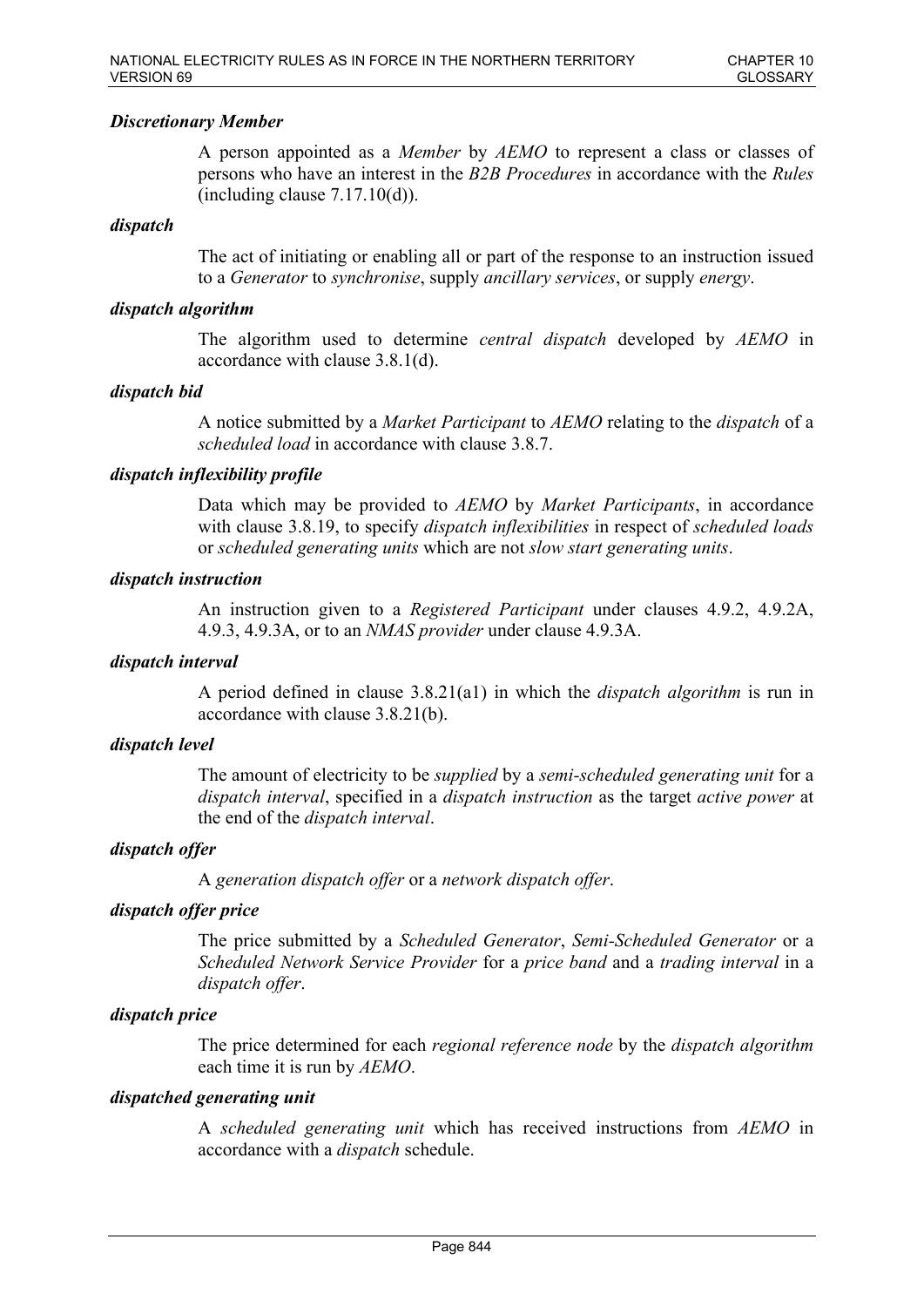# *dispatched generation*

The *generation* which has been *dispatched* as part of *central dispatch*.

# *dispatched Generator*

A *Generator* who has received a *dispatch instruction* from *AEMO*.

# *dispatched load*

The *load* which has been *dispatched* as part of *central dispatch*.

# *dispute management system*

The dispute management system which each *Registered Participant* and *AEMO* must adopt in accordance with clause 8.2.3.

# *dispute notice*

Has the meaning given to it in clause 5.10.2.

# *dispute resolution panel*

A dispute resolution panel established pursuant to clause 8.2.6A.

# *disputing party*

Has the meaning given to it in clause 5.10.2.

### *distribution*

Activities pertaining to a *distribution system* including the conveyance of electricity through that *distribution system*.

# *Distribution Annual Planning Report*

A report prepared by a *Distribution Network Service Provider* under clause 5.13.2.

# *distribution asset*

Has the meaning given to it in clause 5.10.2.

# *Distribution Confidentiality Guidelines*

Guidelines made by the *AER* under clause 6.14A.

#### *distribution connection assets*

Those components of the *distribution system* which are used to provide *connection services* to a *Distribution Network User* or a group of *Distribution Network Users* or a *Network Service Provider* or a group of *Network Service Providers*.

#### *distribution consultation procedures*

The procedures set out in Part G of Chapter 6.

# *Distribution Customer*

A *Customer*, *Distribution Network Service Provider*, *Non-Registered Customer*, *franchise customer*, or *retail customer* having a *connection point* with a *distribution network*.

# *distribution line*

A power line, including underground cables, that is part of a *distribution network*.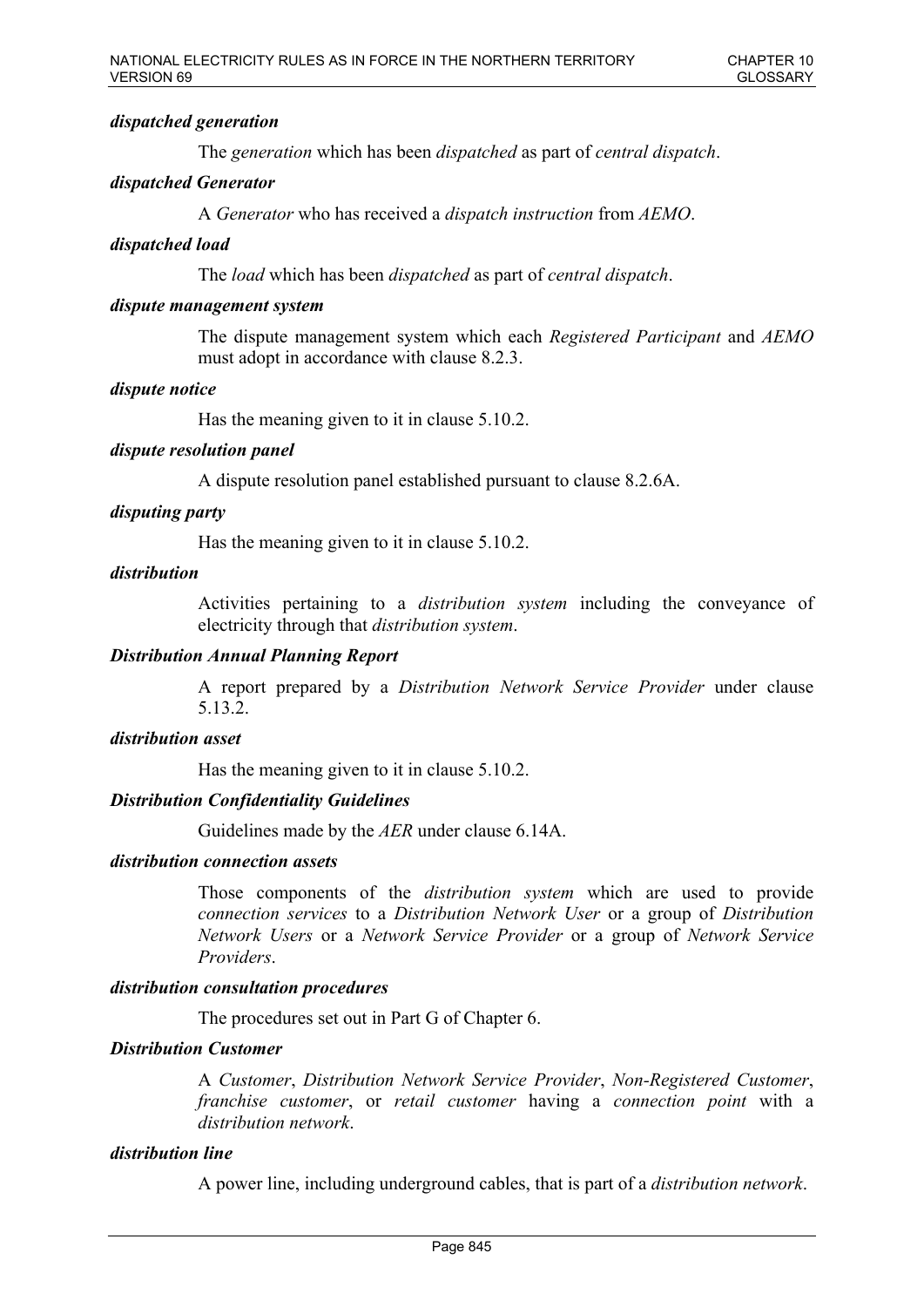# *distribution loss factor*

An *average loss factor* calculated according to clause 3.6.3 or, in the case of *child connection points*, in accordance with guidelines developed by the *AER* under clause 2.5.1(d) and the *ENM service level procedures*.

# *distribution losses*

*Electrical energy losses* incurred in distributing electricity over a *distribution network*.

# *distribution network*

A *network* which is not a *transmission network*.

# *distribution network connection point*

A *connection point* on a *distribution network*.

### *Distribution Network Service Provider*

A person who:

- (a) engages in the activity of owning, controlling, or operating a *distribution system*; and
- (b) under Part 3 of the *Electricity Reform Act* (NT), holds a licence authorising the ownership or operation of an electricity network.

### *Distribution Network Service Provider Member*

A person nominated and elected as a *Member* by *Distribution Network Service Providers* to represent *Distribution Network Service Providers* in accordance with the *Rules* (including clause 7.17.10(e)) and *Information Exchange Committee Election Procedures*.

# *Distribution Network User*

A *Distribution Customer* or an *Embedded Generator*.

# *distribution network user access*

The *power transfer capability* of the *distribution network* in respect of:

- (a) *generating units* or a group of *generating units*; and
- (b) *network elements*,

at a *connection point* which has been negotiated in accordance with rules 5.3, 5.3A and 5.3AA.

#### **Note:**

For the avoidance of doubt, *distribution network user access* extends to the *transmission network* for the purposes of Chapter 6.

# *Distribution Reliability Measures Guidelines*

Guidelines made by the *AER* under clause 6.28.

### *Distribution Ring-Fencing Guidelines*

The guidelines developed by the *AER* under clause 6.17.2.

#### *distribution service*

A service provided by means of, or in connection with, a *distribution system*.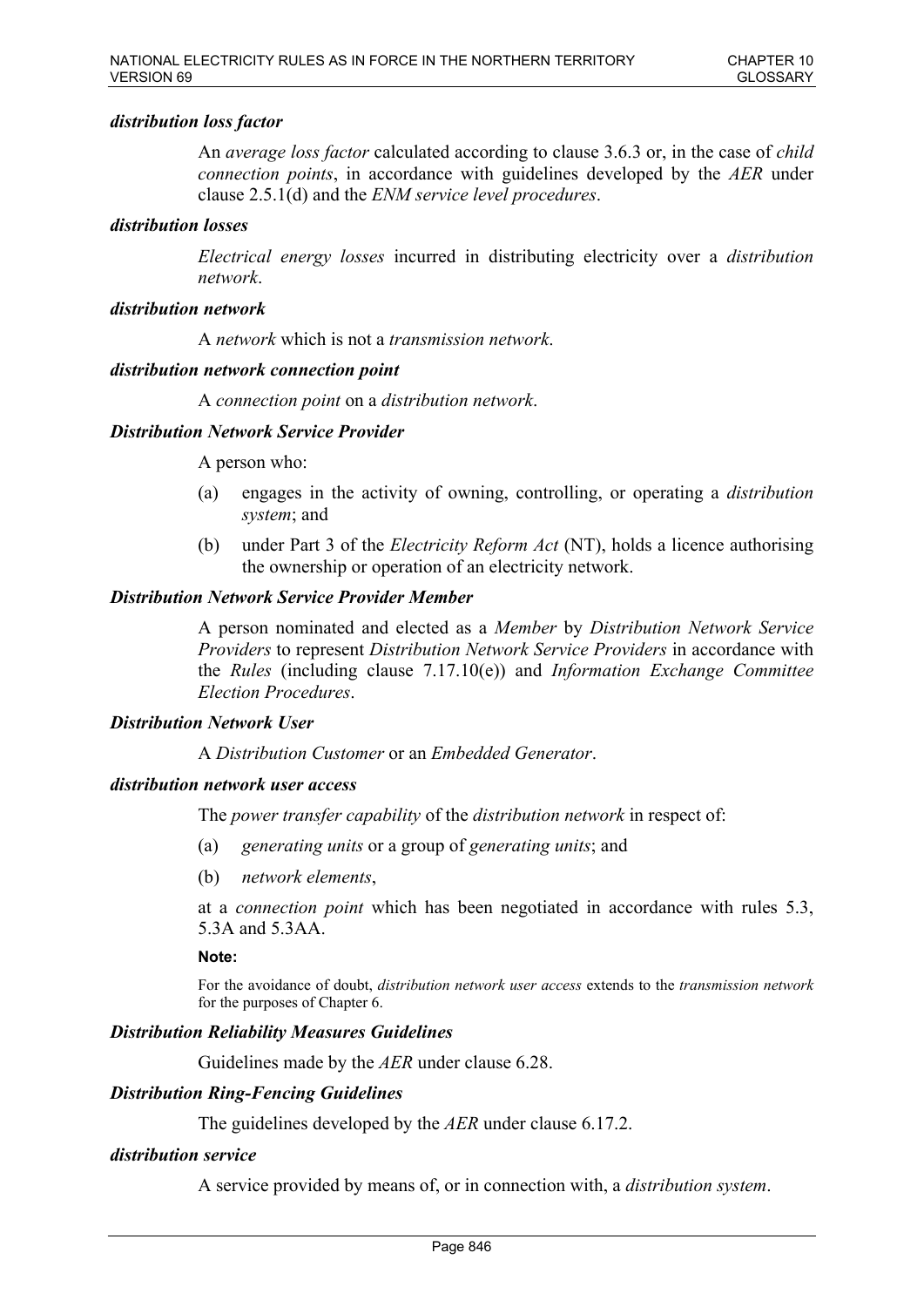### *distribution services access dispute*

A dispute referred to in clause 6.22.1.

# *Distribution Service Classification Guidelines*

Guidelines developed, maintained and *published* by the *AER* under clause 6.2.3A.

### *distribution standard control service revenue*

Has the meaning given in rule  $6.26(b)(2)$ .

### *distribution system*

Means:

- (a) a *distribution network*, together with the *connection assets* associated with the *distribution network*, which is connected to another *transmission system*  or *distribution system* within the other *participating jurisdictions*; or
- (b) a *distribution network* that forms part or all of a local electricity system, together with the *connection assets* associated with the *distribution network*.

*Connection assets* on their own do not constitute a *distribution system*.

### *Distribution System Operator*

A person who is responsible, under the *Rules* or otherwise, for controlling or operating any portion of a *distribution system* (including being responsible for directing its operations during *power system* emergencies) and who is registered by *AEMO* as a *Distribution System Operator* under Chapter 2.

#### *distribution use of system, distribution use of system service*

A service provided to a *Distribution Network User* for use of the *distribution network* for the conveyance of electricity that can be reasonably allocated on a locational and/or *voltage* basis.

#### *DMS*

A *dispute management system*.

#### *DMS Contact*

A person appointed by a *Registered Participant* or *AEMO* pursuant to its *DMS* to be the first point of contact for the notification of disputes under clause 8.2.

#### *DMS referral notice*

A notice served on a *DMS Contact* pursuant to clause 8.2.4(a).

### *draft project assessment report*

Has the meaning given to it in clause 5.10.2.

#### *DRP*

A *dispute resolution panel*.

# *dual function asset*

Means any part of a *network* owned, operated or controlled by a *Distribution Network Service Provider* which operates between 66 kV and 220 kV and which operates in parallel, and provides support, to the higher voltage *transmission*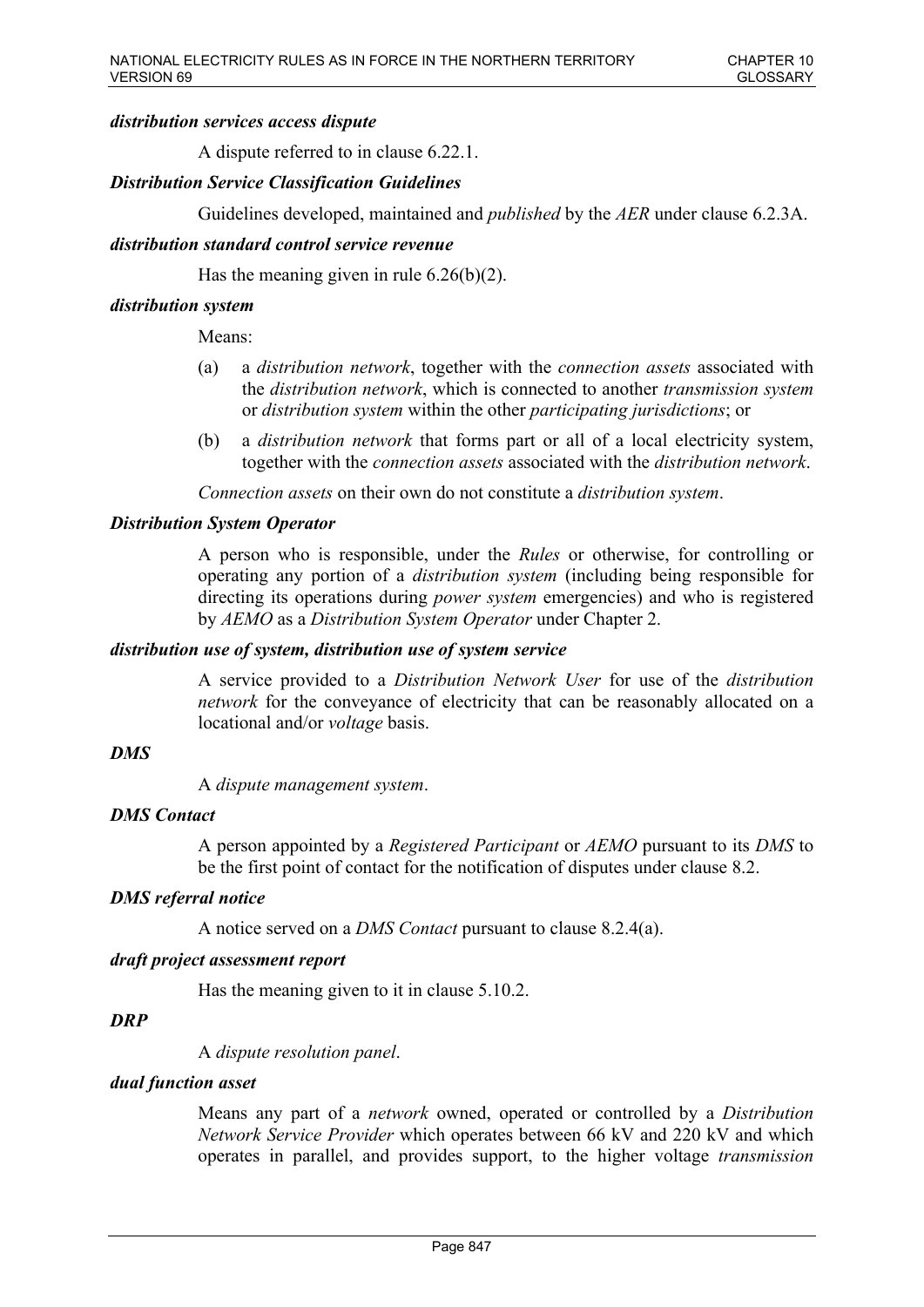*network* which is deemed by clause 6.24.2(a) to be a *dual function asset*. For the avoidance of doubt:

- (a) a *dual function asset* can only be an asset which forms part of a *network* that is predominantly a *distribution network*; and
- (b) an asset which forms part of a *network* which is predominantly a *transmission network* cannot be characterised as a *dual function asset*,

through the operation of clause 6.24.2(a).

# *due date for payment*

Has (in the context of Chapter 6B) the meaning given in clause 6B.A1.2.

# *due date for payment*

Has the meaning given to it in clause 6B.A1.2.

# *dynamic performance*

The response and behaviour of *networks* and *facilities* which are *connected* to the *networks* when the *satisfactory operating state* of the *power system* is disturbed.

# *EAAP (energy adequacy assessment projection)*

A projection of *AEMO's* assessment of *energy* availability that accounts for *energy constraints* for each month over a 24 month period, which is prepared and *published* in accordance with rule 3.7C and is measured as *unserved energy* for each *region*.

# *EAAP guidelines*

The guidelines *published* by *AEMO* in accordance with clause 3.7C(k) that *AEMO* must comply with in preparing the *EAAP*.

# *EAAP principles*

The principles referred to in clause 3.7C(b) that *AEMO* must comply with in preparing the *EAAP* and the *EAAP guidelines*.

# *Eastern Standard Time (EST)*

The time which is set at 10 hours in advance of Co-ordinated Universal Time as maintained under section 8AA of the *National Measurement Act*.

# *EFCS settings schedule*

The schedules developed by *AEMO* for each *participating jurisdiction* in accordance with clause 4.3.2(h)(2) specifying the settings for *emergency frequency control schemes* affecting *regions* in the *participating jurisdiction*.

# *efficiency benefit sharing scheme*

For a *Transmission Network Service Provider* – a scheme developed and *published* by the *AER* under clause 6A.5.

For a *Distribution Network Service Provider* – a scheme developed and *published* by the *AER* under clause 6.5.8.

# *efficiency benefit sharing scheme parameters*

For an *efficiency benefit sharing scheme*, those parameters that are *published* by the *AER* in respect of that scheme pursuant to clause 6A.6.5(c).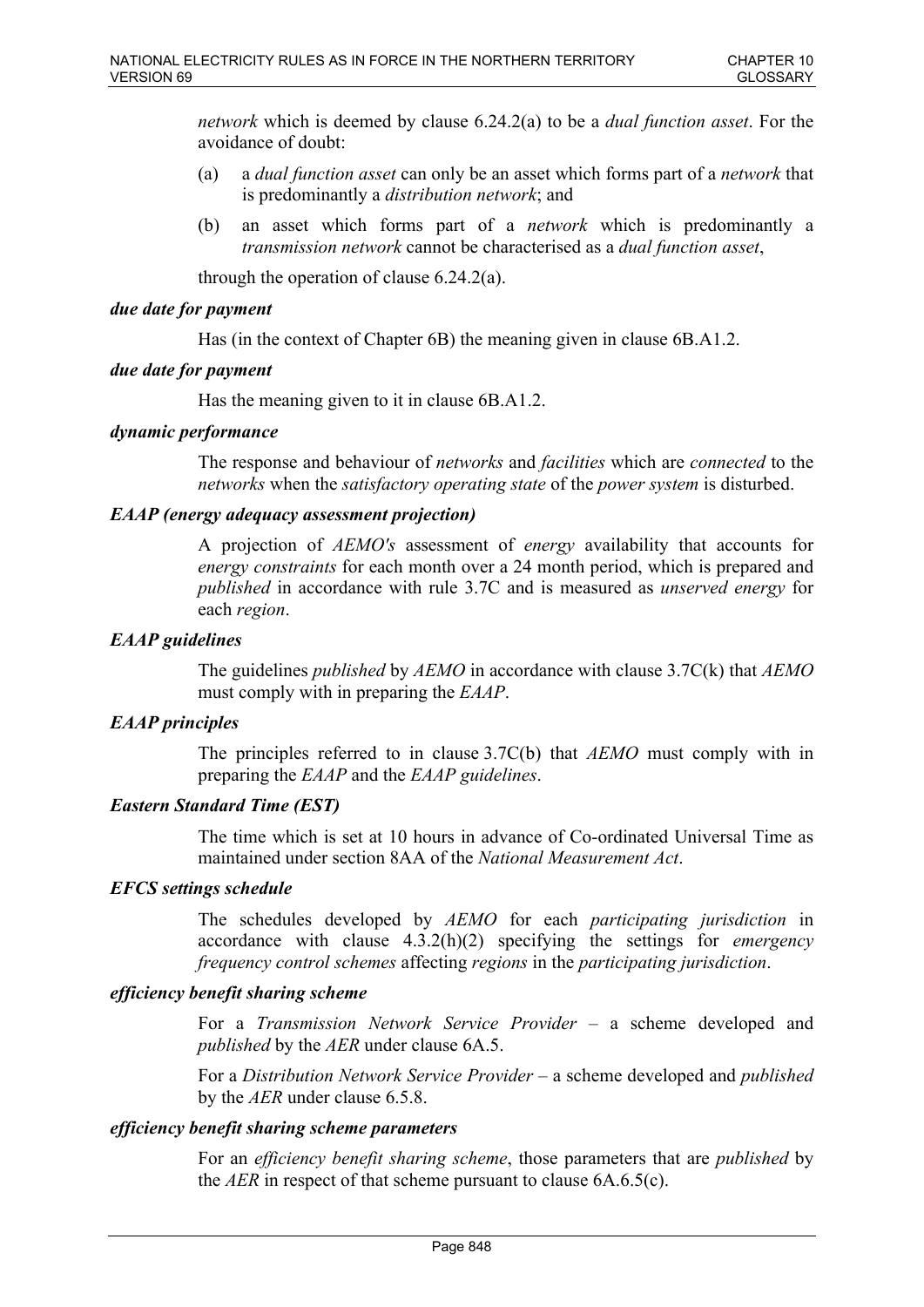# *electrical energy loss*

*Energy* loss incurred in the production, transportation and/or use of electricity.

# *electrical sub-network*

A part of the *national grid* determined by *AEMO* in accordance with clause 3.11.8.

# *Electricity Procedures*

Procedures made under the *Rules* including:

- (a) *Retail Market Procedures*; and
- (b) procedures governing the operation of the *NEM*; and
- (c) *RoLR procedures* for electricity; and
- (d) procedures dealing with any other subject on which the *Rules* the making of procedures.

### *electricity retail supply code*

The *Electricity Retail Supply Code* made by the Utilities Commission under section 24 of the *Utilities Commission Act 2000* (NT) (as published by the Utilities Commission from time to time).

### *electronic communication system*

Includes the electronic communication and the *electronic data transfer* system provided to *Registered Participants* by *AEMO*.

### *electronic data transfer*

The transfer of data by electronic means from one location to another.

### *eligibility period*

Has the meaning given to it in clause 3.14.6(a).

### *eligible pass through amount*

In respect of a *positive change event* for a *Transmission Network Service Provider*, the increase in costs in the provision of *prescribed transmission services* that, as a result of that *positive change event*, the *Transmission Network Service Provider* has incurred and is likely to incur (as opposed to the revenue impact of that event) until:

- (a) unless paragraph(b) applies the end of the *regulatory control period* in which the *positive change event* occurred; or
- (b) if the *transmission determination* for the *regulatory control period* following that in which the *positive change event* occurred does not make any allowance for the recovery of that increase in costs (whether or not in the forecast operating expenditure or forecast capital expenditure accepted or substituted by the *AER* for that *regulatory control period*) – the end of the *regulatory control period* following that in which the *positive change event* occurred.

In respect of a *positive change event* for a *Distribution Network Service Provider*, the increase in costs in the provision of *direct control services* that, as a result of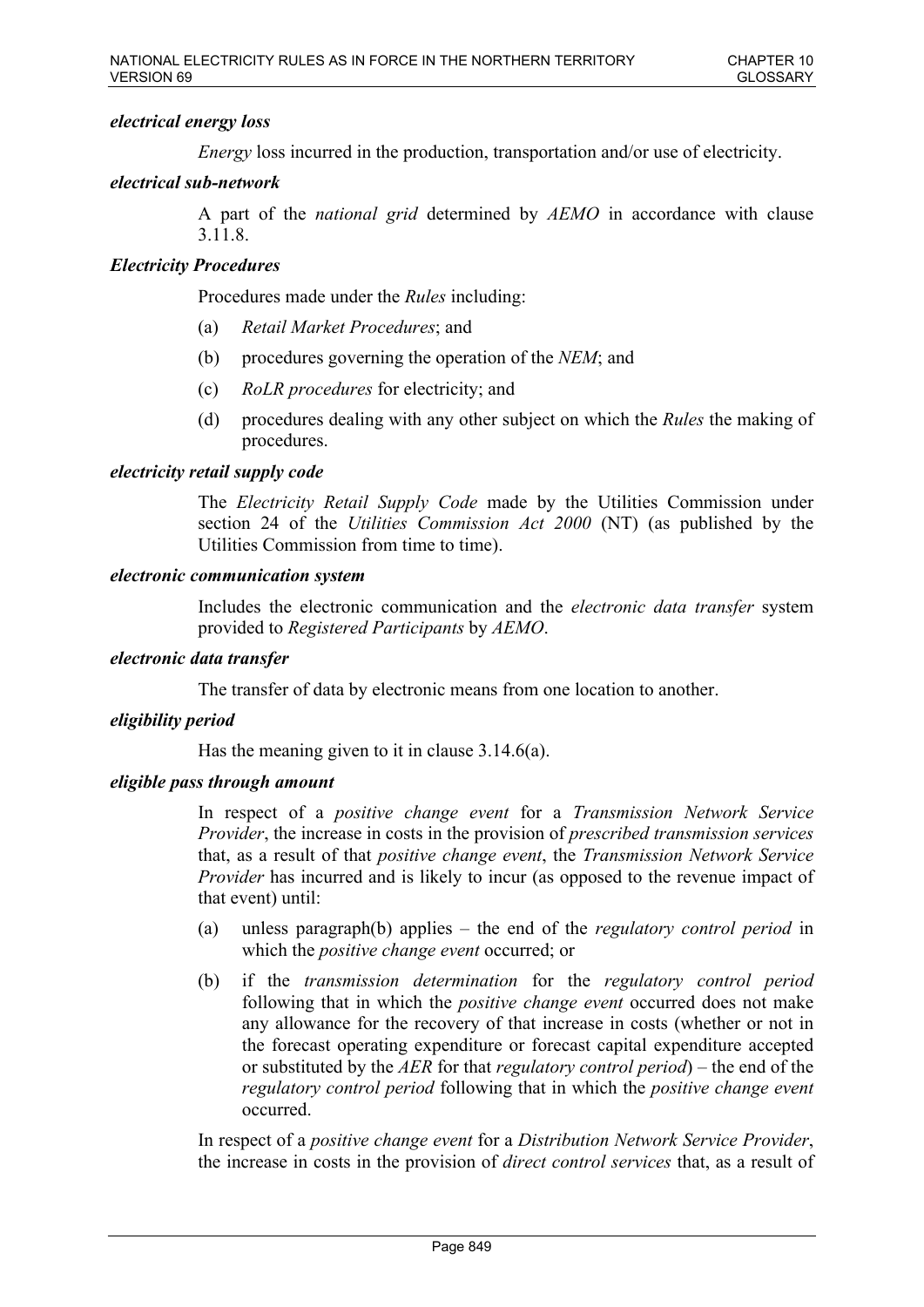that *positive change event*, the *Distribution Network Service Provider* has incurred and is likely to incur (as opposed to the revenue impact of that event) until:

- (a) unless paragraph(b) applies the end of the *regulatory control period* in which the *positive change event* occurred; or
- (b) if the distribution determination for the *regulatory control period* following that in which the *positive change event* occurred does not make any allowance for the recovery of that increase in costs (whether or not in the forecast operating expenditure or forecast capital expenditure accepted or substituted by the *AER* for that *regulatory control period*) – the end of the *regulatory control period* following that in which the *positive change event* occurred.

In respect of an *NT positive change event* for a *Distribution Network Service Provider*, the increase in costs in the provision of *direct control services* or *NT equivalent services* that, as a result of that *NT positive change event*, the *Distribution Network Service Provider* has incurred and is likely to incur (as opposed to the revenue impact of that event) until the end of the *1st regulatory control period*.

### **Note:**

The modification to this definition expires on 1 July 2024.

### *eligible person*

Has the meaning given in clause 3.18.2(b).

### *embedded generating unit*

A *generating unit connected* within a *distribution network* and not having direct access to the *transmission network*.

# *Embedded Generator*

A *Generator* who owns, operates or controls an *embedded generating unit*.

#### **Note:**

In the context of Chapter 5A, the above definition has been displaced by the definition "embedded generator" specifically applicable to that Chapter. See clause 5A.A.1.

#### *embedded network*

A *distribution system* that is *connected* to a *distribution system* controlled or operated by the *Local Network Service Provider* (other than a *distribution system* that is owned, controlled or operated by the *Local Network Service Provider*).

### *embedded network management services*

Services that involve carrying out the roles, discharging the responsibilities and complying with the obligations of an *Embedded Network Manager* under the *Rules* and procedures authorised under the *Rules*.

### *Embedded Network Manager*

A person:

(a) who meets the requirements listed in schedule 7.7 and has been accredited and registered by *AEMO* as an *Embedded Network Manager*; and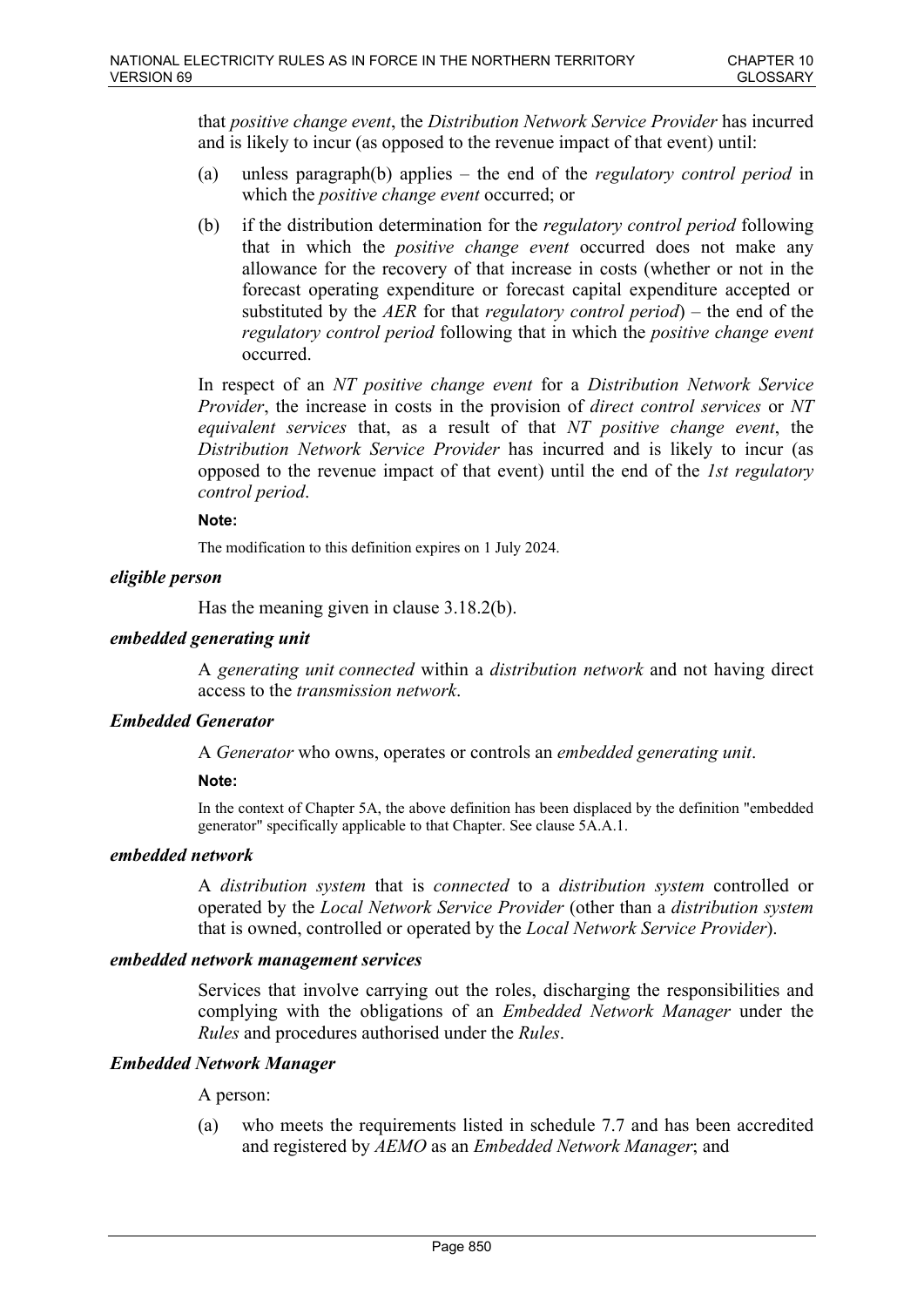(b) who has not been deregistered by *AEMO* as an *Embedded Network Manager* under clause 7.4.4(d).

### *emergency frequency control scheme*

*Facilities* for initiating automatic *load shedding* or automatic *generation shedding* to prevent or arrest uncontrolled increases or decreases in *frequency* (alone or in combination) leading to *cascading outages* or *major supply disruptions*.

#### *emergency priority procedures*

The procedures developed and *published* by *AEMO* in accordance with clause 7.8.5(b).

#### *emission factor*

The factor representing the amount of greenhouse gas emissions per unit of electricity (t CO<sub>2</sub>-e/MWh) of energy produced by each *power station*.

#### *enable*

A *market ancillary service* is enabled when *AEMO* has selected the relevant *generating unit* or *load* for the provision of the *market ancillary service* and has notified the relevant *Market Participant* accordingly.

An *inertia network service* is enabled when *AEMO* has selected the relevant *inertia network service* and the service is providing *inertia* to an *inertia subnetwork*.

An activity approved by *AEMO* under clause 5.20B.5(a) is enabled when *AEMO* has selected the relevant activity and the activity is performing and available in accordance with any conditions of that approval.

A *system strength service* is enabled when *AEMO* has selected the relevant *system strength service* and the service is contributing to the *three phase fault level* at the relevant *fault level node*.

#### *enablement limit*

In relation to any *market ancillary service offer*, the level of associated *generation* or *load* (in MW) above or below which no response is specified as being available.

### *enabling price*

Has the meaning given in clause 3.8.7A(d).

#### *energise*

The act of operation of switching equipment or the start-up of a *generating unit*, which results in there being a non-zero *voltage* beyond a *connection point* or part of the *transmission network* or *distribution network*.

#### *energy*

*Active energy* and/or *reactive energy*.

#### *energy constrained scheduled generating unit*

A *scheduled generating unit* in respect of which the amount of electricity it is capable of *supplying* on a *trading day* is less than the amount of electricity it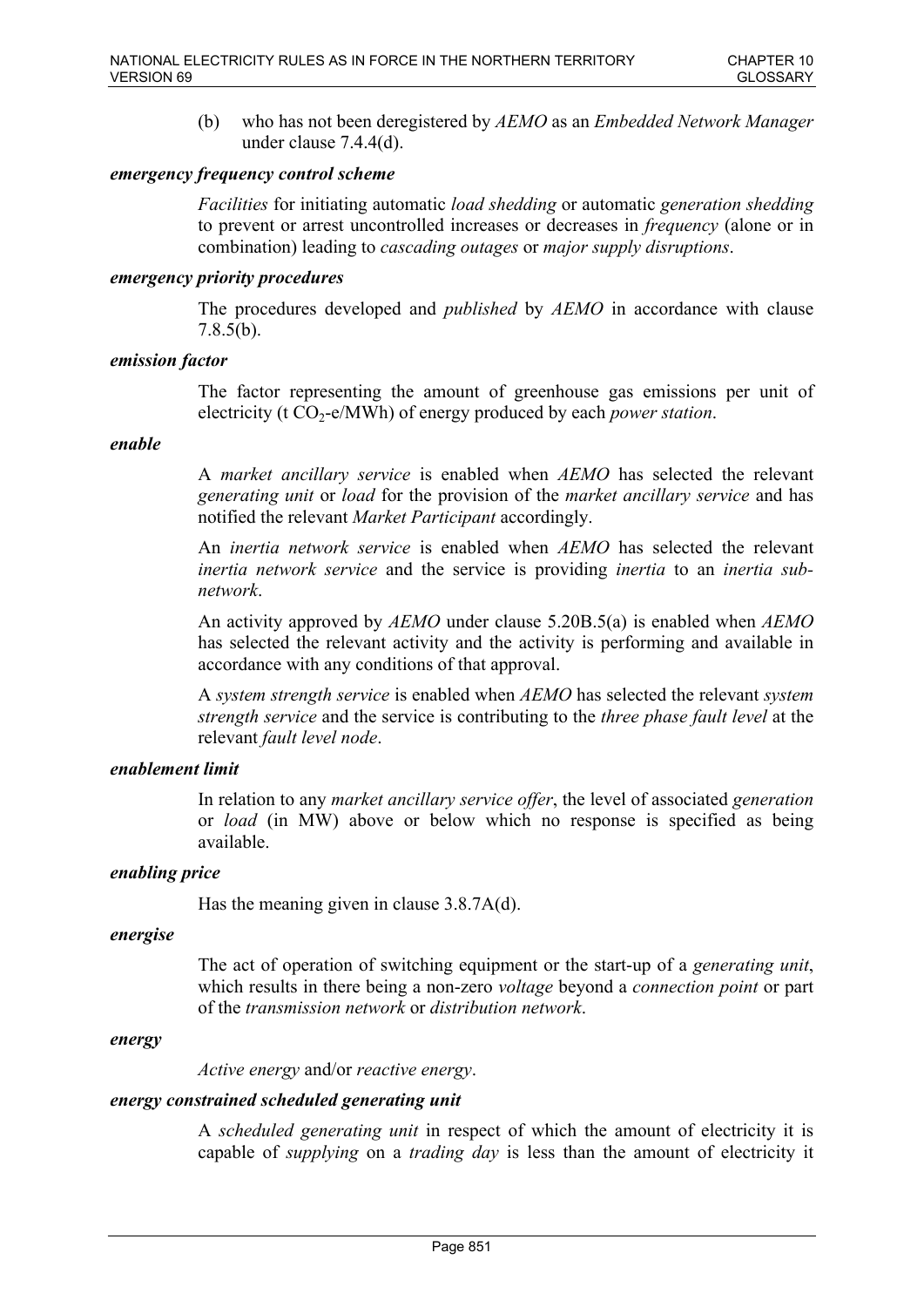would *supply* on that *trading day* if it were *dispatched* to its full nominated availability for the whole *trading day*.

### *energy constrained scheduled load*

A *scheduled load* in respect of which the amount of electricity it can take in a *trading day*, if *normally off*, or it can *off-load*, if *normally on*, is *constrained*.

#### *energy constraint*

A limitation on the ability of a *generating unit* or group of *generating units* to generate *active power* due to the restrictions in the availability of fuel or other necessary expendable resources such as, but not limited to, gas, coal, or water for operating turbines or for cooling.

#### *energy conversion model*

The model that defines how the *intermittent* input energy source (such as wind) is converted by the *semi-scheduled generating unit* into electrical output. That model must contain the information set out in the guidelines *published* by *AEMO* in accordance with clause 2.2.7(d).

### *energy data*

*Interval energy data* or *accumulated energy data*.

### *energy laws*

Means:

- (a) the national electricity legislation as defined in the *National Electricity Law*;
- (b) these Rules and instruments made under these Rules;
- (c) the national gas legislation as defined in the National Gas (NT) Law;
- (d) the National Gas Rules as defined in the National Gas (NT) Law and instruments made under those Rules; and
- (e) any other Northern Territory legislation that regulates energy.

#### **Note:**

The modifications to this definition expire when the *National Energy Retail Law* is applied as a law of this jurisdiction.

#### *energy ombudsman*

The person holder or occupying the office of Ombudsman for the Northern Territory established by section 9 of the *Ombudsman Act 2009* (NT).

#### *energy support arrangement*

A contractual arrangement between a *Generator* or *Network Service Provider* on the one hand, and a customer or *participating jurisdiction* on the other, under which *facilities* not subject to an *ancillary services agreement* for the provision of *SRASs* are used to assist *supply* to a customer during a *major supply disruption* affecting that customer, or customers generally in the *participating jurisdictions*, as the case may be.

### *ENM conditions*

An *Exempt Embedded Network Service Provider* must: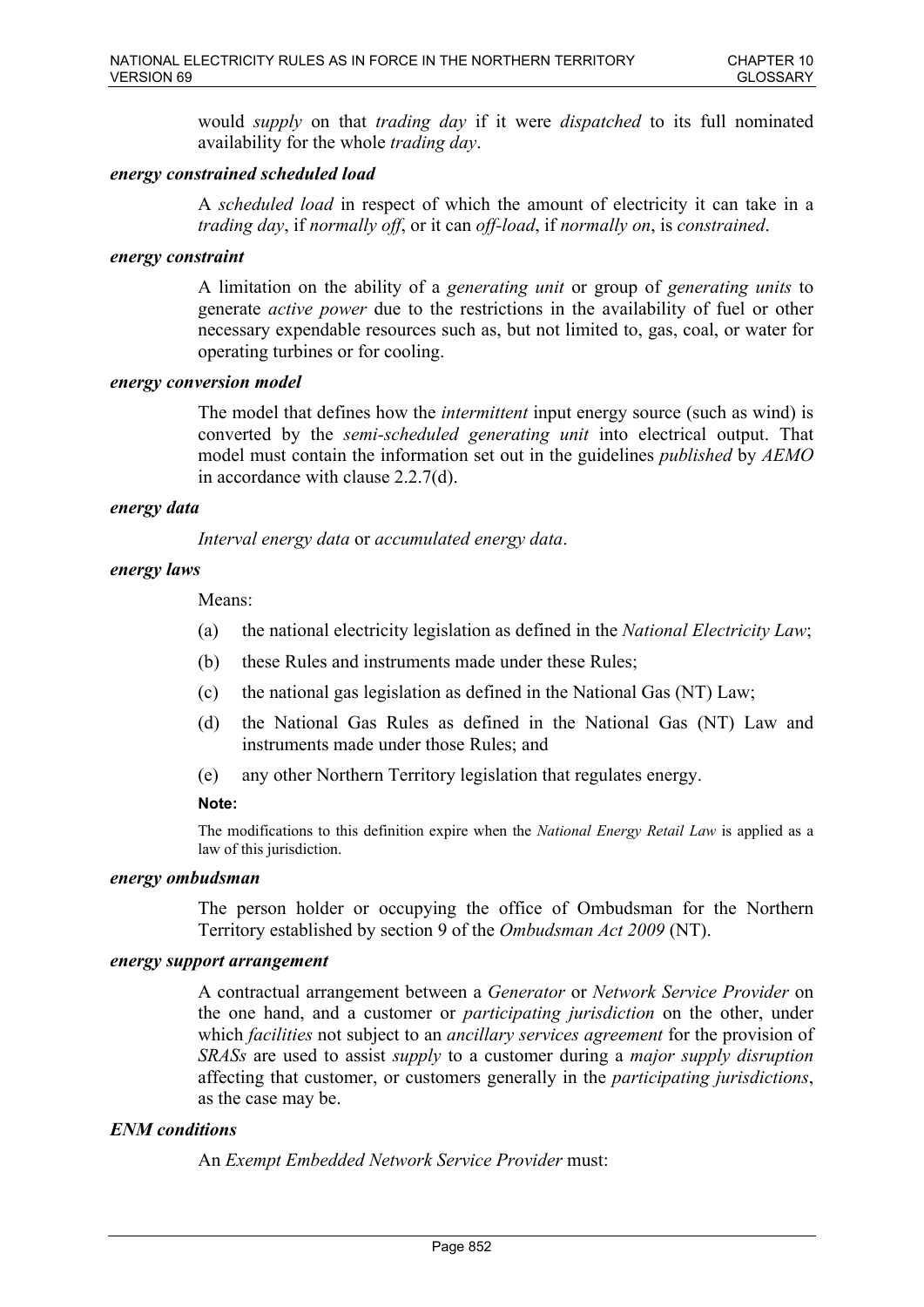- (a) act as the *Embedded Network Manager* for the relevant *embedded network*; or
- (b) engage an *Embedded Network Manager* to provide *embedded network management services* for the relevant *embedded network*; and
- (c) enter into an agreement with an *Embedded Network Manager* for the provision of *embedded network management services* where that person has engaged an *Embedded Network Manager* under paragraph (b).

### *ENM conditions trigger*

In relation to a *small customer*, when the *small customer* enters a *market retail contract* for the sale of energy at the relevant *child connection point* and the *cooling off period* in relation to that contract has expired.

In relation to a *large customer*, when the *large customer* has entered a contract for the sale of energy at the relevant *child connection point*.

### *ENM service level procedures*

The procedures established by *AEMO* in accordance with clause 7.16.6A.

### *enquiry*

Has (in the context of Chapter 5A) the meaning given in clause 5A.A.1

### *entry service*

A service provided to serve a *Generator* or a group of *Generators*, or a *Network Service Provider* or a group of *Network Service Providers*, at a single *connection point*.

### *EN wiring information*

Panel layouts and wiring diagrams relevant to an *embedded network*.

# *establish a connection*

Has the meaning given to it in clause 5.3A.A1.

### *estimated metering data*

The estimated values of *accumulated metering data*, *interval metering data* or *calculated metering data* that have been prepared in accordance with schedule 7A.7. *Estimated metering data* is held in a *metering data services database*.

#### *excitation control system*

In relation to a *generating unit*, the automatic *control system* that provides the field excitation for the generator of the *generating unit* (including excitation limiting devices and any *power system* stabiliser).

### *Exempt Embedded Network Service Provider*

A person who engages in the activity of owning, controlling or operating an *embedded network* under an exemption granted or deemed to be granted by the *AER* under section 13 of the *NEL* and clause 2.5.1(d).

#### *exemption application*

Has the meaning given in clause 6.4B.2(a).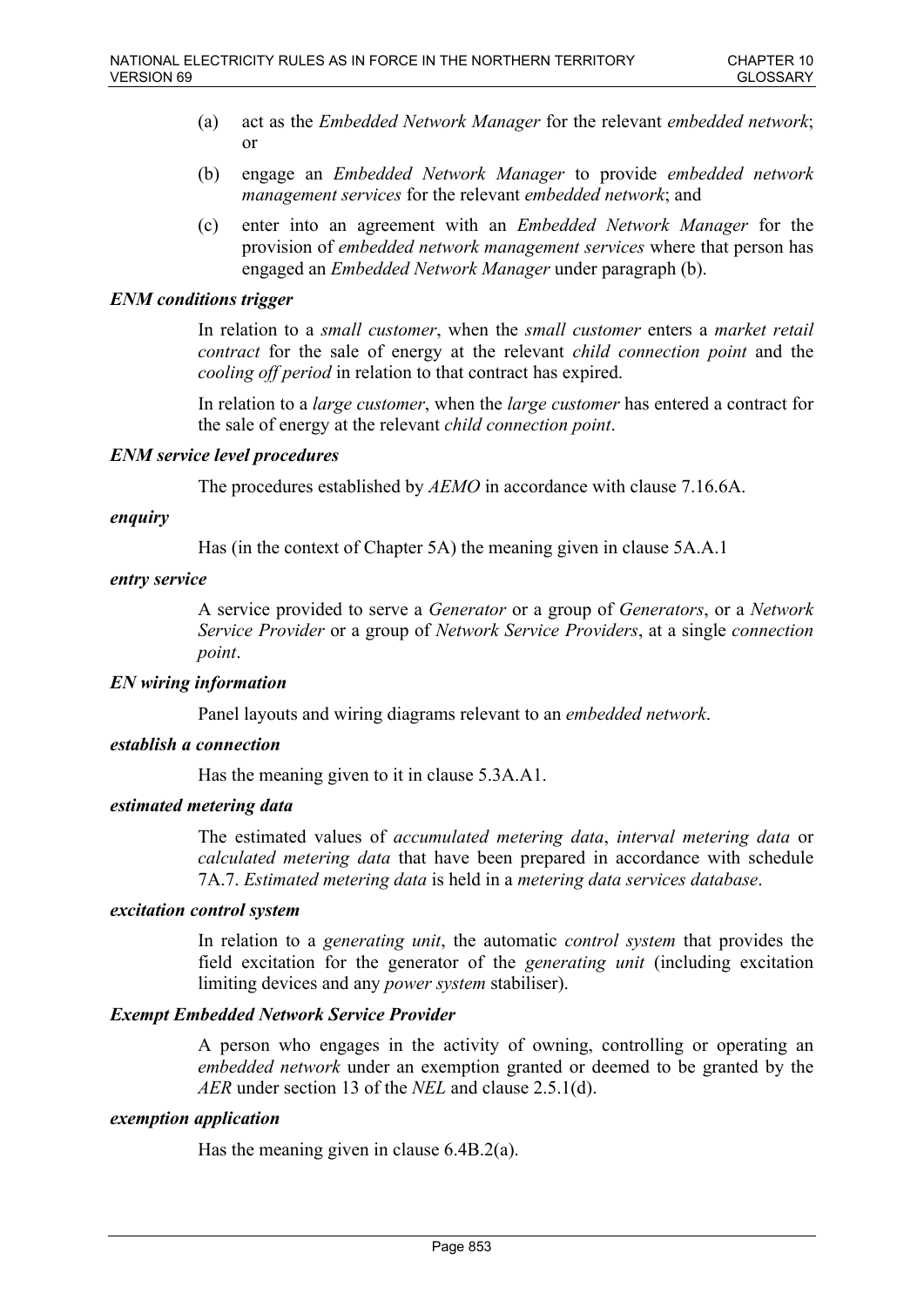### *exit service*

A service provided to serve a *Transmission Customer* or *Distribution Customer* or a group of *Transmission Customers* or *Distribution Customers*, or a *Network Service Provider* or a group of *Network Service Providers*, at a single *connection point*.

### *expected closure year*

Has the meaning given in clause  $2.2.1(e)(2A)$ .

### *expenditure for a restricted asset*

Capital expenditure for a *restricted asset*, excluding capital expenditure for the refurbishment of that asset.

### *Expenditure Forecast Assessment Guidelines*

Guidelines made by the *AER* under clause 6.4.5(a) or clause 6A.5.6(a), as the case may be.

#### *extension*

An *augmentation* that requires the *connection* of a power line or *facility* outside the present boundaries of the *transmission network* or *distribution network* owned, controlled or operated by a *Network Service Provider*.

#### *external administration default event*

A *default event* of a type referred to in subparagraphs 3.15.21(a)(10) or (11).

### *extreme frequency excursion tolerance limits*

In relation to the *frequency* of the *power system*, means the limits so described and specified in the *power system security standards*.

#### *facilities*

A generic term associated with the apparatus, equipment, buildings and necessary associated supporting resources provided at, typically:

- (a) a *power station* or *generating unit*;
- (b) a *substation* or *power station switchyard*;
- (c) a *control centre* (being an *NTESMO control centre*, or a *distribution* or *transmission network control centre*);
- (d) facilities providing an *exit service*.

### *failed retailer*

Has the meaning given in the *NERL*.

### *fast lower service*

The service of providing, in accordance with the requirements of the *market ancillary service specification*, the capability of rapidly controlling the level of *generation* or *load* associated with a particular *facility* in response to the locally sensed *frequency* of the *power system* in order to arrest a rise in that *frequency*.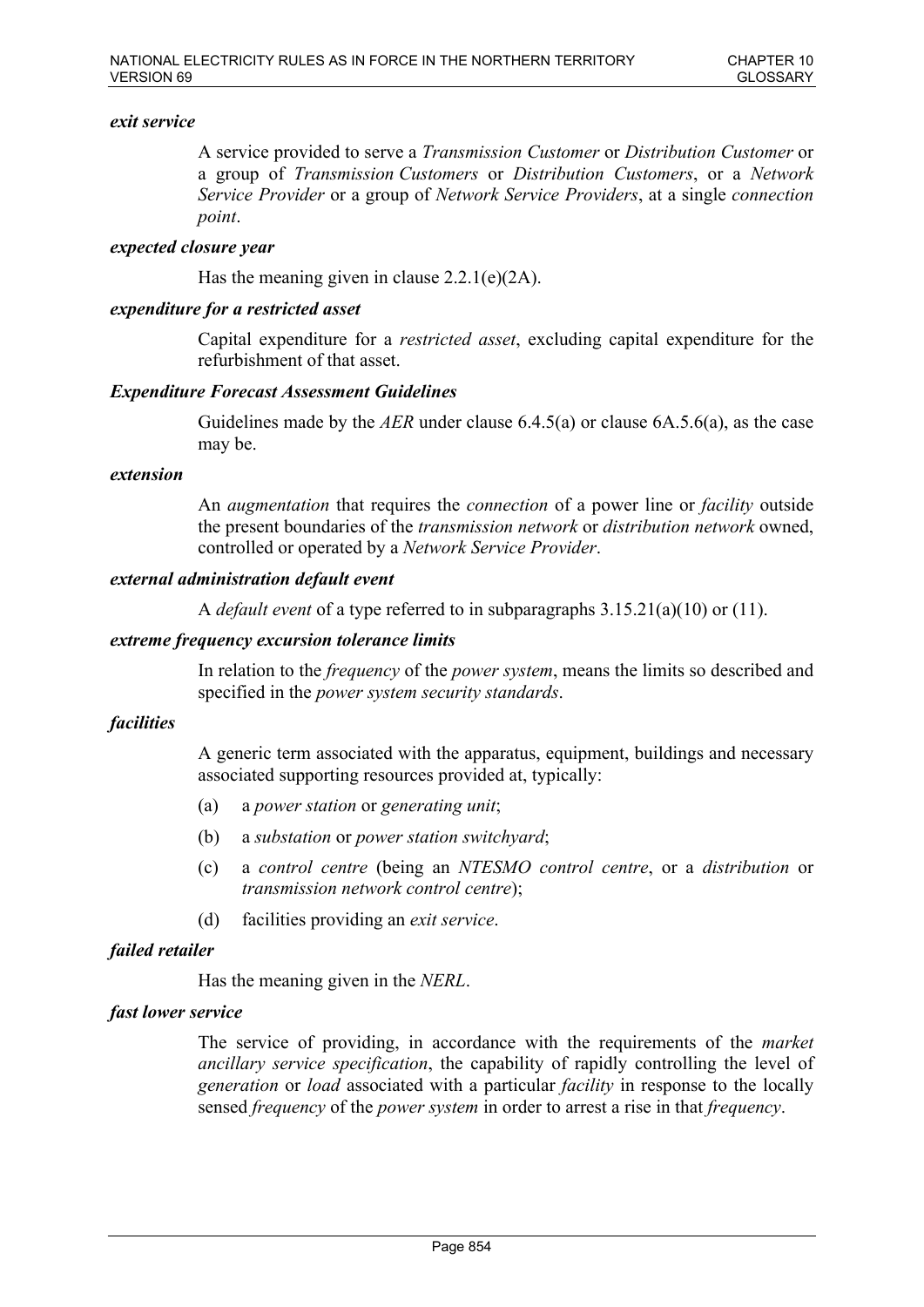### *fast raise service*

The service of providing, in accordance with the requirements of the *market ancillary service specification*, the capability of rapidly controlling the level of *generation* or *load* associated with a particular *facility* in response to the locally sensed *frequency* of the *power system* in order to arrest a fall in that *frequency*.

### *fault clearance time*

In respect of a *fault type*, the time within which the *protection system* is designed, operated and maintained to clear a *short circuit fault* of that *fault type* within its protection zone.

### *fault level node*

A location on a *transmission network* that *AEMO* determines is a *fault level node* in its determination of *system strength requirements* under clause 5.20C.1(a).

### *fault level shortfall*

A shortfall in the *three phase fault level* typically provided at a *fault level node* in a *region* (having regard to typical patterns of *dispatched generation* in *central dispatch*) compared to the minimum *three phase fault level* most recently determined by *AEMO* for the *fault level node*.

### *fault level shortfall event*

A *Transmission Network Service Provider* is required to make *system strength services* available under clause 5.20C.3 as a consequence of an assessment by *AEMO* under clause 5.20C.2(c) that there is a *fault level shortfall* at a *fault level node* in a *region* for which the *Transmission Network Service Provider* is the *System Strength Service Provider* or to cease making *system strength services* available under clause 5.20C.3 as a consequence of an assessment by *AEMO* under clause 5.20C.2(d) that a *fault level shortfall* at a *fault level node* has ceased and:

- (a) the *Transmission Network Service Provider* is required to provide, or cease providing, *system strength services* during the course of a *regulatory control period*; and
- (b) making *system strength services* available or ceasing to make *system strength services* available *materially* increases or *materially* decreases the *Transmission Network Service Provider's* costs of providing *prescribed transmission services*.

### *fault type*

One of the following types of electrical fault:

- (a) three phase to ground fault;
- (b) three phase fault;
- (c) two phase to ground fault;
- (d) phase to phase fault; and
- (e) one phase to ground fault.

#### *final project assessment report*

Has the meaning given to it in clause 5.10.2.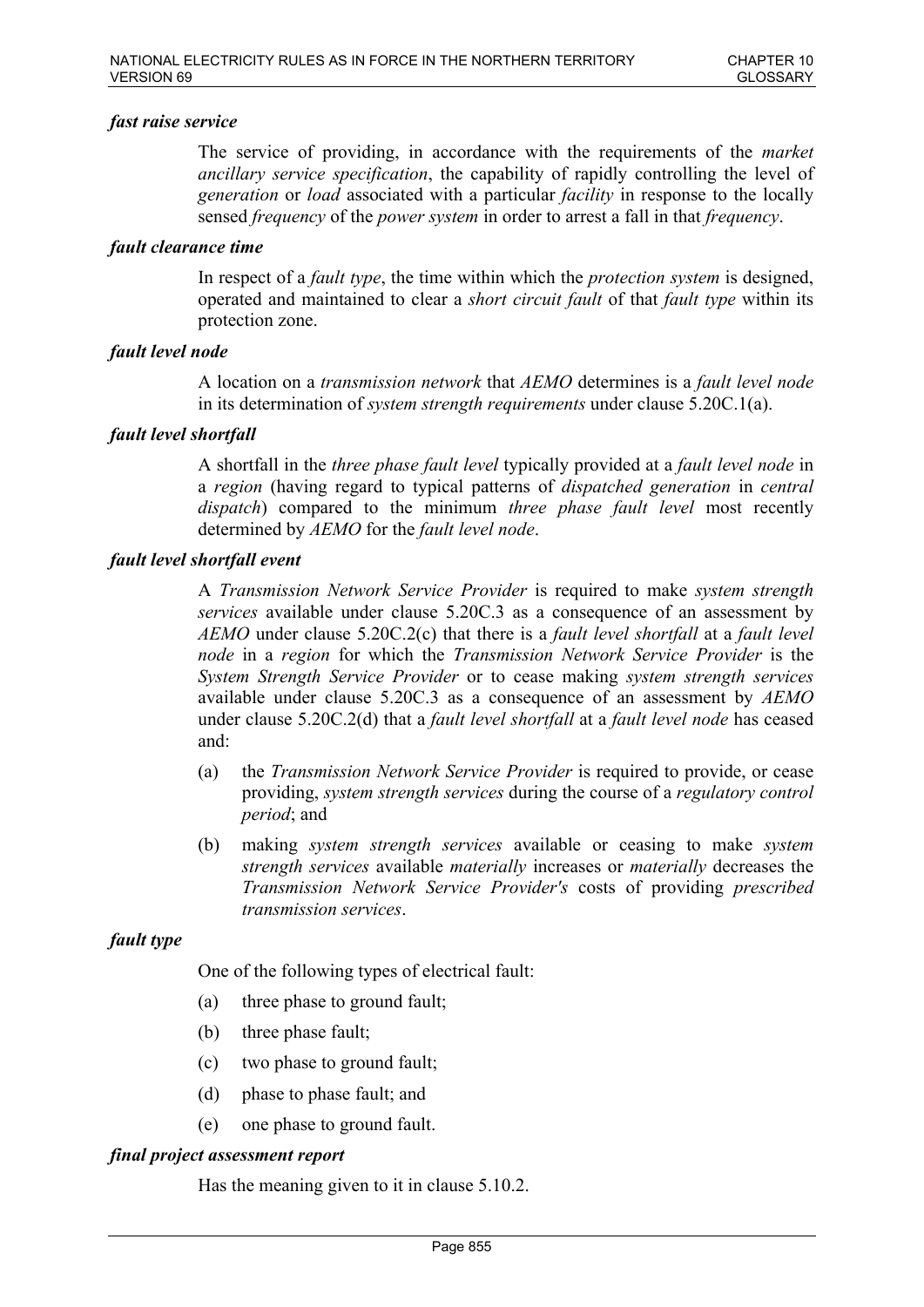# *final statement*

A statement issued by *AEMO* under clause 3.15.15 to a *Market Participant*.

# *financial year*

Means a period of 12 months beginning on 1 July.

# *financially responsible*

In relation to a *connection point*, a term which is used to describe the person authorised to have either:

- 1. the *load connected* at that *connection point*; or
- 2. the *generating unit connected* at that *connection point*.

### **Note:**

The obligations on *Customers* (including *retailers*) and *Generators* in relation to the authorisation of, respectively, *load* or *generating units connected* at a *connection point* will be considered as part of the phased implementation of the *Rules* in this jurisdiction.

### *firm delivery capacity*

Has the meaning given to it in clause 5.10.2.

# *First-Tier Customer*

A *Customer* which has classified any *load* as a *first-tier load* in accordance with Chapter 2.

### *first-tier load*

Electricity purchased at a *connection point* directly and in its entirety from the *Local Retailer* and which is classified as a *first-tier load* in accordance with Chapter 2.

### *forecast reliability gap*

Has the meaning given in the *NEL* and as determined in accordance with clause 4A.A.2.

### *Forecasting Best Practice Guidelines*

Has the meaning given to it in clause 5.10.2.

### *former Chapter 6A*

Chapter 6A of the *Rules* as in force immediately prior to the commencement of Schedules 1, 2, 4, 5 and 6 of the *National Electricity Amendment (Transmission Connection and Planning Arrangements) Rule 2017 No.4* and which is applicable for a *declared transmission system* of an *adoptive jurisdiction* under clause 11.98.8, as amended from time to time.

### *forward planning period*

Has the meaning given to it in clause 5.10.2.

### *framework and approach paper*

A document prepared and issued as a framework and approach paper under clause 6.8.1.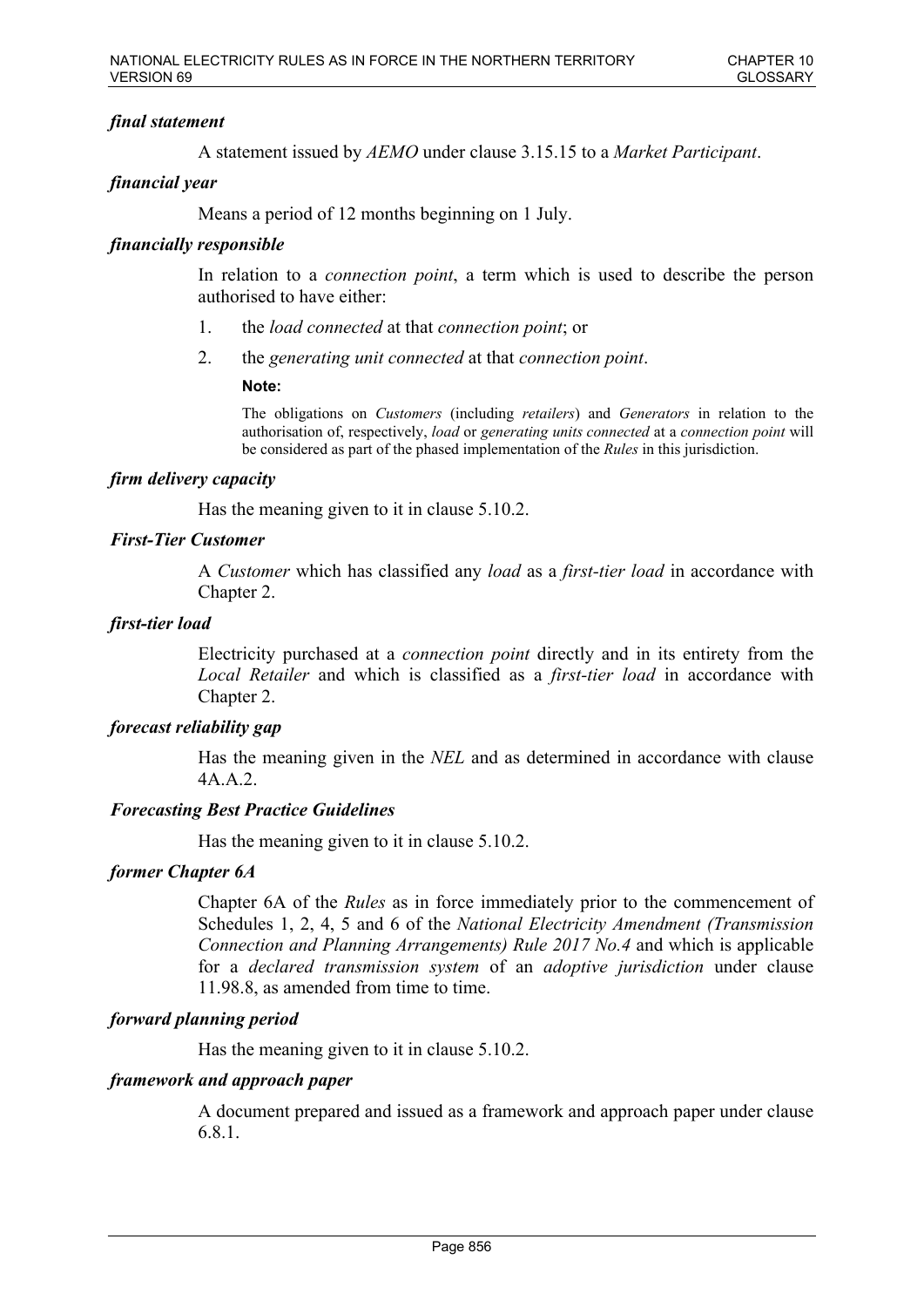### *franchise customer*

A person who does not meet its local jurisdiction requirements to make it eligible to be registered by *AEMO* as a *Customer* for a *load*.

#### **Note:**

There are no franchise customers in this jurisdiction.

### *frequency*

For alternating current electricity, the number of cycles occurring in each second. The term Hertz (Hz) corresponds to cycles per second.

### *frequency operating standard*

The standards which specify the *frequency* levels for the operation of the *power system* set out in the *power system security standards*.

### *frequency response mode*

The mode of operation of a *generating unit* which allows automatic changes to the generated power when the *frequency* of the *power system* changes.

### *fully co-optimised network constraint formulation*

A *network constraint* equation formulation that allows *AEMO*, through direct physical representation, to control all the variables within the equation that can be determined through the *central dispatch* process. Some variables may not be included in accordance with clause 3.8.10(c) of the *Rules* if control of such variables would not materially enhance the security of the *power system* due to the small size of their coefficients.

### *funded augmentation*

A *transmission network augmentation* for which the *Transmission Network Service Provider* is not entitled to receive a charge pursuant to Chapter 6.

### *future ISP project*

Has the meaning given to it in clause 5.10.2.

### *GELF parameters*

Variable parameters specific to a *Generator Energy Limitation Framework* (*GELF*) which are defined in the *EAAP guidelines* and supplement the *GELF*, and are submitted by a *Scheduled Generator* and updated in accordance with rule 3.7C for the purpose of the *EAAP*.

#### *general regulatory information order*

Has the meaning given in the *NEL*.

#### *generated*

In relation to a *generating unit*, the amount of electricity produced by the *generating unit* as measured at its terminals.

# *generating plant*

In relation to a *connection point*, includes all equipment involved in generating electrical *energy*.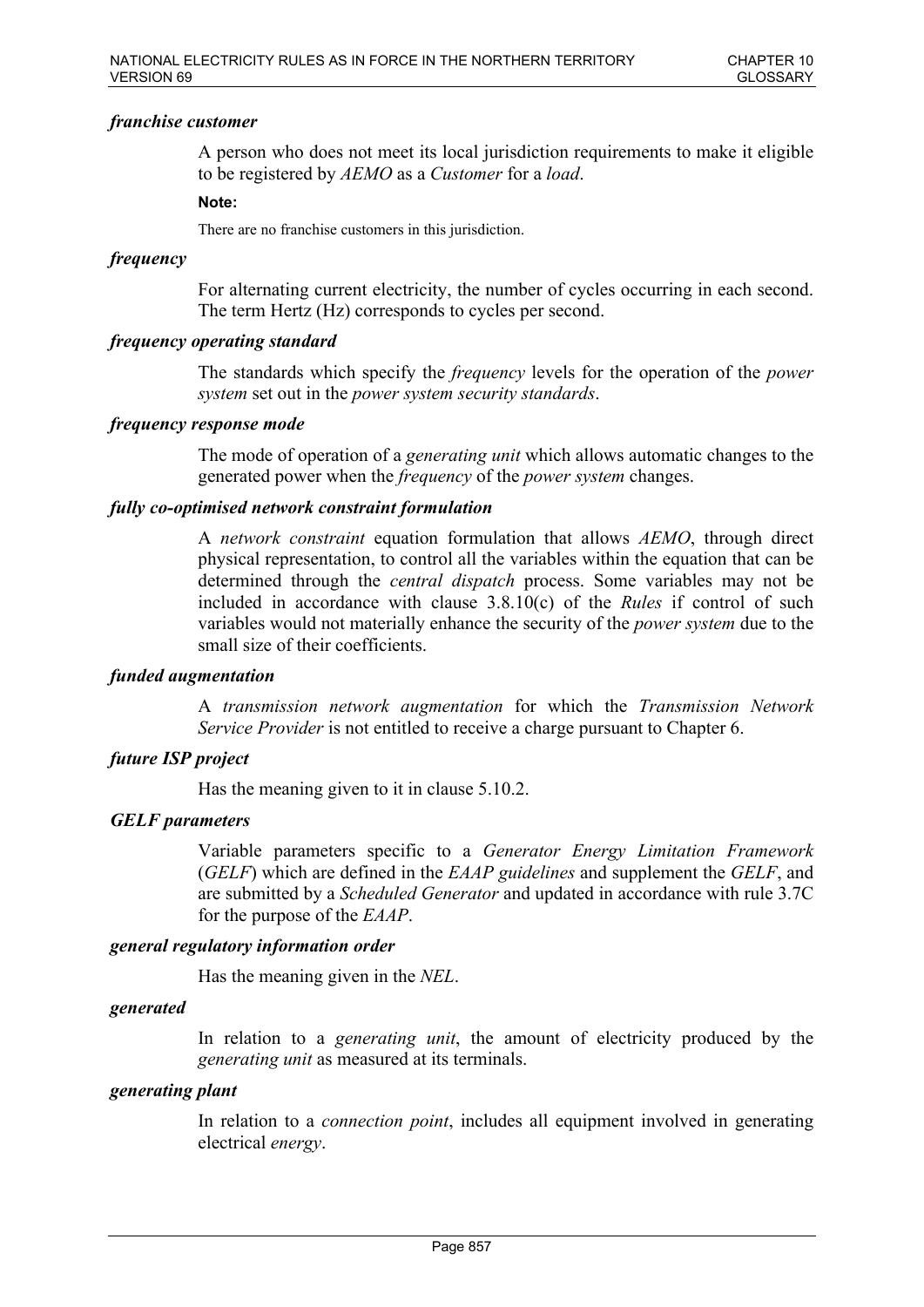### *generating system*

- (a) Subject to paragraph (b), for the purposes of the *Rules*, a system comprising one or more *generating units*.
- (b) For the purposes of Chapter 5, a system comprising one or more *generating units* and includes auxiliary or *reactive plant* that is located on the *Generator's* side of the *connection point* and is necessary for the *generating system* to meet its *performance obligations*.

#### *generating unit*

The plant used in the production of electricity and all related equipment essential to its functioning as a single entity.

### *generating unit minimum ramp rate requirement*

- (a) in relation to a *generating unit* that has not been aggregated in accordance with clause 3.8.3, the lower of 3MW/minute or 3% of the maximum *generation* provided in accordance with clause 3.13.3(b); or
- (b) in relation to a *generating unit* that has been aggregated in accordance with clause 3.8.3, the lower of 3 MW/minute or 3% of the maximum *generation* provided in accordance with clause 3.13.3(b1),

expressed as MW/minute rounded down to the nearest whole number except where this would result in the nearest whole number being zero, in which case the generating unit minimum ramp rate requirement is 1 MW/minute.

#### *generation*

The production of electrical power by converting another form of energy in a *generating unit*.

#### *generation centre*

A geographically concentrated area containing a *generating unit* or *generating units* with significant combined generating capability.

### *generation dispatch offer*

A notice submitted by a *Scheduled Generator* or *Semi-Scheduled Generator* to *AEMO* relating to the *dispatch* of a *scheduled generating unit* or a *semi-scheduled generating unit* in accordance with clause 3.8.6.

### *generation information page*

The information resource established, maintained and published by *AEMO* under rule 3.7F.

### *generation information guidelines*

The guidelines developed, published and maintained by *AEMO* under clause 3.7F(e), or the interim generation information guidelines made and published by *AEMO* under clause 11.117.3(b), as applicable.

#### *generation shedding*

*Disconnecting*, or reducing the transfer of *active power* to the *power system* from, one or more *generating systems* or *generating units*.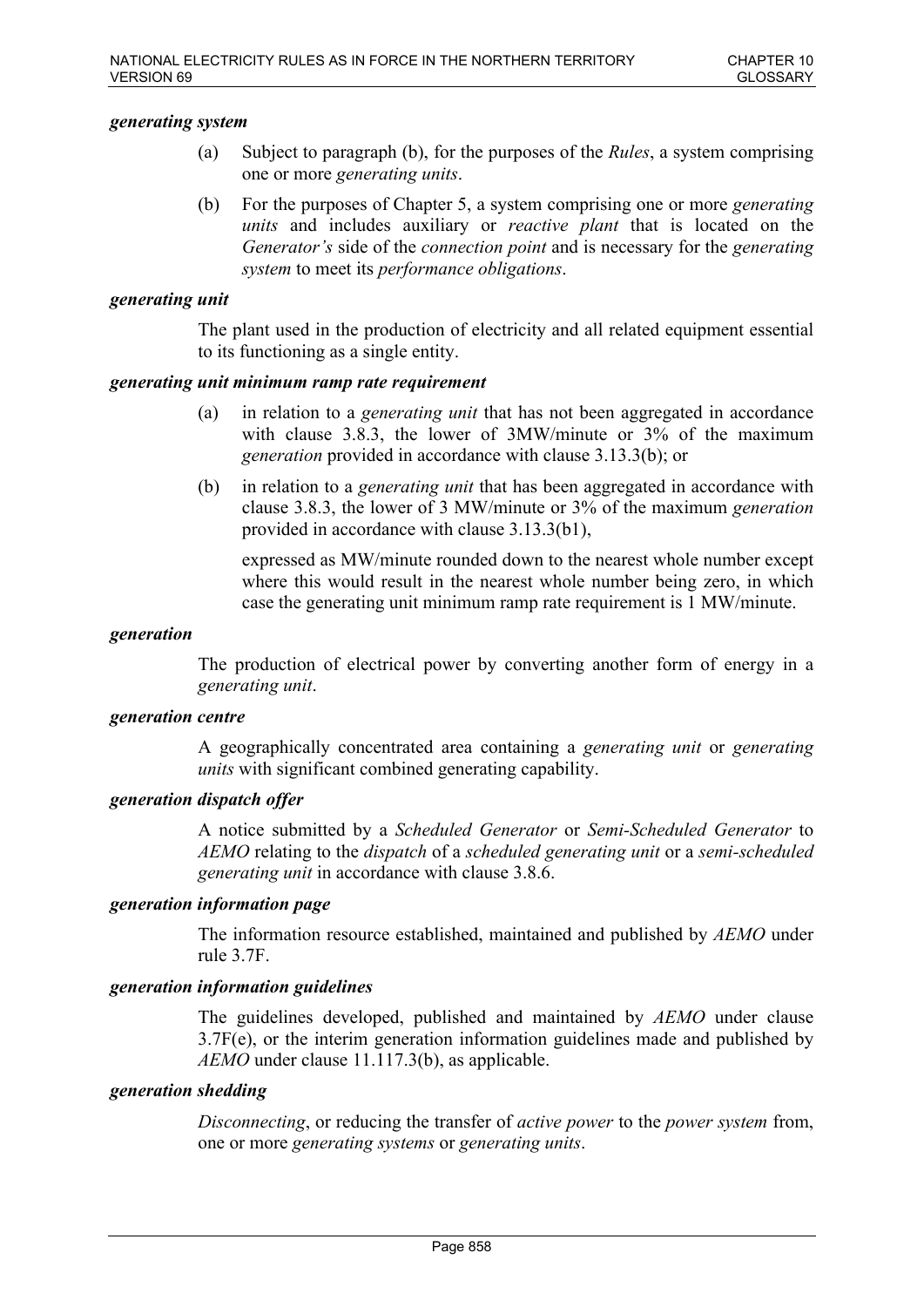### *Generator*

A person who:

- (a) engages in the activity of owning, controlling or operating a *generating system* that is *connected* to, or who otherwise *supplies* electricity to, a *transmission system* or *distribution system*; and
- (b) is a *Registered Participant* who, under Part 3 of the *Electricity Reform Act* 2000 (NT), holds a licence authorising the generation of electricity.

For the purposes of Chapter 5, the term includes a person who:

- (a) is required or intends to hold a licence authorising the *generation* of electricity;
- (b) is covered by an exemption from the requirement to hold a licence for the *generation* of electricity;
- (c) is a non-registered embedded generator (as defined in clause 5A.A.1) who has made an election under clause 5A.A.2(c); or
- (d) is a non-registered embedded generator (as defined in clause 5A.A.1) above the relevant materiality threshold (as defined in Chapter 5).

# *Generator Energy Limitation Framework (GELF)*

A description of the *energy constraints* that affect the ability of a *scheduled generating unit* to generate electricity prepared in accordance with the *EAAP guidelines*.

### *Generator transmission use of system, Generator transmission use of system service*

A service provided to a *Generator* for:

- (a) **[Deleted]**
- (b) use of a *transmission investment* for the conveyance of electricity that can be reasonably allocated to a *Generator* on a locational basis.

### *global market ancillary service requirement*

Has the meaning given to it by clause 3.8.1(e2).

### *good electricity industry practice*

The exercise of that degree of skill, diligence, prudence and foresight that reasonably would be expected from a significant proportion of operators of *facilities* forming part of the *power system* for the *generation*, *transmission* or *supply* of electricity under conditions comparable to those applicable to the relevant *facility* consistent with *applicable regulatory instruments*, *reliability*, safety and environmental protection. The determination of comparable conditions is to take into account factors such as the relative size, duty, age and technological status of the relevant *facility* and the *applicable regulatory instruments*.

### *high voltage (HV)*

A *voltage* greater than 1 kV.

### *IASR review report*

Has the meaning given to it in clause 5.10.2.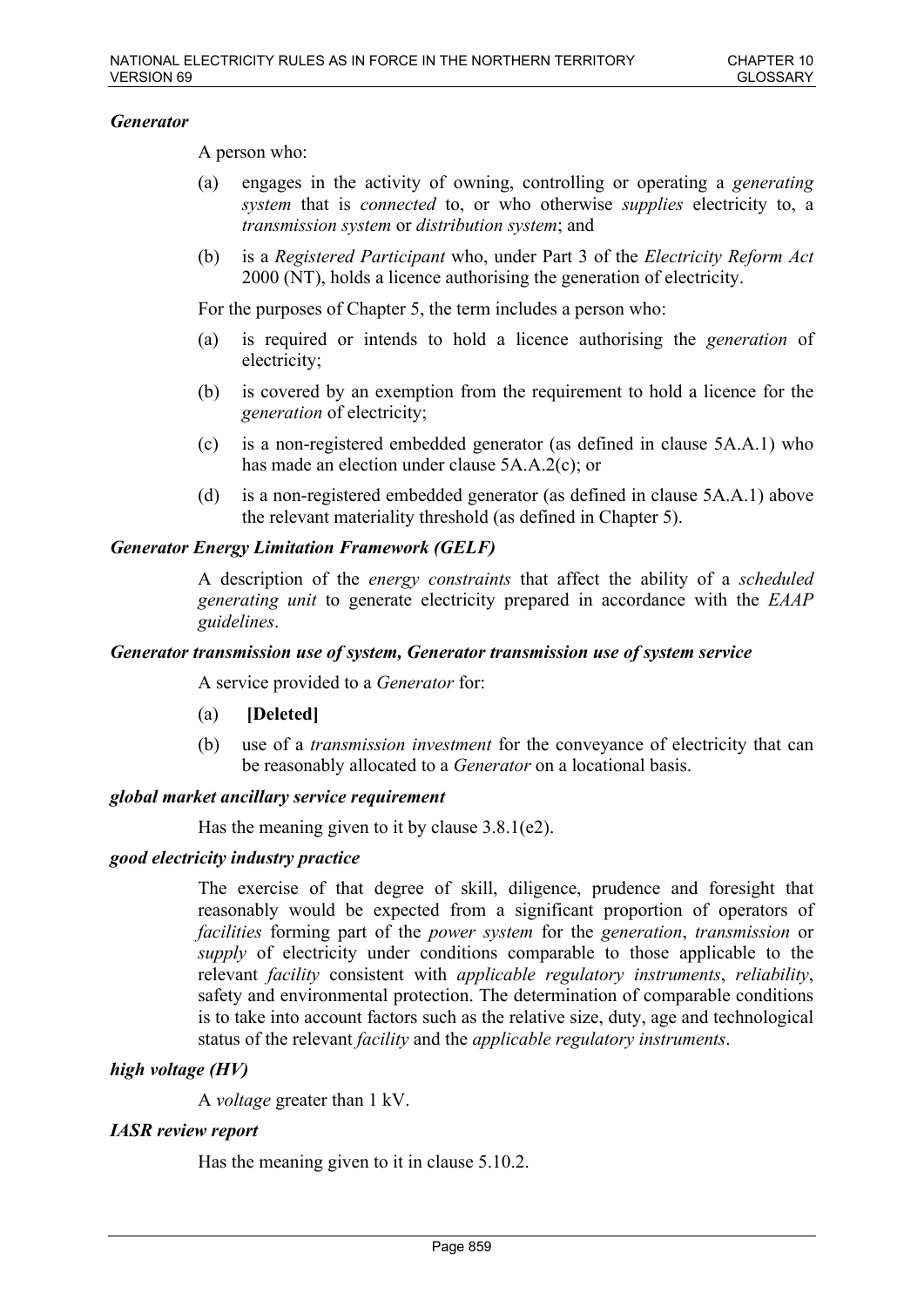# *identified need*

The objective a *Network Service Provider* or a group of *Network Service Providers* seeks to achieve by investing in the *network* in accordance with the *Rules* or an *Integrated System Plan*.

### *identified user group*

One or more persons (other than a *Network Service Provider* who is not a *Market Network Service Provider*) who, from time to time, are *connected* to a *transmission network* at the same single *connection point.*

### *identified user shared asset*

The apparatus, equipment, plant and buildings that:

- (a) are used for the purpose of *connecting* one or more *identified user groups* to an existing *transmission network*;
- (b) are not used exclusively by the relevant *identified user groups*;
- (c) under normal operating conditions, cannot be electrically isolated from the *transmission network* without affecting the provision of *shared transmission services* to persons who are not members of the relevant *identified user groups*; and
- (d) are not part of the *declared transmission system* of an *adoptive jurisdiction*.

### *Incoming Retailer*

A *retailer* that:

- (a) that has a contract with a customer at a *connection point*; and
- (b) has initiated the customer transfer process in accordance with the *electricity retail supply code*,

but which is not yet designated the *financially responsible* participant for that *connection point*.

### *Independent Engineer*

A person appointed under rule 5.4.

### *independent person*

A person who:

- (a) is not a member, employee or member of staff of the *AER* or the *AEMC*;
- (b) is not a director or employee of *AEMO*;
- (c) is not a director or employee of, or partner in, a *Registered Participant*;
- (d) does not have a direct or indirect financial interest (whether as shareholder, partner or other equity participant) in any *Registered Participant* or a *related body corporate* of any *Registered Participant*, other than an interest of less than 0.1% of the net shareholders funds of that entity (as determined at the date the relevant person is appointed to carry out a function under the *Rules*); or
- (e) is not a director or employee of a *related body corporate* of any *Registered Participant*.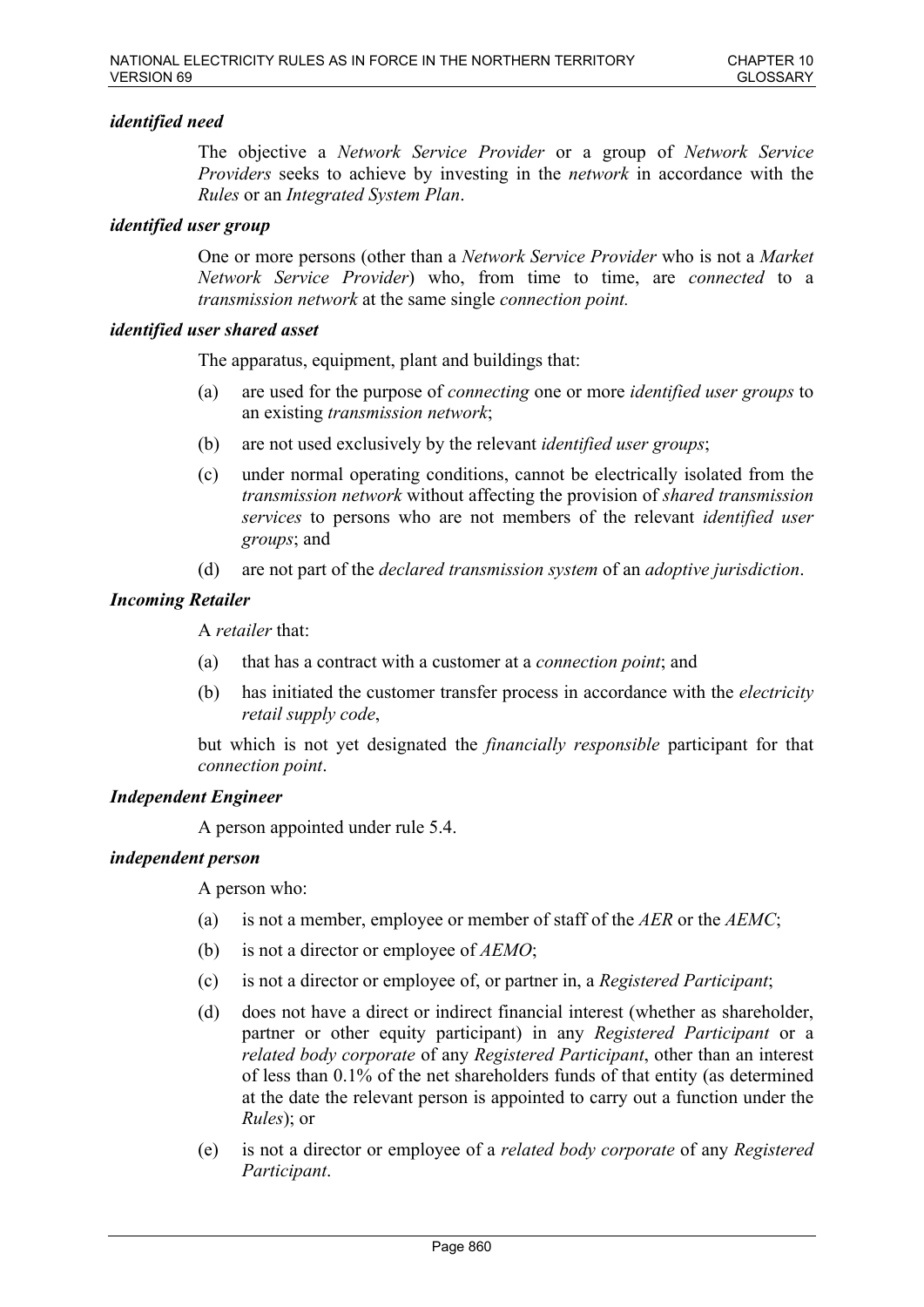### *independently controllable two-terminal link*

A *two-terminal link* through which the *power transfer* can be independently controlled within a range determined by the *power transfer capability* of the *twoterminal link* and the conditions prevailing in the rest of the *power system*.

#### *indexed amount*

As at any time and in relation to a dollar value that is expressly set out in Part C of Chapter 6 or Part C of Chapter 6A, that dollar value multiplied by  $\text{CPI}_a/\text{CPI}_b$ 

where:

CPI<sup>a</sup> is the *CPI* as at that time; and

 $CPI<sub>b</sub>$  is the Consumer Price Index: All Groups Index Number, weighted average of eight capital cities published by the Australian Bureau of Statistics for the quarter ending 30 June 2006.

# *indicative pricing schedule*

For a *Distribution Network Service Provider*, means the schedule of indicative price levels as referred to in paragraph 6.18.1A(e).

# *indicative reliability forecast*

For a *region* for a *financial year* in the last 5 years of a *statement of opportunities*, means the forecast of whether there is a *forecast reliability gap* for that *region* in that year.

#### *inertia*

Contribution to the capability of the *power system* to resist changes in *frequency* by means of an inertial response from a *generating unit*, *network element* or other equipment that is electro-magnetically coupled with the *power system* and *synchronised* to the *frequency* of the *power system*.

#### *inertia generating unit*

A *generating unit* registered with *AEMO* under clause 5.20B.6(b).

#### *inertia network service*

A service for the provision of *inertia* to a *transmission system*.

#### *Inertia Report*

A report published by *AEMO* under clause 5.20.5.

### *inertia requirements*

The *minimum threshold level of inertia* and the *secure operating level of inertia* for an *inertia sub-network* determined by *AEMO* under clause 5.20B.2(a).

#### *inertia requirements methodology*

The process *AEMO* uses to determine the *inertia requirements* for each *inertia sub-network*, *published* by *AEMO* under clause 5.20.4(a).

#### *inertia service payment*

A payment by a *Transmission Network Service Provider* made under an *inertia services agreement* where: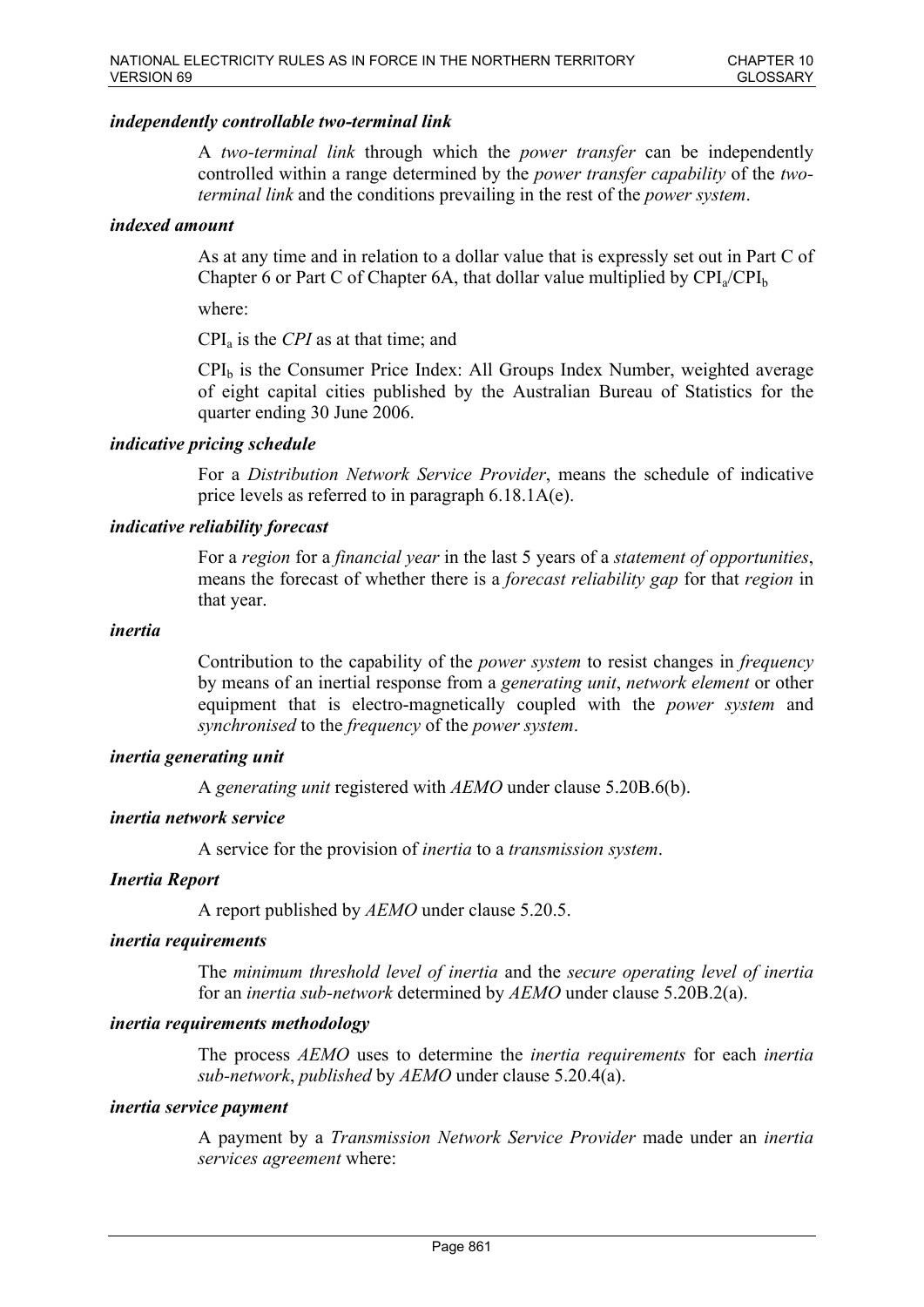- (a) the payment is made for *inertia network services* or *inertia support activities* to be made available or provided as a service to the *Transmission Network Service Provider* in its capacity as an *Inertia Service Provider* to (in the case of *inertia network services*) satisfy an obligation under clause 5.20B.4 or (in the case of *inertia support activities*) resulting in an adjustment to the *minimum threshold level of inertia* or the *secure operating level of inertia*; and
- (b) the *inertia network services* are made available or provided, or the *inertia support activity* is undertaken, in accordance with:
	- (1) applicable technical specifications and performance standards approved by *AEMO*; and
	- (2) in the case of an *inertia support activity*, any conditions of *AEMO's* approval under clause 5.20B.5(a).

### *Inertia Service Provider*

The *Inertia Service Provider* for an *inertia sub-network* as specified under clause 5.20B.4(a).

### *inertia services agreement*

An agreement under which a person agrees to provide one or more *inertia network services* to an *Inertia Service Provider* or to undertake an *inertia support activity*.

### *inertia shortfall*

A shortfall in the level of *inertia* typically provided in an *inertia sub-network* (having regard to typical patterns of *dispatched generation* in *central dispatch*) compared to the *secure operating level of inertia* most recently determined by *AEMO* for the *inertia sub-network*.

### *inertia shortfall event*

A *Transmission Network Service Provider* is required to make *inertia network services* available under clause 5.20B.4 as a consequence of an assessment by *AEMO* under clause 5.20B.3(c) that there is an *inertia shortfall* in an *inertia subnetwork* for which the *Transmission Network Service Provider* is the *Inertia Service Provider* or to cease making *inertia network services* available under clause 5.20B.4 as a consequence of an assessment by *AEMO* under clause 5.20B.3(d) that an *inertia shortfall* in the *inertia sub-network* has ceased and:

- (a) the *Transmission Network Service Provider* is required to provide, or cease providing, *inertia network services* during the course of a *regulatory control period*; and
- (b) making *inertia network services* available or ceasing to make *inertia network services* available *materially* increases or *materially* decreases the *Transmission Network Service Provider's* costs of providing *prescribed transmission services*.

#### *inertia sub-network*

A part of the *national grid* determined by *AEMO* in accordance with clause 5.20B.1.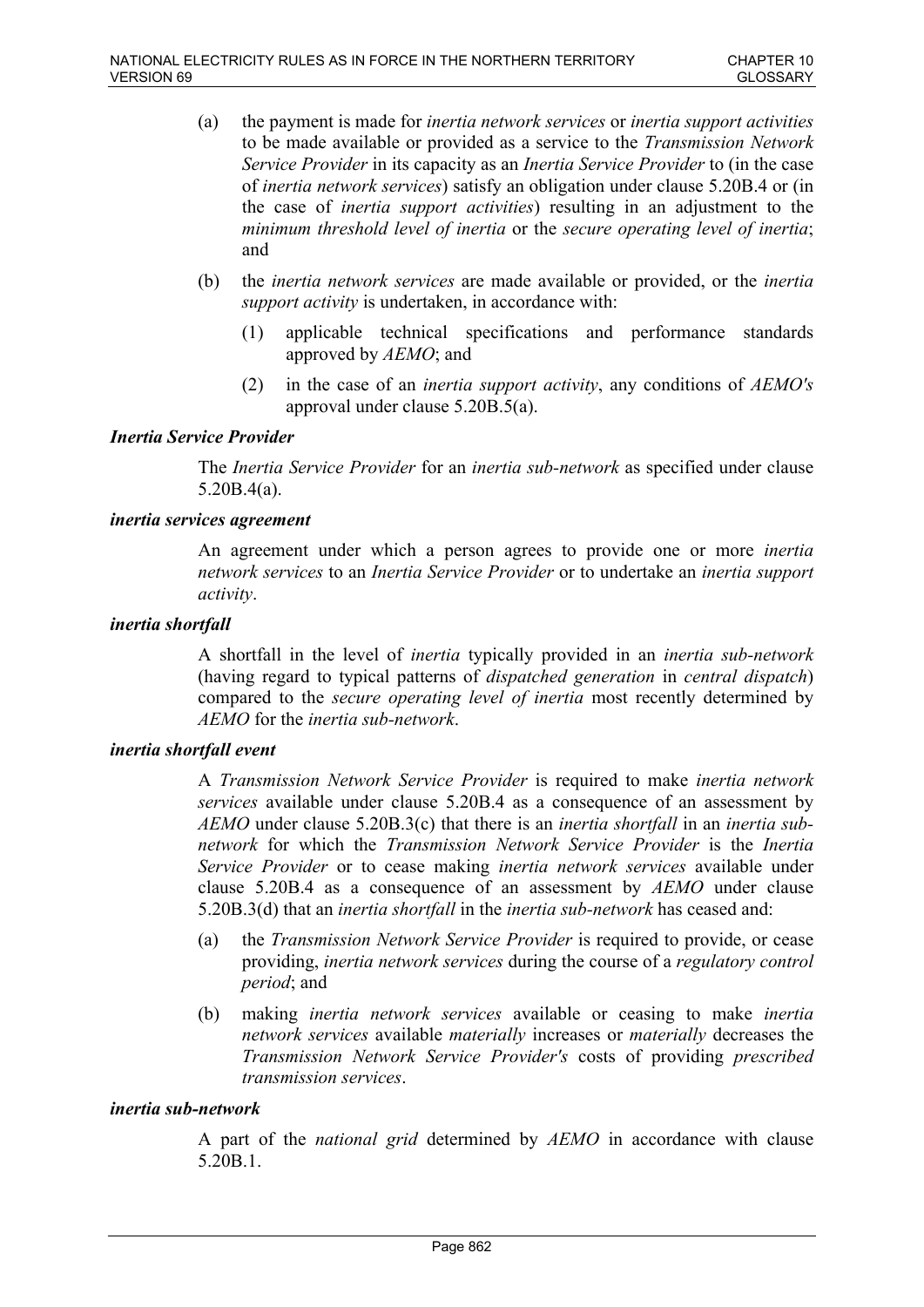# *inertia support activity*

An activity approved by *AEMO* under clause 5.20B.5(a).

# *inflexible, inflexibility*

In respect of a *scheduled generating unit*, *semi-scheduled generating unit*, *scheduled load* or *scheduled network service* for a *trading interval* means that the *scheduled generating unit*, *semi-scheduled generating unit*, *scheduled load* or *scheduled network service* is only able to be *dispatched* in the *trading interval* at a fixed *loading level* specified in accordance with clause 3.8.19(a).

# *Information Exchange Committee*

The committee established under clause 7.17.6(a).

# *Information Exchange Committee Election Procedures*

The procedures of that title which set out the process for election of *Members*.

# *Information Exchange Committee Operating Manual*

The manual of that title prepared by the *Information Exchange Committee* which sets out the processes pursuant to which the *Information Exchange Committee*  operates.

# *Information Exchange Committee Recommendation*

- (a) For the purposes of Chapter 8 and any applicable definitions, a decision made by the *Information Exchange Committee* under clauses 7.17.4(n)(1) or 7.17.4(n)(2).
- (b) Otherwise, a decision made by the *Information Exchange Committee* under clause 7.17.4(n)(2).

### *Information Exchange Committee Works Programme*

The work programme prepared by the *Information Exchange Committee* in respect of the development, implementation and operation of the *B2B Procedures* and other matters which are incidental to effective and efficient *B2B Communications*.

### *information guidelines*

Guidelines made by the *AER* for the purpose of guiding a *Transmission Network Service Provider* in the submission of certified annual statements and other related information in accordance with clause 6A.17.2.

### *information pack*

Has the meaning given to it in clause 5.3A.A1.

### *Inputs, Assumptions and Scenario Report*

Has the meaning given to it in clause 5.10.2.

### *insolvency official*

A receiver, receiver and manager, administrator, provisional liquidator, liquidator, trustee in bankruptcy or person having a similar or analogous function.

### *instrument transformer*

Either a *current transformer* (*CT*) or a *voltage transformer* (*VT*).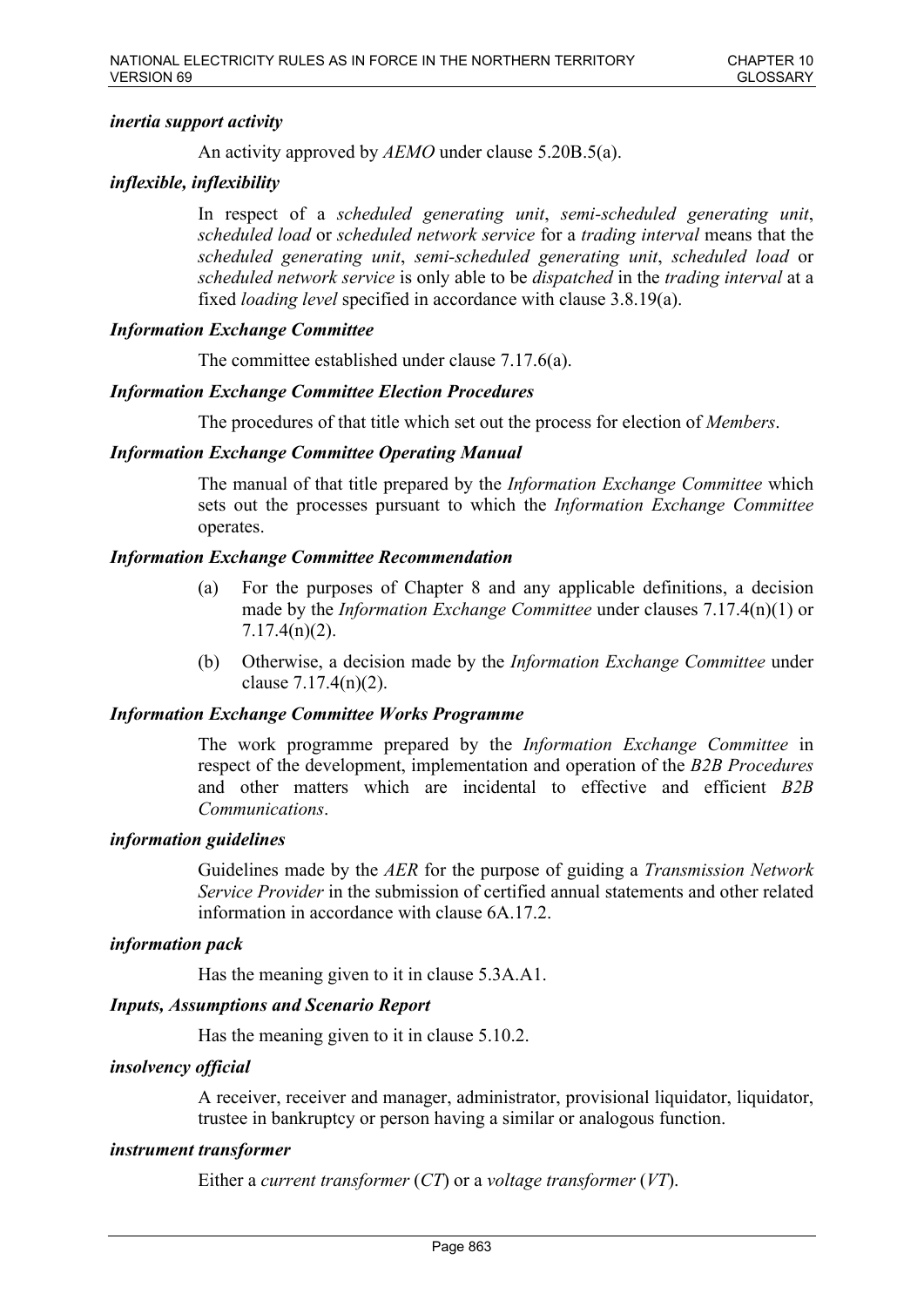#### *insurance event*

An event for which the risk of its occurrence is the subject of insurance taken out by or for a *Transmission Network Service Provider*, for which an allowance is provided in the *total revenue cap* for the *Transmission Network Service Provider* and in respect of which:

- (a) the cost of the premium paid or required to be paid by the *Transmission Network Service Provider* in the *regulatory year* in which the cost of the premium changes is higher or lower than the premium that is provided for in the *maximum allowed revenue* for the provider for that *regulatory year* by an amount of more than 1% of the *maximum allowed revenue* for the provider for that *regulatory year*;
- (b) the risk eventuates and, as a consequence, the *Transmission Network Service Provider* incurs or will incur all or part of a deductible where the amount so incurred or to be so incurred in a *regulatory year* is higher or lower than the allowance for the deductible (if any) that is provided for in the *maximum allowed revenue* for the provider for that *regulatory year* by an amount of more than 1% of the *maximum allowed revenue* for the provider for that *regulatory year*;
- (c) insurance becomes unavailable to the *Transmission Network Service Provider*; or
- (d) insurance becomes available to the *Transmission Network Service Provider* on terms materially different to those existing as at the time the *revenue determination* was made (other than as a result of any act or omission of the provider which is inconsistent with good electricity industry practice).

#### *Integrated System Plan*

A plan developed and published by *AEMO* under rule 5.22 as amended by an *ISP update* from time to time.

#### *intending load*

A proposed purchase of electricity at a *connection point* (the location of which may be undefined) which is classified as an *intending load* in accordance with Chapter 2.

#### *Intending Participant*

A person who is registered by *AEMO* as an *Intending Participant* under Chapter 2.

#### *interconnector*

A *transmission line* or group of *transmission lines* that *connects* the *transmission networks* in adjacent *regions*.

#### *interconnector flow*

The quantity of electricity in MW being transmitted by an *interconnector*.

#### *interested party*

(a) In Chapter 5, a person including an end user or its *representative* who, in *AEMO's* opinion, has or identifies itself to *AEMO* as having an interest in relation to the *network* planning and development activities covered under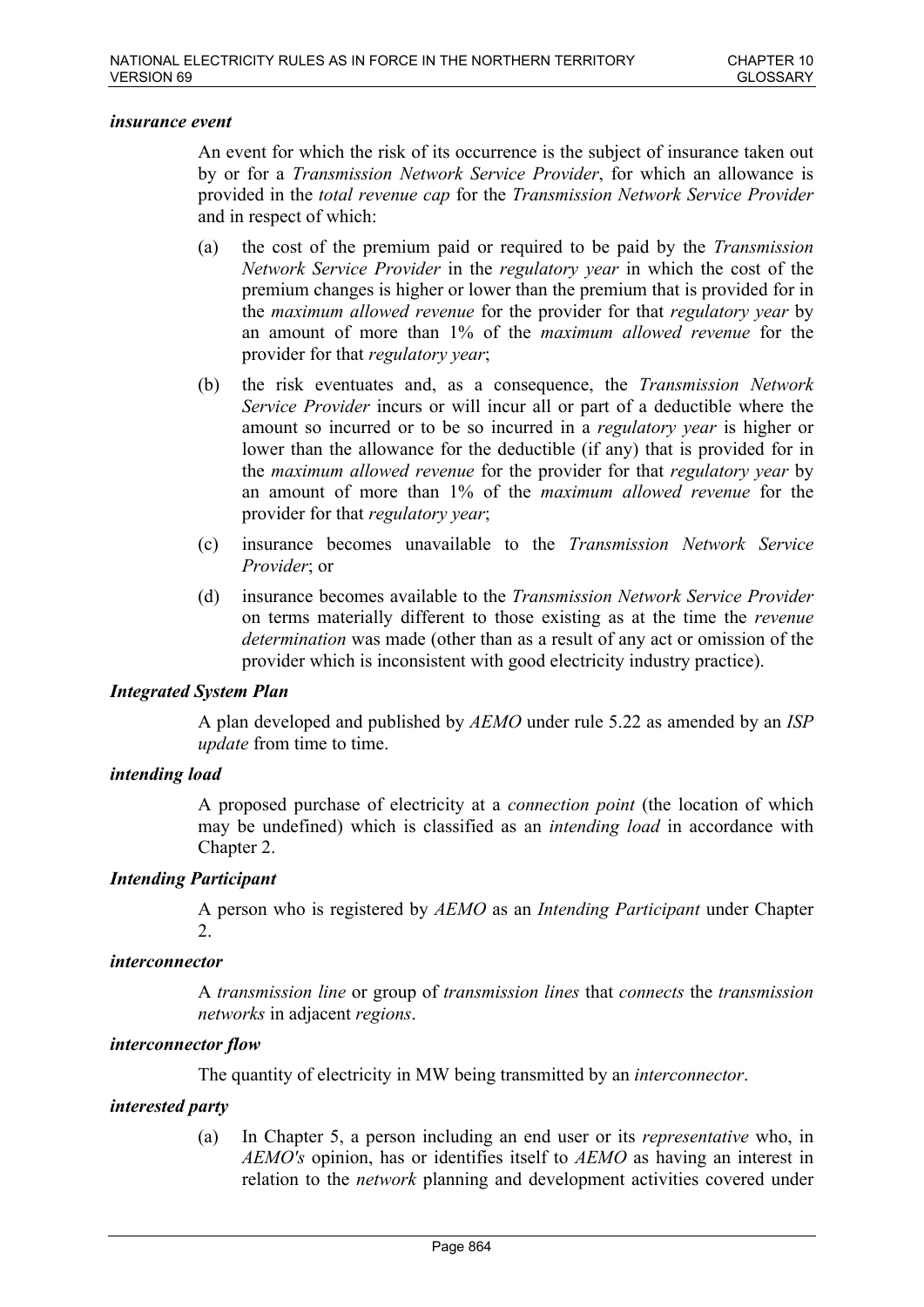Part B of Chapter 5 or in the determination of *plant standards* covered under clause 5.3.3(b2).

- (b) Despite the definition in (a) above, in clauses 5.16.4 and 5.16A.4, rule 5.16B and clauses 5.17.4 and 5.17.5, the meaning give to it in clause 5.15.1.
- (c) In Chapter 6 or Chapter 6A, a person (not being a *Registered Participant* or *AEMO*) that has, in the *AER's* opinion, or identifies itself to the *AER* as having, an interest in the *Transmission Ring-Fencing Guidelines* or the *Distribution Ring-Fencing Guidelines*.
- (d) In Chapter 2, a person including an end user or its *representative* who, in *AEMO's* opinion, has or identifies itself to *AEMO* as having an interest in relation to the structure of *Participant fees*.
- (e) In Chapter 7, a person that has, in *AEMO's* opinion, or identifies itself to *AEMO* as having, an interest in the relevant procedure in Chapter 7.

### *interim reliability measure*

The measure specified in clause 3.9.3C(a1).

### *interim statement*

Has the meaning given in clause 3.3.11(a)(1).

# *intermediary*

A person who is registered by *AEMO* as a *Generator* or a *Network Service Provider* instead of another person who, in the absence of an exemption under clause 2.9.3, would be required to be registered as such under the *Rules*.

#### *intermittent*

A description of a *generating unit* whose output is not readily predictable, including, without limitation, solar generators, wave turbine generators, wind turbine generators and hydro-generators without any material storage capability.

#### *inter-network test*

A test conducted for the purpose of verifying the magnitude of the *power transfer capability* of more than one *transmission network* in accordance with clause 5.7.7.

#### *inter-network testing constraint*

A *constraint* on a *transmission network* as contemplated by clause 5.7.7.

#### *inter-regional*

Between *regions*.

### *inter-regional loss factor*

A *marginal loss factor* determined according to clause 3.6.1.

### *inter-regional losses*

Has the meaning given to it by clause 3.6.1(a).

#### *interruptible load*

A *load* which is able to be *disconnected*, either manually or automatically initiated, which is provided for the restoration or control of the *power system frequency* by *AEMO* to cater for *contingency events* or shortages of *supply*.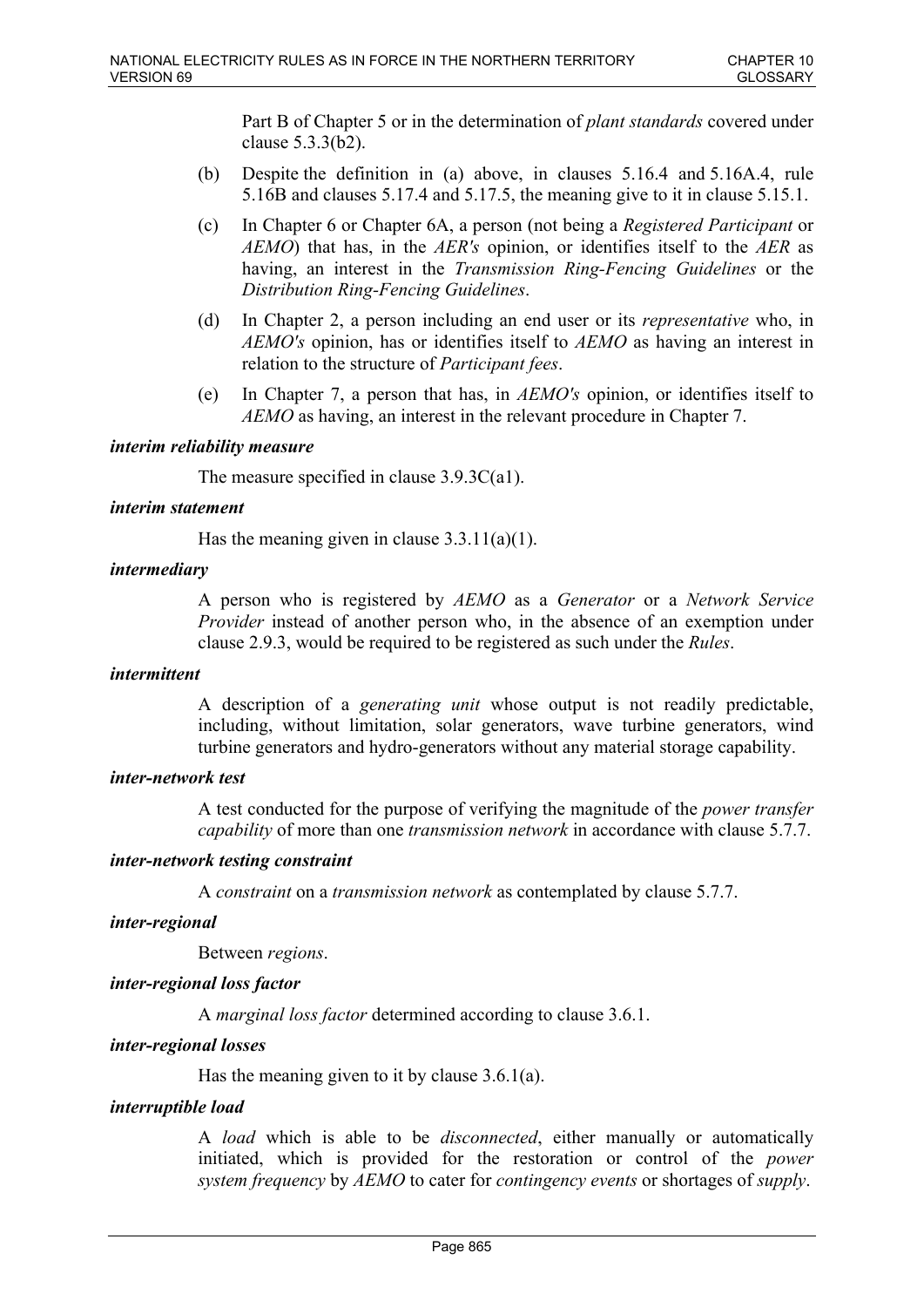### *interval energy data*

The data that results from the measurement of the flow of electricity in a power conductor where the data is prepared and recorded by the *metering installation* in intervals which correspond to a *recording interval* or are submultiples of a *recording interval*. *Interval energy data* is held in the *metering installation*.

### *interval meter*

A meter that records *interval energy data*.

### *interval metering data*

The *interval energy data*, once collected from a *metering installation*, is *interval metering data*. *Interval metering data* is held in a *metering data services database*.

### *intervention dispatch interval*

A *dispatch interval* declared by *AEMO* to be an *intervention dispatch interval* in accordance with clause 3.9.3(a).

### *intervention price dispatch interval*

An *intervention dispatch interval* in respect of which *AEMO* has set *dispatch prices* and *ancillary service prices* in accordance with clause 3.9.3(b).

### *intervention price trading interval*

A *trading interval* that includes one or more *intervention price dispatch intervals*.

#### *intervention settlement timetable*

Has the meaning given in clause 3.12.1(b).

#### *intra-regional*

Within a *region*.

### *intra-regional loss factor*

A *marginal loss factor* determined according to clause 3.6.2.

#### *intra-regional losses*

Has the meaning given to it by clause  $3.6.2(a)$ .

#### *invoiced amount*

The aggregate of the *settlement statements*, *interim*, *preliminary* or *final*, which at the time of issue of a *call notice* are unpaid by the *Market Participant*, notwithstanding that the usual time for issue or payment of those *settlement statements* has not been reached.

### *islanded*

In relation to an *inertia sub-network* or a combination of two or more *inertia subnetworks*, temporary loss of synchronous *connection* to all adjacent parts of the *national grid*.

#### *isolation*

Electrical isolation of one part of a communication system from another but where the passage of *electronic data transfer* is not prevented.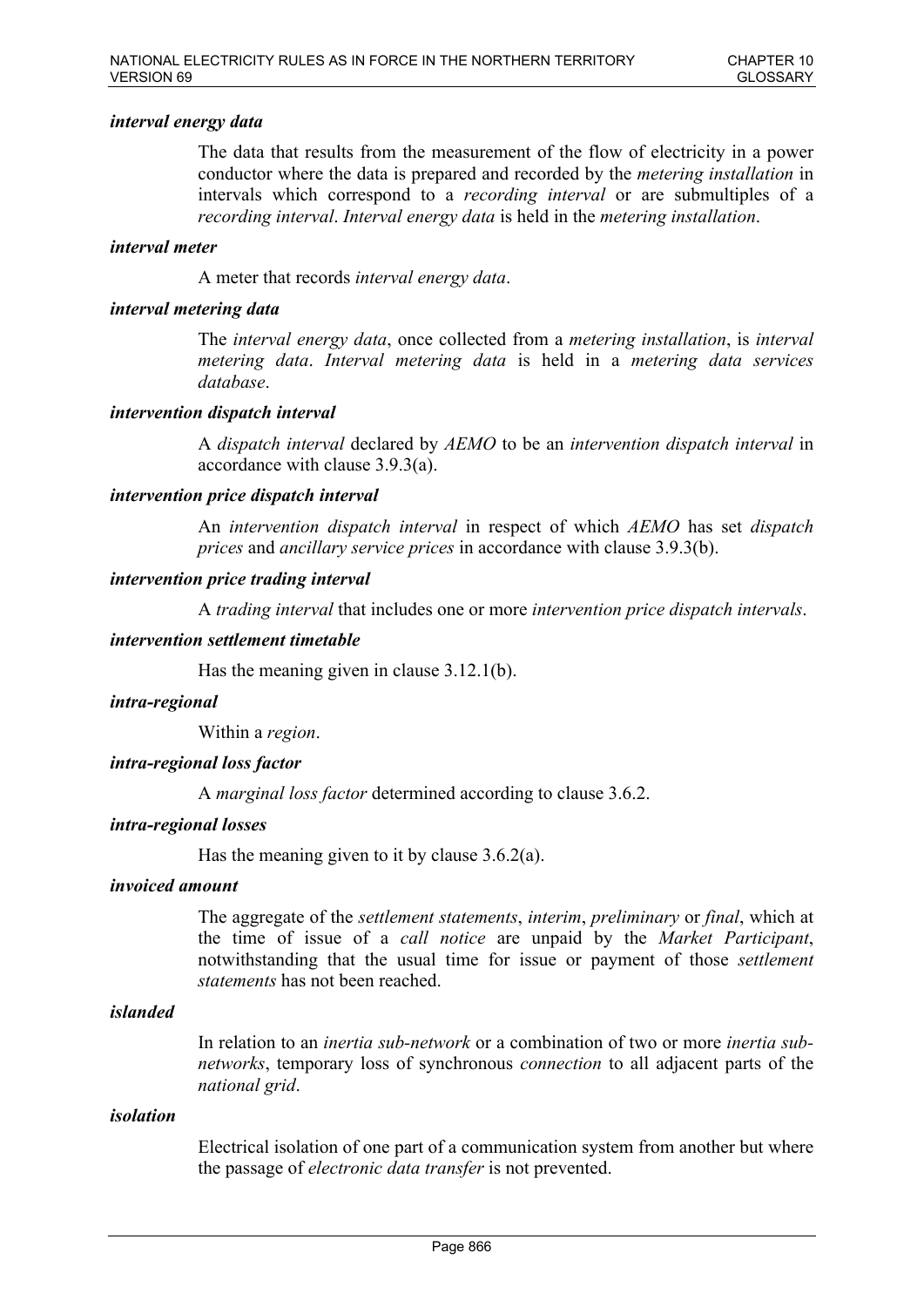# *ISP candidate option*

Has the meaning given to it in clause 5.10.2.

# *ISP consumer panel*

Has the meaning given to it in clause 5.10.2.

### *ISP database*

The database that *AEMO* is required to establish and maintain under clause 5.22.16.

### *ISP development opportunity*

Has the meaning given to it in clause 5.10.2.

### *ISP methodology*

Has the meaning given to it in clause 5.10.2.

### *ISP parameters*

Has the meaning given to it in clause 5.10.2.

### *ISP project*

Has the meaning given to it in clause 5.10.2.

### *ISP review report*

Has the meaning given to it in clause 5.10.2.

### *ISP timetable*

Has the meaning given to it in clause 5.10.2.

#### *ISP update*

An update to an *Integrated System Plan* published by *AEMO* under clause 5.22.15.

### *joint planning project*

Has the meaning given to it in clause 5.10.2.

### *jurisdictional derogation*

Has the meaning given in the *NEL*. The jurisdictional derogations are included in Chapter 9.

### *jurisdictional electricity legislation*

Has the meaning given to that term in the *NEL*.

### *jurisdictional metrology material*

Jurisdictional metrology matters that are to be included in the *metrology procedure* for one or more of the *participating jurisdictions* and which is submitted by the *Ministers* of *the MCE* to *AEMO* under clause 7.16.4.

#### *Jurisdictional NMI Standing Data schedule*

The schedules described in clause 3.13.12(a), as amended from time to time in accordance with clause 3.13.12(b).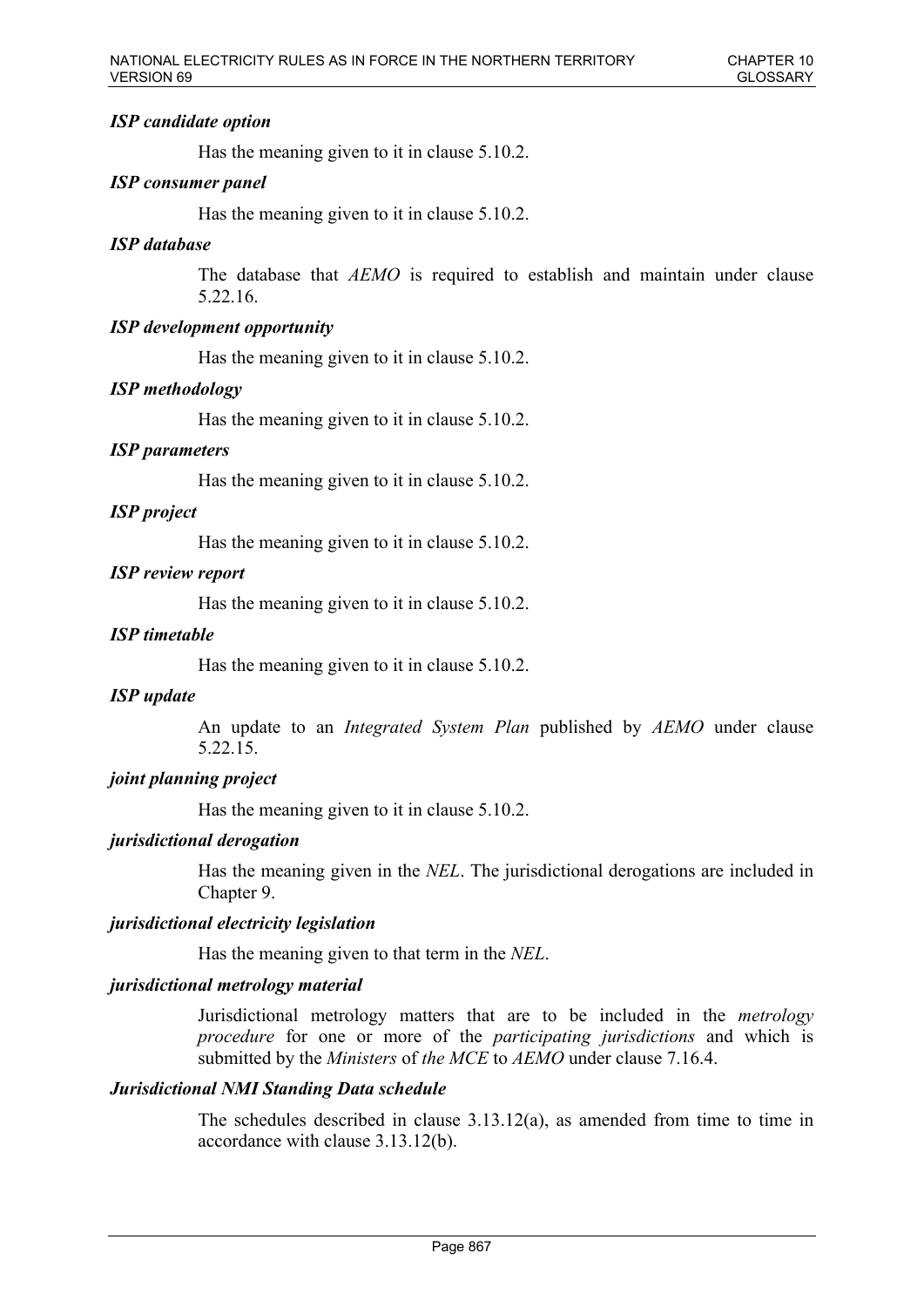# *Jurisdictional NMI Standing Data suppliers*

*Registered Participants* which are required by the relevant *participating jurisdiction's* legislation or licensing requirements to supply *NMI Standing Data* in respect of *connection points* in that *participating jurisdiction* to *AEMO*.

### *jurisdictional planning body*

The entity nominated by the relevant *Minister* as having *transmission system* planning responsibility in that *participating jurisdiction*.

### *jurisdictional planning representative*

The *representative* from the *jurisdictional planning body* for a *participating jurisdiction* nominated by that *jurisdictional planning body* as the *jurisdictional planning representative* for that *participating jurisdiction*.

### *Jurisdictional Regulator*

The person authorised by a *participating jurisdiction* to regulate *distribution service* prices in that jurisdiction.

### *jurisdictional scheme*

Has the meaning given in clause 6.18.7A(d).

### *jurisdictional scheme amounts*

In respect of a *jurisdictional scheme*, the amounts a *Distribution Network Service Provider* is required under the *jurisdictional scheme obligations* to:

- (a) pay to a person;
- (b) pay into a fund established under an Act of a *participating jurisdiction*;
- (c) credit against charges payable by a person; or
- (d) reimburse a person,

less any amounts recovered by the *Distribution Network Service Provider* from any person in respect of those amounts other than under the *Rules*.

#### *jurisdictional scheme eligibility criteria*

The criteria specified in clause  $6.18.7A(x)$ 

#### *jurisdictional scheme obligations*

Obligations imposed on a *Distribution Network Service Provider* under:

- (a) an Act of a *participating jurisdiction* or an instrument, direction or order made under an Act of a *participating jurisdiction* (other than the *NEL* and the *Rules*); or
- (b) a condition of a distribution licence or authority held by a *Distribution Network Service Provider* in a *participating jurisdiction*.

### *Jurisdictional System Security Coordinator*

Has the same meaning as 'jurisdictional system security coordinator' in the *NEL*.

#### *key connection information*

The following information in respect of a proposed *connection*, or modification of an existing *connection*, of *generating plant* to the *national grid*: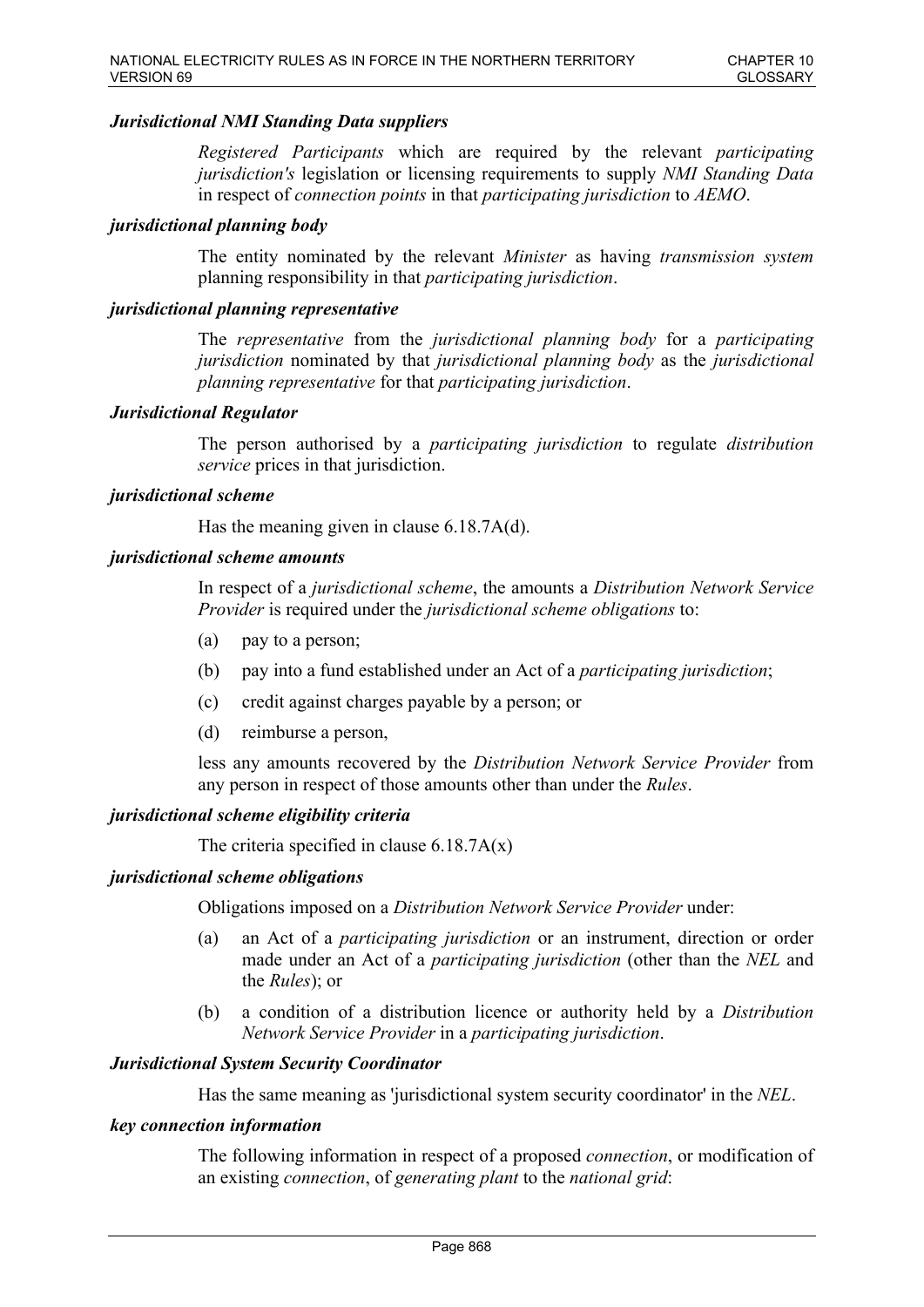- (a) name, ABN and ACN of the proponent of the *connection*;
- (b) type of *plant* in respect of each relevant *generating unit* (e.g. gas turbine *generating unit*);
- (c) site location or preferred site location;
- (d) maximum power *generation* of whole *plant*;
- (e) forecast completion date of the proposed *connection*; and
- (f) technology of each relevant *generating unit* (e.g. *synchronous generating unit*, induction generator, photovoltaic array, etc).

# *lack of reserve (LOR)*

A condition declared by *AEMO* under clause 4.8.4(b).

### *large customer*

- (a) In a *participating jurisdiction* where the *NERL* applies as a law of that *participating jurisdiction*, has the meaning given in the *NERL*.
- (b) Otherwise, has the meaning given in *jurisdictional electricity legislation*, or a *retail customer* that is not a *small customer*.

### *large DCA service*

A service provided by means of a *large dedicated connection asset*.

### *large DCA services access dispute*

A dispute between a *Dedicated Connection Asset Service Provider* and a person seeking access to *large DCA services* as referred to in clause 5.5.1(c), that is for determination by a *commercial arbitrator* under rule 5.5.

#### *large dedicated connection asset*

A *dedicated connection asset* where the total route length for any power lines forming part of the *dedicated connection asset* is 30 kilometres or longer.

### *last jurisdictional scheme approval date*

For an *approved jurisdictional scheme* of a *Distribution Network Service Provider*, means the later of:

- (a) if the *approved jurisdictional scheme* is a *jurisdictional scheme* referred to in clause 6.18.7A(e), 1 July 2010;
- (b) if the *approved jurisdictional scheme* is not a *jurisdictional scheme* referred to in paragraph (a), the date on which the *AER* determined under clause 6.18.7A(l) that the scheme was a *jurisdictional scheme*;
- (c) if the *approved jurisdictional scheme* is a *jurisdictional scheme* in respect of which:
	- (i) a request has been made under clause 6.18.7A(o) or an assessment initiated under clause 6.18.7A(r); and
	- (ii) the *AER* has determined under clause 6.18.7A(u) that the scheme should not cease to be a *jurisdictional scheme*,

the date of that determination; or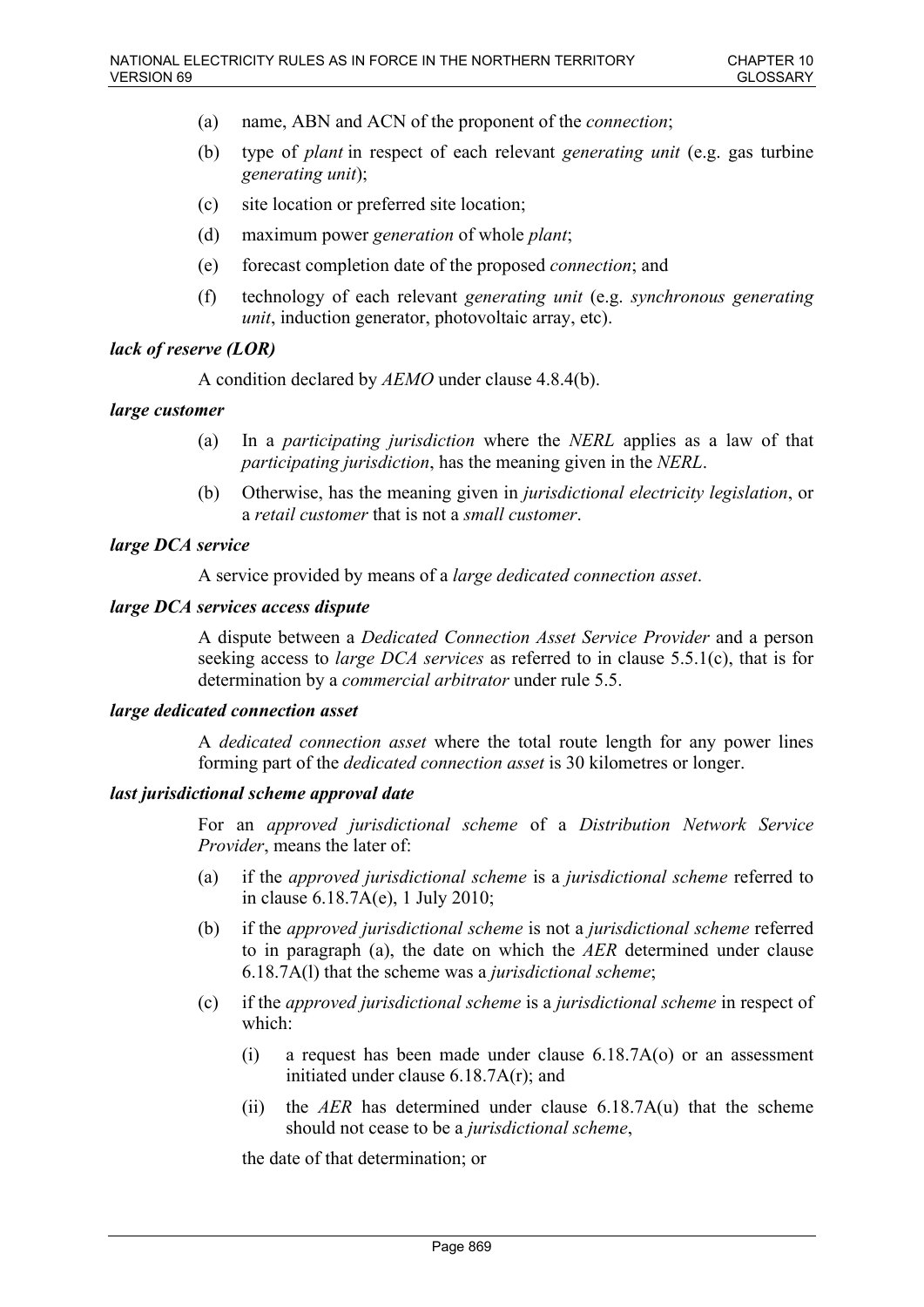(d) if in a previous *pricing proposal* the *Distribution Network Service Provider* provided information in respect of that *approved jurisdictional scheme* to the *AER* under clause 6.18.2(b)(6B), the date that such a *pricing proposal* was submitted.

# *last resort planning power*

The *AEMC's* power to direct a *Registered Participant* under rule 5.22(c).

### *last resort planning power guidelines*

The guidelines made by the *AEMC* relating to the exercise of the *last resort planning power* and referred to in rule 5.22(n) to (q).

### *late rebidding period*

In respect of a *trading interval*, the period beginning 15 minutes before the commencement of the *trading interval*.

### *load*

A *connection point* or defined set of *connection points* at which electrical power is delivered to a person or to another *network* or the amount of electrical power delivered at a defined instant at a *connection point*, or aggregated over a defined set of *connection points*.

# *load centre*

A geographically concentrated area containing *load* or *loads* with a significant combined consumption capability.

### *load shedding*

Reducing or *disconnecting load* from the *power system*.

### *load shedding procedures*

The procedures developed by *AEMO* for each *participating jurisdiction* in accordance with clause 4.3.2(h)(1) for the implementation of the *load shedding* priority and *sensitive load* priority advised by that *Jurisdictional System Security Coordinator* under clauses 4.3.2(f)(1) and (2).

### *load transfer capacity*

Has the meaning given to it in clause 5.10.2.

### *loading level*

The level of output, consumption or power flow (in MW) of a *generating unit*, *load* or *scheduled network service*.

### *loading price*

The price specified for a *price band* and a *trading interval* in a *dispatch offer*, in accordance with clause 3.8.6, for the *dispatch* of a *scheduled generating unit* at a level above its *self-dispatch level*.

#### *local black system procedures*

The procedures, described in clause 4.8.12, applicable to a *local area* as approved by *AEMO* from time to time.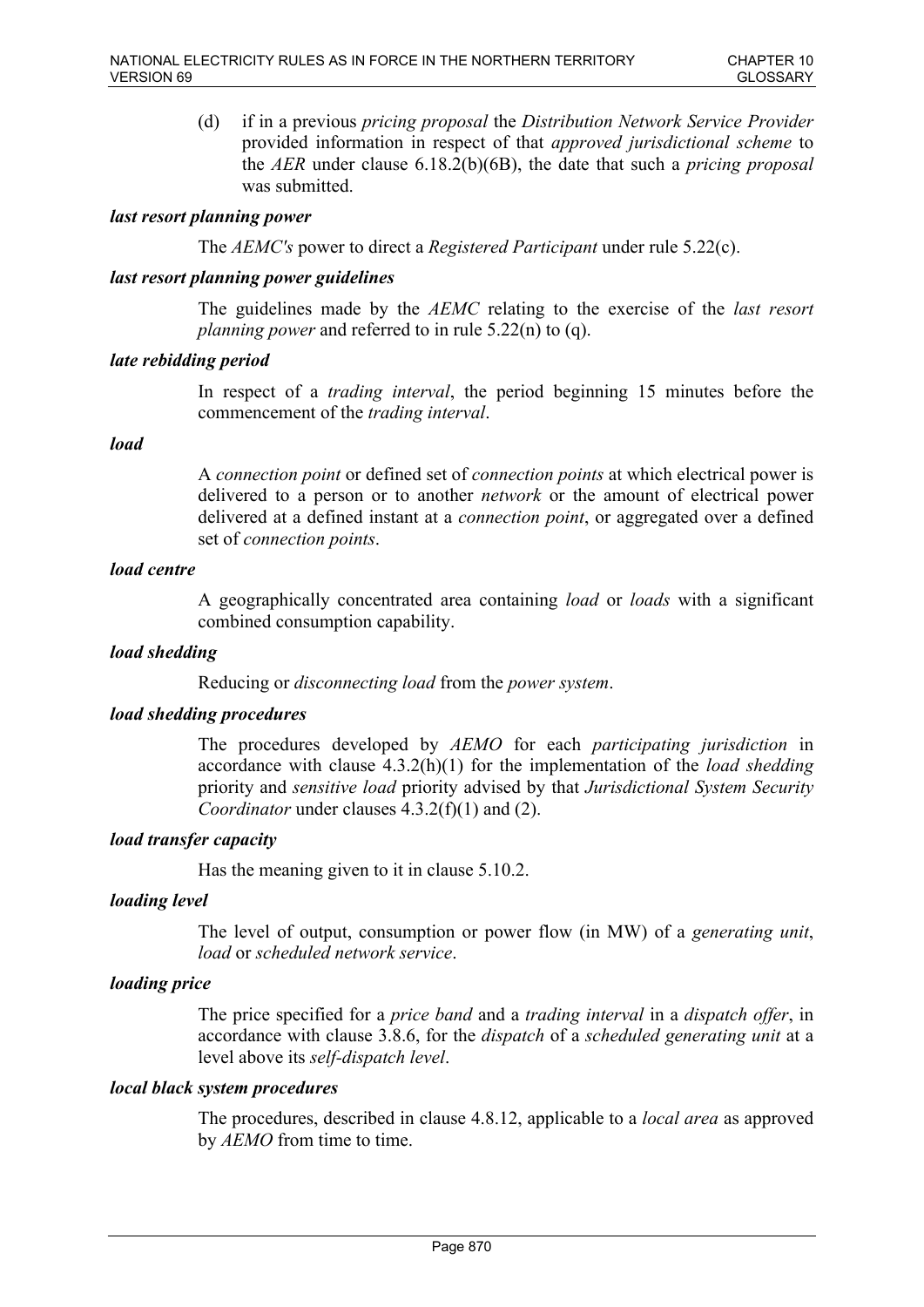### *local market ancillary service requirement*

Has the meaning given to it by clause 3.8.1(e2).

### *Local Network Service Provider*

Power and Water Corporation ABN 15 947 352 360.

### *Local Retailer*

In relation to a *local area*, the *Customer* who is:

- 1. a business unit or *related body corporate* of the relevant *Local Network Service Provider*; or
- 2. responsible under the laws of the relevant *participating jurisdiction* for the *supply* of electricity to *franchise customers* in that *local area*; or
- 3. if neither 1 or 2 is applicable, such other *Customer* as *AEMO* may determine.

#### *long run marginal cost*

For the purposes of clause 6.18.5, the cost of an incremental change in demand for *direct control services* provided by a *Distribution Network Service Provider* over a period of time in which all factors of production required to provide those *direct control services* can be varied.

### *loss factor*

A multiplier used to describe the *electrical energy loss* for electricity used or transmitted.

#### *low reserve*

The conditions described in clause 4.8.4(a).

### *major supply disruption*

The unplanned absence of *voltage* on a part of the *transmission system* affecting one or more *power stations* and which leads to a loss of *supply* to one or more *loads*.

#### *margin requirement*

The requirement set out in clause S6.2.2A(d) or clause S6A.2.2A(d), as the case may be.

#### *marginal electrical energy loss*

The *electrical energy loss* associated with an infinitesimal increment in electricity produced, transported and/or used.

#### *marginal loss factor*

A multiplier used to describe the *marginal electrical energy loss* for electricity used or transmitted.

#### *market*

Means:

(a) except for the purposes of Chapter 7A: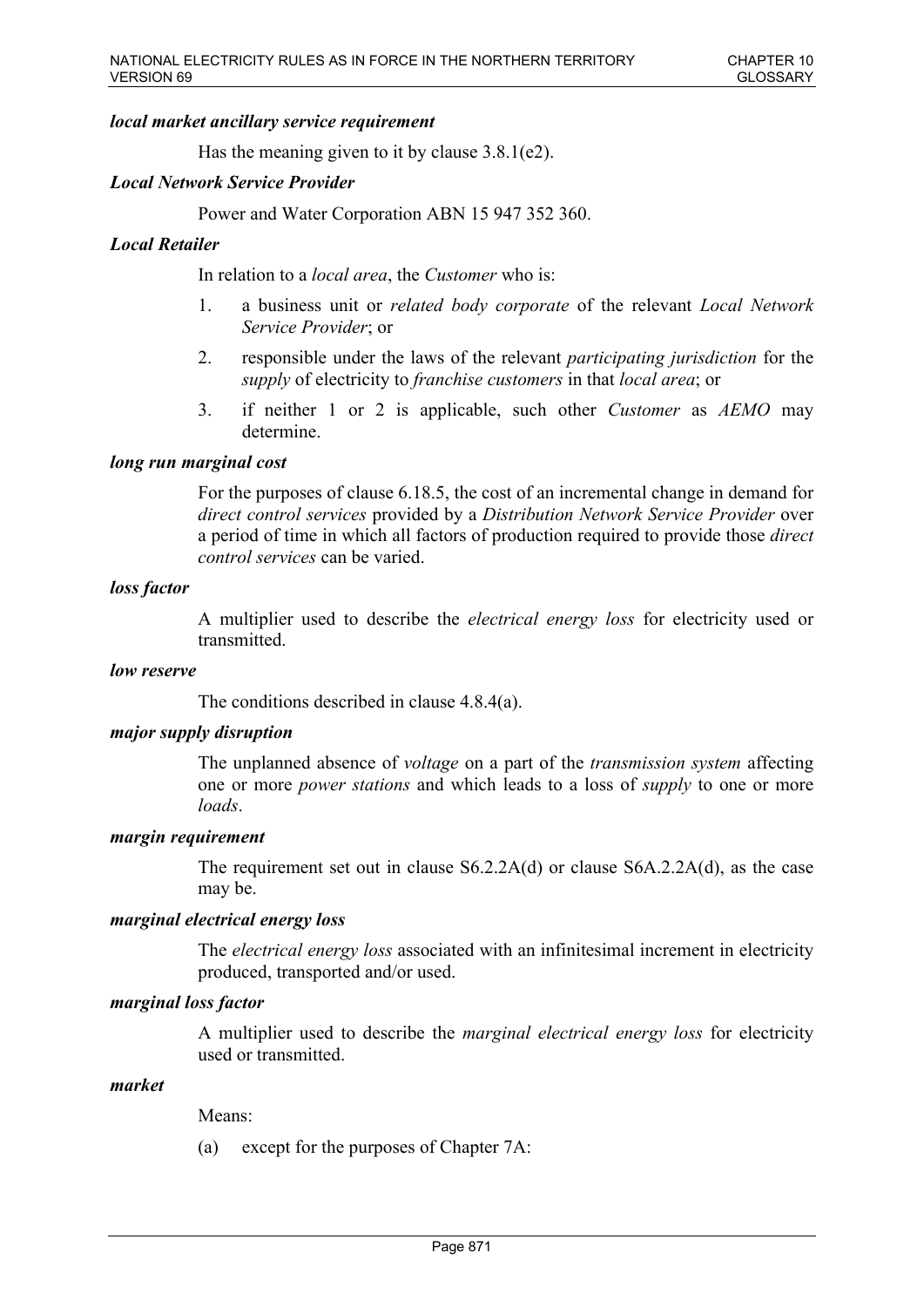- (i) a market or exchange operated or administered by *NTESMO*, whether being a market for *energy* or any other market or exchange; or
- (ii) a market or exchange for *energy* that is not operated or administered by *NTESMO*; and
- (b) for the purposes of Chapter 7A, a market or exchange for *energy*.

# *market ancillary service*

A service identified in clause 3.11.2(a).

# *market ancillary service offer*

A notice submitted by an *Ancillary Service Provider* to *AEMO* in respect of a *market ancillary service* in accordance with clause 3.8.7A.

### *Market Ancillary Service Provider*

A person who offers and provides *load* as a *market ancillary service* under Chapter 2 and who is registered by *AEMO* as a *Market Ancillary Service Provider*  under Chapter 2. The relevant person does not need to be the *Market Customer* for the relevant *load*.

### *market ancillary service specification*

Has the meaning given in clause 3.11.2(b).

### *market auditor*

A person appointed by *AEMO* to carry out a review under clause 3.13.10(a).

### *market commencement*

The date declared as such by *AEMO*, on which trading in the *market* commences.

### *market connection point*

A *connection point* where any *load* is classified in accordance with Chapter 2 as a *market load* or which *connects* any *market generating unit* to the *national grid*, or where the *network service connected* at that *connection point* is a *market network service*.

### *Market Customer*

A *Customer* who has classified any of its *loads* as a *market load* and who is also registered by *AEMO* as a *Market Customer* under Chapter 2.

### *market customer's additional claim*

Has the meaning given in clause  $3.12.2(g)(4)$ .

### *market floor price*

A price floor on *regional reference prices* as described in clause 3.9.6.

# *market generating unit*

A *generating unit* whose *sent out generation* is not purchased in its entirety by the *Local Retailer* or by a *Customer* located at the same *connection point* and which has been classified as such in accordance with Chapter 2.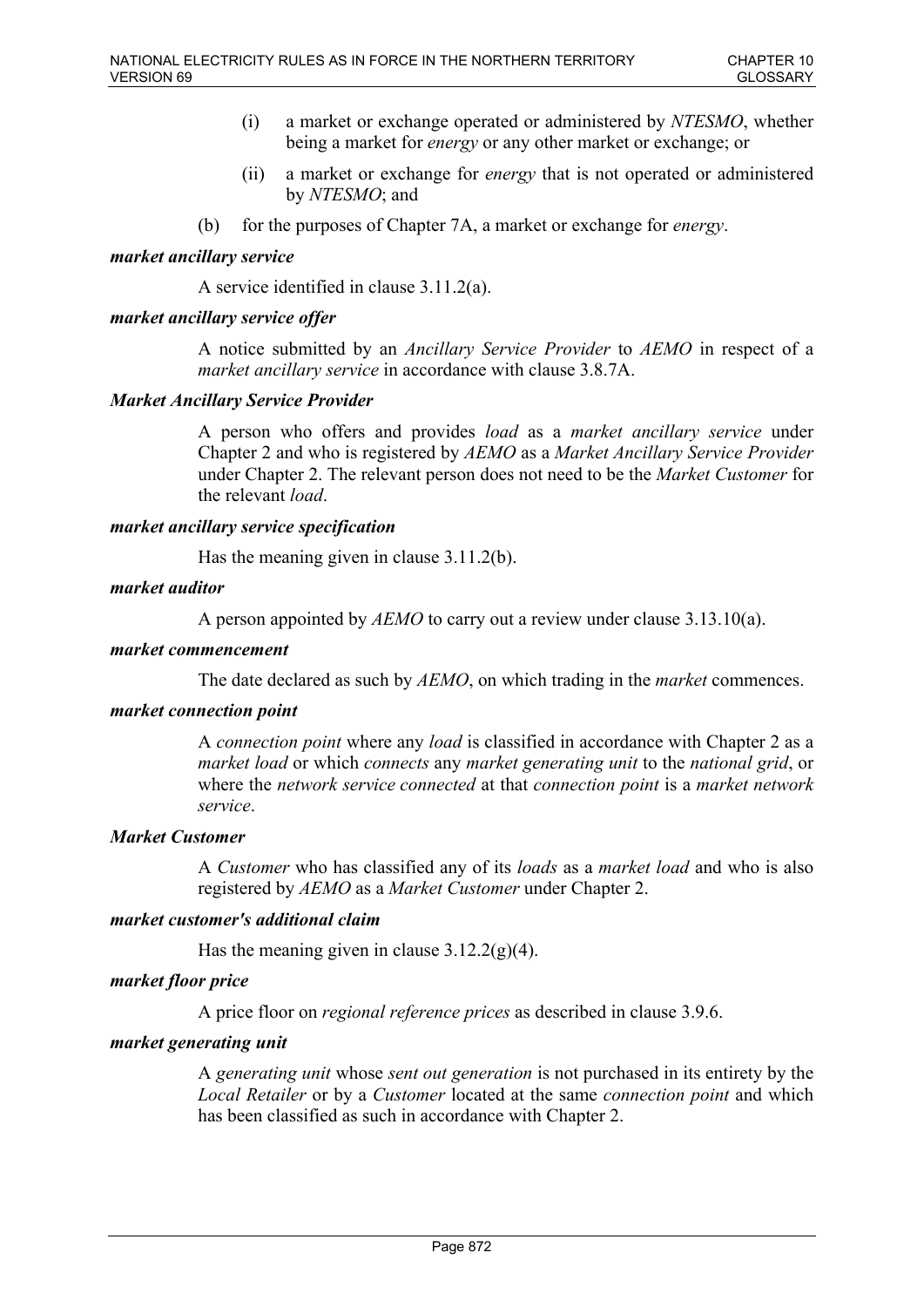### *Market Generator*

A *Generator* who has classified at least one *generating unit* as a *market generating unit* in accordance with Chapter 2 and who is also registered by *AEMO* as a *Market Generator* under Chapter 2.

#### *market information*

Information, other than *confidential information*, concerning the operation of the *spot market* or relating to the operation of, inputs to, or outputs from the *central dispatch* process.

### *market information bulletin board*

A facility established by *AEMO* on the *electronic communication system* for the posting of information which may then be available to *Registered Participants*.

#### *market load*

A *load* for an *NMI* classified by the relevant *retailer* or, with the consent of the *financially responsible* person for that *load*, by some other person, as a *market load*. There can be more than one *market load* at any one *connection point*.

#### *market management systems*

*AEMO's market information* systems and associated communications networks used to support the electronic communication by *Registered Participants* and others connected to or making use of the systems and networks in the operation of the *market*.

#### *Market Management Systems Access Procedures*

The procedures to be followed by *Registered Participants*, *Metering Providers* and *Metering Data Providers* in connecting to and making use of the *market management systems* from time to time *published* by *AEMO* under rule 3.19.

### *market network service*

A *network service* which is classified as a *market network service* in accordance with clause 2.5.2.

## *Market Network Service Provider*

A *Network Service Provider* who has classified any of its *network services* as a *market network service* in accordance with Chapter 2 and who is also registered by *AEMO* as a *Market Network Service Provider* under Chapter 2.

### *Market Participant*

A person who is registered by *AEMO* as a *Market Generator, Market Customer, Market Small Generation Aggregator, Market Ancillary Service Provider* or *Market Network Service Provider* under Chapter 2.

#### *market price cap*

A price cap on *regional reference prices* as described in clause 3.9.4.

#### *market retail contract*

Has the same meaning as in the *NERL*.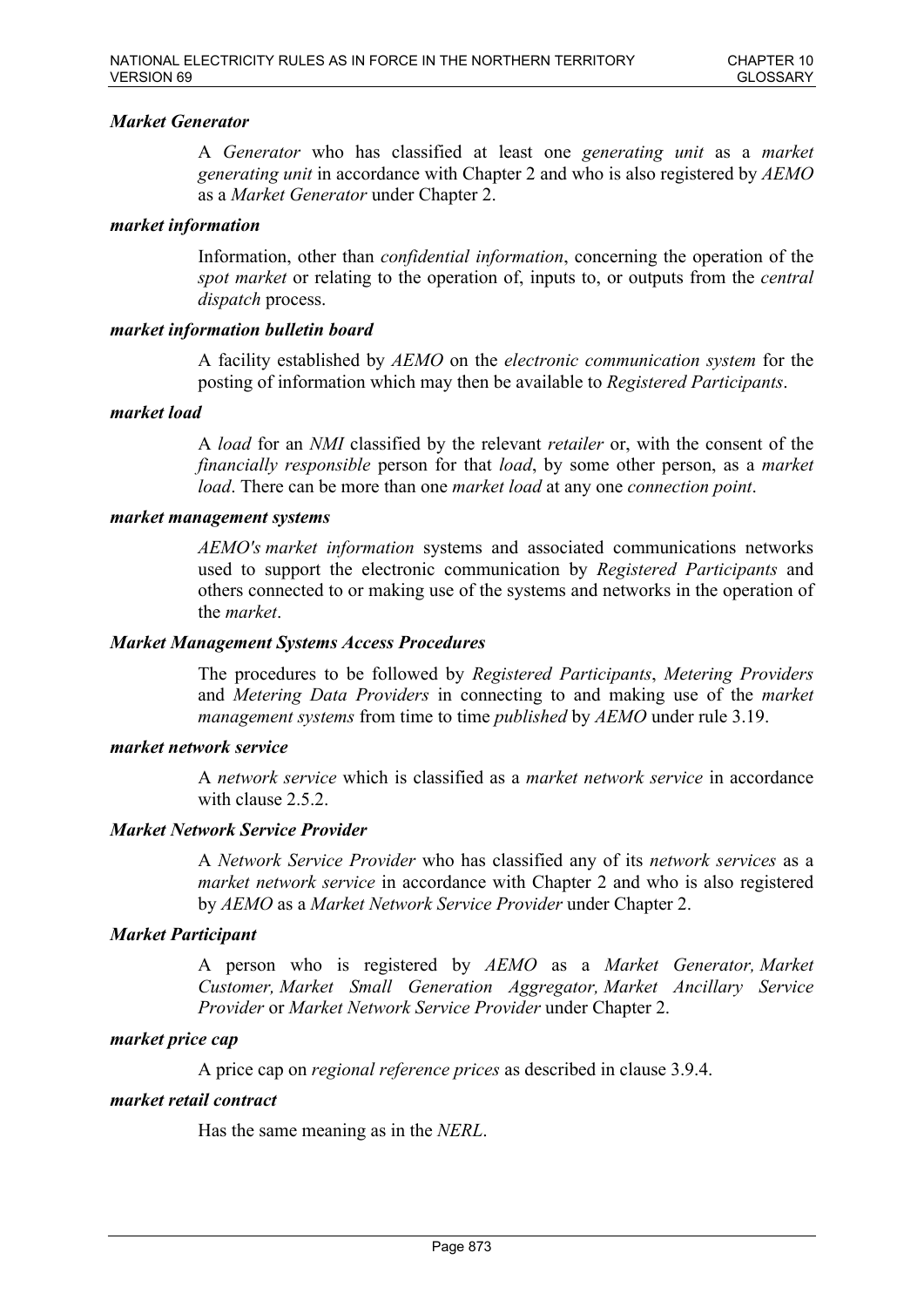### *Market Settlement and Transfer Solution Procedures*

The procedures from time to time *published* by *AEMO* under clause 7.16.2 which include those governing the recording of financial responsibility for *energy* flows at a *connection point*, the transfer of that responsibility between *Market Participants* and the recording of *energy* flows at a *connection point*.

### *Market Small Generation Aggregator*

A person who:

- (a) has classified one or more *small generating units* as a *market generating unit*; and
- (b) is registered by *AEMO* as a *Market Small Generation Aggregator* under Chapter 2.

#### *market suspension*

Suspension of the *spot market* by *AEMO* in accordance with clause 3.14.3.

### *Market Suspension Compensation Claimant*

- (a) A *Scheduled Generator* who supplied *energy* during a *market suspension pricing schedule period*:
	- (1) in a *suspended region*; or
	- (2) in a *region* where *dispatch prices* were affected in accordance with clause 3.14.5(f); or
- (b) an *Ancillary Service Provider* in a *suspended region*, in respect of an *ancillary service generating unit* which is also a *scheduled generating unit*, who provided *market ancillary services* during a *market suspension pricing schedule period*.

#### *market suspension compensation methodology*

Has the meaning given in clause 3.14.5A(h).

#### *market suspension compensation recovery amount*

Has the meaning given in clause 3.15.8A(a).

#### *market suspension pricing methodology*

Has the meaning given in clause  $3.14.5(e)(1)$ .

#### *market suspension pricing schedule*

Has the meaning given in clause  $3.14.5(e)(1)$ .

### *market suspension pricing schedule period*

- (a) For a *Market Suspension Compensation Claimant* of a type referred to in subparagraph (a)(1) or paragraph (b) of the definition of *Market Suspension Compensation Claimant*, the period starting at the beginning of the first *dispatch interval* and ending at the end of the final *dispatch interval* in which:
	- (1) for *Scheduled Generators*, the *dispatch price* for a *dispatch interval* is set by *AEMO* in accordance with the *market suspension pricing schedule*; or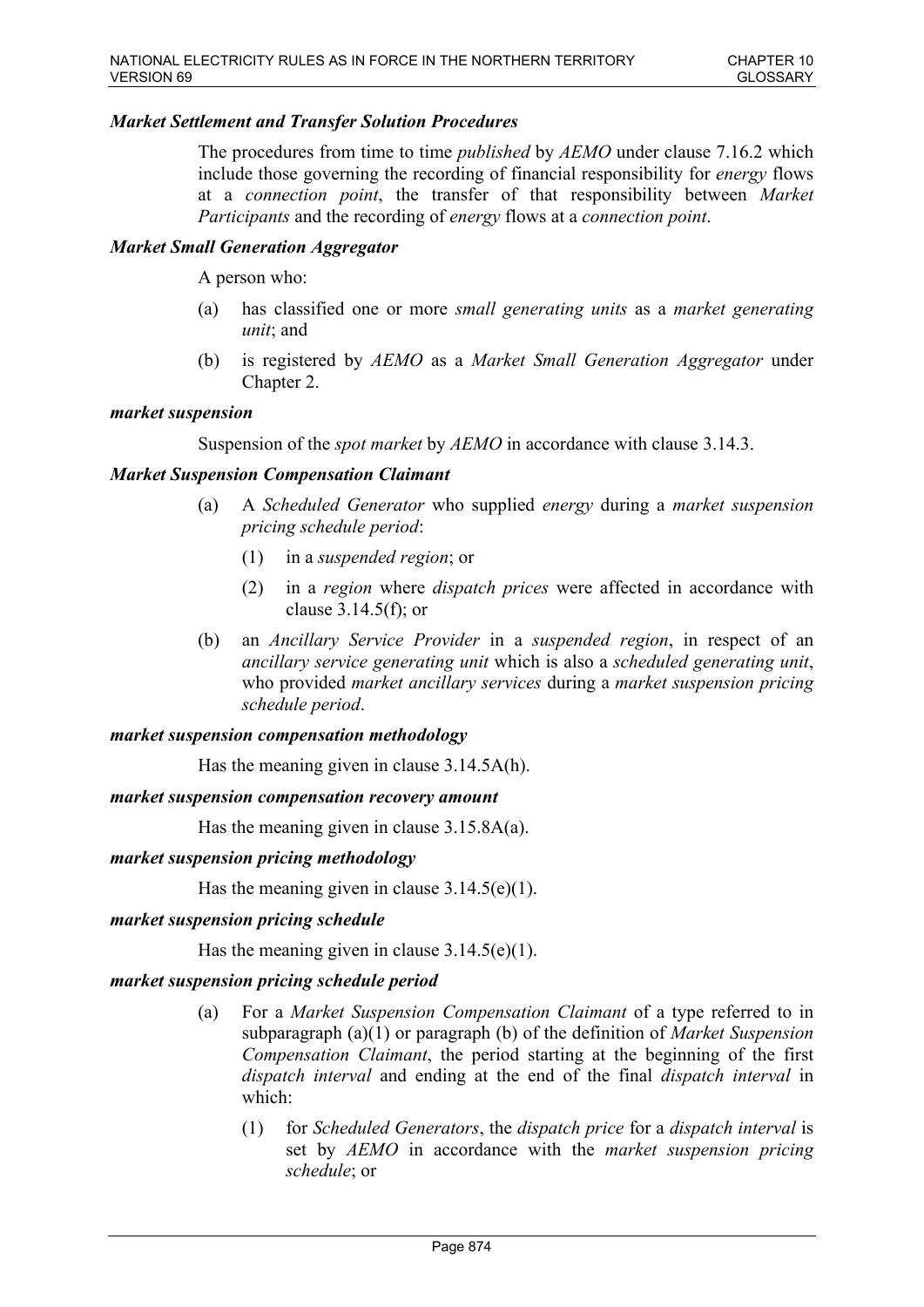- (2) for *Ancillary Service Providers*, in respect of an *ancillary service generating unit*, the *ancillary service price* for a *dispatch interval* is set by *AEMO* in accordance with the *market suspension pricing schedule*.
- (b) For a *Market Suspension Compensation Claimant* of a type referred to in subparagraph (a)(2) of the definition of *Market Suspension Compensation Claimant*, includes only those *dispatch intervals*:
	- (1) that occur during the period described in paragraph (a) above; and
	- (2) during which *dispatch prices* were affected in accordance with clause  $3.14.5(f)$ .

### *material inter-network impact*

A material impact on another *Transmission Network Service Provider's network*, which impact may include (without limitation):

- (a) the imposition of *power transfer constraints* within another *Transmission Network Service Provider's network*; or
- (b) an adverse impact on the quality of *supply* in another *Transmission Network Service Provider's network*.

### *materially*

For the purposes of the application of clause 6.6.1, an event results in a *Distribution Network Service Provider* incurring materially higher or materially lower costs if the change in costs (as opposed to the revenue impact) that the *Distribution Network Service Provider* has incurred and is likely to incur in any *regulatory year* of a *regulatory control period*, as a result of that event, exceeds 1% of the *annual revenue requirement* for the *Distribution Network Service Provider* for that *regulatory year*.

For the purposes of the application of clause 6A.7.3, an event (other than a *network support event*) results in a *Transmission Network Service Provider* incurring materially higher or materially lower costs if the change in costs (as opposed to the revenue impact) that the *Transmission Network Service Provider* has incurred and is likely to incur in any *regulatory year* of a *regulatory control period*, as a result of that event, exceeds 1% of the *maximum allowed revenue* for the *Transmission Network Service Provider* for that *regulatory year*.

In other contexts, the word has its ordinary meaning.

#### *maximum allowed revenue*

For a *Transmission Network Service Provider*: the amount calculated as such for a *regulatory year* of a *regulatory control period* in accordance with rule 6A.3.

For *AEMO*: the amount calculated as such for a *regulatory year* of a *regulatory control period* in accordance with clause S6A.4.2(c)(4).

#### *maximum demand*

The highest amount of electrical power delivered, or forecast to be delivered, over a defined period (*day*, week, month, season or year) either at a *connection point*, or simultaneously at a defined set of *connection points*.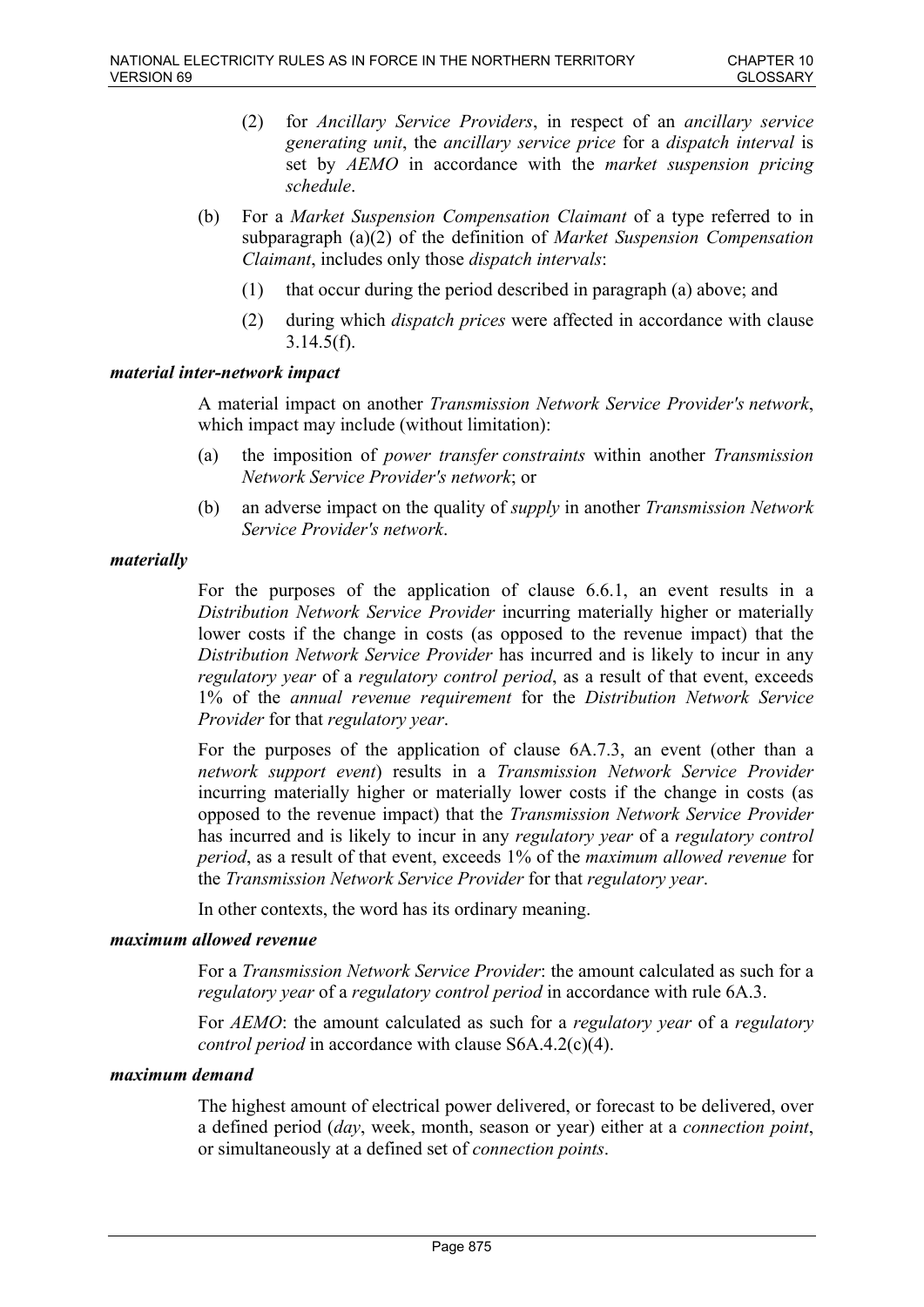### *maximum ramp rate*

The *maximum ramp rate* that an item of equipment is capable of achieving in normal circumstances. This may be:

- (a) as specified by the manufacturer; or
- (b) as independently certified from time to time to reflect changes in the physical capabilities of the equipment.

#### *maximum total payment*

The amount determined in accordance with clause 3.15.22.

### *measurement element*

An energy measuring component which converts the flow of electricity in a power conductor into an electronic signal and / or a mechanically recorded electrical measurement.

### *medium term PASA*

The *PASA* in respect of the period described in clause 3.7.2(a), as described under clause 3.7.2.

### *medium term PASA inputs*

The inputs to be prepared in accordance with clauses 3.7.2(c) and (d).

### *Member*

A person appointed or elected (as the case may be) to the *Information Exchange Committee* pursuant to the *Information Exchange Committee Election Procedures* and *Rules*, and includes all membership categories, unless a contrary intention appears.

#### *meter*

A device complying with *Australian Standards* which measures and records the production or consumption of electrical *energy*.

### *meter churn procedures*

The procedures established by *AEMO* under clause 7.8.9(f).

### *Metering Coordinator*

A person appointed to the role of *Metering Coordinator* in this jurisdiction.

### *Metering Coordinator default event*

In relation to a *Metering Coordinator*, means any of the following events or circumstances:

- (a) the *Metering Coordinator* ceases to be registered by *AEMO* as a *Metering Coordinator* under Chapter 2;
- (b) an *insolvency official* is appointed in respect of the *Metering Coordinator* or any property of the *Metering Coordinator*; or
- (c) an order is made for the winding up of the *Metering Coordinator* or a resolution is passed for the winding up of *Metering Coordinator*; or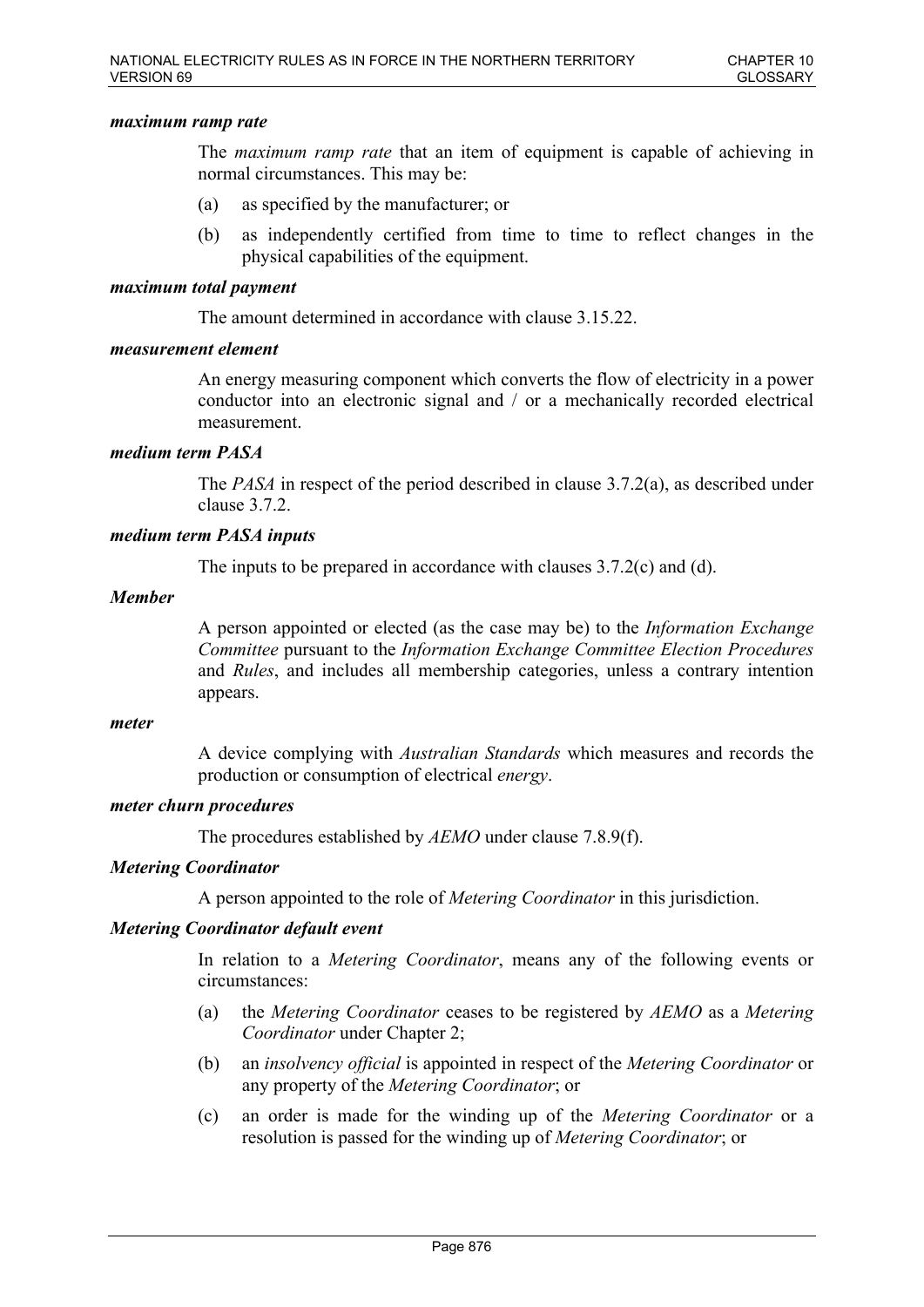(d) a breach of the *Rules* or applicable procedures made under the *Rules* in relation to which *AEMO* has issued a *Metering Coordinator default notice* under clause 7.7.3(c)(3).

### *Metering Coordinator default notice*

A notice issued by *AEMO* under clause 7.7.3(c)(3).

### *metering data*

*Accumulated metering data*, *interval metering data*, *calculated metering data*, *substituted metering data*, *estimated metering data* and *check metering data*.

### *Metering Data Provider*

A person appointed to be a *Metering Data Provider* for a *connection point*.

### *metering data services*

The services that involve the collection, processing, storage and delivery of *metering data* and the management of relevant *NT NMI Data* in accordance with the *Rules*.

### *metering data provision procedures*

Procedures for the provision of *metering data* requested under rule 7.14, developed and *published* by *AEMO*.

### *metering data services database*

The database established and maintained by the *Metering Data Provider* that holds *metering data* and *NT NMI data* relating to each *metering installation* for which the *Metering Coordinator* has appointed the *Metering Data Provider* to provide *metering data services*.

#### *metering database*

A database of *metering data* and *settlements ready data* maintained and administered by *AEMO* in accordance with clause 7.11.

#### *metering installation*

The assembly of components including the *instrument transformer*, if any, measurement element(s) and processes, if any, recording and display equipment, *communications interface*, if any, that are controlled for the purpose of metrology and which lie between the *metering point(s)* and the point at or near the *metering point(s)* where the *energy data* is made available for collection.

#### **Note:**

(1) The assembly of components may include the combination of several *metering points* to derive the *metering data* for a *connection point*.

(2) The *metering installation* must be classified as being for revenue purposes and/or as a *check metering installation*.

#### *metering installation malfunction*

The full or partial failure of the *metering installation* in which the *metering installation*:

- (a) does not meet the requirements of schedule 7A.4;
- (b) does not record, or incorrectly records, *energy data*; or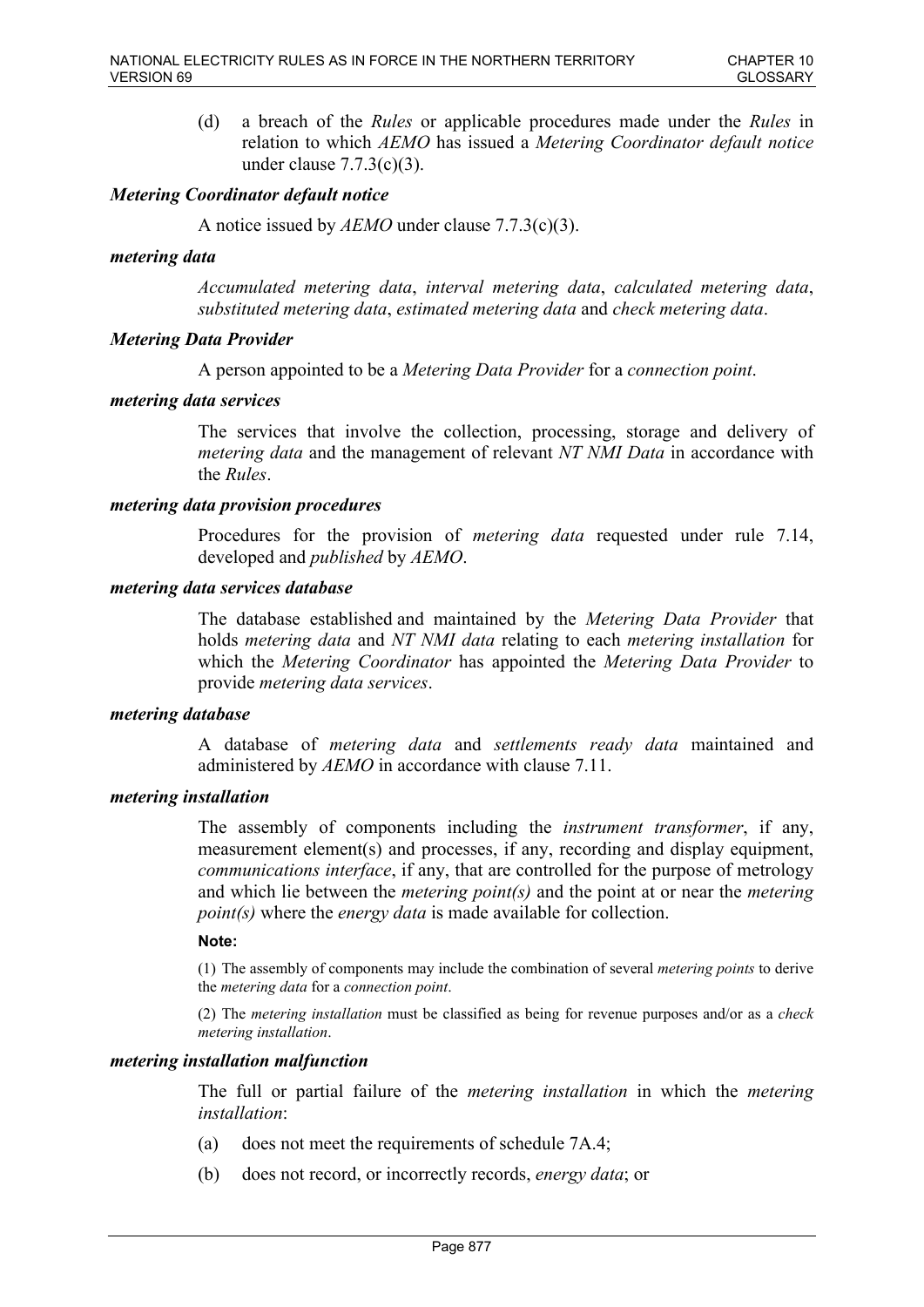(c) does not allow, or provide for, collection of *energy data*.

# *Metering Member*

A person nominated and elected as a *Member* by *Metering Member Voters* to represent *Metering Member Voters* in accordance with the *Rules* (including clause 7.17.10(g)) and the *Information Exchange Committee Election Procedures*.

### *Metering Member Voters*

*Metering Coordinators*, *Metering Providers* and *Metering Data Providers*.

### *metering point*

The point of physical connection of the device measuring the current in the power conductor.

### *Metering Provider*

A person appointed to be a *Metering Provider* for a *connection point*.

### *metering register*

A register of information associated with a *metering installation* as required by schedule 7A.1.

### *metering system*

The collection of all components and arrangements installed or existing between each *metering point* and the *metering database*.

### *metrology procedure*

The procedure developed and *published* by *AEMO* in accordance with rule 7.16.

## *micro EG connection*

Has (in the context of Chapter 5A) the meaning given in clause 5A.A.1

### *micro embedded generator*

Has (in the context of Chapter 5A) the meaning given in clause 5A.A.1

### *minimum access standard*

In relation to a technical requirement of access, a standard of performance, identified in a schedule of Chapter 5 as a minimum access standard for that technical requirement, such that a *plant* that does not meet that standard will be denied access because of that technical requirement.

#### *minimum services specification*

The requirements in respect of a *metering installation* set out in Schedule 7.5.

### *minimum threshold level of inertia*

For an *inertia sub-network*, the *minimum threshold level of inertia* determined by *AEMO* and referred to in clause 5.20B.2(b)(1).

#### *Minister*

A Minister of a *participating jurisdiction* within the meaning of section 6 of the *NEL*.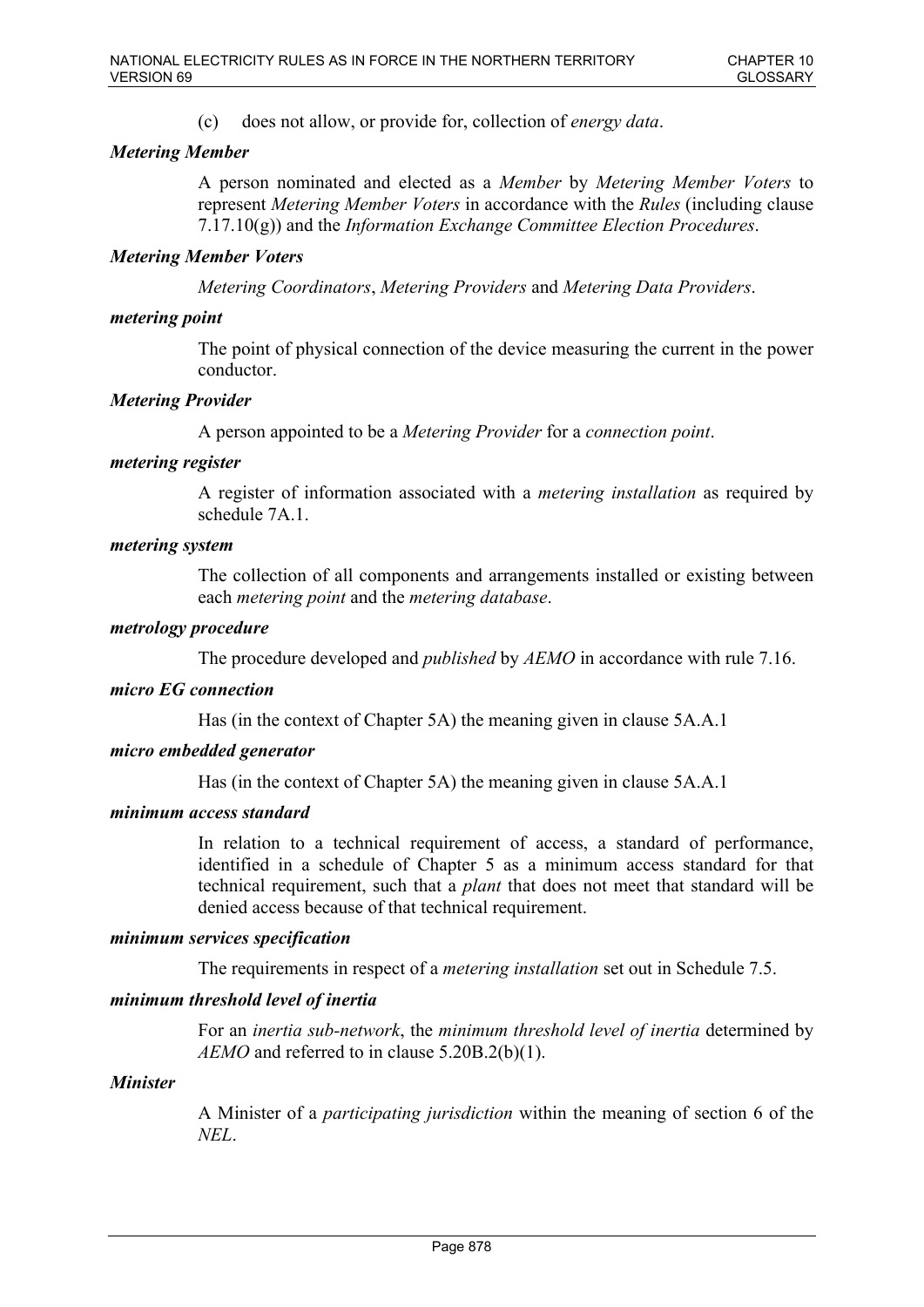# *Ministers of the MCE*

*Ministers of the participating jurisdictions* acting as the MCE where MCE has the same meaning as in the *NEL*.

### *mis-pricing*

For a particular *network* node within a nominated *region*, the difference between:

- (a) the *regional reference price* for the *region*; and
- (b) an estimate of the marginal value of *supply* at the *network* node, which marginal value is determined as the price of meeting an incremental change in *load* at that *network* node.

### *MLEC CRNP Methodology*

For the purposes of calculating the *modified load export charges*, the *CRNP Methodology* (and for the avoidance of doubt, not the *modified CRNP Methodology*) provided that each of the following is satisfied:

- (a) for the purposes of clause S6A.3.2(1), network 'costs' are attributed to all *transmission systems* assets of the relevant *Transmission Network Service Provider*; and
- (b) for the purposes of clause S6A.3.2(3):
	- (1) every *trading interval* of the previous *regulatory year* in order to determine the range of actual operating conditions from the previous *regulatory year*; and
	- (2) the peak usage of each *transmission system* asset by each *load* is used to determine the allocation of dispatched *generation* to loads from the previous *regulatory year*.

#### *model standing offer*

Has (in the context of Chapter 5A) the meaning given in clause 5A.A.1.

### *modified CRNP methodology*

The cost allocation methodology set out in clause S6A.3.3.

#### *modified load export charges*

Charges received by or payable to the *Co-ordinating Network Service Provider* in a *region* by or to a *Co-ordinating Network Service Provider* in an *interconnected region* calculated under rule 6A.29A.2.

#### *monitoring equipment*

The testing instruments and devices used to record the performance of *plant* for comparison with expected performance.

#### *month*

Unless otherwise specified, the period beginning at 4.30 am on the relevant commencement date and ending at 4.30 am on the date in the next calendar month corresponding to the commencement date of the period.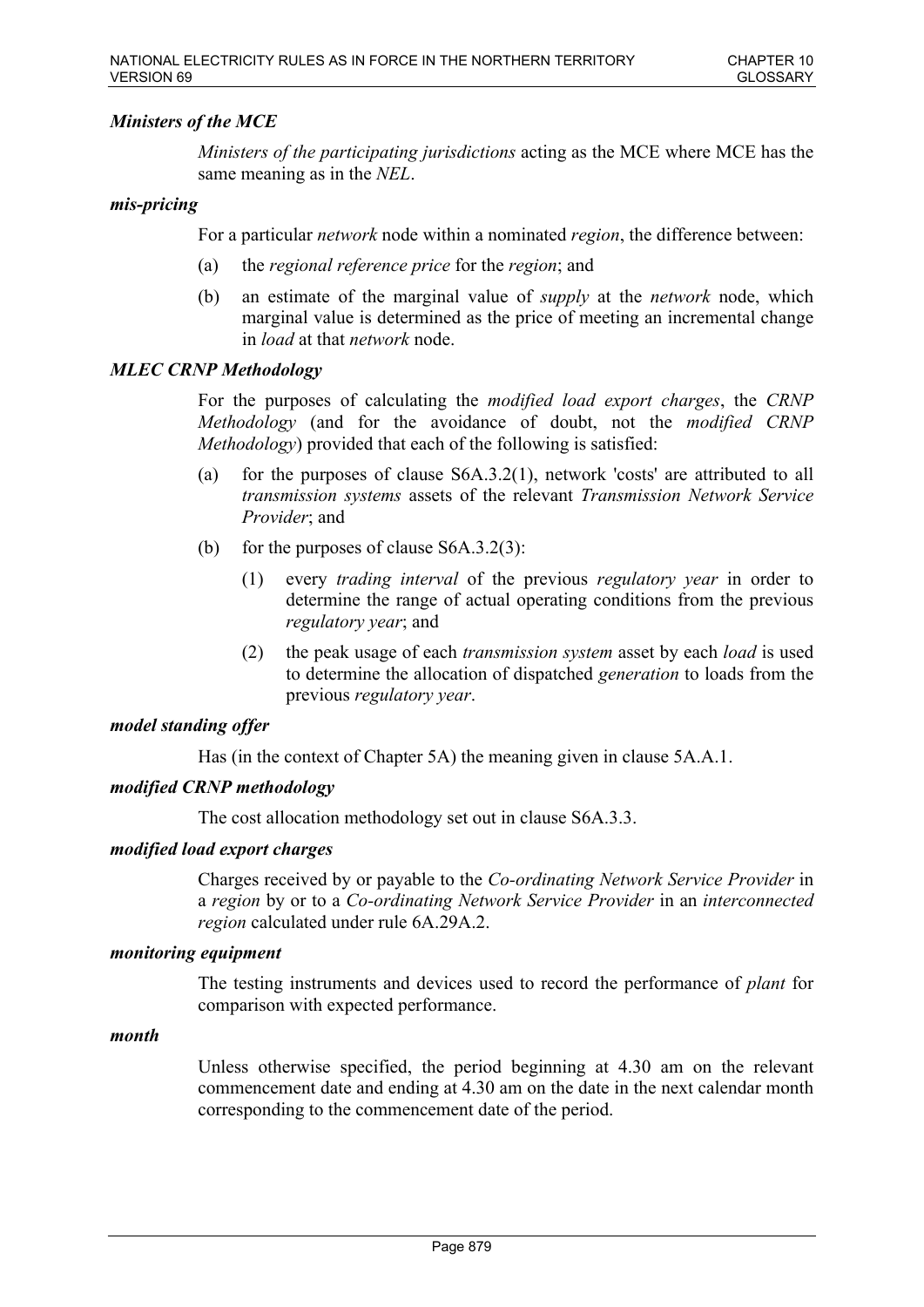### *nameplate rating*

The maximum continuous output or consumption in MW of an item of equipment as specified by the manufacturer, or as subsequently modified.

### *NATA*

National Association of Testing Authorities.

### *national electricity objective*

The objective stated in section 7 of the Law.

### *national grid*

The sum of:

- (a) all *connected transmission systems* and *distribution systems* within the other *participating jurisdictions*; and
- (b) the *transmission systems* and *distribution systems* in this jurisdiction.

### *National Measurement Act*

The *National Measurement Act 1960* of the Commonwealth as amended from time to time.

#### *national transmission grid*

Has the meaning given in the *NEL*.

#### *negative change event*

For a *Distribution Network Service Provider*, a *pass through event* which entails the *Distribution Network Service Provider* incurring *materially* lower costs in providing *direct control services* than it would have incurred but for that event.

For a *Transmission Network Service Provider*, a *pass through event* which entails the *Transmission Network Service Provider* incurring *materially* lower costs in providing *prescribed transmission services* than it would have incurred but for that event.

#### *negative network support event*

A *network support event* which entails a *Transmission Network Service Provider* making lower *network support payments* in the preceding *regulatory year* than the amount of the *network support payment allowance* (if any) for that provider for that preceding *regulatory year*.

#### *negative pass through amount*

In respect of a *negative change event* for a *Transmission Network Service Provider*, an amount that is not greater than a *required pass through amount* as determined by the *AER* under clause 6A.7.3(g).

In respect of a *negative change event* or *NT negative change event* for a *Distribution Network Service Provider*, an amount that is not greater than a *required pass through amount* as determined by the *AER* under clause 6.6.1(g) or 6.6.1AB(g).

#### **Note:**

The modification to this definition expires on 1 July 2024.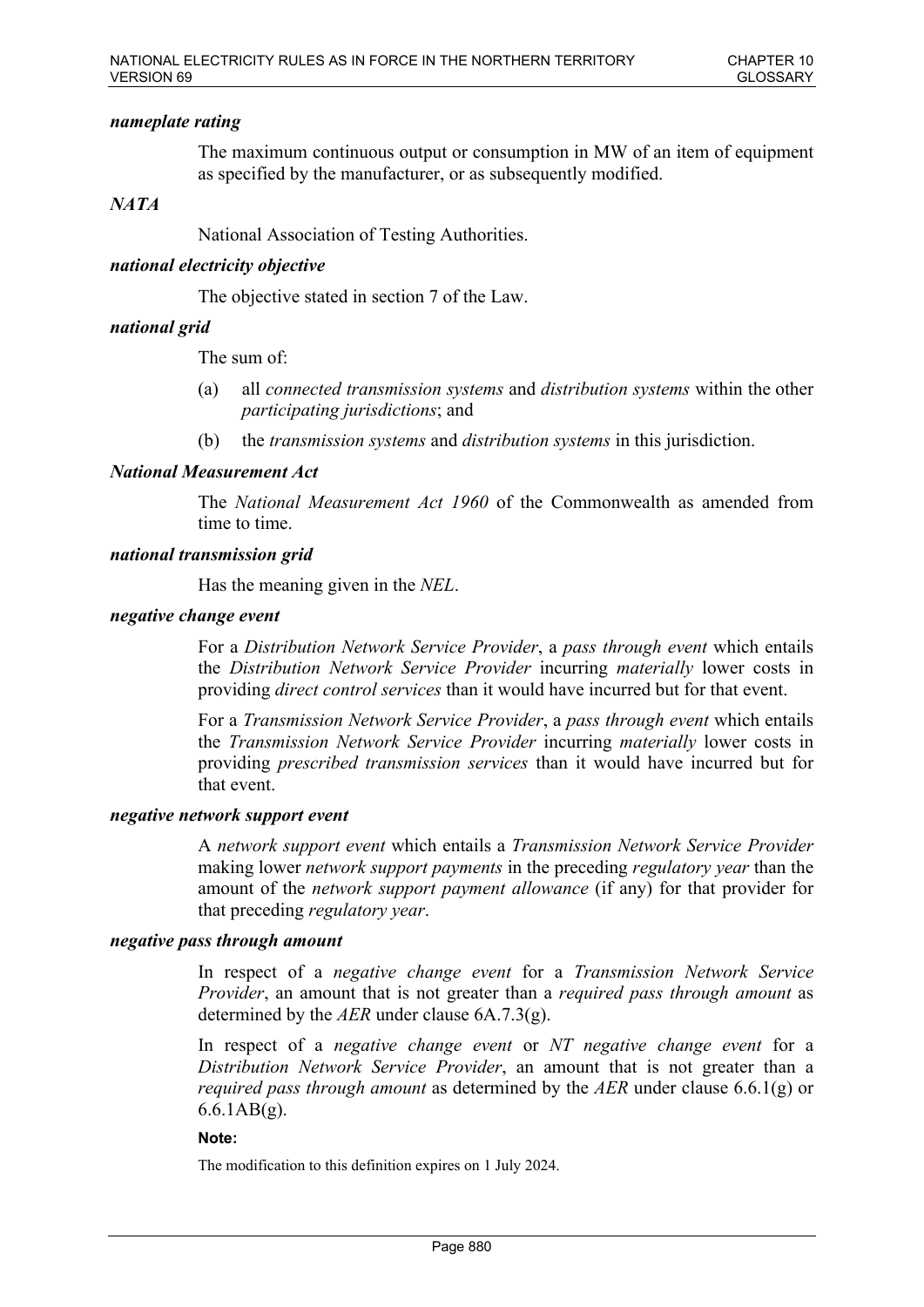### *negotiable service*

- (a) In relation to *transmission services* means *negotiated transmission services*.
- (b) In relation to *distribution services* means *negotiated distribution services*.

### *negotiated access standard*

In relation to a technical requirement of access for a particular *plant*, an agreed standard of performance determined in accordance with clause 5.3.4A and identified as a negotiated access standard for that technical requirement in a *connection agreement*.

### *negotiated distribution service*

A *distribution service* that is a negotiated network service within the meaning of section 2C of the Law;

### *Negotiated Distribution Service Criteria*

The criteria specified in a distribution determination in accordance with clause 6.7.4.

### *Negotiated Distribution Service Principles*

The principles set out in clause 6.7.1.

### *negotiated transmission service*

Any of the following services:

- (a) a *shared transmission service* that:
	- (1) exceeds the *network* performance requirements (whether as to quality or quantity) (if any) as that *shared transmission service* is required to meet under any *jurisdictional electricity legislation*; or
	- (2) except to the extent that the *network* performance requirements which that *shared transmission service* is required to meet are prescribed under any *jurisdictional electricity legislation*, exceeds or does not meet the *network* performance requirements (whether as to quality or quantity) as are set out in schedule 5.1a or 5.1;
- (b) *connection services* that are provided to serve a *Transmission Network User*, or group of *Transmission Network Users*, at a *single transmission network connection point*, other than *connection services* that are provided by one *Network Service Provider* to another *Network Service Provider* to *connect* their *networks* where neither of the *Network Service Providers* is a *Market Network Service Provider*;
- (c) services specified to be *negotiated transmission services* under rule 5.2A.4; or
- (d) undertaking *system strength connection works*,

but does not include an *above-standard system shared transmission service* or a *market network service*.

### *negotiated use of system charges*

The charges described in clause 5.3AA(f)(3).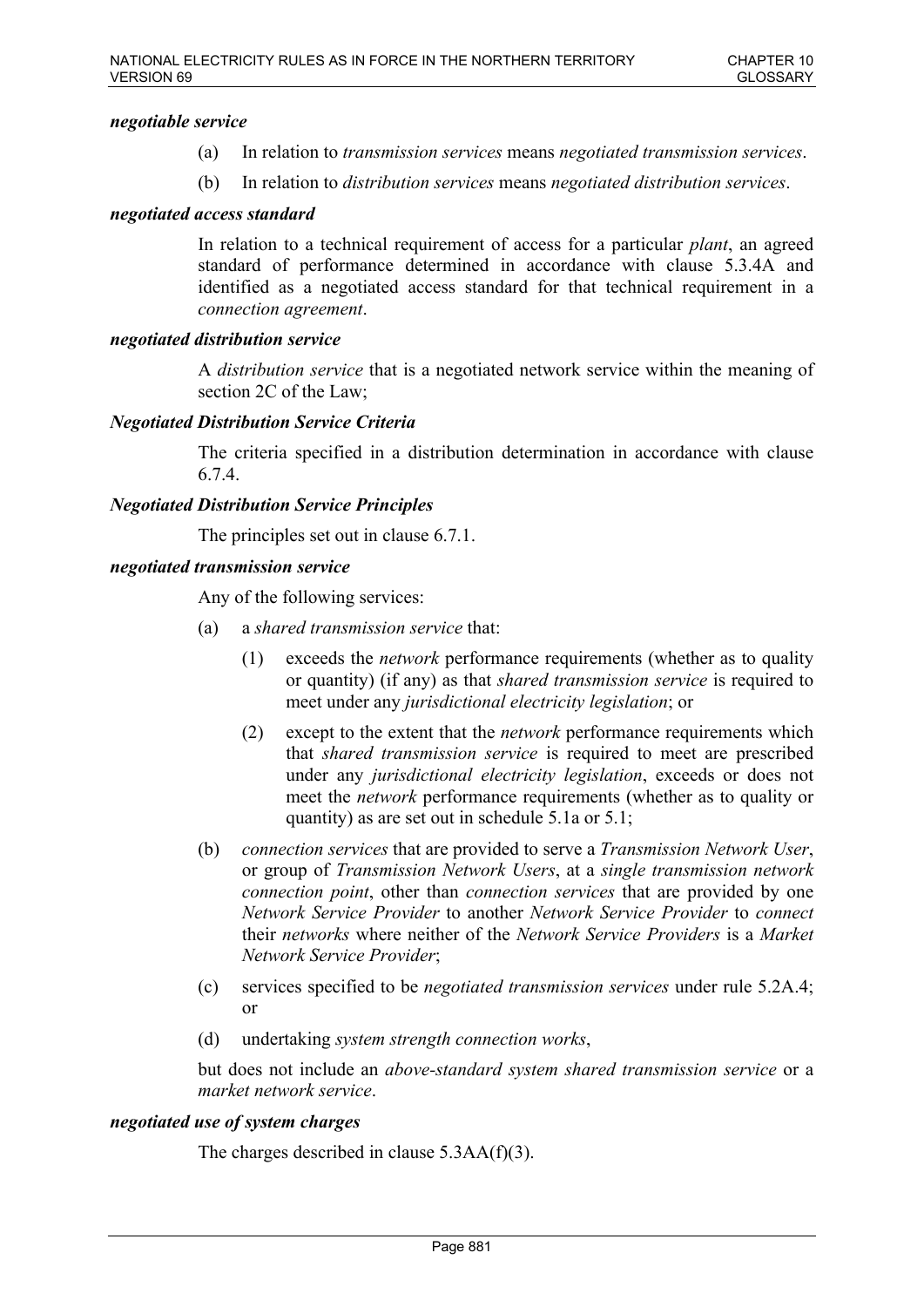# *negotiating framework*

For a *Distribution Network Service Provider*, a negotiating framework as approved or substituted by the *AER* in its final decision under clause 6.12.1(15).

# *negotiating principles*

Those negotiating principles set out in schedule 5.11.

# *NEL (National Electricity Law)*

The National Electricity (NT) Law.

# *NEM (National Electricity Market)*

Has the meaning given in the *NEL*.

### *NEMMCO*

Has the meaning given in the *NEL*.

# *NERL (National Energy Retail Law)*

Means the National Energy Retail Law set out in the Schedule to the *National Energy Retail Law (South Australia) Act 2011* (SA).

# *NERR (National Energy Retail Rules)*

Has the meaning given in the *NERL*.

### *network*

The apparatus, equipment, plant and buildings used to convey, and control the conveyance of, electricity to customers (whether wholesale or retail) excluding any *connection assets*. In relation to a *Network Service Provider*, a *network* owned, operated or controlled by that *Network Service Provider*.

### *network agreement*

has the meaning given in the National Electricity Law.

### *network capability*

The capability of the *network* or part of the *network* to transfer electricity from one location to another.

#### *network charges*

Has (in the context of Chapter 6B) the meaning given in clause 6B.A1.2.

#### *network charges*

Has the meaning given to it in clause 6B.A1.2.

### *network connection*

The formation of a physical link between the *facilities* of two *Registered Participants* or a *Registered Participant* and a customer being a *connection* to a *transmission network* or *distribution network* via *connection assets*.

### *network connection asset*

Those components of a *transmission system* which are used to provide *connection services* between *Network Service Providers* (excluding a *Market Network Service Provider*).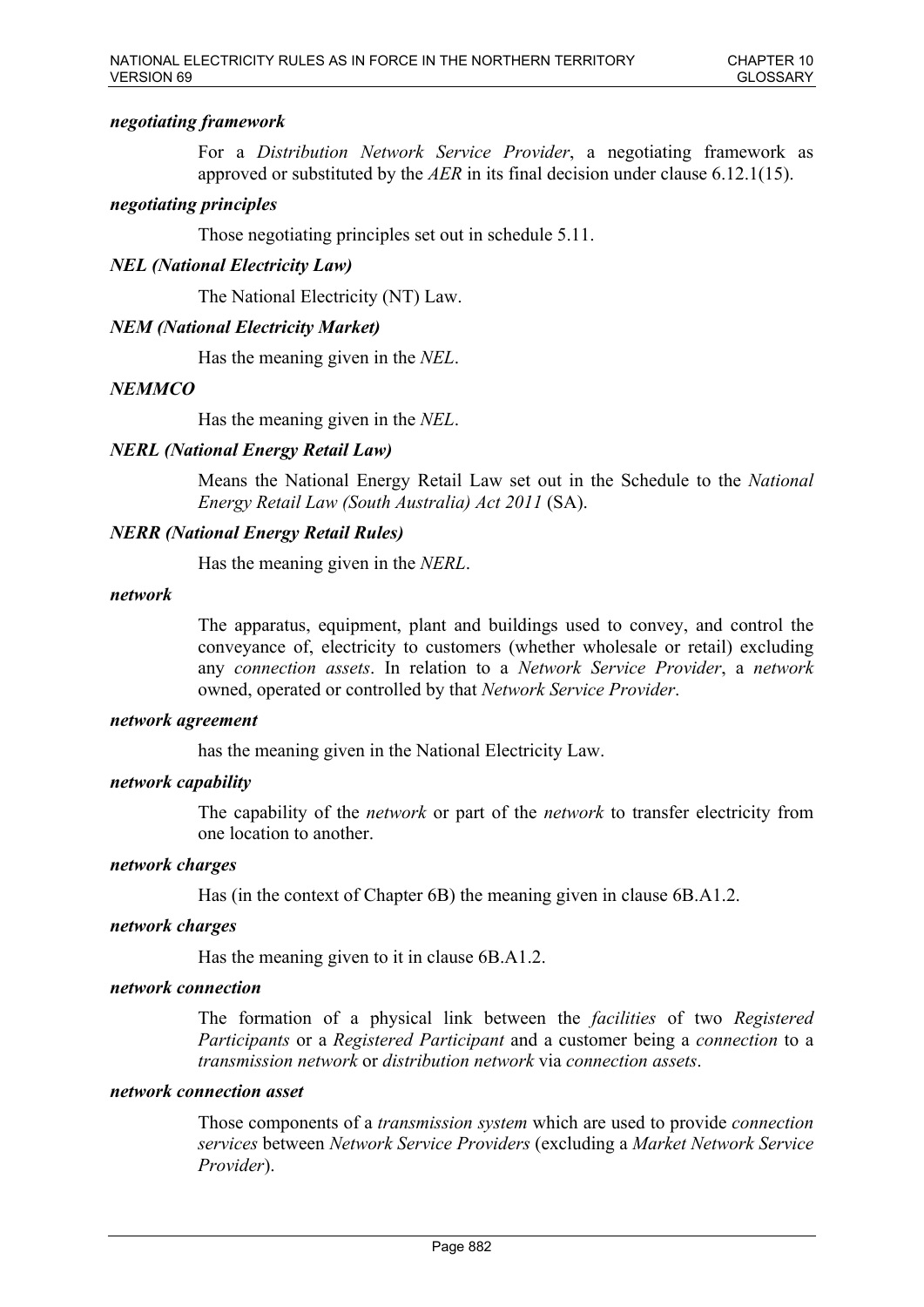### *network constraint*

A *constraint* on a *transmission network* or *distribution network*.

### *network coupling point*

The point at which *connection assets* join a *distribution network*, used to identify the *distribution service* price payable by a *Customer*.

### *network device*

Apparatus or equipment that:

- (a) enables a *Local Network Service Provider* to monitor, operate or control the *network* for the purposes of providing *network services*, which may include switching devices, measurement equipment and control equipment;
- (b) is located at or adjacent to a *metering installation* at the *connection point* of a *retail customer*; and
- (c) does not have the capability to generate electricity.

### *network dispatch offer*

An notice submitted by a *Scheduled Network Service Provider* to *AEMO* relating to the *dispatch* of a *scheduled network service* in accordance with clause 3.8.6A.

### *network element*

A single identifiable major component of a *transmission system* or *distribution system* involving:

- (a) an individual *transmission* or *distribution* circuit or a phase of that circuit; or
- (b) a major item of apparatus or equipment associated with the function or operation of a *transmission line*, *distribution line* or an associated *substation* or *switchyard* which may include *transformers*, circuit breakers, *synchronous condensers*, *reactive plant* and *monitoring equipment* and control equipment.

#### *network loop*

A set of *network elements* that are *connected* together in the form of a closed path, that is in such a way that by progressing from each element to the next it is possible to return to the starting point.

#### *network losses*

*Energy* losses incurred in the transfer of electricity over a *transmission network* or *distribution network*.

#### *network operating agreement*

An agreement described in clause 5.2A.7.

#### *network option*

A means by which an *identified need* can be fully or partly addressed by expenditure on a *transmission asset* or a *distribution asset* which is undertaken by a *Network Service Provider*.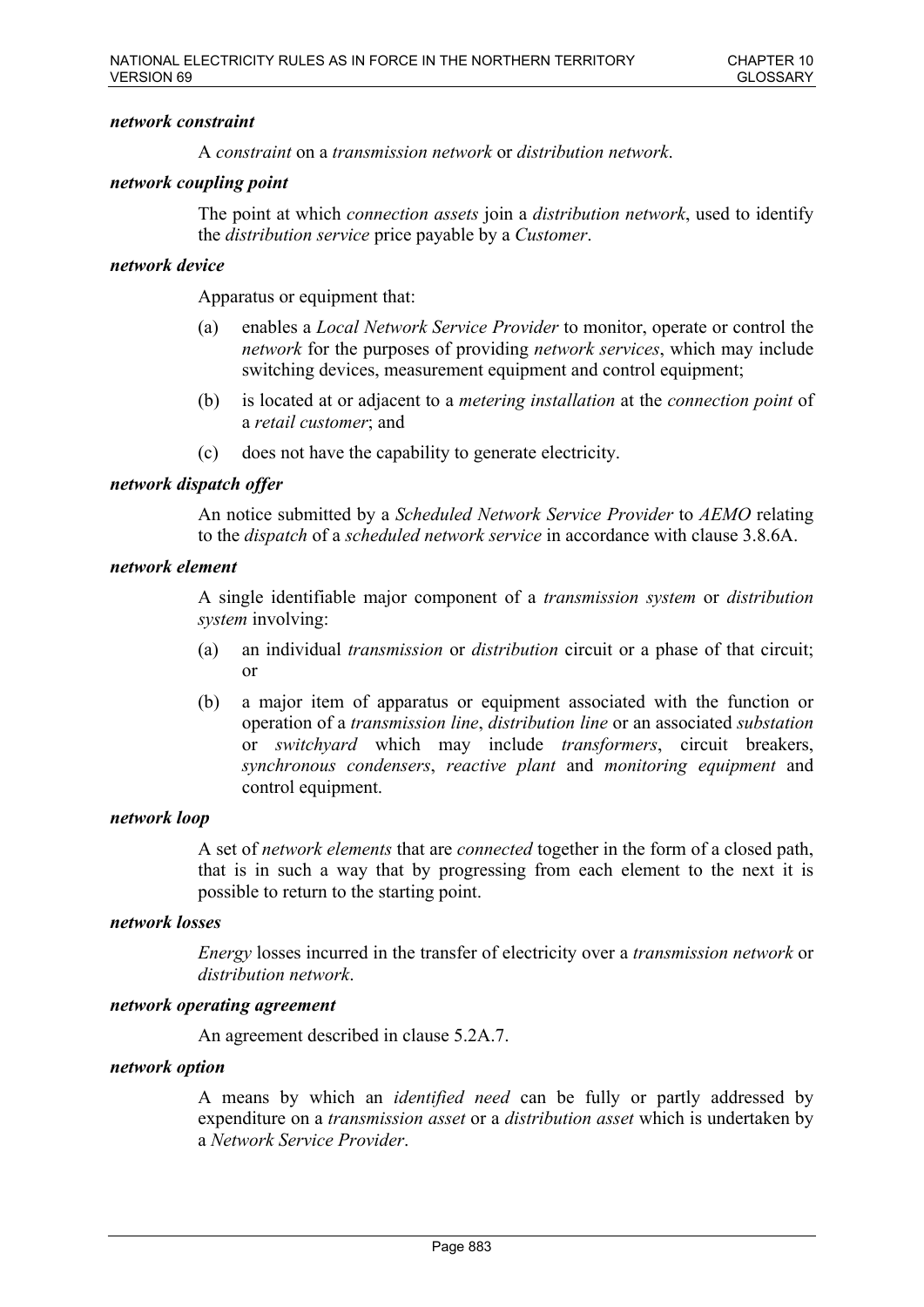For the purposes of this definition, **transmission asset** and **distribution asset** has the same meaning as in clause 5.10.2.

### **Note:**

The modification to this definition expires on 1 July 2017.

### *network pricing objective*

The network pricing objective set out in paragraph 6.18.5(a).

### *network service*

*Transmission service* or *distribution service* associated with the conveyance, and controlling the conveyance, of electricity through the *network*.

### *Network Service Provider*

A *Distribution Network Service Provider* or *Transmission Network Service Provider*.

### *network service provider performance report*

A report prepared by the *AER* under section 28V of the Law.

### *network support agreement*

An agreement under which a person agrees to provide one or more *NSCASs* to a *Network Service Provider*, including *network* support services to improve *network capability* by providing a non-*network* alternative to a *network augmentation*.

### *network support event*

- (a) If, at the end of a *regulatory year* of a *regulatory control period*, the amount of *network support payments* made by a *Transmission Network Service Provider* for that previous *regulatory year* is higher or lower than the amount of the *network support payment allowance* (if any) for the *Transmission Network Service Provider* for that previous *regulatory year*, this constitutes a *network support event*.
- (b) In calculating the amount for the purposes of a *network support event* referred to in paragraph (a), the amount of *network support payments* made by a *Transmission Network Service Provider* must not include an amount of *network support payments* that are a substitute for a *network augmentation* where an allowance for capital expenditure in relation to that *network augmentation* has been provided for in the *revenue determination* or an *approved pass through amount* arising from an *inertia shortfall event* or a *fault level shortfall event*.

### *network support pass through amount*

The amount that should be passed through to *Transmission Network Users* in the *regulatory year* following the preceding *regulatory year*, in respect of a *network support event* for a *Transmission Network Service Provider*.

#### *network support payment*

Any of the following payments:

(a) a payment made by a *Transmission Network Service Provider* to: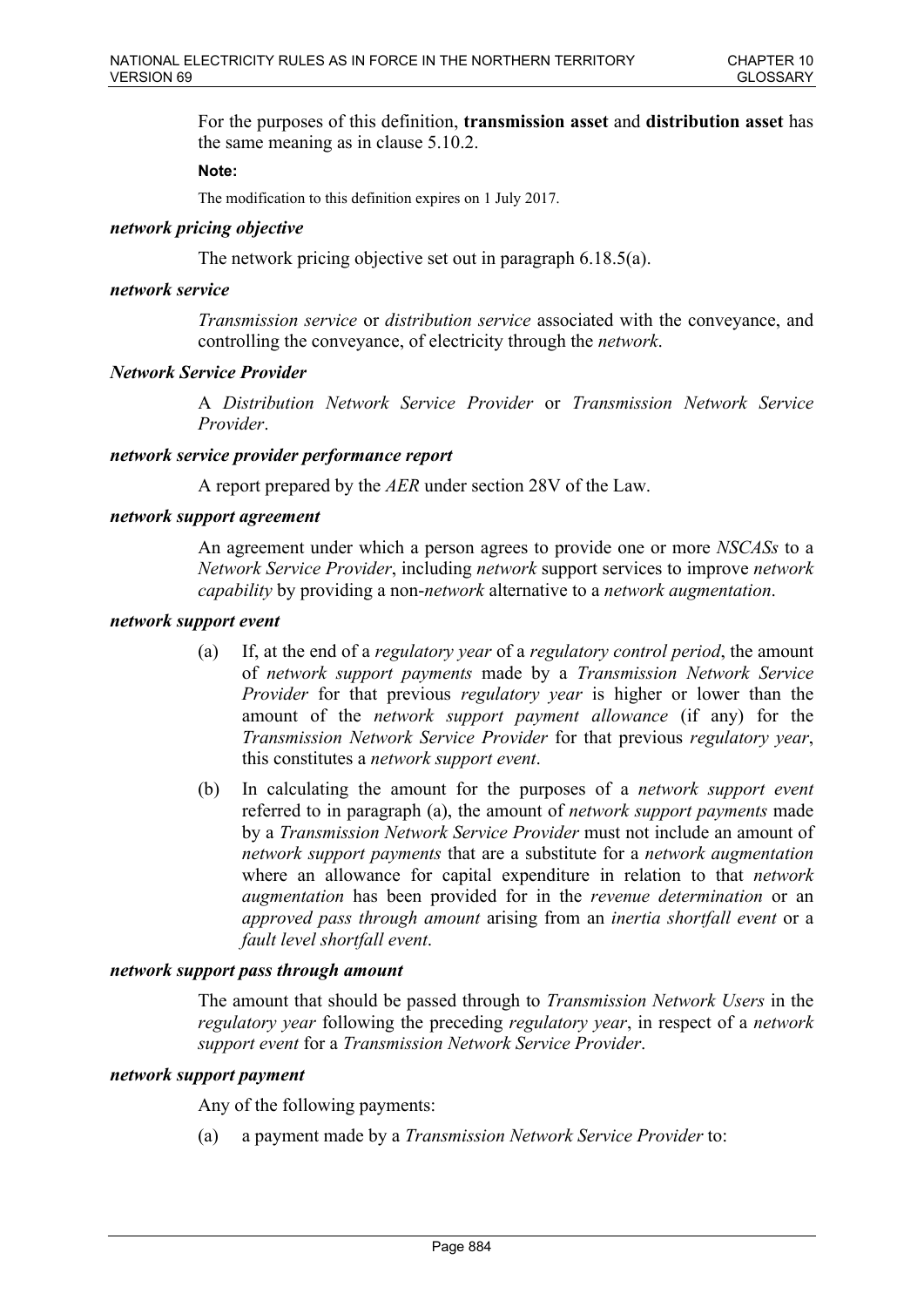- (1) any *Generator* providing *network* support services in accordance with rule 5.3A.12; or
- (2) any other person providing a *network* support service that is an alternative to *network augmentation*;
- (b) an *inertia service payment*; and
- (c) a *system strength service payment*.

### *network support payment allowance*

The amount of *network support payments* (if any) that is provided for a *Transmission Network Service Provider* for a *regulatory year* in:

- (a) the *annual building block revenue requirement* for the *Transmission Network Service Provider* for that *regulatory year*; or
- (b) any *approved pass through amount* for the *Transmission Network Service Provider* for that *regulatory year* arising from an *inertia shortfall event* or a *fault level shortfall event*,

less the amount (expressed as a positive) of avoided *network support payments* (if any) that is provided for in any *required pass through amount* for the *Transmission Network Service Provider* for that *regulatory year* arising from an *inertia shortfall event* or a *fault level shortfall event*.

## *Network User*

A *Generator*, a *Transmission Customer*, a *Distribution Customer* or a *Market Network Service Provider*.

# *new connection*

Has (in the context of Chapter 5A) the meaning given in clause 5A.A.1

## *new meter deployment*

The replacement of an existing electricity meter of one or more *small customers* which is arranged by a *retailer*, other than where the replacement is:

- (a) at the request of the relevant *small customer* or to enable the provision of a product or service the customer has agreed to acquire from the *retailer* or any other person;
- (b) a maintenance replacement; or
- (c) required as a result of a *metering installation malfunction*.

## *NMAS (non-market ancillary service)*

Any of the following services:

- (a) *NCASs* and other services acquired by *Transmission Network Service Providers* under *connection agreements* or *network support agreements* to meet the service standards linked to the technical requirements of schedule 5.1 or in *applicable regulatory instruments* (but to avoid doubt, excluding *inertia network services* and *system strength services*); and
- (b) *SRASs* acquired by *AEMO* under clause 3.11.9 and *NCASs* acquired by *AEMO* in the circumstances described in clause 3.11.3(c).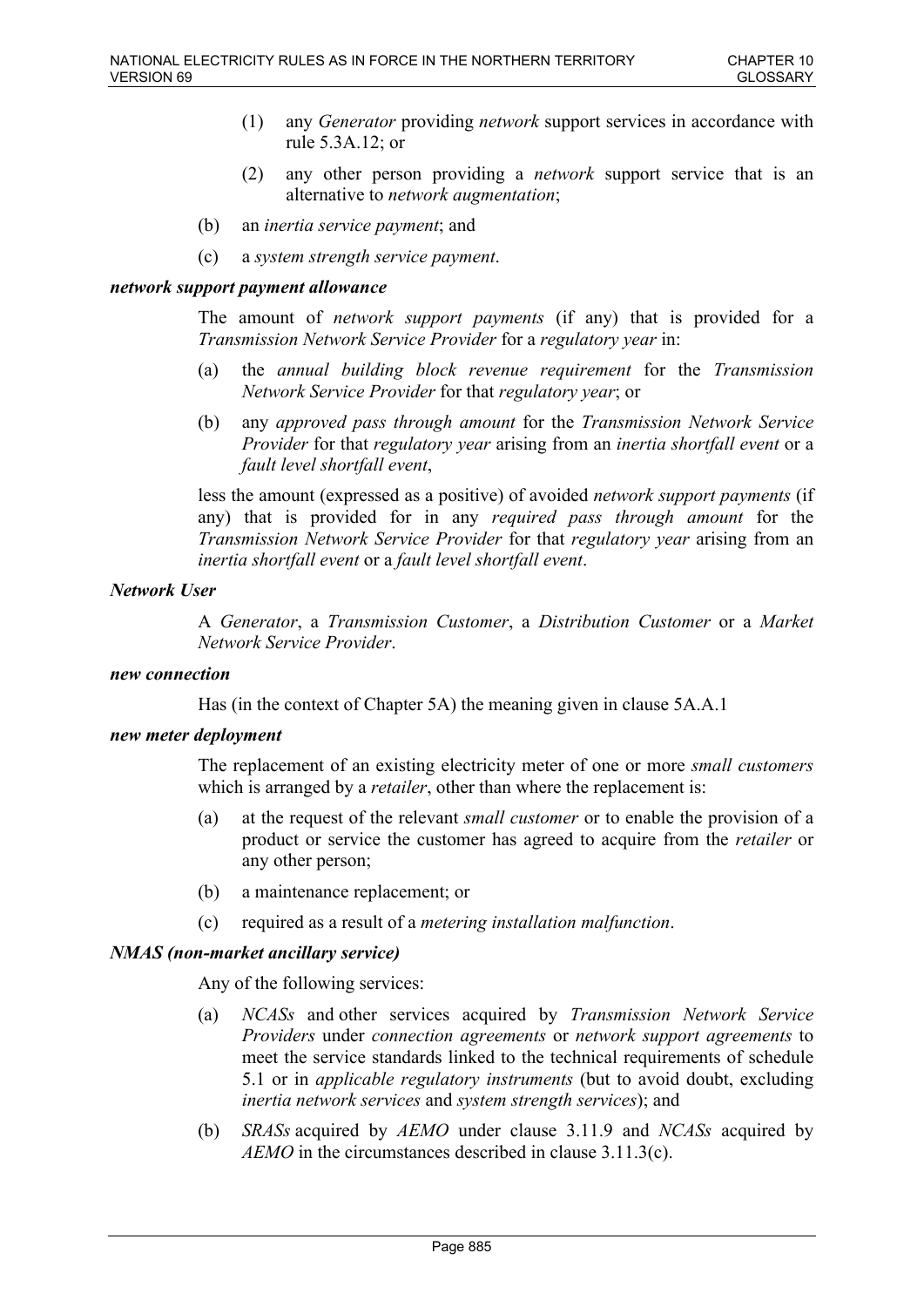# *NMAS provider*

A person who agrees to provide one or more *non-market ancillary services* to *AEMO* under an *ancillary services agreement*.

### *NMI*

A National Metering Identifier issued by the relevant *Network Service Provider*.

### *NMI Standing Data*

The following data in respect of a *connection point*:

- (a) the *NMI* of the *connection point* and the street address of the relevant *connection point* to which that *NMI* is referable;
- (b) the *NMI* checksum for the *connection point*;
- (c) the identity of the *Local Network Service Provider* or, if the *connection point* is a *child connection point*, the identity of the *Embedded Network Manager* and the *Exempt Embedded Network Service Provider*;
- (d) the code (known as a TNI) identifying the relevant *transmission node* which identifies the *intra-regional loss factor* and/or *transmission use of system* charge for the *connection point* and, if the *connection point* is a *child connection point*, the *NMI* of the *parent connection point* on that *embedded network*;
- (e) the relevant *distribution loss factor* applicable to the *connection point*;
- (f) the Network Tariff (identified by a code) applicable in respect of the *connection point*;
- (g) the *NMI* classification code (as set out in the *Market Settlement and Transfer Solution Procedures*) of the *connection point*;
- (h) the read cycle date, or date of next scheduled read or date in a relevant code representing the read cycle date or date of next scheduled read, for that *connection point*;
- (i) the profile type applicable to the *connection point*; and
- (j) such other categories of data as may be referred to in the *Market Settlement and Transfer Solution Procedures* as forming *NMI Standing Data*,

and, for the avoidance of doubt, does not include any *metering data* or other details of an end-user's consumption at that *connection point*.

# *nomenclature standards*

The standards approved by *AEMO* in conjunction with the *Network Service Providers* relating to numbering, terminology and abbreviations used for information transfer between *Registered Participant* as provided for in clause 4.12.

#### *nominal voltage*

The design *voltage* level, nominated for a particular location on the *power system*, such that power lines and circuits that are electrically connected other than through transformers have the same *nominal voltage* regardless of operating *voltage*.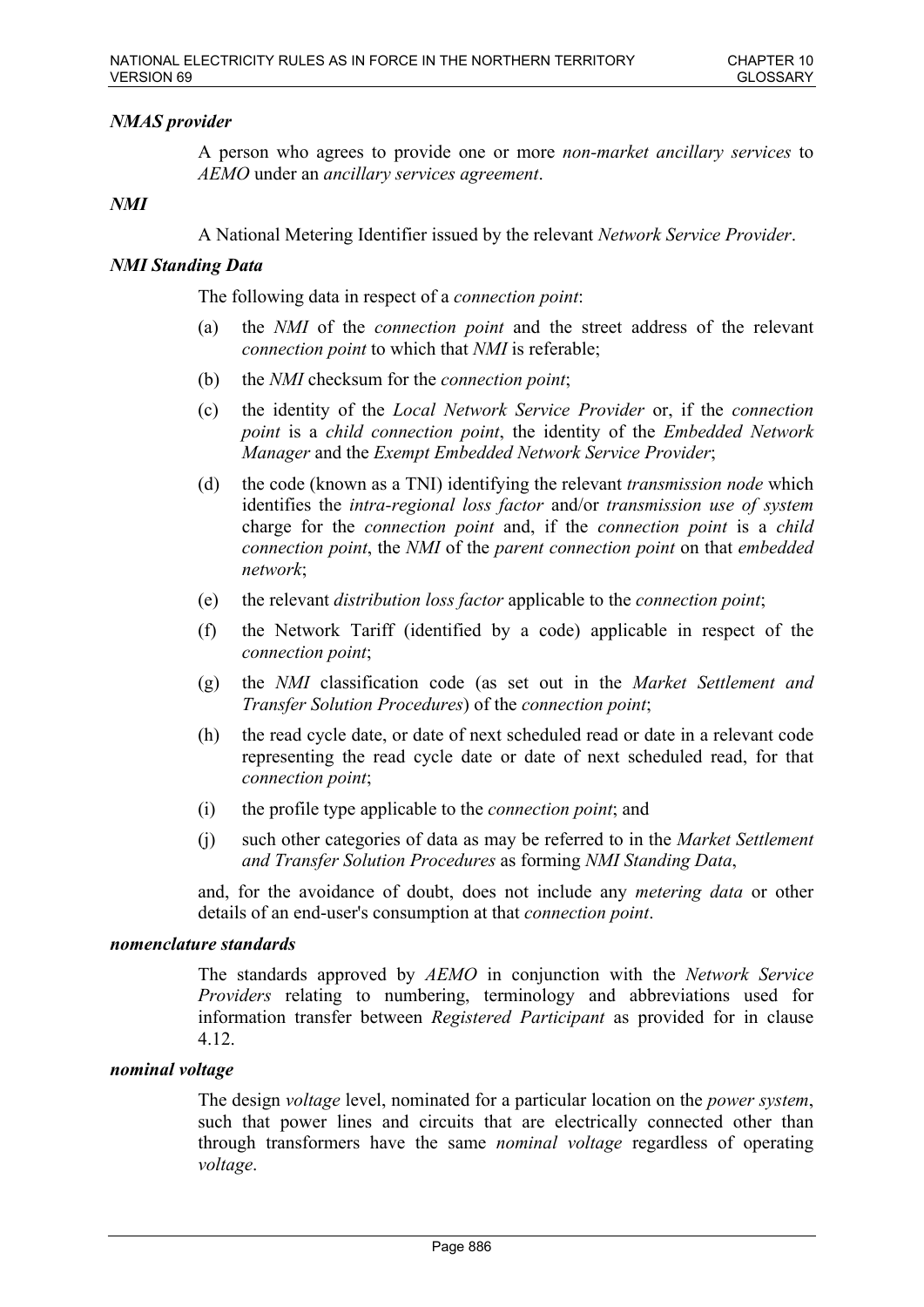### *nominated pass through event considerations*

The *nominated pass through event considerations* are:

- (a) whether the event proposed is an event covered by a category of *pass through event* specified in clause 6.6.1(a1)(1AA) to(4) (in the case of a distribution determination) or clause  $6A.7.3(a1)(1)$  to(4) (in the case of a *transmission determination*);
- (b) whether the nature or type of event can be clearly identified at the time the determination is made for the service provider;
- (c) whether a prudent service provider could reasonably prevent an event of that nature or type from occurring or substantially mitigate the cost impact of such an event;
- (d) whether the relevant service provider could insure against the event, having regard to:
	- (1) the availability (including the extent of availability in terms of liability limits) of insurance against the event on reasonable commercial terms; or
	- (2) whether the event can be self-insured on the basis that:
		- (i) it is possible to calculate the self-insurance premium; and
		- (ii) the potential cost to the relevant service provider would not have a significant impact on the service provider's ability to provide *network services*; and.
- (e) any other matter the *AER* considers relevant and which the *AER* has notified *Network Service Providers* is a nominated pass through event consideration.

### *non-contestable IUSA components*

Those components of the *identified user shared asset* that do not satisfy the criteria set out in clause 5.2A.4(c).

#### *non-credible contingency event*

An event described in clause 4.2.3(e).

#### *non-market generating unit*

A *generating unit* whose *sent out generation* is purchased in its entirety by the *Local Retailer* or by a *Customer* located at the same *connection* point and which has been classified as such in accordance with Chapter 2.

### *Non-Market Generator*

A *Generator* who has classified a *generating unit* as a *non-market generating unit* in accordance with Chapter 2.

#### *non-network option*

A means by which an *identified need* can be fully or partly addressed other than by a *network option*.

#### *non-network options report*

Has the meaning given to it in clause 5.10.2.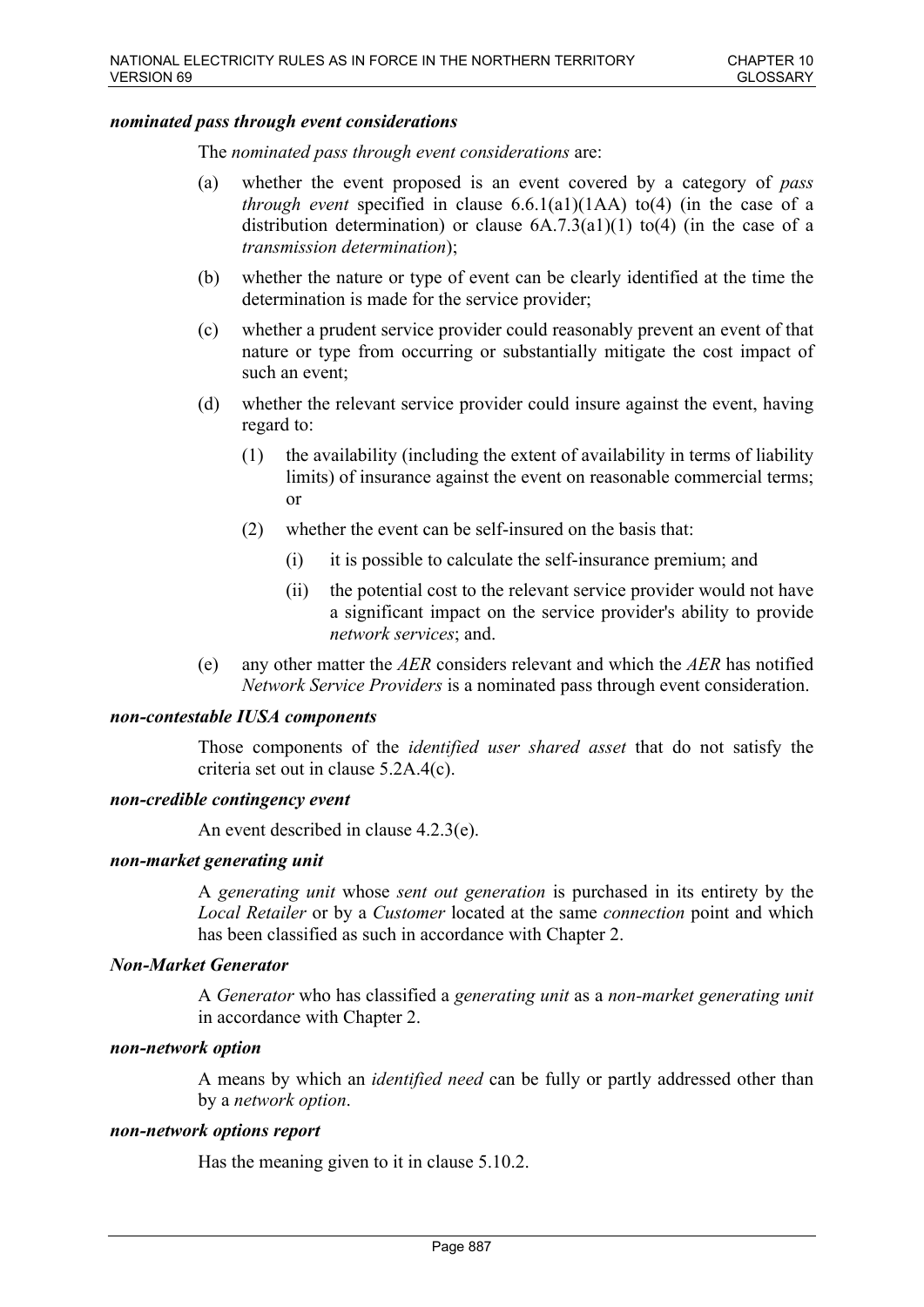### *non-network provider*

Has the meaning given to it in clause 5.10.2.

## *Non-Registered Customer*

A person who:

- 1. purchases electricity through a *connection point* with the *national grid* other than from the *spot market*; and
- 2. is eligible to be registered by *AEMO* as a *Customer* and to classify the *load* described in (1) as a *first-tier load* or a *second-tier load*, but is not so registered.

## *non-registered embedded generator*

In the context of clause 6.7A, has the meaning given in chapter 5A.

### *non-regulated transmission services*

A *transmission service* that is neither a *prescribed transmission service* nor a *negotiated transmission service*.

### *non-scheduled generating unit*

A *generating unit* so classified in accordance with Chapter 2.

### *non-scheduled generating system*

A *generating system* comprising *non-scheduled generating units*.

*Non-Scheduled Generator* 

A *Generator* in respect of which any *generating unit* is classified as a *nonscheduled generating unit* in accordance with Chapter 2.

## *non-scheduled load*

A *market load* which is not a *scheduled load*.

## *non semi-dispatch interval*

For a *semi-scheduled generating unit*, a *dispatch interval* other than a *semidispatch interval*.

#### *non-suspension decision*

A decision made by *AEMO* under clause 3.15.21(c1)(2) or (3) not to suspend some or all of the activities of a *defaulting Market Participant* following an *external administration default event*.

## *normal cyclic rating*

Has the meaning given to it in clause 5.10.2.

## *normal operating frequency band*

In relation to the *frequency* of the *power system*, means the range 49.9Hz to 50.1Hz or such other range so specified in the *power system security standards*.

#### *normal operating frequency excursion band*

In relation to the *frequency* of the *power system*, means the range specified as being acceptable for infrequent and momentary excursions of *frequency* outside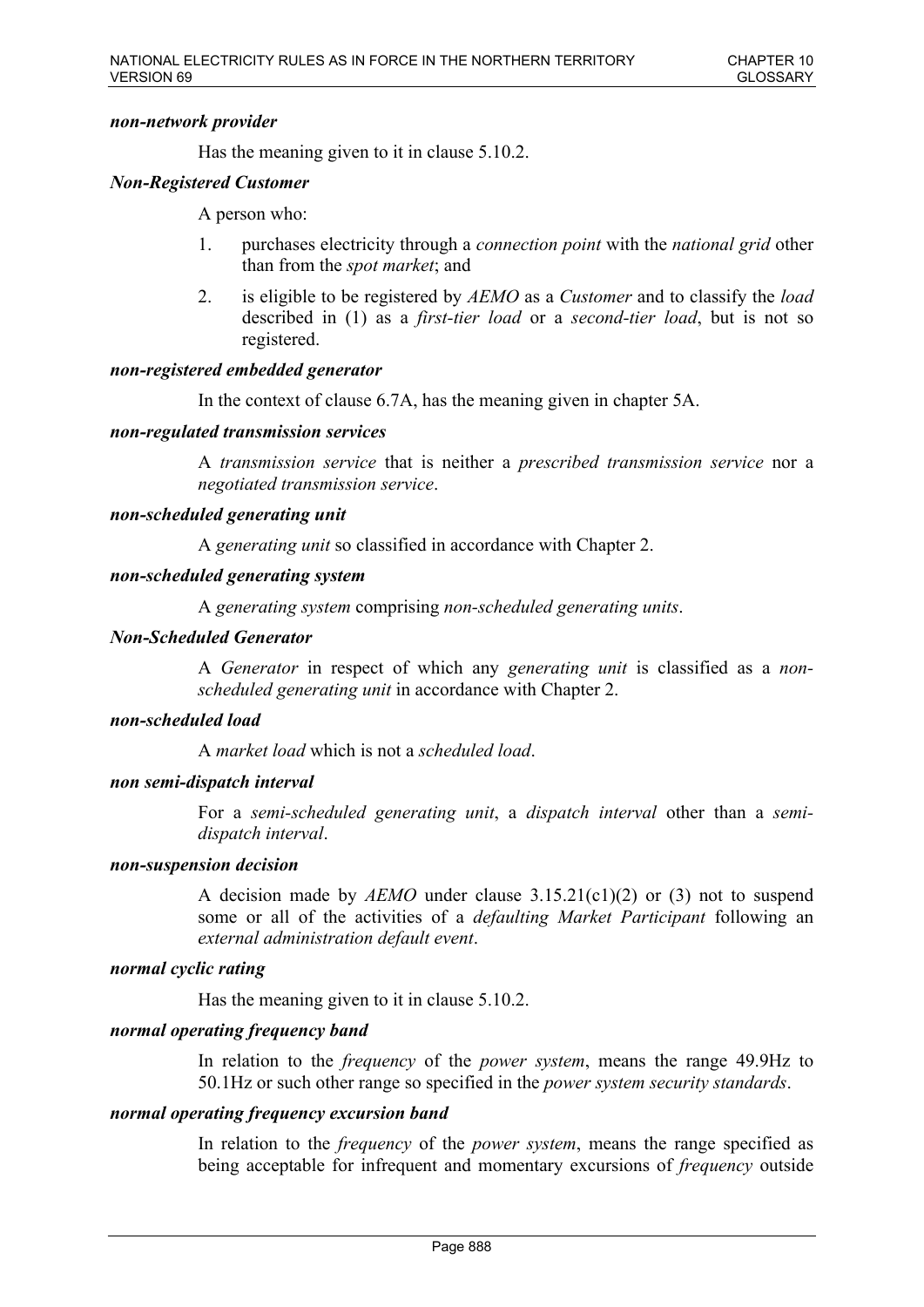the *normal operating frequency band*, being the range of 49.75 Hz to 50.25 Hz or such other range so specified in the *power system security standards*.

# *normal voltage*

In respect of a *connection point*, its *nominal voltage* or such other *voltage* up to 10% higher or lower than *normal voltage*, as approved by *NTESMO*, for that *connection point*, at the request of the *Network Service Provider* who provides *connection* to the *power system*.

### *normally off*

Describes a *scheduled load* which, unless *dispatched* in accordance with its *dispatch bid*, and in accordance with clause 3.8.7(j), should be considered as being switched off.

### *normally on*

Describes a *scheduled load* which, unless *dispatched* in accordance with its *dispatch bid*, and in accordance with clause 3.8.7(i), should be considered as being switched on.

### *NSCAS (network support and control ancillary service)*

A service (excluding an *inertia network service* or *system strength service*) with the capability to control the *active power* or *reactive power* flow into or out of a *transmission network* to address an *NSCAS need*.

### *NSCAS gap*

Any *NSCAS need* that *AEMO* forecasts will arise at any time within a planning horizon of at least 5 years from the beginning of the year in which the most recent *NSCAS Report* applies.

## *NSCAS need*

- (a) Subject to paragraphs (b) and (c), *NSCAS* required to:
	- (1) maintain *power system security* and reliability of *supply* of the *transmission network* in accordance with the *power system security standards* and the *reliability standard*; and
	- (2) maintain or increase the *power transfer capability* of that *transmission network* so as to maximise the present value of net economic benefit to all those who produce, consume or transport electricity in the *market*.
- (b) Any requirement for a service that satisfies paragraph (a) and is also capable of being made available as an *inertia network service* to address an *inertia shortfall* through the arrangements in rule 5.20B must be treated as an *inertia shortfall* and is not an *NSCAS need*.
- (c) Any requirement for a service that satisfies paragraph (a) and is also capable of being made available as a *system strength service* to address a *fault level shortfall* through the arrangements in rule 5.20C must be treated as a *fault level shortfall* and is not an *NSCAS need*.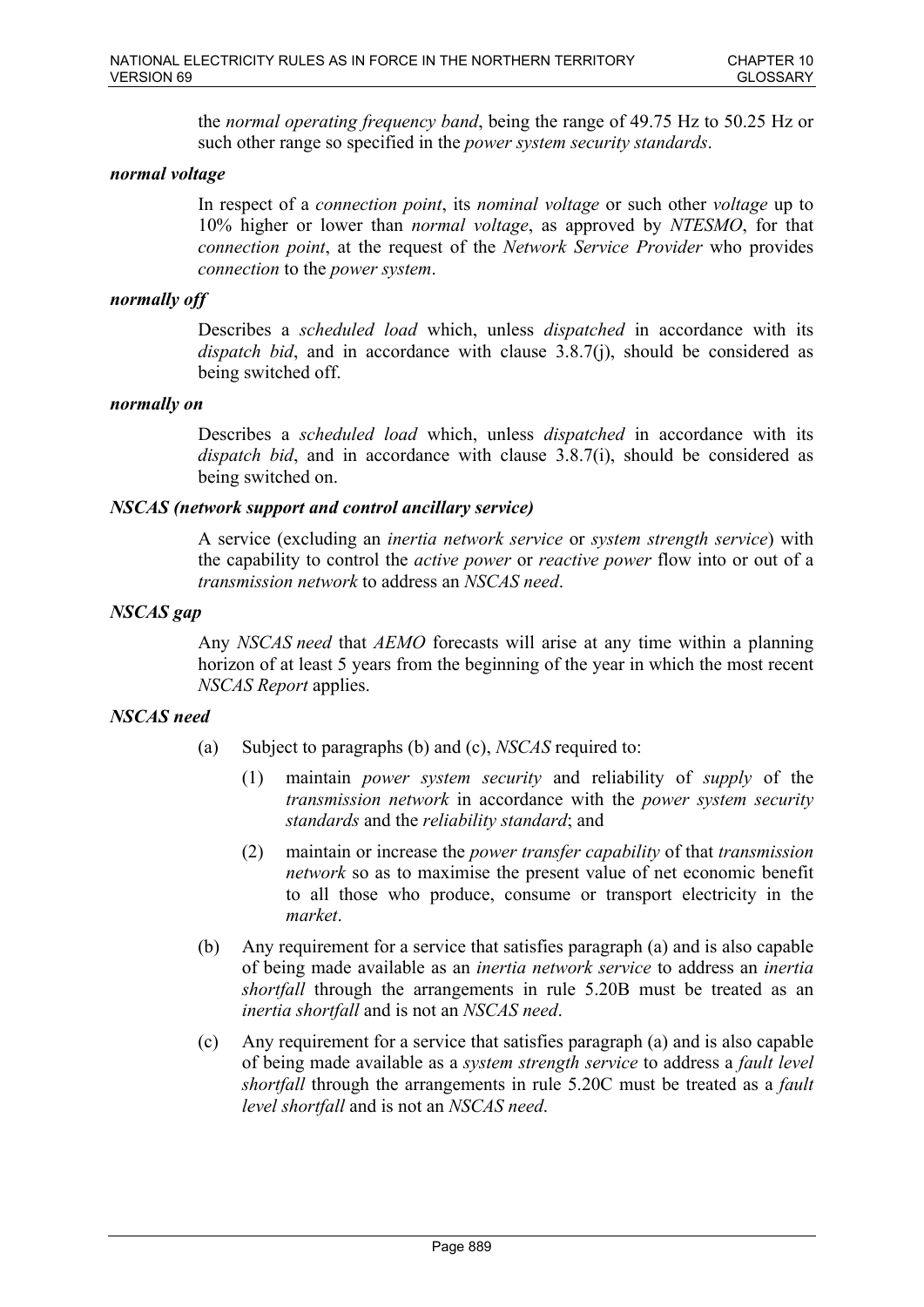## *NSCAS preferred tenderers*

Persons that submitted tenders for *NSCAS* that are deemed to be non-competitive as selected by *AEMO* in accordance with clause 3.11.5(g).

### *NSCAS Provider*

A person who agrees to provide one or more *NSCASs* to *AEMO* under an *ancillary services agreement*.

### *NSCAS Report*

A report published by *AEMO* under clause 5.20.3.

### *NT equivalent services*

Regulated network access services (as defined in clause 3 of the *NT Network Access Code*) that are designated as direct control services in Table 3.1 of Part A of the *2014 NT Network Price Determination*.

### *NTESMO (being the Northern Territory Electricity System and Market Operator)*

As the case requires:

- (a) the entity that undertakes the performance of the functions set out in the *Rules* that relate to monitoring or controlling the operation of the *power system* in respect of one or more of the local electricity systems; or
- (b) the entity that undertakes the performance of the functions set out in the *Rules* that relate to operating or administering a *market* in respect of one or more of the local electricity systems.

#### *NT negative change event*

A negative change event (as defined in Part B of the *2014 NT Network Price Determination*) for a *Distribution Network Service Provider*:

- (a) that occurred during the *2014-19 NT regulatory control period*; and
- (b) in relation to which, on or before 30 June 2019, a determination had not been made under clause 3.1.5(a) of Part B of the *2014 NT Network Price Determination* and the time for making it had not expired.

#### **Note:**

This definition expires on 1 July 2024.

#### *NT Network Access Code*

The Network Access Code as defined in section 2A(1) of the *Electricity Networks (Third Party Access) Act* (NT).

#### *NT NMI data*

The following data in respect of a *connection point*:

- (a) the *NMI* of the *connection point* and the street address of the relevant *connection point* to which that *NMI* is referable;
- (b) the *NMI* checksum for the *connection point*;
- (c) the identity of the relevant *Network Service Provider*;
- (d) the relevant *distribution loss factor* applicable to the *connection point*;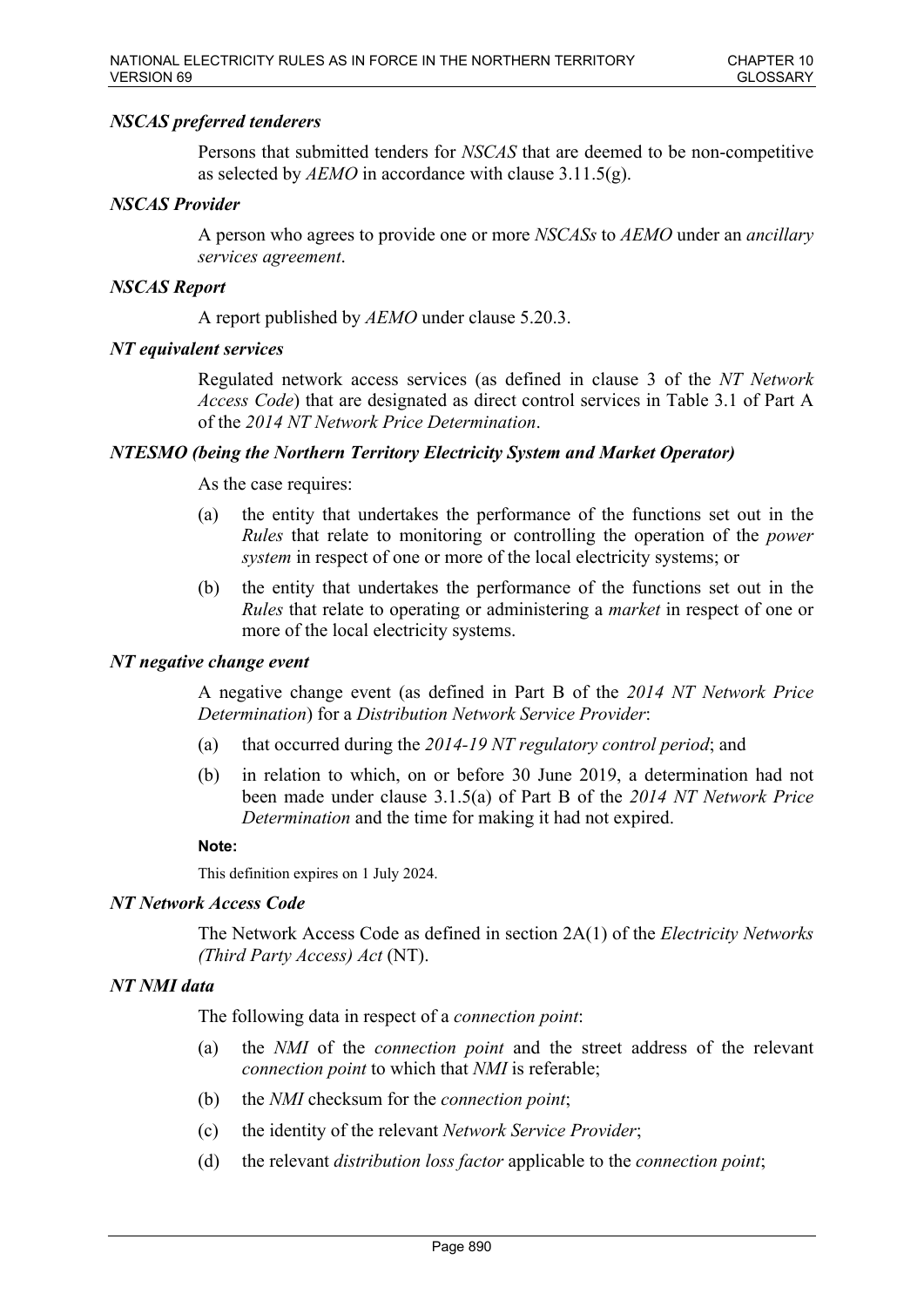- (e) the Network Tariff (identified by a code) applicable in respect of the *connection point*;
- (f) the read cycle date, or date of next scheduled read or date in a relevant code representing the read cycle date or date of next scheduled read, for that *connection point*,

and, to avoid doubt, does not include any *metering data* or other details of an enduser's consumption at that *connection point*.

# *NTP functions*

Has the meaning given in the *NEL*.

## *NT positive change event*

A positive change event (as defined in Part B of the *2014 NT Network Price Determination*) for a *Distribution Network Service Provider*:

- (a) that occurred during the *2014-19 NT regulatory control period;* and
- (b) in relation to which, on or before 30 June 2019, either:
	- (1) a statement had not been submitted under clause 3.1.2 of Part B of the *2014 NT Network Price Determination* and the time fixed for submitting it had not expired; or
	- (2) a statement had been submitted under clause 3.1.2 of Part B of the *2014 NT Network Price Determination* but a determination had not been made under clause 3.1.3(a) of Part B of the Determination and the time for making it had not expired.

## **Note:**

This definition expires on 1 July 2024.

## *off-loading price*

The price specified for a *price band* and a *trading interval* in a *dispatch offer*, in accordance with clause 3.8.6, for the *off-loading* of a *scheduled generating unit* below its *self-dispatch level*.

## *off-loading, off-load*

The reduction in electricity output or consumption.

## *operating expenditure criteria*

For a *Transmission Network Service Provider* – the matters listed in clause  $6A.6.6(c)(1)–(3)$ .

For a *Distribution Network Service Provider* – the matters listed in clause  $6.5.6(c)(1)–(3)$ .

# *operating expenditure factors*

For a *Transmission Network Service Provider* - the factors listed in clause  $6A.6.6(e)(1)-(14)$ .

For a *Distribution Network Service Provider* - the factors listed in clause  $6.5.6(e)(1)-(12)$ .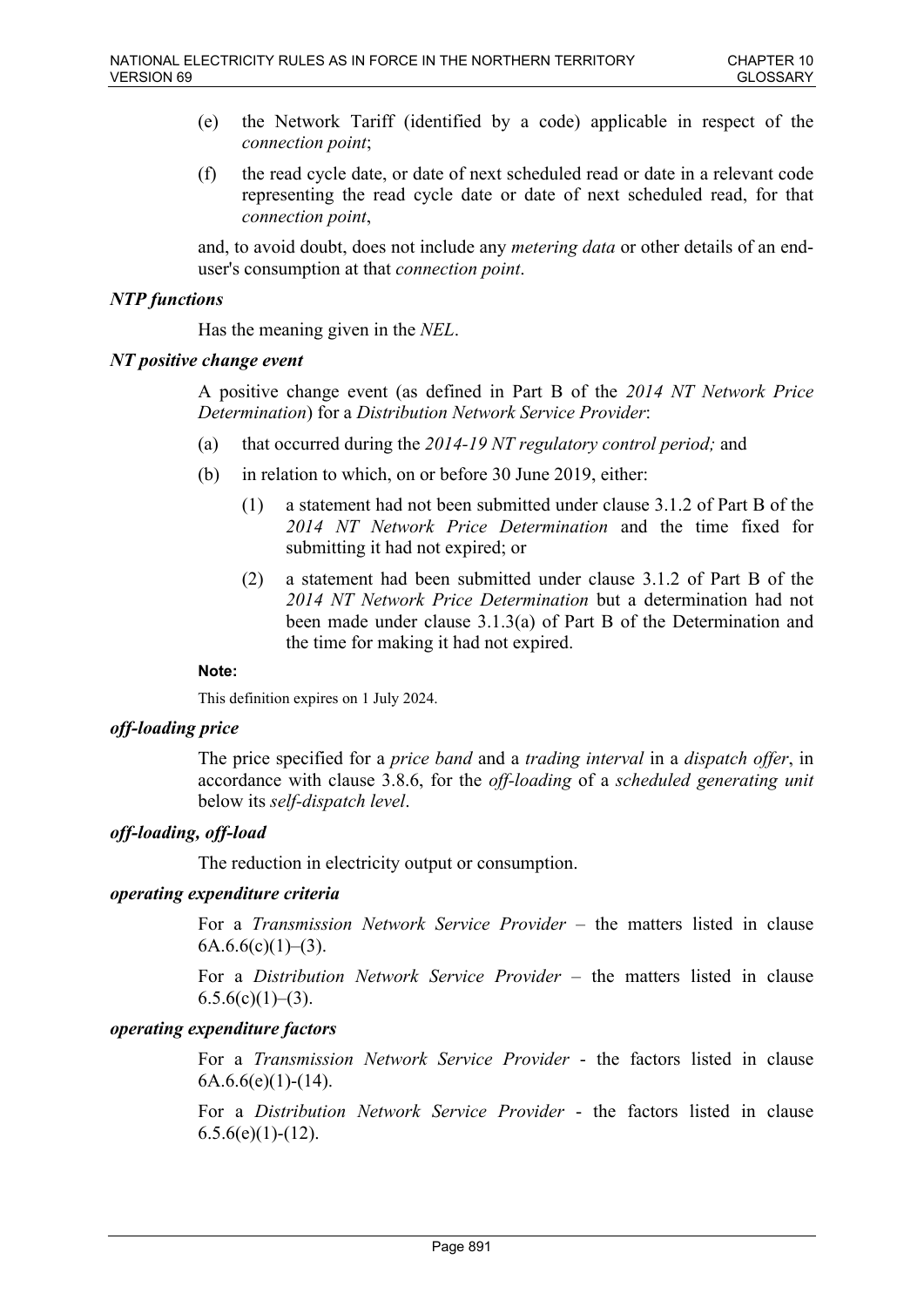### *operating expenditure objectives*

For a *Transmission Network Service Provider* – the objectives set out in clause 6A.6.6(a).

For a *Distribution Network Service Provider* – the objectives set out in clause  $6.5.6(a)$ .

### *operational communication*

A communication concerning the arrangements for, or actual operation of, the *power system* in accordance with the *Rules*.

## *operational frequency tolerance band*

The range of *frequency* within which the *power system* is to be operated to cater for the occurrence of a *contingency event* as specified in the *power system security standards*.

### *optimal development path*

A *development path* identified by *AEMO* as the *optimal development path* in the most recent *Integrated System Plan* in accordance with rule 5.22.

### *ordinary majority*

At least 60% of the number of *Members*.

### *other compensable services*

Has the meaning given to it in clause  $3.15.7(a1)(2)$ .

#### *outage*

Any full or partial unavailability of equipment or *facility*.

#### *outstandings*

In relation to a *Market Participant*, the dollar amount determined by the formula in clause 3.3.9.

## *over-frequency scheme*

An *emergency frequency control scheme* with capability to respond when *frequency* is above or climbing above the *normal operating frequency band*.

#### *over-recovery amount*

Any amount by which the revenue earned from the provision of *prescribed transmission services* in previous *regulatory years* exceeds the sum of the *AARR* in those *regulatory years*.

#### *overspending requirement*

The requirement set out in clause  $S6.2.2A(c)$  or clause  $S6A.2.2A(c)$ , as the case may be.

### *parent connection point*

The *connection point* between an *embedded network* and a *Network Service Provider's network*.

## *Participant compensation fund*

The fund of that name referred to in clause 3.16.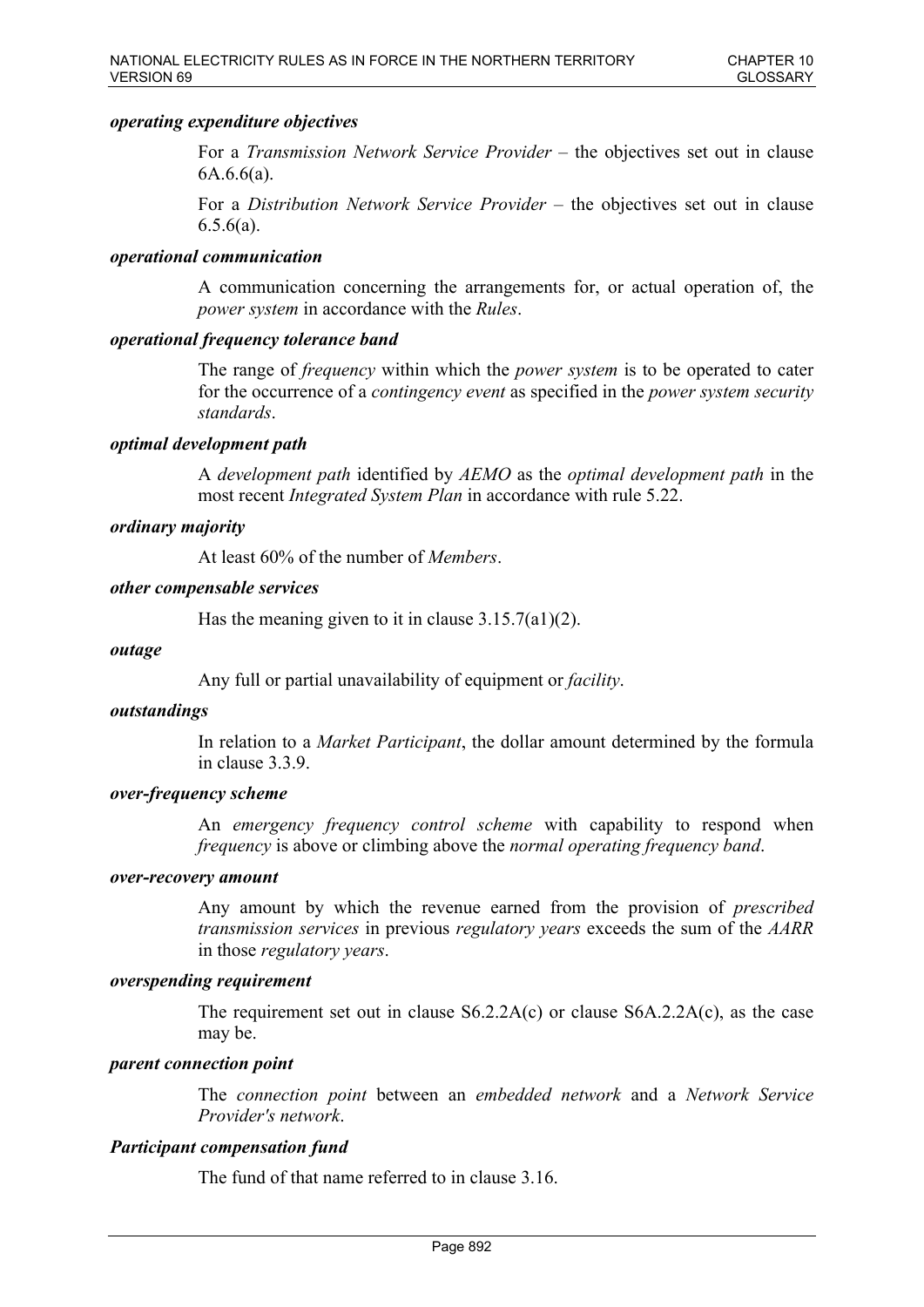# *participant derogation*

Has the meaning given in the *NEL*. The participant derogations are included in Chapter 8A.

# *Participant fees*

The fees payable by *Registered Participants* described in clause 2.11.

# *participating jurisdiction*

A jurisdiction that is a "participating jurisdiction" under the *NEL*.

## *PASA (projected assessment of system adequacy process)*

The medium term and short term processes described in clause 3.7 to be administered by *AEMO*.

# *PASA availability*

The *physical plant capability* (taking ambient weather conditions into account in the manner described in the procedure prepared under clause  $3.7.2(g)$  of a *scheduled generating unit*, *scheduled load* or *scheduled network service* available in a particular period, including any *physical plant capability* that can be made available during that period, on 24 hours' notice.

## *pass through event*

For a distribution determination - the events specified in clause 6.6.1(a1)

For a *transmission determination* – the events specified in clause 6A.7.3(a1).

## *payment date*

The 20th *business day* after the end of a *billing period,* or 2 *business days* after receiving a *final statement,* whichever is the later.

## *peak load*

Maximum *load*.

## *performance incentive scheme parameters*

For a *service target performance incentive scheme*, those parameters that are *published* by the *AER* in respect of that scheme pursuant to clause 6A.7.4(c).

# *performance standard*

A standard of performance that:

- (a) is established as a result of it being taken to be an applicable performance standard in accordance with *jurisdictional electricity legislation*; and
- (b) forms part of the terms and conditions of a *connection agreement*.

# *performance standards commencement date*

For:

(a) *Generators*, *Customers* and *Network Service Providers* who plan, own, operate or control a *facility* located in a *participating jurisdiction* (other than Tasmania), the *performance standards commencement date* is, in relation to that *facility*, 16 November 2003; and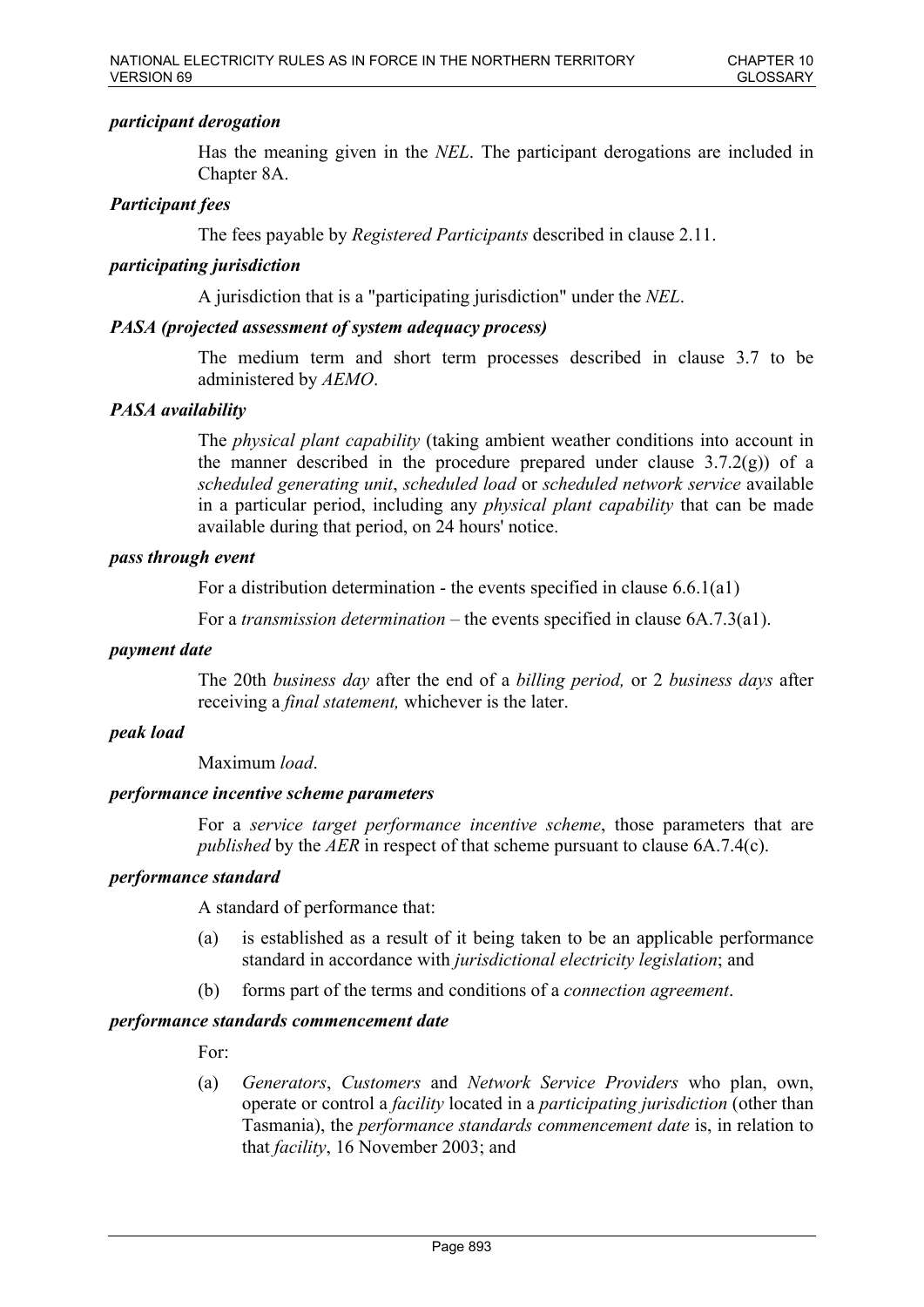(b) *Generators*, *Customers* and *Network Service Providers* who plan, own, operate or control a *facility* located in Tasmania, the *performance standards commencement date* is, in relation to that *facility*, the date that Tasmania becomes a *participating jurisdiction*.

# *physical plant capability*

The maximum MW output or consumption which an item of electrical equipment is capable of achieving for a given period.

### *planned network event*

An event which has been planned by a *Transmission Network Service Provider*, *AEMO* or a *Market Participant* that is likely to materially affect *network constraints* in relation to a *transmission system*, including but not limited to:

- (a) a *network outage*;
- (b) the *connection* or *disconnection* of *generating units* or *load*;
- (c) the commissioning or decommissioning of a *network* asset or the provision of new or modified *NSCASs*; and
- (d) the provision of *NSCASs* under a *network support agreement*.

## *plant*

In relation to a *connection point*, includes all equipment involved in generating, utilising or transmitting electrical *energy*.

## *plant availability*

The *active power capability* of a *generating unit* (in MW), based on the availability of its electrical power conversion process and assuming no fuel supply limitations on the *energy* available for input to that electrical power conversion process.

## *plant standard*

An Australian or international standard or a part thereof that:

- (a) the *Reliability Panel* determines to be an acceptable alternative to a particular *minimum access standard* or *automatic access standard* for a particular class of *plant*, or
- (b) a schedule in Chapter 5 establishes as an acceptable alternative to a particular *minimum access standard* or *automatic access standard* for a particular class of *plant*.

# *PoLR cost procedures*

The procedures made by *AEMO* under clause 3.15.9A(l).

# *PoLR liable entity*

Has the meaning given in clause  $4A.F.8(a)(1)$ .

# *PoLR TI*

Has the meaning given in clause  $4A.F.8(a)(2)$ .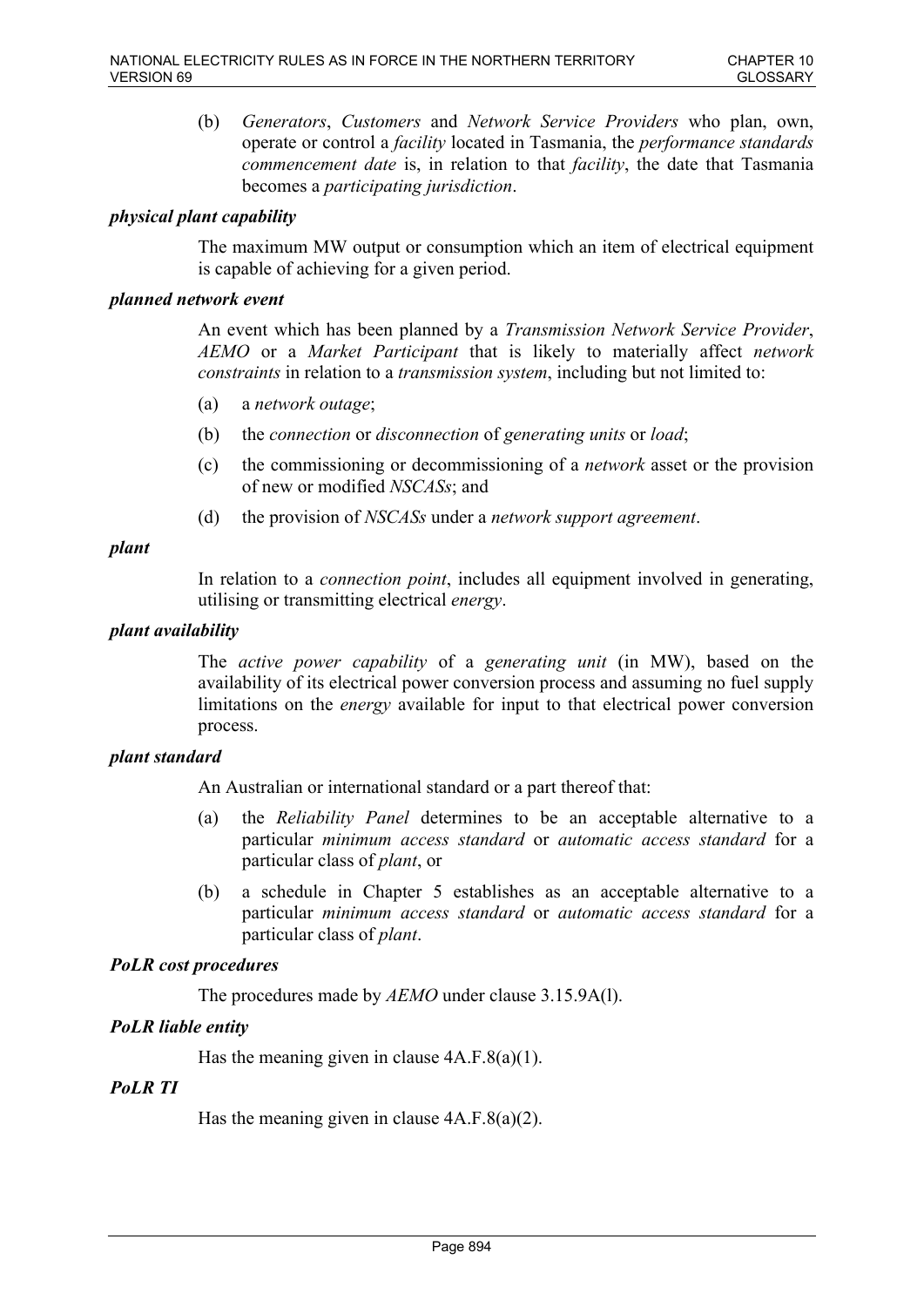### *positive change event*

For a *Distribution Network Service Provider*, a *pass through event* which entails the *Distribution Network Service Provider* incurring *materially* higher costs in providing *direct control services* than it would have incurred but for that event, but does not include a *contingent project* or an associated *trigger* event.

For a *Transmission Network Service Provider*, a *pass through event* which entails the *Transmission Network Service Provider* incurring *materially* higher costs in providing *prescribed transmission services* than it would have incurred but for that event, but does not include a *contingent project* or an associated *trigger event*.

### *positive network support event*

A *network support event* which entails a *Transmission Network Service Provider* making higher *network support payments* in the preceding *regulatory year* than the amount of the *network support payment allowance* (if any) for that provider for that preceding *regulatory year*.

### *positive pass through amount*

For a *Transmission Network Service Provider*, an amount (not exceeding the *eligible pass through amount*) proposed by the provider under clause 6A.7.3(c).

For a *Distribution Network Service Provider*, an amount (not exceeding the *eligible pass through amount*) proposed by the provider under clause 6.6.1(c) or 6.6.1AB(c).

#### **Note:**

The modification to this definition expires on 1 July 2024.

#### *postage-stamp basis*

A system of charging *Network Users* for *transmission service* or *distribution service* in which the price per unit is the same regardless of how much *energy* is used by the *Network User* or the location in the *transmission network* or *distribution network* of the *Network User*.

## *post-tax revenue model*

For a *Transmission Network Service Provider*, the model prepared and *published* by the *AER* in accordance with clause 6A.5.2.

For a *Distribution Network Service Provider*, the model prepared and *published* by the *AER* in accordance with clause 6.4.1.

## *potential credible option*

Has the meaning given to it in clause 5.10.2.

## *potential transmission project*

Has the meaning given to it in clause 5.10.2.

#### *potential value*

In relation to a *transaction* for a *Market Participant*, the dollar amount determined by the procedure in clause 3.3.14.

## *power factor*

The ratio of the *active power* to the *apparent power* at a *metering point*.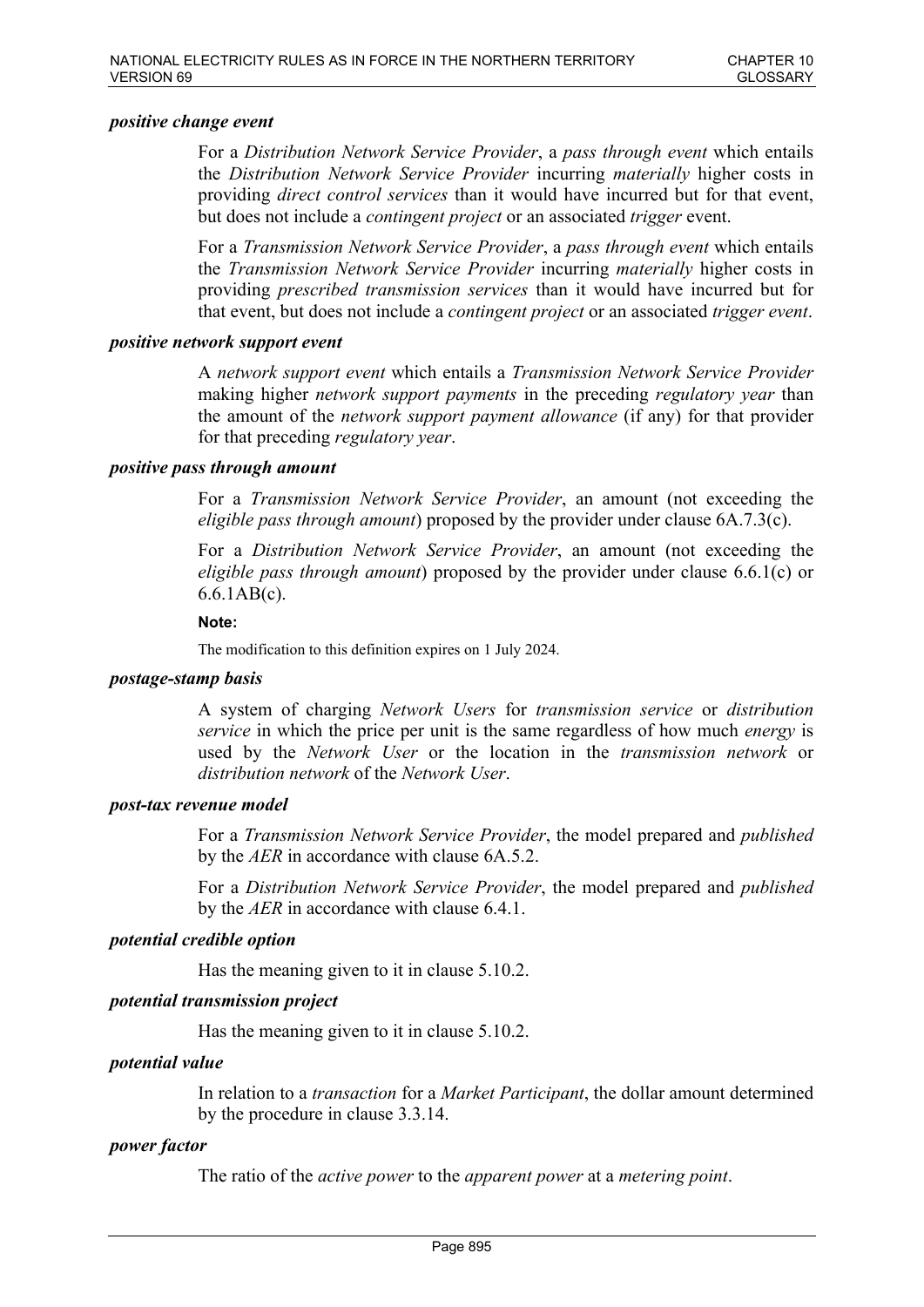### *power station*

In relation to a *Generator*, a *facility* in which any of that *Generator's generating units* are located.

#### *power system*

The electricity power system of the *national grid* including associated *generation* and *transmission* and *distribution networks* for the *supply* of electricity, operated as an integrated arrangement or arrangements.

### *power system damping*

The rate at which disturbances to the *satisfactory operating state* reduce in magnitude.

### *power system demand*

The total *load* (in MW) supplied by the *power system*.

## *Power System Design Data Sheet*

The data sheet *published* by *AEMO* under clause S5.5.7(a)(1).

### *Power System Model Guidelines*

The guidelines *published* by *AEMO* under clause S5.5.7(a)(3).

### *power system needs*

Has the meaning given to it in clause 5.10.2.

### *Power System Setting Data Sheet*

The data sheet *published* by *AEMO* under clause S5.5.7(a)(2).

#### *power system frequency risk review*

A review described in clause 5.20A.1(c).

#### *power system operating procedures*

The procedures to be followed by *Registered Participants* in carrying out operations and/or maintenance activities on or in relation to primary and *secondary equipment connected* to or forming part of the *power system* or *connection points*, as described in clause 4.10.1.

# *power system reserve constraint*

A *constraint* in the *central dispatch* due to the need to provide or maintain a specified type and level of *scheduled reserve*.

#### *power system security*

The safe scheduling, operation and control of the *power system* on a continuous basis in accordance with the principles set out in *jurisdictional electricity legislation*.

#### **Note:**

The principles that will be set out in *jurisdictional electricity legislation* in the above definition will correspond to principles set out in clause 4.2.6 in the *Rules* applying in other *participating jurisdictions*.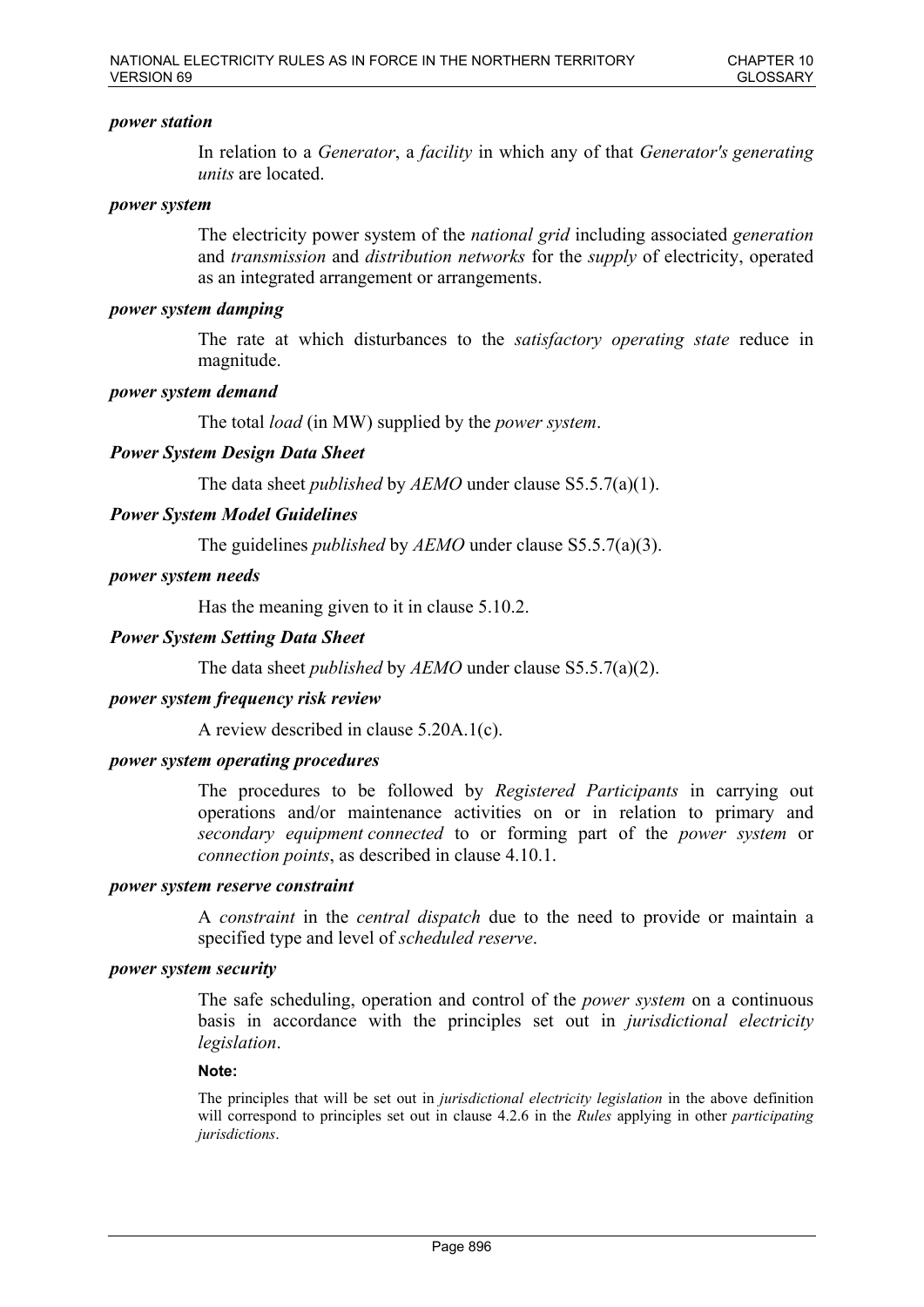### *power system security standards*

The standards (other than the *reliability standard* and the *system restart standard*) governing *power system security* and *reliability* of the *power system* to be approved by the *Reliability Panel* on the advice of *AEMO*, but which may include but are not limited to standards for the *frequency* of the *power system* in operation and *contingency capacity reserves* (including guidelines for assessing requirements).

### *power transfer*

The instantaneous rate at which *active energy* is transferred between *connection points*.

### *power transfer capability*

The maximum permitted *power transfer* through a *transmission network* or *distribution network* or part thereof.

### *pre-adjusted locational component*

Has the meaning given to it in clause 6A.23.3(a).

### *pre-adjusted non-locational component*

Has the meaning given to it in clause 6A.23.3(a).

### *pre-dispatch*

Forecast of *dispatch* performed one *day* before the *trading day* on which *dispatch* is scheduled to occur.

### *pre-dispatch schedule*

A schedule prepared in accordance with clause 3.8.20(a).

#### *preferred option*

Has the meaning given to it in clause 5.10.2.

## *preliminary program*

The program to be prepared by a *Network Service Provider* showing proposed milestones for *connection* and access activities as specified in clause 5.3.3(b)(6).

#### *preliminary response*

Has the meaning given to it in clause 5.3A.A1.

### *preliminary statement*

Has the meaning given in clause 3.15.14(a).

#### *premises connection assets*

Has (in the context of Chapter 5A) the meaning given in clause 5A.A.1

#### *preparatory activities*

Has the meaning given to it in clause 5.10.2.

#### *prescribed common transmission services*

*Prescribed transmission services* that provide equivalent benefits to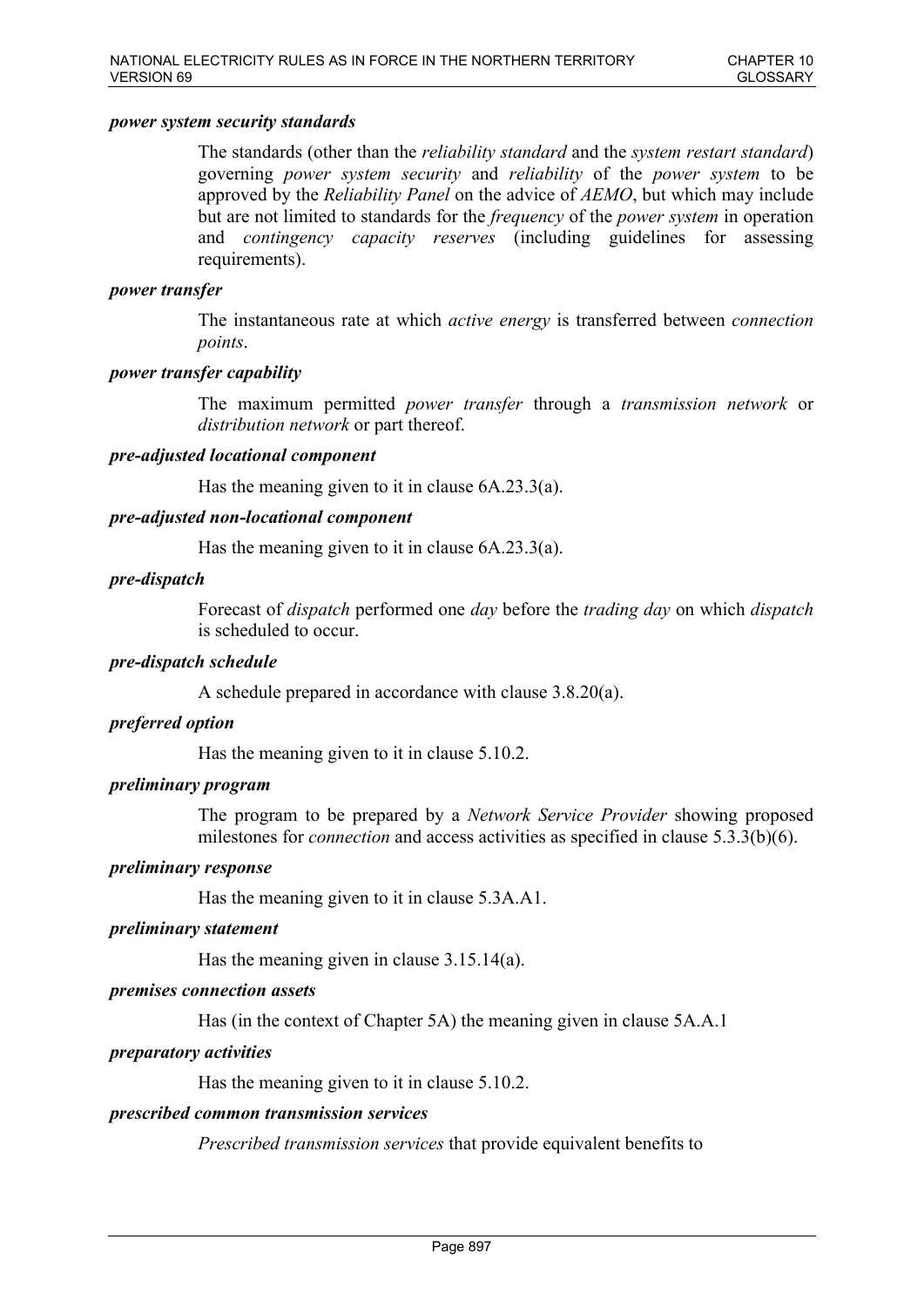- (a) all *Transmission Customers* who have a *connection point* with the relevant *transmission network* without any differentiation based on their location within the *transmission system*; and
- (b) *Transmission Network Service Providers* in *interconnected regions*, without any differentiation based on the location of their direct or indirect *connection* or *interconnection* with the relevant *transmission system*.

### *prescribed connection services*

Services that are either *prescribed entry services* or *prescribed exit services*.

### *prescribed entry services*

*Entry services* that are *prescribed transmission services* by virtue of the operation of clause 11.6.11.

### *prescribed exit services*

*Exit services* that are *prescribed transmission services* by virtue of the operation of clause 11.6.11 and *exit services* provided to *Distribution Network Service Providers*.

### *prescribed shared transmission services*

*Shared transmission services* that are *prescribed TUOS services* or *prescribed common transmission services*.

#### *prescribed transmission service*

Any of the following services:

- (a) a *shared transmission service* that:
	- (1) does not exceed such *network* performance requirements (whether as to quality or quantity) as that *shared transmission service* is required to meet under any *jurisdictional electricity legislation*;
	- (2) except to the extent that the *network* performance requirements which that *shared transmission service* is required to meet are prescribed under any *jurisdictional electricity legislation*, does not exceed such *network* performance requirements (whether as to quality or quantity) as are set out in schedule 5.1a or 5.1; or
	- (3) is an *above-standard system shared transmission service*;
- (b) services that are required to be provided by a *Transmission Network Service Provider* under the *Rules*, or in accordance with *jurisdictional electricity legislation*, to the extent such services relate to the provision of the services referred to in paragraph (a), including such of those services as are:
	- (1) required by *AEMO* to be provided under the *Rules*, but excluding those acquired by *AEMO* under rule 3.11; and
	- (2) necessary to ensure the integrity of a *transmission network*, including through the maintenance of *power system security* and assisting in the planning of the *power system*; or
- (c) *connection services* that are provided by a *Transmission Network Service Provider* to another *Network Service Provider* to connect their *networks*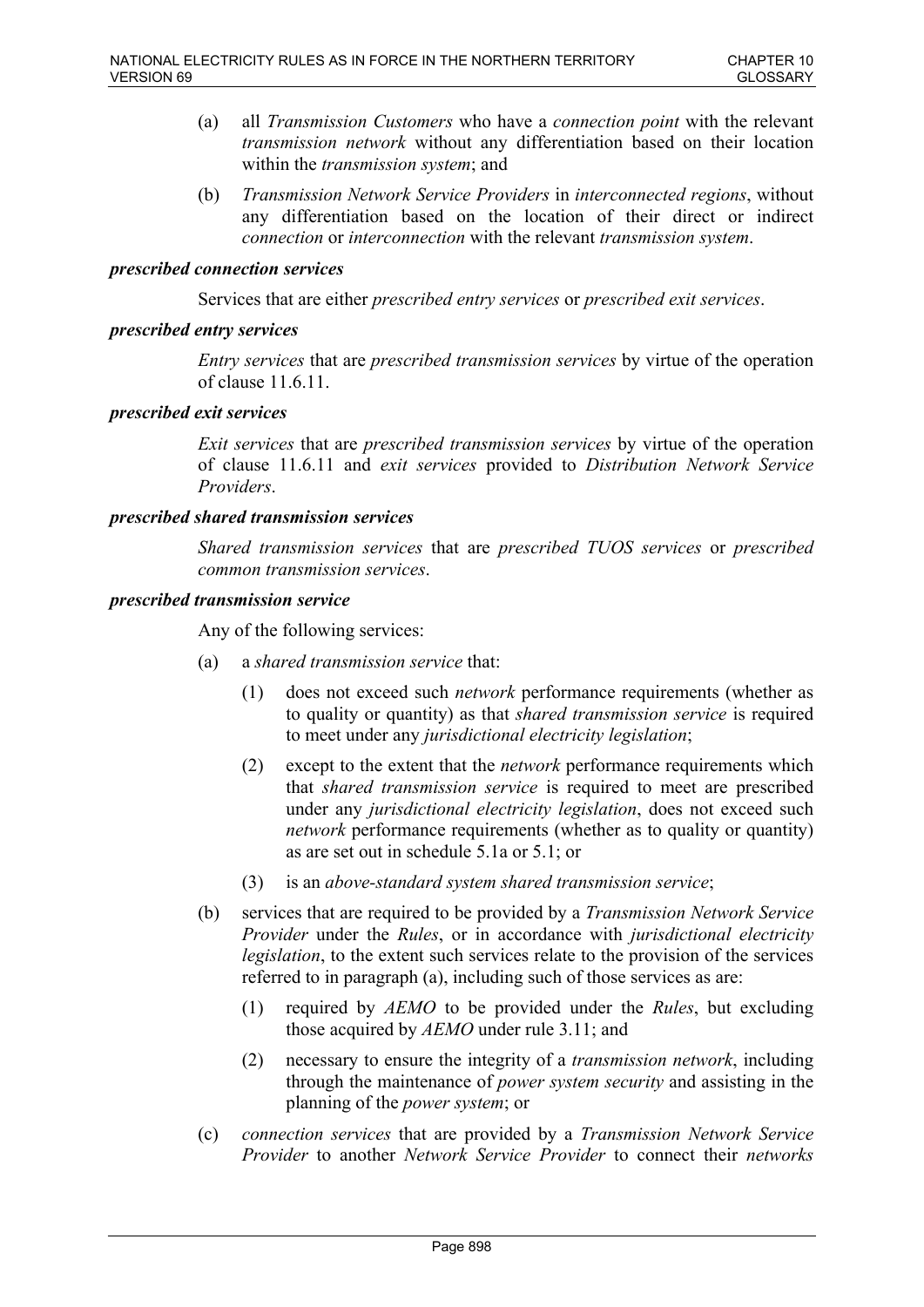where neither of the *Network Service Providers* is a *Market Network Service Provider*,

but does not include a *negotiated transmission service* or a *market network service*.

## *prescribed TUOS services or prescribed transmission use of system services;*

*Prescribed transmission services* that are not *prescribed common transmission services*, *prescribed entry services* or *prescribed exit services*, and that provide specific benefits to:

- (a) *Transmission Customers* who have a *connection point* with the relevant *transmission network*, based on the location of that *connection point* within the *transmission system*; and
- (b) *Transmission Network Service Providers* who have a direct or indirect *connection* or an *interconnection* with the relevant *transmission network*, based on the location of that *connection* or *interconnection* within the relevant *transmission system*.

### *price band*

A MW quantity specified in a *dispatch bid*, *dispatch offer* or *market ancillary service offer* as being available for *dispatch* at a specified price.

### *pricing methodology*

For a *Transmission Network Service Provider*, means the pricing methodology approved by the *AER* for that *Transmission Network Service Provider* and included in a *transmission determination* as referred to in rule 6A.24.

#### *pricing methodology guidelines*

Guidelines made by the *AER* under rule 6A.25 that contain the matters set out in clause 6A.25.2.

## *pricing principles for direct control services*

The requirements set out in clause 6.18.5.

## *Pricing Principles for Prescribed Transmission Services*

The principles set out in rule 6A.23.

## *pricing proposal*

A pricing proposal under Part I of Chapter 6.

#### *pricing zone*

A geographic area within which *Network Users* are charged a specific set of *distribution service* prices.

## *primary distribution feeder*

Has the meaning given to it in clause 5.10.2.

#### *primary frequency control band*

In relation to the *frequency* of the *power system*, means the range 49.985Hz to 50.015Hz, or such other range as specified by the *Reliability Panel* in the *power system security standards*.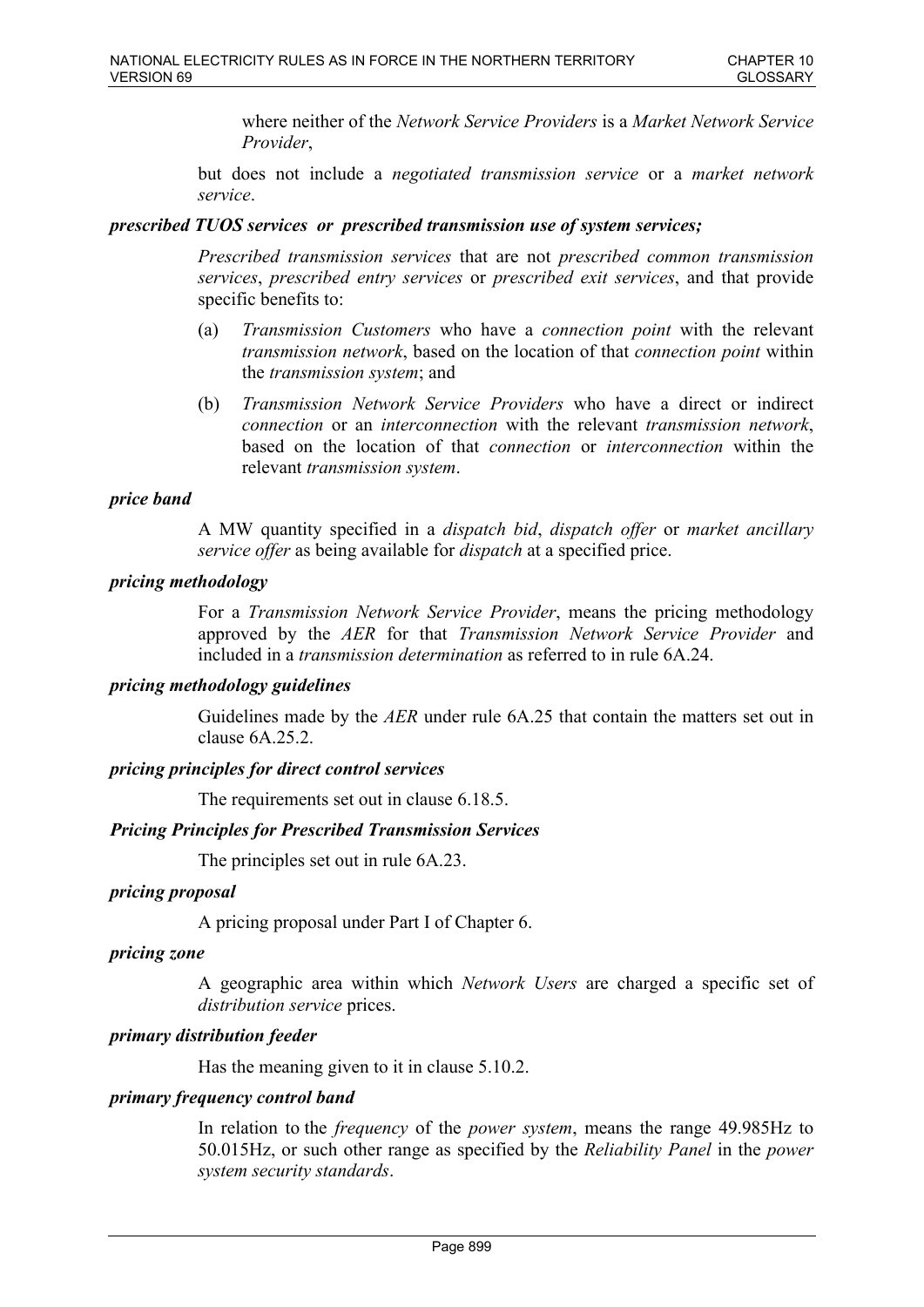### *primary frequency response*

An automatic change in a *generating system's active power* output, to oppose or arrest *frequency* changes, measured at or behind the *generating system's connection point*.

### *primary frequency response parameters*

Has the meaning given in clause 4.4.2A.

### *Primary Frequency Response Requirements*

The requirements developed, published and maintained by *AEMO* under clause 4.4.2A(a).

### *Primary Transmission Network Service Provider*

The *Transmission Network Service Provider* who operates the largest *transmission network* in each *participating jurisdiction* but does not include a *Transmission Network Service Provider* for a *declared transmission system*.

#### *project assessment conclusions report*

Has the meaning given to it in clause 5.10.2.

### *project assessment draft report*

Has the meaning given to it in clause 5.10.2.

### *project developer*

A person whose application to *AEMO* under clause 3.13.3AA(b) has been granted pursuant to clause  $3.13.3AA(c)(1)$  and not subsequently revoked pursuant to clause  $3.13.3AA(c)(2)$ .

## *project specification consultation report*

Has the meaning given to it in clause 5.10.2.

## *Proponent*

In respect of clause 5.7.7 has the meaning given in clause 5.7.7(a).

### *proposed contingent capital expenditure*

For a *Distribution Network Service Provider*, the total forecast capital expenditure for the relevant *proposed contingent project*, as included in the *regulatory proposal* for that project.

For a *Transmission Network Service Provider*, the total forecast capital expenditure for the relevant *proposed contingent project*, as included in the *Revenue Proposal* for that project.

#### *proposed contingent project*

A proposal by a *Distribution Network Service Provider* as part of a *regulatory proposal* for a project to be determined by the *AER* as a *contingent project* for the purposes of a distribution determination accordance with clause 6.6A.1(b)(1).

A proposal by a *Transmission Network Service Provider* as part of a *Revenue Proposal* for a project to be determined by the *AER* as a *contingent project* for the purposes of a *revenue determination* in accordance with clause 6A.8.1(b)(1).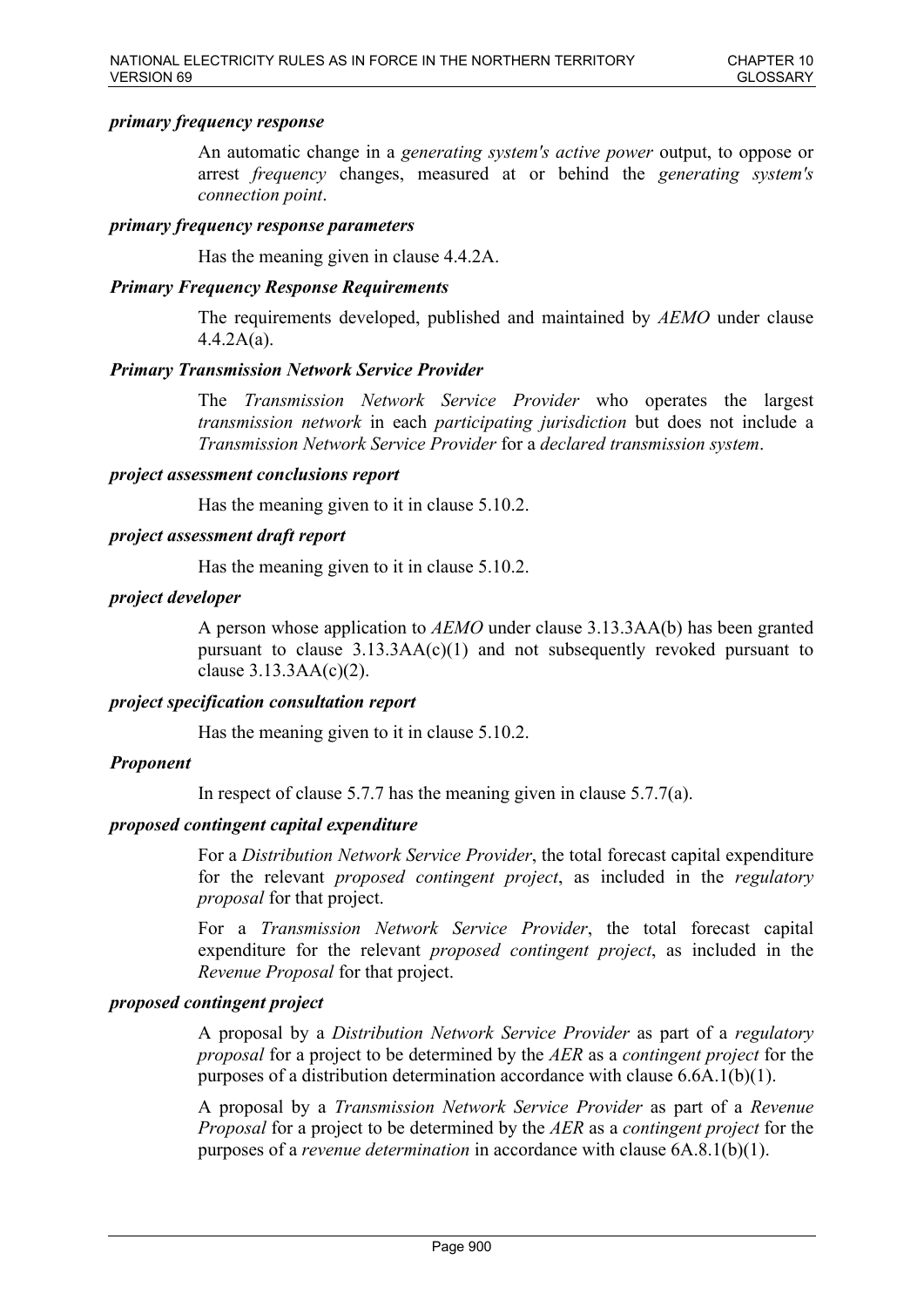### *prospective reallocation*

A *reallocation transaction* that occurs in a *trading interval* that takes place at a time after the *reallocation request* is made.

### *protected event*

Has the meaning given in clause 4.2.3(f).

### *protected event EFCS investment*

Has the meaning given to it in clause 5.10.2.

### *protected event EFCS standard*

For an *emergency frequency control scheme* means the standard for the scheme determined by the *Reliability Panel* under clause 8.8.4 setting out:

- (a) a general description of the scheme including how it is proposed to operate and the new, existing or modified *facilities* likely to comprise the scheme; and
- (b) the *target capabilities* applicable to the scheme.

### *protection system*

A system, which includes equipment, used to protect a *Registered Participant's facilities* from damage due to an electrical or mechanical fault or due to certain conditions of the *power system*.

### *prudential requirements*

The requirements which must be satisfied as a condition of eligibility to remain a *Market Participant* in accordance with clause 3.3.

#### *publish*

A document is published by the *AER* if it is:

- (a) published on the *AER's* website; and
- (b) made available for public inspection at the *AER's* public offices; and
- (c) in the case of a document inviting submissions from members of the public – published in a newspaper circulating generally throughout Australia.

In Part B of Chapter 5, a document is published by the *Distribution Network Service Provider* if it is published on the *Distribution Network Service Provider's* website.

Otherwise, a document is published by someone else if it is made available to *Registered Participants* electronically.

#### *ramp rate*

The rate of change of *active power* (expressed as MW/minute) required for *dispatch*.

### *rated active power*

(1) In relation to a *generating unit*, the maximum amount of *active power* that the *generating unit* can continuously deliver at the *connection point* when operating at its *nameplate rating*.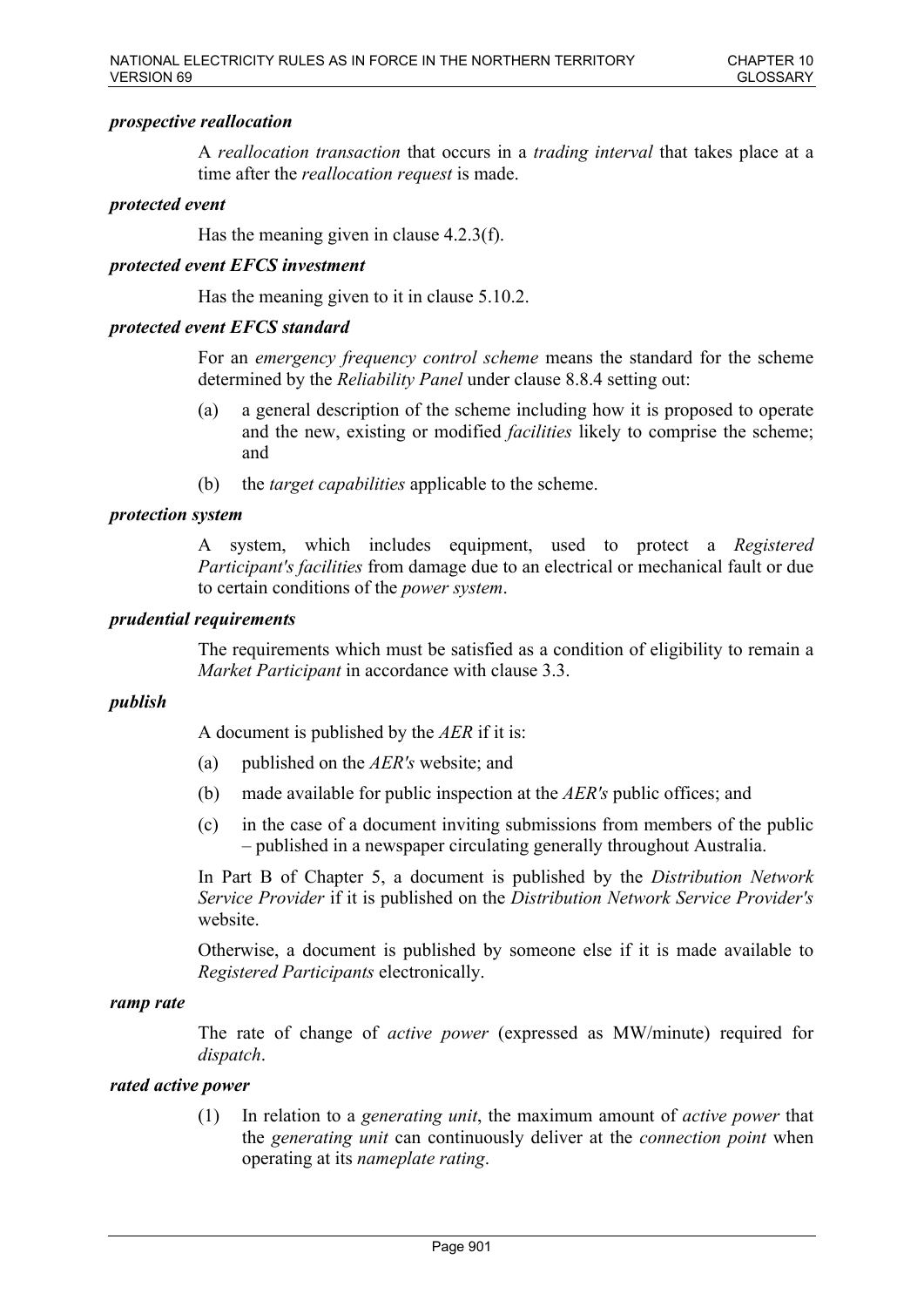(2) In relation to a *generating system*, the combined maximum amount of *active power* that its in-service *generating units* can deliver at the *connection point*, when its in-service *generating units* are operating at their *nameplate ratings*.

### *reactive energy*

A measure, in varhour (varh), of the alternating exchange of stored energy in inductors and capacitors, which is the time-integral of the product of *voltage* and the out-of-phase component of current flow across a *connection point*.

### *reactive plant*

*Plant* which is normally specifically provided to be capable of providing or absorbing *reactive power* and includes the *plant* identified in clause 4.5.1(g).

### *reactive power*

The rate at which *reactive energy* is transferred.

*Reactive power* is a necessary component of alternating current electricity which is separate from *active power* and is predominantly consumed in the creation of magnetic fields in motors and *transformers* and produced by *plant* such as:

- (a) alternating current generators;
- (b) capacitors, including the capacitive effect of parallel *transmission* wires; and
- (c) *synchronous condensers*.

### *reactive power capability*

The maximum rate at which *reactive energy* may be transferred from a *generating unit* to a *connection point* as specified or proposed to be specified in a *connection agreement* (as the case may be).

### *reactive power reserve*

Unutilised sources of *reactive power* arranged to be available to cater for the possibility of the unavailability of another source of *reactive power* or increased requirements for *reactive power*.

#### *reactor*

A device, similar to a *transformer*, specifically arranged to be *connected* into the *transmission system* during periods of low *load* demand or low *reactive power* demand to counteract the natural capacitive effects of long *transmission lines* in generating excess *reactive power* and so correct any *transmission voltage* effects during these periods.

#### *real estate developer*

Has the meaning given in clause 5A.A.1.

#### *real estate development*

Has the meaning given in clause 5A.A.1.

# *reallocation*

A process under which two *Market Participants* request *AEMO* to make matching debits and credits to the position of those *Market Participants* with *AEMO*.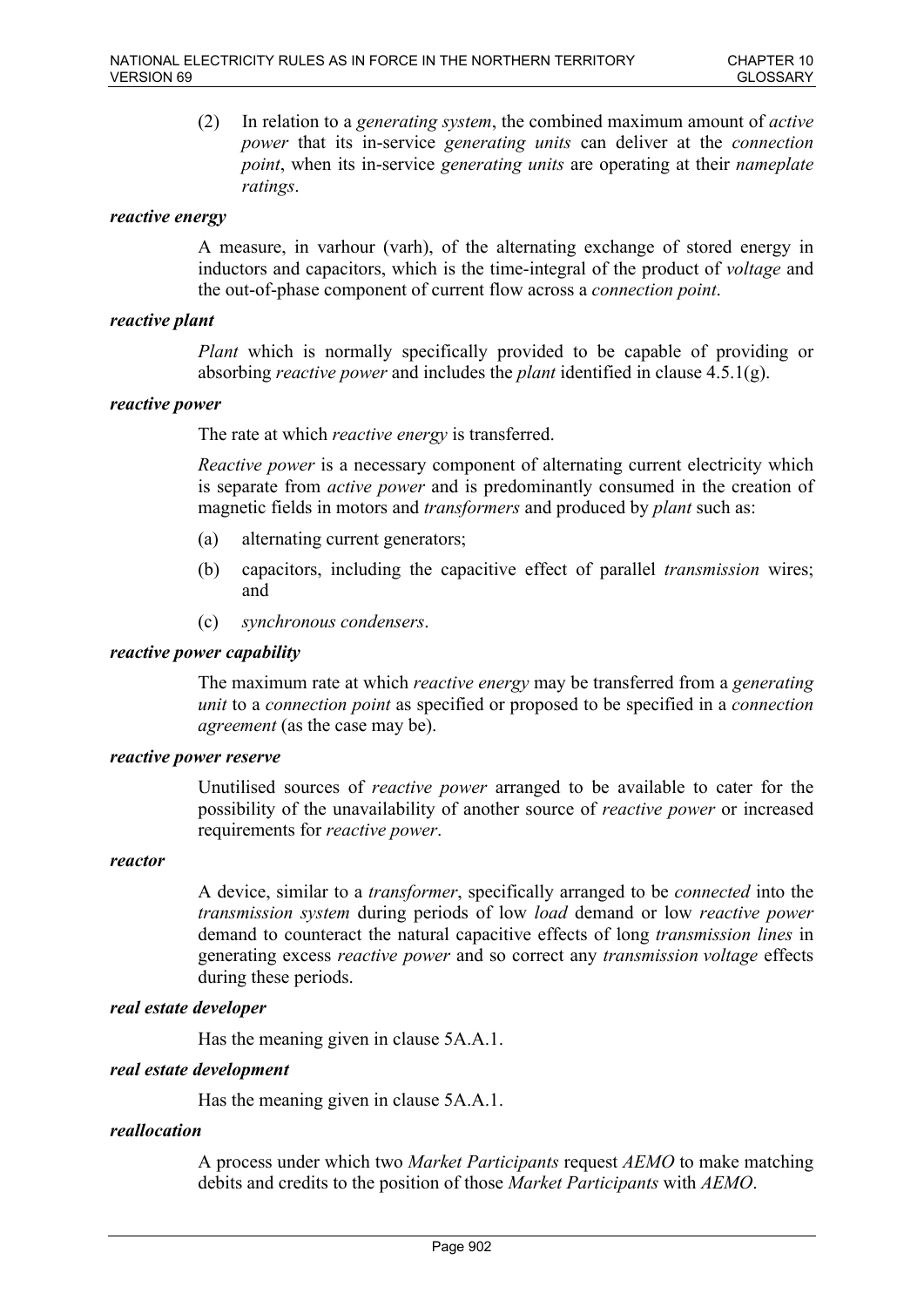## *reallocation amount*

In respect of a *Market Participant*, the positive or negative dollar amount in respect of a *reallocation transaction* being an amount payable to or by the *Market Participant*.

### *reallocation procedures*

The procedures *published* by *AEMO* under clause 3.15.11A.

### *reallocation request*

A request to *AEMO* for a *reallocation*, pursuant to clause 3.15.11(c).

### *reallocation transaction*

A *transaction* which occurs when the applicable *trading interval* specified in a *reallocation request* occurs and the *reallocation request* has been registered and not deregistered before the expiration of the *trading interval*.

### *Reallocator*

A person registered as a Reallocator by *AEMO* in accordance with rule 2.5B.

### *rebid*

A variation to a bid or offer made in accordance with clause 3.8.22(b).

### *reconfiguration investment*

Has the meaning given to it in clause 5.10.2.

#### *reconnect*

The operation of switching equipment or other action so as to enable the flow of electricity at a *connection point* following a *disconnection*.

### *recording interval*

A 30 minute period ending on the hour (*Australian Central Standard Time*) or on the half-hour and, if identified by a time, means the 30 minute period ending at that time.

## *Referred Affected Participant*

An *Affected Participant* who has a claim referred to an independent expert pursuant to clauses  $3.12.2(1)$  or  $3.12.2(m)$ .

## *Referred Directed Participant*

A *Directed Participant* who has a claim referred to an independent expert pursuant to clauses 3.15.7A, 3.15.7B(c) or 3.15.7B(d).

## *Referred Market Customer*

A *Market Customer* who has a claim referred to an independent expert pursuant to clauses 3.12.2(l) or 3.12.2(m).

## *Referred Market Suspension Compensation Claimant*

A *Market Suspension Compensation Claimant* who has a claim referred to an independent expert pursuant to clauses 3.14.5B(f) or 3.14.5B(g).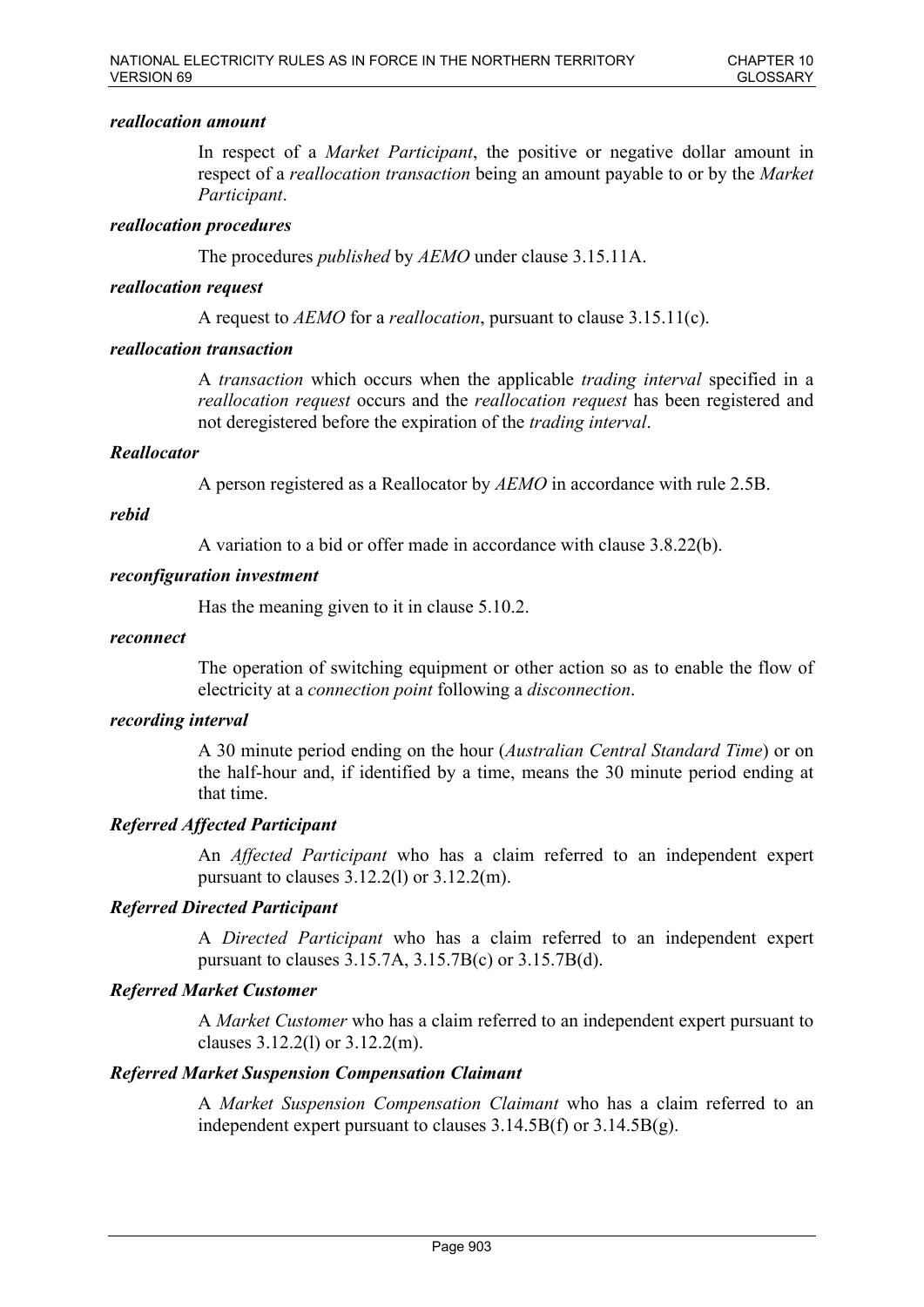## *region*

An area determined by the *AEMC* in accordance with Chapter 2A, being an area served by a particular part of the *transmission network* containing one or more major *load centres* or *generation centres* or both.

### *regional benefit directions procedures*

Has the meaning given in clause 3.15.8(b2).

### *regional reference node*

A location on a *transmission network* or *distribution network* to be determined for each *region* by the *AEMC* in accordance with Chapter 2A.

### *regional reference price*

*Spot price* at the *regional reference node*.

### *regional specific power system operating procedures*

The procedures described in clause 4.10.1(a)(3).

### *Regions Publication*

The document *published* by *AEMO* under clause 2A.1.3 that provides a list of all *regions*, *regional reference nodes* and the *region* to which each *market connection point* is assigned.

### *Registered Participant*

Each of the following:

- (a) a Registered participant as defined in the *National Electricity Law*;
- (b) for the purposes of the *Rules*, other than Chapter 5, Part A a *Metering Coordinator*;
- (c) as set out in clause 8.6.1A, for the purposes of Chapter 8, Part  $C a$ *Metering Provider* or *Metering Data Provider*.

# *Registered Participant Agent*

An agent of a *Registered Participant* appointed under clause 4.11.5.

#### *registration category*

Has the meaning given in clause  $3.15.21(c1)(1)$ .

#### *regulated interconnector*

An *interconnector* which is referred to in clause 11.8.2 of the *Rules* and is subject to *transmission service* regulation and pricing arrangements in Chapter 6A.

#### *regulating capability*

The capability to perform *regulating duty*.

#### *regulating capability constraints*

*Constraints* on the formulation of a realisable *dispatch* or *pre-dispatch schedule* due to the need to provide for *regulating capability*.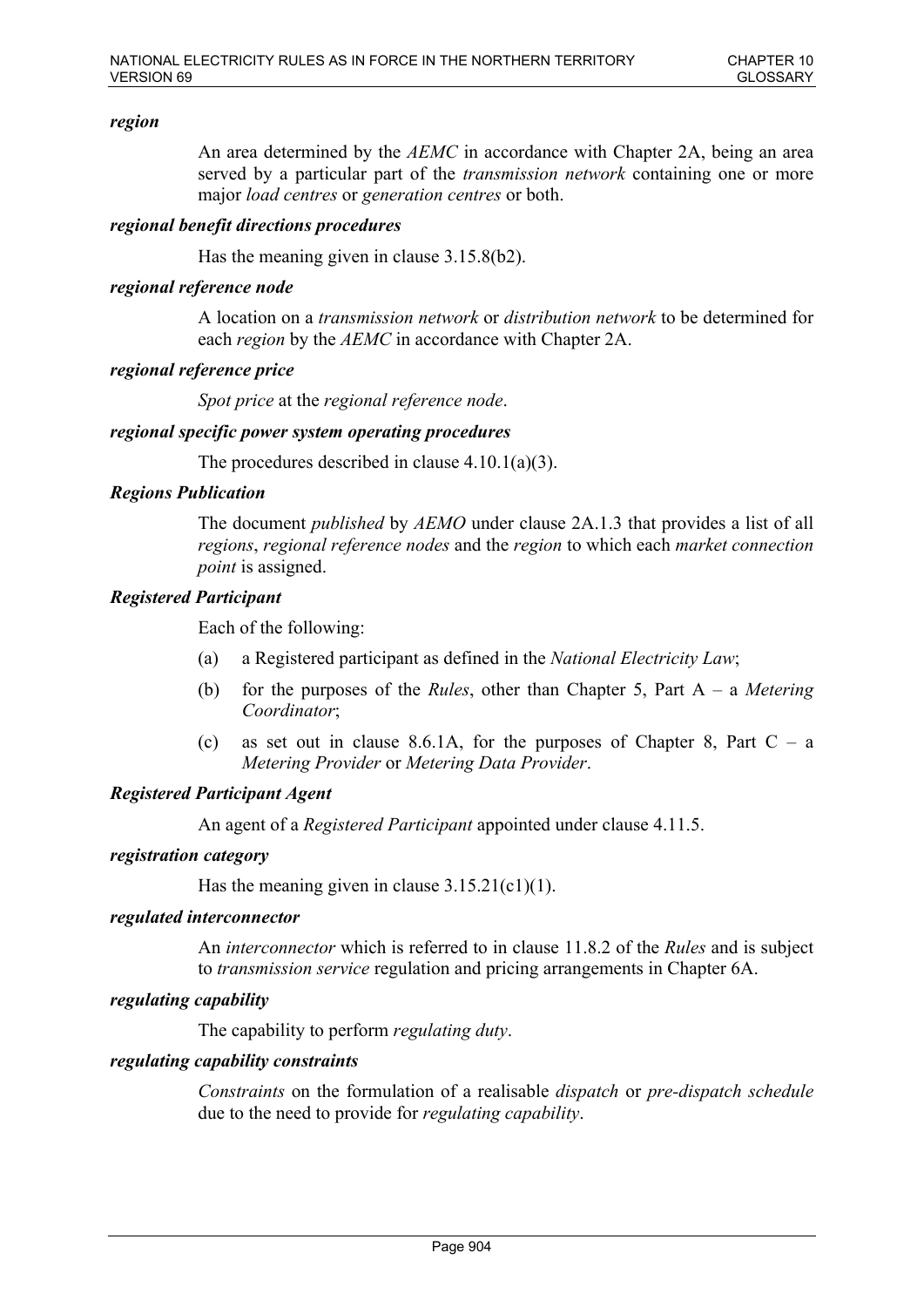# *regulating duty*

In relation to a *generating unit*, the duty to have its *generated* output adjusted frequently so that any *power system frequency* variations can be corrected.

## *regulating lower service*

The service of controlling the level of *generation* or *load* associated with a particular *facility*, in accordance with the requirements of the *market ancillary service specification*, in accordance with electronic signals from *AEMO* in order to lower the *frequency* of the *power system*.

### *regulating raise service*

The service of controlling the level of *generation* or *load* associated with a particular *facility*, in accordance with the requirements of the *market ancillary service specification*, in accordance with electronic signals from *AEMO* in order to raise the *frequency* of the *power system*.

### *regulation services*

The *regulating raise service* and *regulating lower service*.

## *regulatory change event*

A change in a *regulatory obligation or requirement* that:

- (a) falls within no other category of *pass through event*; and
- (b) occurs during the course of a *regulatory control period*; and
- (c) substantially affects the manner in which the *Transmission Network Service Provider* provides *prescribed transmission services* or the *Distribution Network Service Provider* provides *direct control services* (as the case requires); and
- (d) *materially* increases or *materially* decreases the costs of providing those services.

## *regulatory control period*

In respect of a *Network Service Provider*, a period of not less than 5 *regulatory years* for which the provider is subject to a control mechanism imposed by a distribution determination.

## *regulatory information instrument*

Has the meaning given in the *NEL*.

### *regulatory investment test for distribution*

The test developed and *published* by the *AER* in accordance with clauses 5.17.1 and 5.17.2, as in force from time to time, and includes amendments made in accordance with clause 5.17.2.

#### *regulatory investment test for distribution application guidelines*

Has the meaning given to it in clause 5.10.2.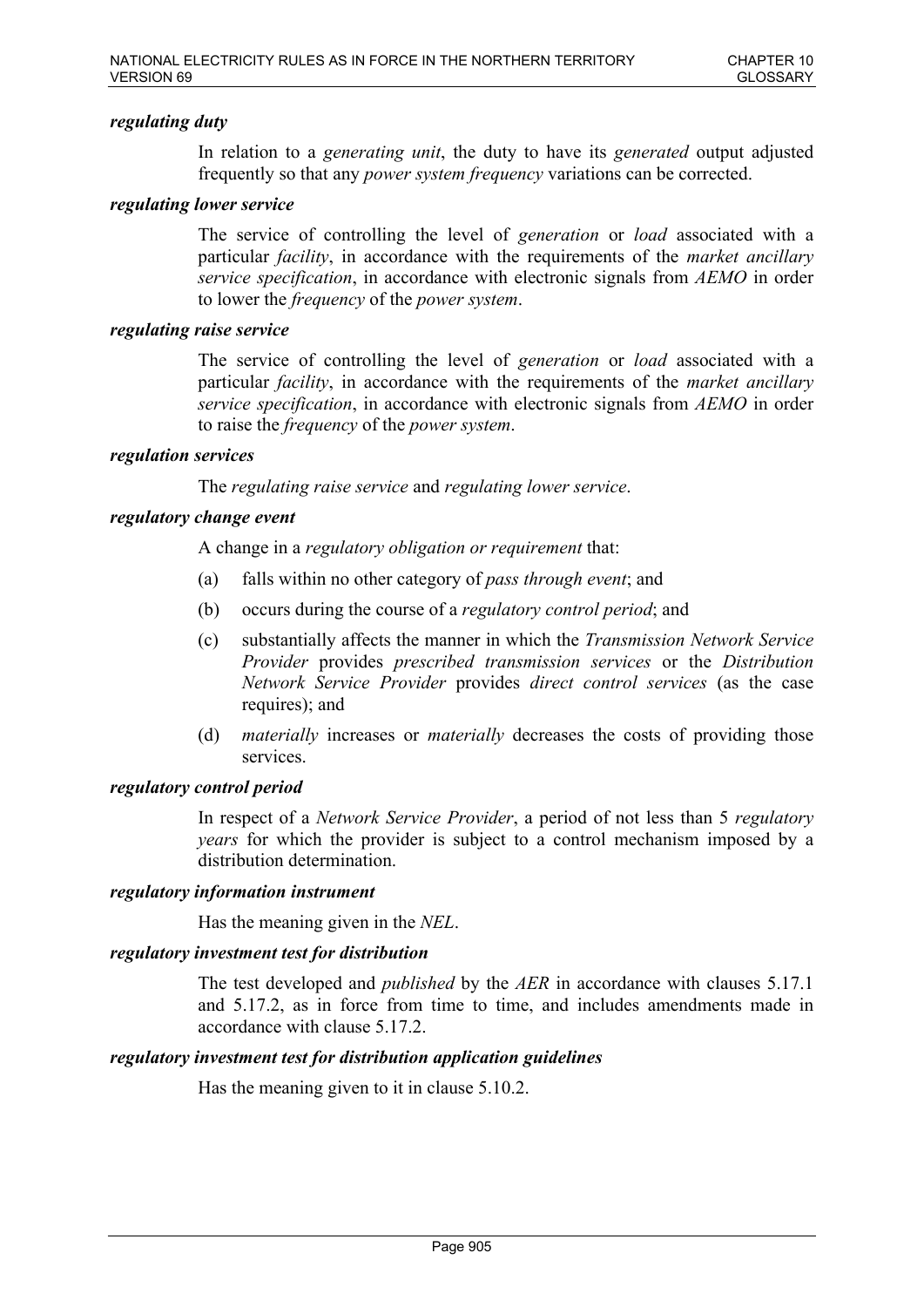# *regulatory investment test for transmission*

The test developed and *published* by the *AER* in accordance with clauses 5.15A.1 and 5.16.2 as in force from time to time, and includes amendments made in accordance with clause 5.16.2.

## *regulatory investment test for transmission application guidelines*

Has the meaning given to it in clause 5.10.2.

### *regulatory obligation or requirement*

Has the meaning assigned in the Law.

### *regulatory proposal*

A proposal (by a *Distribution Network Service Provider*) under rule 6.8.

### *regulatory year*

Each consecutive period of 12 calendar months in a *regulatory control period*, the first such 12 month period commencing at the beginning of the *regulatory control period* and the final 12 month period ending at the end of the *regulatory control period*. For *AEMO*, each *financial year* is a *regulatory year*.

## *related body corporate*

In relation to a body corporate, a body corporate that is related to the firstmentioned body by virtue of the *Corporations Act 2001* (Cth).

#### *releasable user guide*

A document associated with a functional block diagram and model source code provided under clause S5.2.4(b) (combined, forming the **model**), that contains sufficient information to enable a *Registered Participant* to use model source code provided under clause 3.13.3(l) to carry out *power system* studies for planning and operational purposes. The information in a releasable user guide must include, but is not limited to:

- (1) the **model** parameters and their values;
- (2) information about how the **model** parameter values vary with the operating state or output level of the *plant* or with the operating state or output level of any associated *plant*;
- (3) instructions relevant to the use and operation of the model source code provided under clause 3.13.3(l);
- (4) settings of *protection systems* that are relevant to load flow or dynamic simulation studies;
- (5) information provided in accordance with Schedule 5.5 only to the extent that the information is not a part of the **model** or the **model** parameters and that is reasonably necessary to allow modelling of the *generating unit*, *generating system* or related *plant* in *power system* load flow or dynamic simulation studies:
- (6) *connection point* details including its parameters and values, location, network augmentations or modifications and other relevant connection information;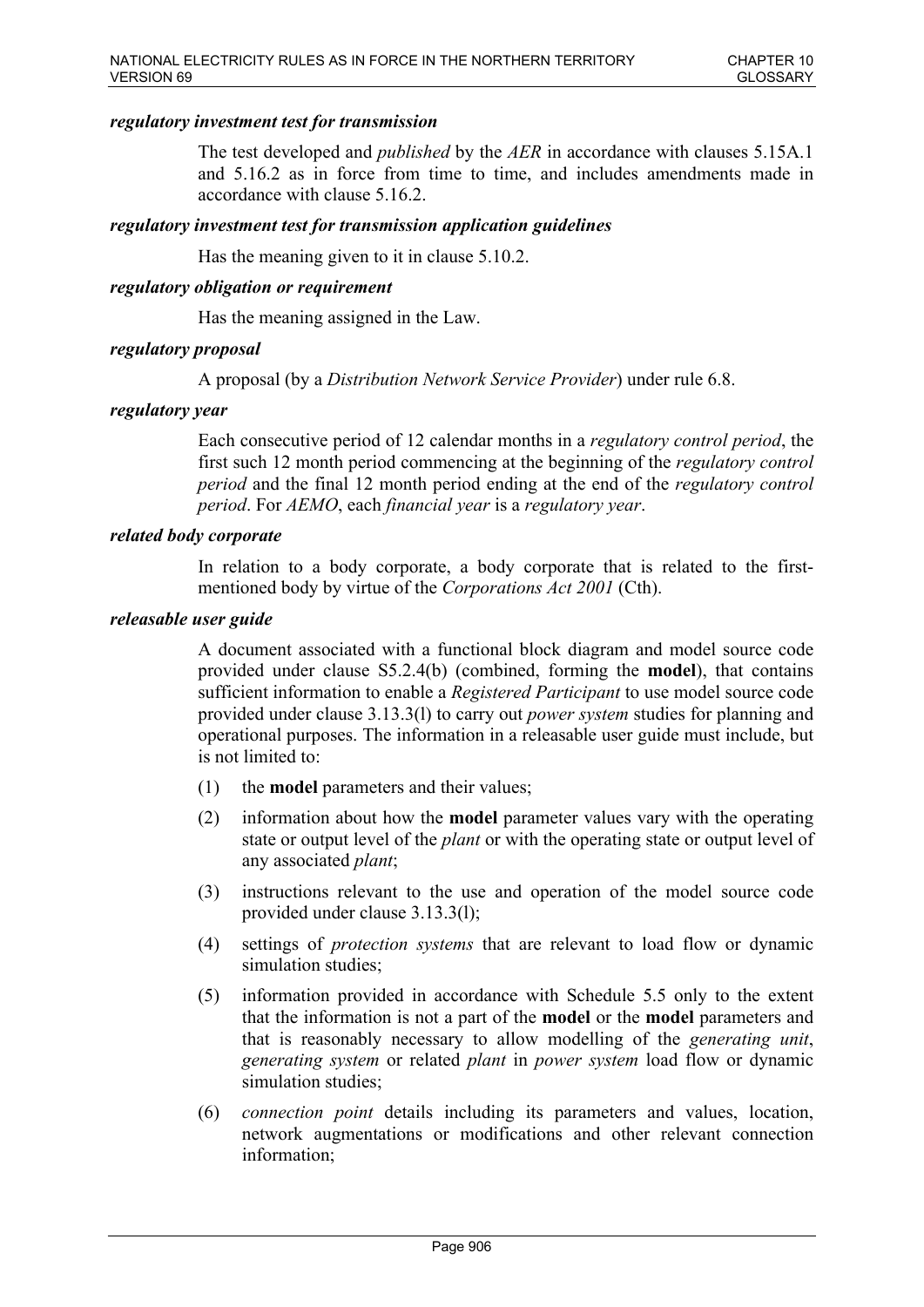- (7) in regards to any relevant *generating unit* or *generating system*, the date on which any of the following has occurred or is expected to occur:
	- (i) *an application to connect* is made under clause 5.3.4(a);
	- (ii) a *connection agreement* is entered into under clause 5.3.7;
	- (iii) the *Generator* submits a proposal to alter a *connected generating system* or a *generating system*, for which *performance standards* have previously been accepted by *AEMO*, under clause 5.3.9;
	- (iv) the *Generator* is notified that the *Network Service Provider* and *AEMO* are satisfied with the proposed alterations to the *generating plant* under clause 5.3.10;
	- (v) *connection*;
	- (vi) commencement of commissioning; and
	- (vii) conclusion of commissioning; and
- (8) the date this document was prepared or updated.

# *relevant AEMO intervention event*

A *AEMO intervention event* that involves the exercise of the *RERT* in accordance with rule 3.20 as referred to in paragraph (b) of the definition of *AEMO intervention event*.

## *relevant tax*

Any tax payable by a *Transmission Network Service Provider* or a *Distribution Network Service Provider* other than:

- (a) income tax and capital gains tax;
- (b) stamp duty, financial institutions duty and bank accounts debits tax;
- (c) penalties, charges, fees and interest on late payments, or deficiencies in payments, relating to any tax; or
- (d) any tax that replaces or is the equivalent of or similar to any of the taxes referred to in paragraphs (a) to (b) (including any State equivalent tax).

## *Relevant Transmission Network Service Provider, Relevant TNSP*

In respect of clause 5.7.7 has the meaning given in clause 5.7.7(a).

## *reliability*

The probability of a system, device, *plant* or equipment performing its function adequately for the period of time intended, under the operating conditions encountered.

## *reliability corrective action*

Has the meaning given to it in clause 5.10.2.

## *reliability augmentation*

A *transmission network augmentation* that is necessitated principally by inability to meet the minimum *network* performance requirements set out in schedule 5.1 or in relevant legislation, regulations or any statutory instrument of a *participating jurisdiction*.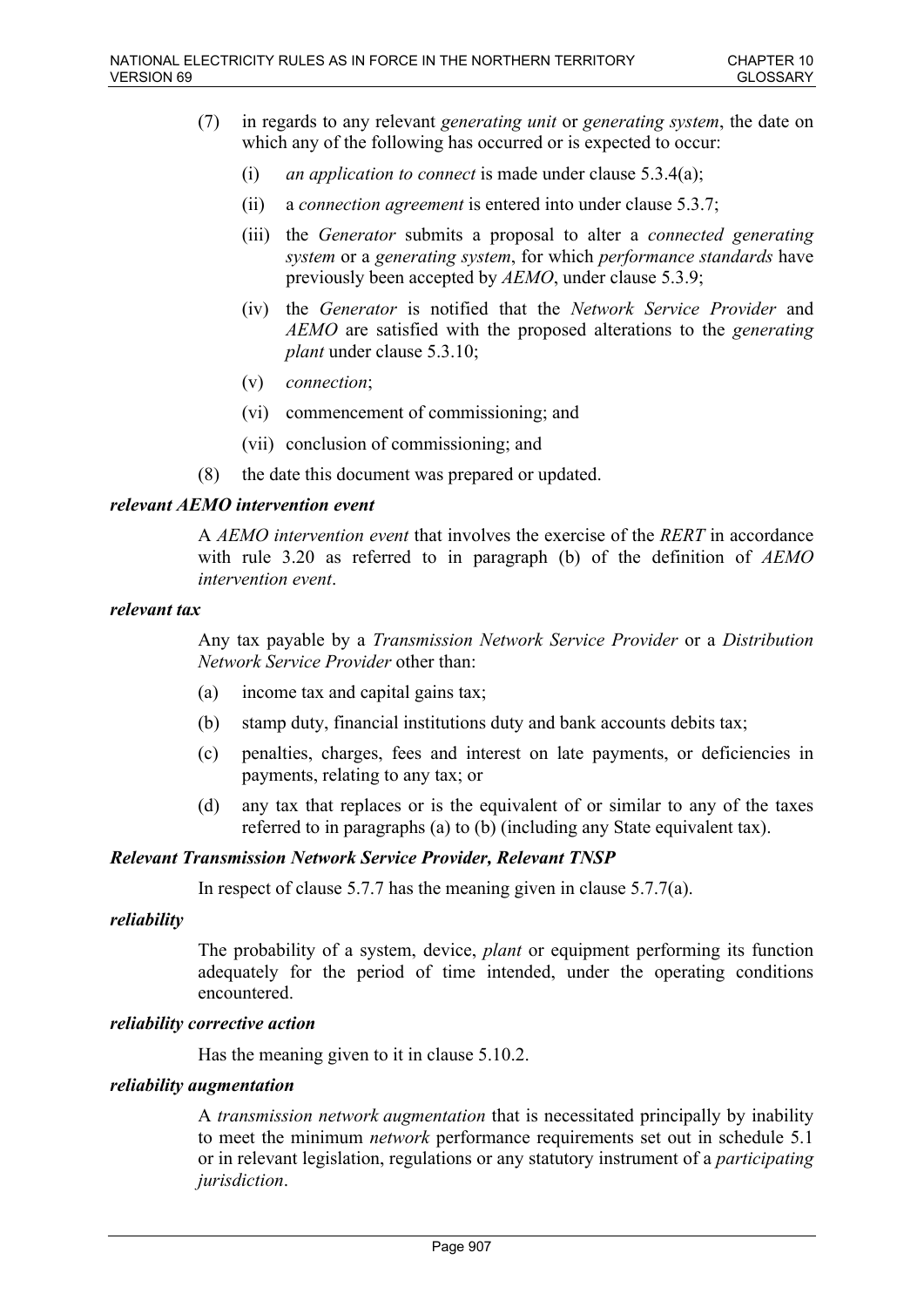# *reliability forecast*

For a *region* for a *financial year*, means the forecast of whether there is *forecast reliability gap* for that *region* in that year and, when used in reference to a *statement of opportunities*, means the forecast for the *financial year* in which the *statement of opportunities* is *published* and the subsequent four *financial years* in that *statement of opportunities*. A *reliability forecast* includes an updated *reliability forecast* under clause 3.13.3A(b).

# *Reliability Forecast Guidelines*

The guidelines made by *AEMO* under clause 4A.B.4.

# *reliability gap period*

Has the meaning given in the *NEL*.

# *Reliability Panel*

Has the meaning given in the *NEL*.

# *reliability settings*

The following market settings:

- (a) the *market price cap*;
- (b) the *cumulative price threshold*;
- (c) the *market floor price*; and
- (d) the *administered price cap*.

# *reliability standard*

The standard specified in clause 3.9.3C(a).

## *reliability standard and settings guidelines*

The guidelines developed under clause 3.9.3A(a).

## *reliability standard and settings review*

A review of the *reliability standard* and the *reliability settings*, including the manner of indexing the *market price cap* and the *cumulative price threshold*, conducted in accordance with clause 3.9.3A.

## *reliability standard implementation guidelines*

The guidelines developed under clause 3.9.3D.

## *reliable*

The expression of a recognised degree of confidence in the certainty of an event or action occurring when expected.

# *reliable operating state*

In relation to the *power system*, has the meaning set out in clause 4.2.7.

## *remote acquisition*

The acquisition of *interval metering data* from a *telecommunications network* connected to a *metering installation* that: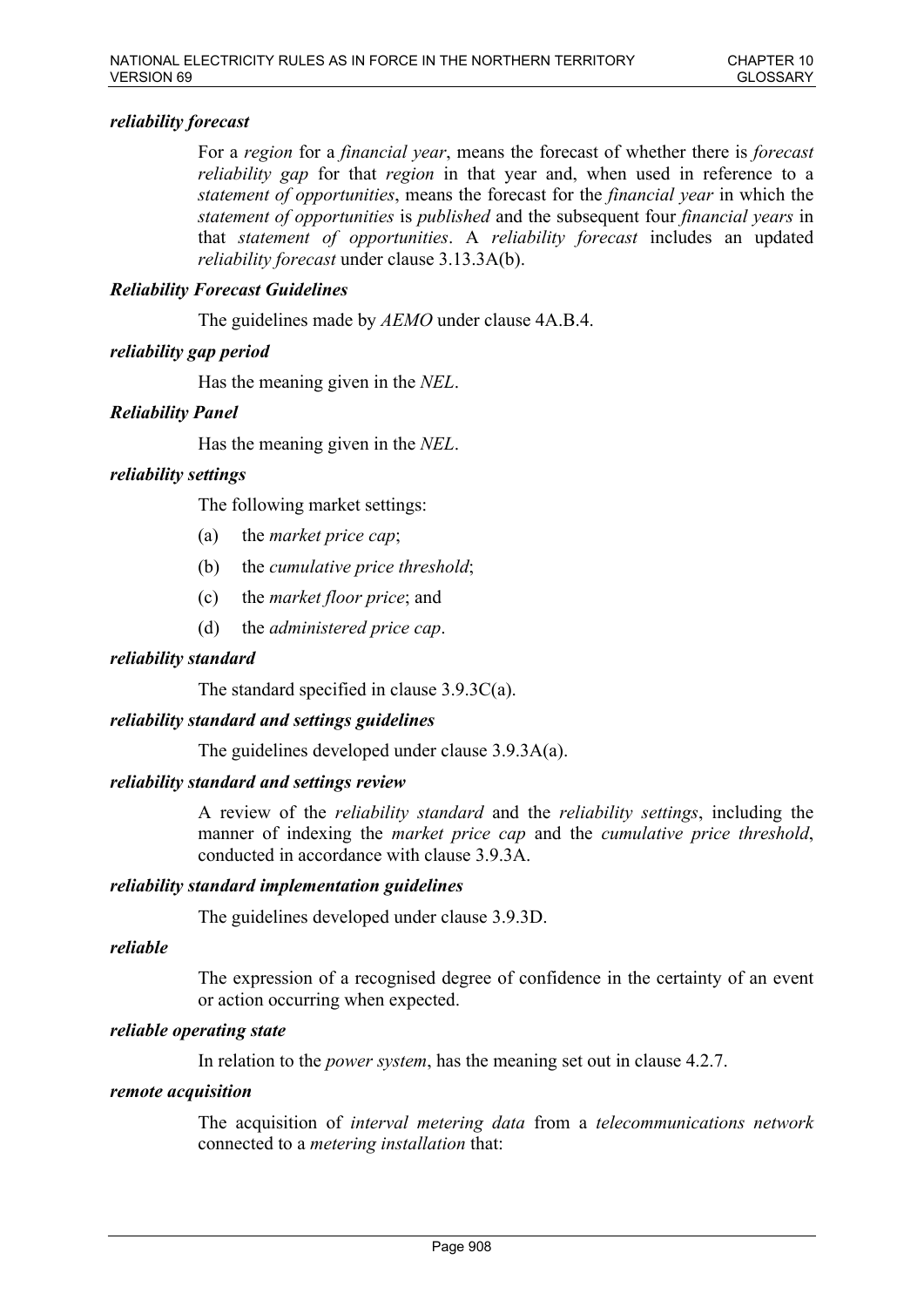- (a) does not, at any time, require the presence of a person at, or near, the interval *metering installation* for the purposes of data collection or data verification (whether this occurs manually as a walk-by reading or through the use of a vehicle as a close proximity drive-by reading); and
- (b) includes but is not limited to methods that transmit data via:
	- (1) fixed-line telephone ('direct dial-up');
	- (2) satellite;
	- (3) the internet;
	- (4) wireless or radio, including mobile telephone networks;
	- (5) power line carrier; or
	- (6) any other equivalent technology.

#### **Note:**

For the requirements of clause 7.8.9(b) *remote acquisition* may collect data other than *interval metering data*.

### *remote control equipment*

Equipment used to control the operation of elements of a *power station* or *substation* from a *control centre*.

### *remote monitoring equipment*

Equipment installed to enable monitoring of a *facility* from a *control centre*.

### *representative*

In relation to a person, any employee, agent or professional adviser of:

- (a) that person; or
- (b) a *related body corporate* of that person; or
- (c) a third party contractor to that person.

## *required pass through amount*

In respect of a *negative change event* for a *Transmission Network Service Provider,* the costs in the provision of *prescribed transmission services* that, as a result of that *negative change event*, the *Transmission Network Service Provider* has saved and is likely to save (as opposed to the revenue impact of that event) until:

- (a) unless paragraph(b) applies the end of the *regulatory control period* in which the *negative change event* occurred; or
- (b) if the *transmission determination* for the *regulatory control period* following that in which the *negative change event* occurred does not make any allowance for the pass through of the saved costs (whether or not in the forecast operating expenditure or forecast capital expenditure accepted or substituted by the *AER* for that *regulatory control period*) – the end of the *regulatory control period* following that in which the *negative change event* occurred.

In respect of a *negative change event* for a *Distribution Network Service Provider*, the costs in the provision of *direct control services* that, as a result of the *negative*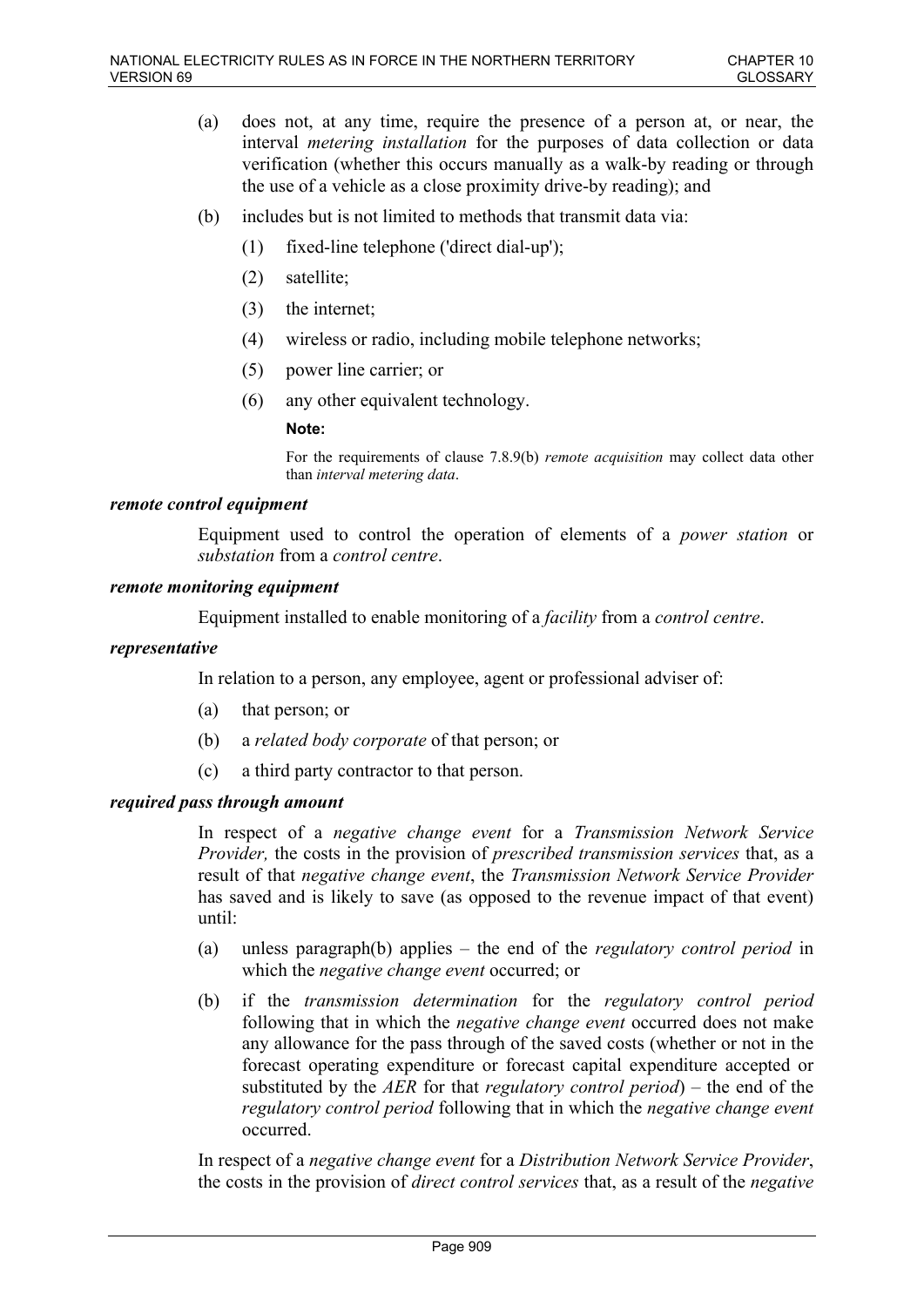*change event*, the *Distribution Network Service Provider* has saved and is likely to save (as opposed to the revenue impact of that event) until:

- (a) unless paragraph(b) applies the end of the *regulatory control period* in which the *negative change event* occurred; or
- (b) if the distribution determination for the *regulatory control period* following that in which the *negative change event* occurred does not make any allowance for the pass through of the saved costs (whether or not in the forecast operating expenditure or forecast capital expenditure accepted or substituted by the *AER* for that *regulatory control period*) – the end of the *regulatory control period* following that in which the *negative change event* occurred.

In respect of an *NT negative change event* for a *Distribution Network Service Provider*, the costs in the provision of *direct control services* or *NT equivalent services* that, as a result of the *NT negative change event*, the *Distribution Network Service Provider* has saved and is likely to save (as opposed to the revenue impact of that event) until the end of the *1st regulatory control period*.

### **Note:**

The modification to this definition expires on 1 July 2024.

## *RERT (reliability and emergency reserve trader)*

The actions taken by *AEMO* as referred to in clause 3.20.2, in accordance with rule 3.20, to ensure reliability of *supply*.

## *RERT guidelines*

The guidelines developed and *published* by the *Reliability Panel* under clause 3.20.8.

## *RERT principles*

The principles referred to in clause 3.20.2(b).

#### *reserve*

*Scheduled reserve* or *unscheduled reserve*.

#### *reserve contract*

A *scheduled reserve contract* or an *unscheduled reserve contract*.

## *reserve level declaration guidelines*

The guidelines *published* by *AEMO* under clause 4.8.4A(a).

## *response breakpoint*

- (a) In relation to a *market ancillary service offer* to raise the *frequency* of the *power system*, the level of associated *generation* or *load* (in MW) above which the amount of response specified in the *offer* reduces with increased *generation* or *load* level; and
- (b) In relation to a *market ancillary service offer* to lower the *frequency* of the *power system*, the level of associated *generation* or *load* (in MW) below which the amount of response specified in the *offer* reduces with decreased *generation* or *load* level.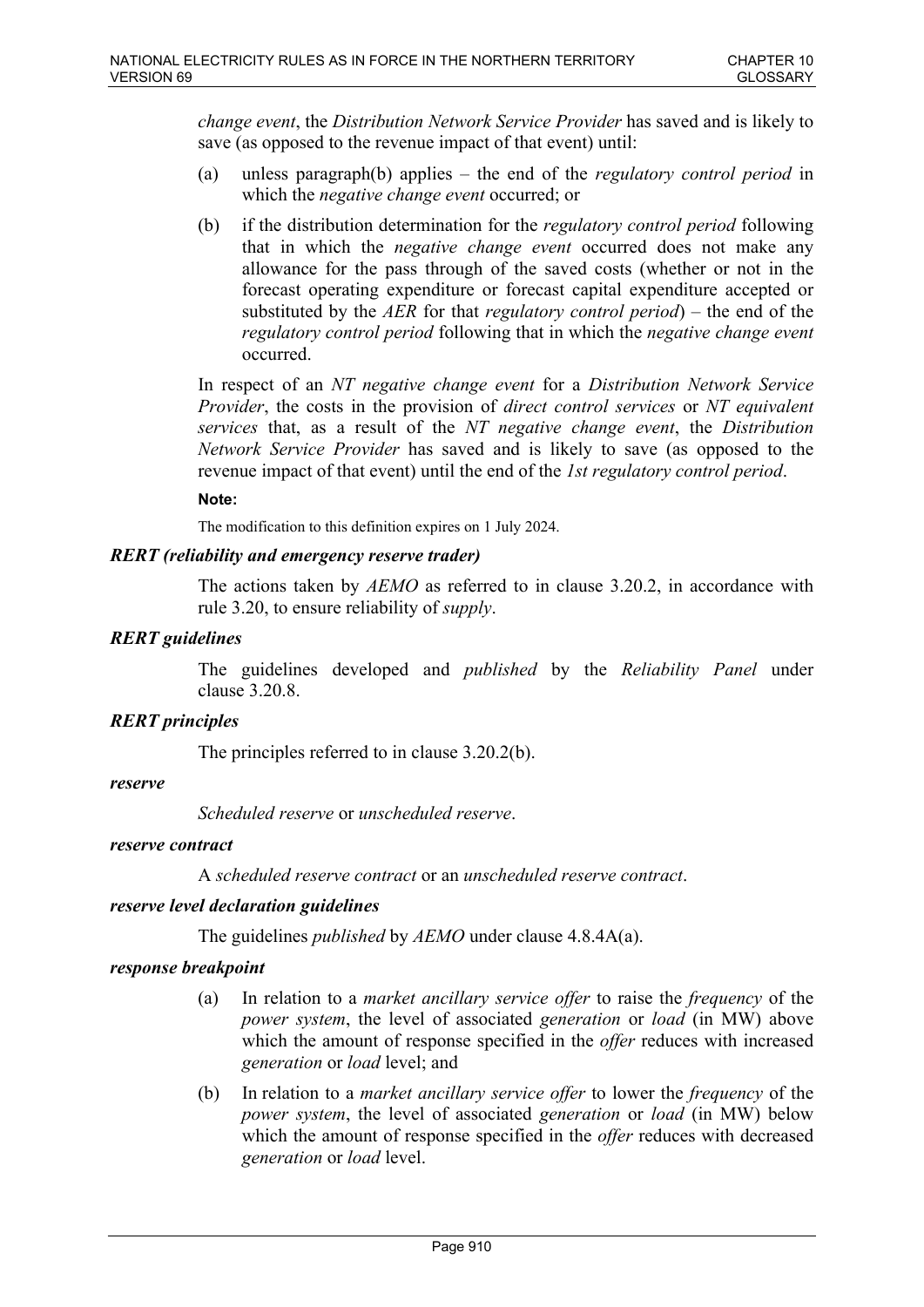### *response capability*

- (a) In relation to a *market ancillary service offer* to raise the *frequency* of the *power system*, the amount of the response in (MW) which is specified in the *offer* for every level of associated *generation* or *load* below the associated *response breakpoint*; and
- (b) In relation to a *market ancillary service offer* to lower the *frequency* of the *power system*, the amount of the response in (MW) which is specified in the *offer* for every level of associated *generation* or *load* above the associated *response breakpoint*.

### *responsible person*

For the purposes of the *NERL*, the *Metering Coordinator*.

#### **Note:**

References to 'responsible person' in the *Rules* or a document produced under the *Rules* are deemed to be references to the *Metering Coordinator* under clause 11.86.4.

### *restricted asset*

An item of equipment that is electrically connected to a *retail customer's connection point* at a location that is on the same side of that *connection point* as the *metering point*, but excludes:

- (a) such an item of equipment where that *retail customer* is a *Distribution Network Service Provider* and that *Distribution Network Service Provider* is the *Local Network Service Provider* for that *connection point*; or
- (b) a *network device*.

## *retail billing period*

Has (in the context of Chapter 6B) the meaning given in clause 6B.A1.2.

#### *retail customer*

Has the same meaning as in the *National Electricity Law*.

#### **Note:**

In the context of Chapter 5A, the above definition has been supplemented by a definition specifically applicable to that Chapter. See clause 5A.A.1.

### *Retail Market Procedures*

Procedures made under the *Rules* for or in *connection* with the sale and *supply* of electricity to *retail customers* or the operation of retail electricity *markets* including:

- (a) *B2B procedures*; and
- (b) the *Market Settlement and Transfer Solution Procedures*; and
- (c) the *metrology procedures*; and
- (d) other procedures dealing with, or incidental to, the retail sale or *supply* of electricity or related services.

### *retailer*

Has the same meaning as in the *NEL*.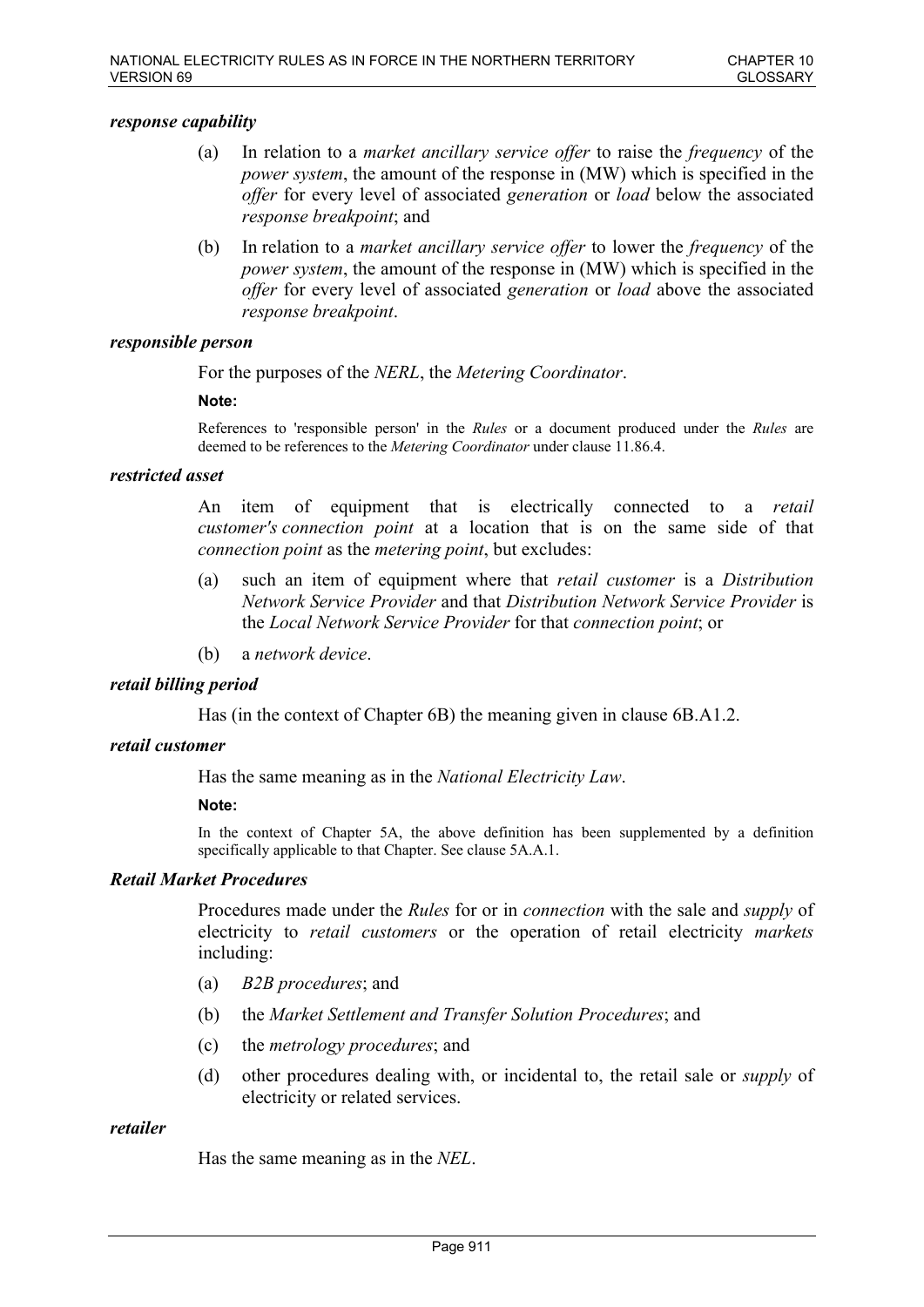Otherwise, a *Customer* who engages in the activity of selling electricity to end users.

### *retailer insolvency costs*

For a *Distribution Network Service Provider*:

- (a) *billed but unpaid charges*;
- (b) the actual amount of unbilled *network charges* accrued by a *failed retailer*; and
- (c) other costs that the *Distribution Network Service Provider* has incurred or is likely to incur as a result of a *retailer insolvency event*.

### *retailer insolvency event*

The failure of a *retailer* during a *regulatory control period*, to pay a *Distribution Network Service Provider* an amount to which the service provider is entitled for the provision of *direct control services*, if:

- (a) an *insolvency official* has been appointed in respect of that *retailer*; and
- (b) the *Distribution Network Service Provider* is not entitled to payment of that amount in full under the terms of any *credit support* provided in respect of that *retailer*.

### *Retailer Member*

A person nominated and elected as a *Member* by *Retailer Member Voters* to represent *Retailer Member Voters* in accordance with the *Rules* (including clause 7.17.10(f)) and *Information Exchange Committee Election Procedures*.

## *Retailer Member Voters*

*Retailers* and *Local Retailers*.

## *retailer planned interruption*

- (a) In a *participating jurisdiction* where the *NERR* apply as a law of that *participating jurisdiction*, has the meaning given in the *NERR*.
- (b) Otherwise, if defined in *jurisdictional electricity legislation*, has the meaning given in *jurisdictional electricity legislation*.

## *revenue determination*

A determination referred to in clause 6A.2.2(1) and rule 6A.4 as substituted (if at all) pursuant to clause 6A.7.1 or rule 6A.15 or as amended pursuant to clause 6A.8.2.

## *Revenue Proposal*

For a *Transmission Network Service Provider*, a proposal submitted or resubmitted by the *Transmission Network Service Provider* to the *AER* pursuant to clause 6A.10.1(a), clause 6A.11.2 or clause 6A.12.3(a) (as the context requires).

### *revised statement*

A statement issued by *AEMO* under clause 3.15.19 following the resolution of a dispute regarding a *final statement*.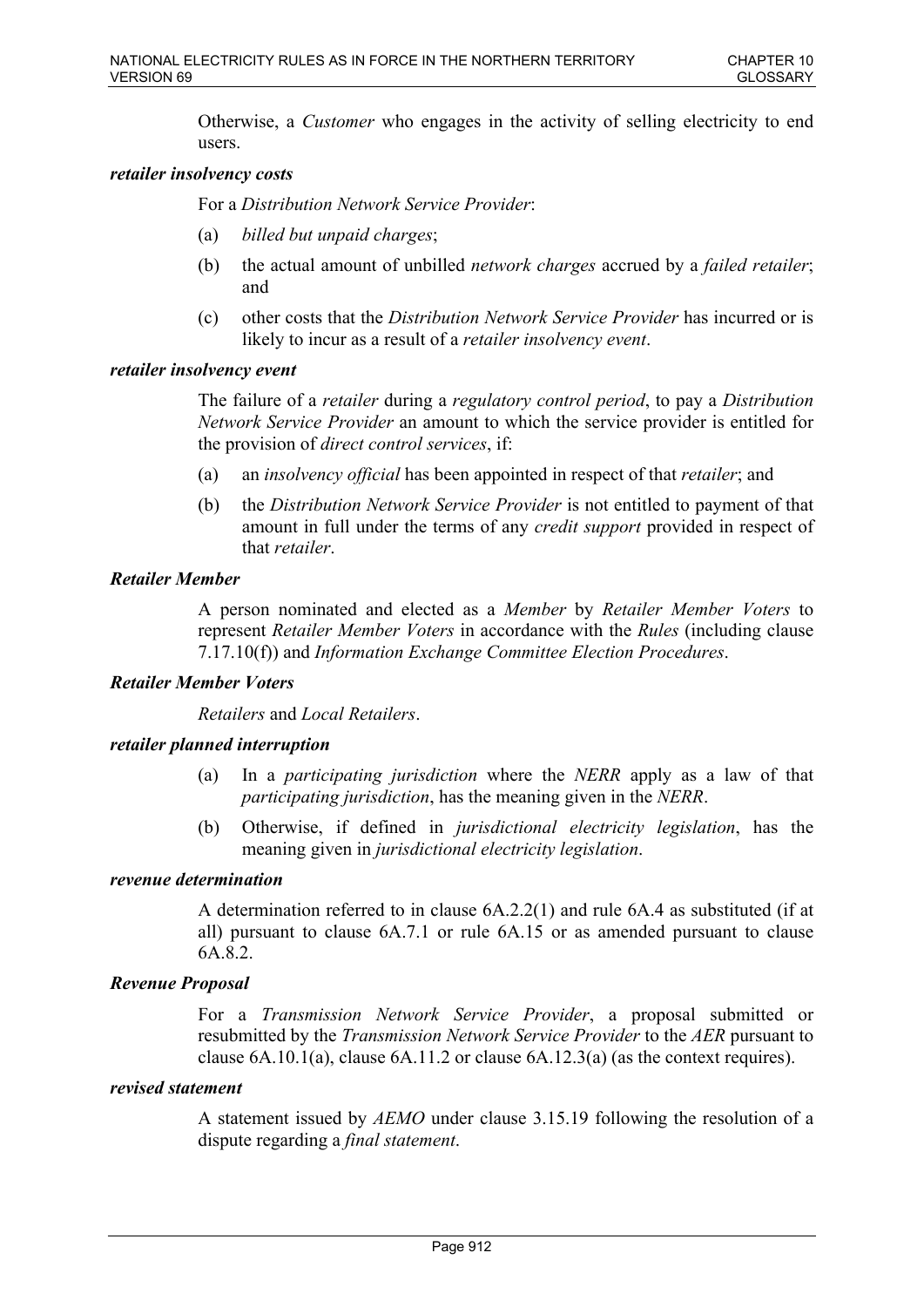### *rise time*

In relation to a *control system*, the time taken for an output quantity to rise from 10% to 90% of the maximum change induced in that quantity by a step change of an input quantity.

## *RIT-D project*

Has the meaning given to it in clause 5.10.2.

## *RIT-D proponent*

Has the meaning given to it in clause 5.10.2.

# *RIT-T project*

Has the meaning given to it in clause 5.10.2.

# *RIT-T proponent*

Has the meaning given to it in clause 5.10.2.

## *RMS phase voltage*

The *voltage* of *supply* measured as the average of the root mean square of the *voltages* between each pair of phases.

# *roll forward model*

According to context:

- (a) the model developed and published by the *AER* for the roll forward of the regulatory asset base for *transmission systems* in accordance with clause 6A.6.1;
- (b) the model developed and published by the *AER* for the roll forward of the regulatory asset base for *distribution systems* in accordance with clause 6.5.1.

## *RoLR cost recovery scheme distributor payment determination*

Has the same meaning as in the *NERL*.

## *RoLR Procedures*

Has the same meaning as in the *NERL*.

## *RoLR*

Has the same meaning as in the *NERL*.

## *routine revised statement*

A *settlement statement* issued by *AEMO* under clause 3.15.19(b).

# *Rule fund*

Has the meaning given in the *NEL*, and includes the funds referred to in clause 1.11(a).

## *Rules*

The National Electricity Rules as defined in section 2(1) of the *NEL*.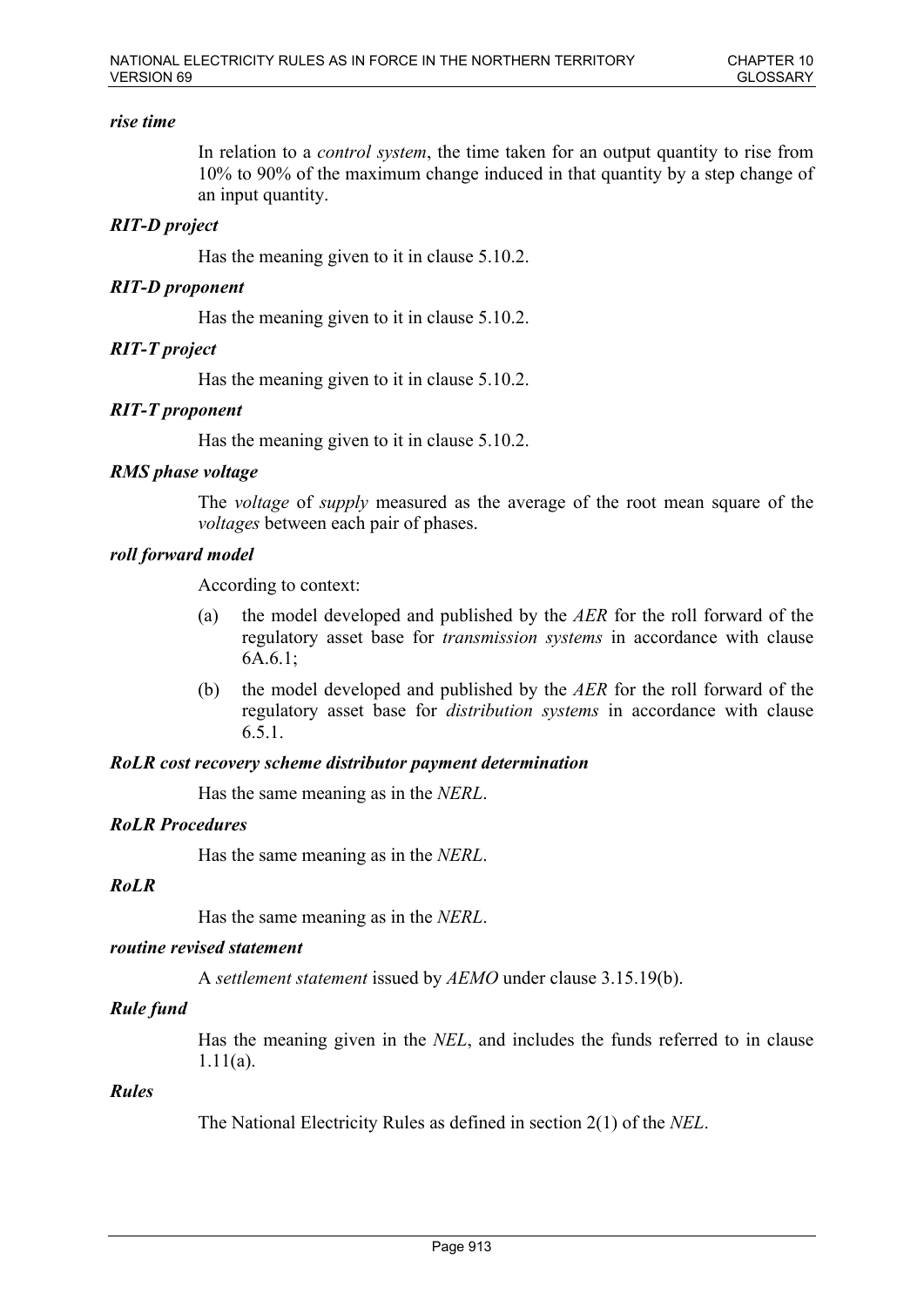# *Rules bodies*

Any person or body, other than *AEMO*, the *AER*, the *AEMC*, or the *ACCC*, that is appointed or constituted by the *Rules* to perform functions under the *Rules*.

## *Rules consultation procedures*

The procedures for consultation with *Registered Participants* or other persons as set out in clause 8.9.

### *satisfactory operating state*

In relation to the *power system*, has the meaning given in *jurisdictional electricity legislation*.

#### **Note:**

The meaning given in *jurisdictional electricity legislation* in the above definition will correspond to the meaning given in clause 4.2.2 in the *Rules* applying in other *participating jurisdictions*.

#### *scheduled generating unit*

- (a) A *generating unit* so classified in accordance with Chapter 2.
- (b) For the purposes of Chapter 3 (except clause  $3.8.3A(b)(1)(iv)$ ) and rule 4.9, two or more *generating units* referred to in paragraph (a) that have been aggregated in accordance with clause 3.8.3.

### *scheduled generating system*

A *generating system* comprising *scheduled generating units*.

### *Scheduled Generator*

A *Generator* in respect of which any *generating unit* is classified as a *scheduled generating unit* in accordance with Chapter 2.

### *scheduled high price*

The dollar amount per MWh or MW, as the case may be, determined as such by *AEMO* pursuant to clause 3.3.17.

## *scheduled load*

- (a) A *market load* which has been classified by *AEMO* in accordance with Chapter 2 as a *scheduled load* at the *Market Customer's* request. Under Chapter 3, a *Market Customer* may submit *dispatch bids* in relation to *scheduled loads*.
- (b) For the purposes of Chapter 3 (except clause  $3.8.3A(b)(1)(ii)$ ) and rule 4.9, two or more *scheduled loads* referred to in paragraph (a) that have been aggregated in accordance with clause 3.8.3.

## *scheduled low price*

The dollar amount per MWh or MW, as the case may be, determined as such by *AEMO* pursuant to clause 3.3.17.

## *scheduled network service*

(a) A *network service* which is classified as a *scheduled network service* in accordance with Chapter 2.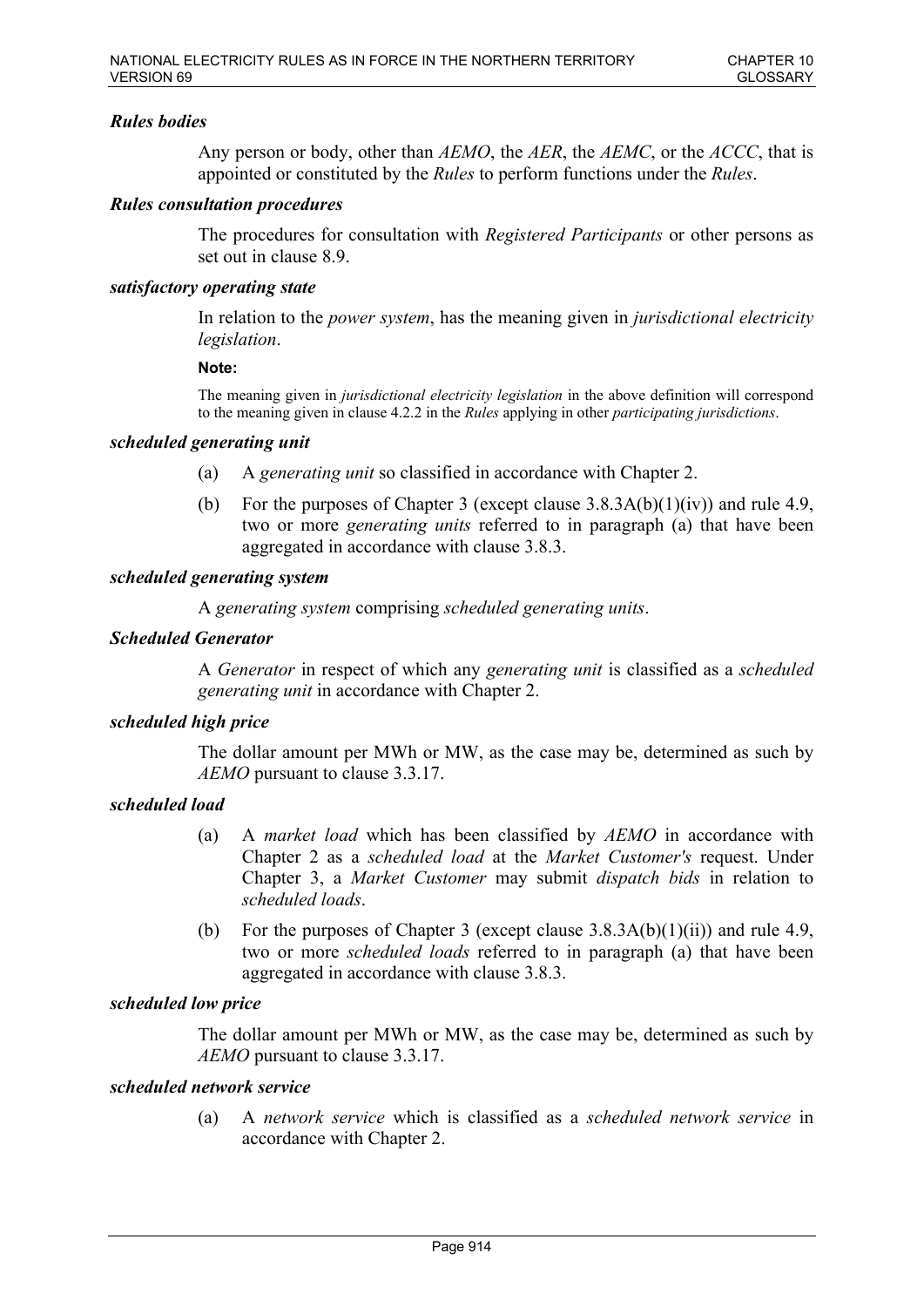(b) For the purposes of Chapter 3 (except clause  $3.8.3A(b)(1)(ii)$ ) and rule 4.9, two or more *scheduled network services* referred to in paragraph (a) that have been aggregated in accordance with clause 3.8.3.

# *Scheduled Network Service Provider*

A *Network Service Provider* who has classified any of its *network services* as a *scheduled network service*.

## *scheduled plant*

In respect of a *Registered Participant*, a *scheduled generating unit*, a *semischeduled generating unit*, a *scheduled network service* or a *scheduled load* classified by or in respect to that *Registered Participant* in accordance with Chapter 2.

# *scheduled reserve*

The amount of surplus or unused capacity:

- (a) of *scheduled generating units*;
- (b) of *scheduled network services*; or
- (c) arising out of the ability to reduce *scheduled loads*.

# *scheduled reserve contract*

A contract entered into by *AEMO* for the provision of *scheduled reserve* in accordance with rule 3.20.

## *scheduling error*

*Scheduling error* means any of the events described in clause 3.8.24(a).

## *secondary equipment*

Those assets of a *Market Participant's facility* which do not carry the *energy* being traded, but which are required for control, protection or operation of assets which carry such *energy*.

## *Second-Tier Customer*

A *Customer* which has classified any *load* as a *second-tier load* in accordance with Chapter 2.

## *second-tier load*

Electricity purchased at a *connection point* in its entirety other than directly from the *Local Retailer* or the *spot market* and which is classified as a *second-tier load* in accordance with Chapter 2.

## *secure operating level of inertia*

For an *inertia sub-network*, the *secure operating level of inertia* determined by *AEMO* and referred to in clause 5.20B.2(b)(2).

# *secure operating state*

In relation to the *power system*, has the meaning given in *jurisdictional electricity legislation*.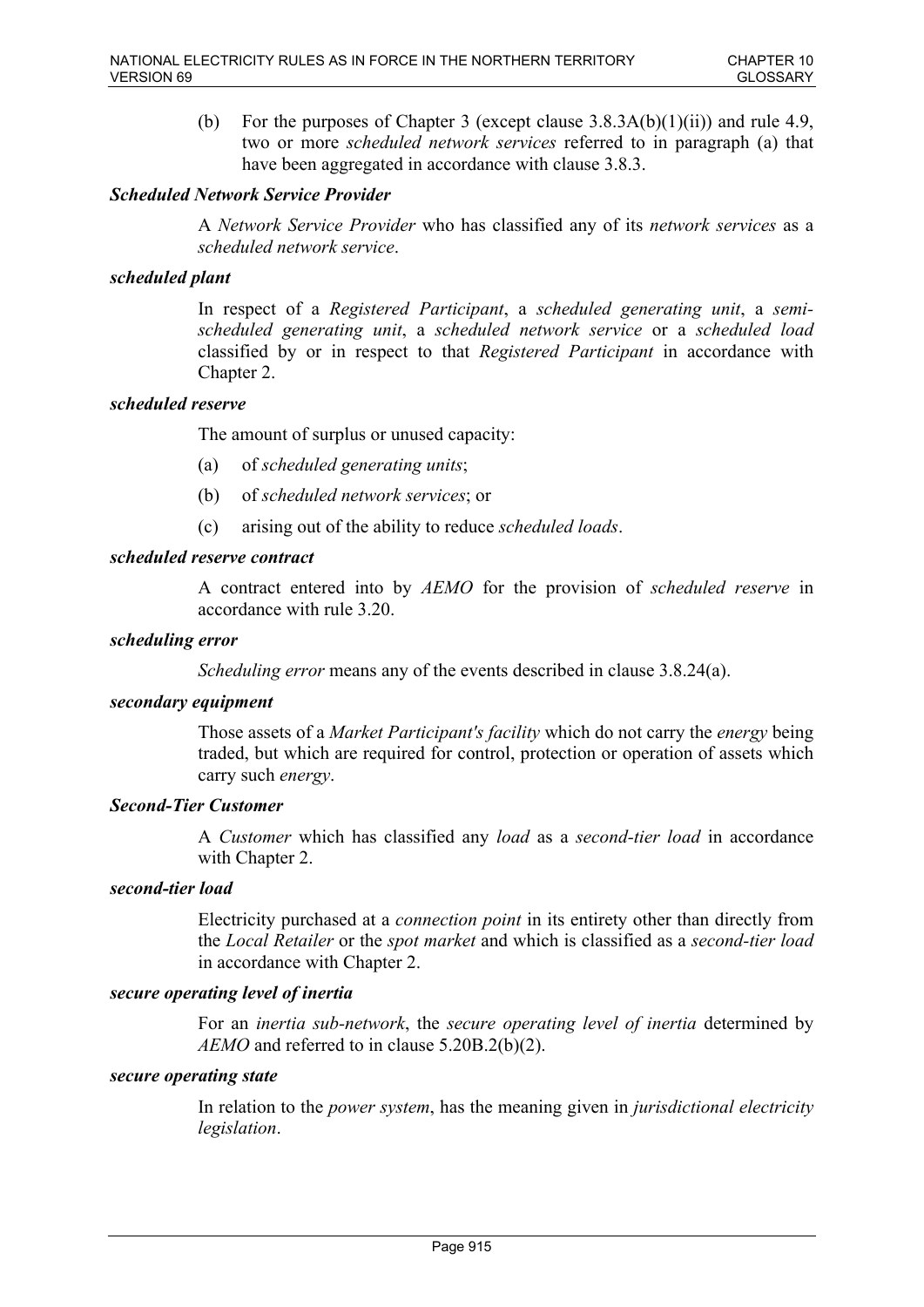### **Note:**

The meaning given in *jurisdictional electricity legislation* in the above definition will correspond to the meaning given in clause 4.2.4 in the *Rules* applying in other *participating jurisdictions*.

### *self-commitment, self-commit*

*Commitment*, where the decision to *commit* a *generating unit* was made by the relevant *Generator* without instruction or direction from *AEMO*.

### *self-decommitment*

*Decommitment*, where the decision to *decommit* a *generating unit* was made by the relevant *Generator* without instruction or direction from *AEMO*.

### *semi-dispatch interval*

For a *semi-scheduled generating unit*, a *dispatch interval* for which either:

- (a) a *network constraint* would be violated if the *semi-scheduled generating unit's generation* were to exceed the *dispatch level* specified in the related *dispatch instruction* at the end of the *dispatch interval*; or
- (b) the *dispatch level* specified in that *dispatch instruction* is less than the *unconstrained intermittent generation forecast* at the end of the *dispatch interval*,

and which is notified by *AEMO* in that *dispatch instruction* to be a *semi-dispatch interval*.

## *self-dispatch level*

The level of *generation* in MW, as specified in a *dispatch offer* for a *generating unit* and a *trading interval*, which is the level at which that *generating unit* must be *dispatched* by *AEMO* in that *trading interval* unless otherwise *dispatched* in accordance with clause 3.8 or unless required to operate under a *direction* issued by *AEMO* in accordance with clause 4.8.9.

#### *semi-scheduled generating system*

A *generating system* comprising *semi-scheduled generating units*.

## *semi-scheduled generating unit*

- (a) A *generating unit* classified in accordance with clause 2.2.7.
- (b) For the purposes of Chapter 3 and rule 4.9, two or more *generating units* referred to in paragraph (a) that have been aggregated in accordance with clause 3.8.3.

## *Semi-Scheduled Generator*

A *Generator* in respect of which any *generating unit* is classified as a *semischeduled generating unit* in accordance with Chapter 2.

### *sensitive loads*

*Loads* defined as sensitive for each *participating jurisdiction* by the *Jurisdictional System Security Coordinator* for that *participating jurisdiction*.

#### *sent out generation*

In relation to a *generating unit*, the amount of electricity *supplied* to the *transmission network* or *distribution network* at its *connection point*.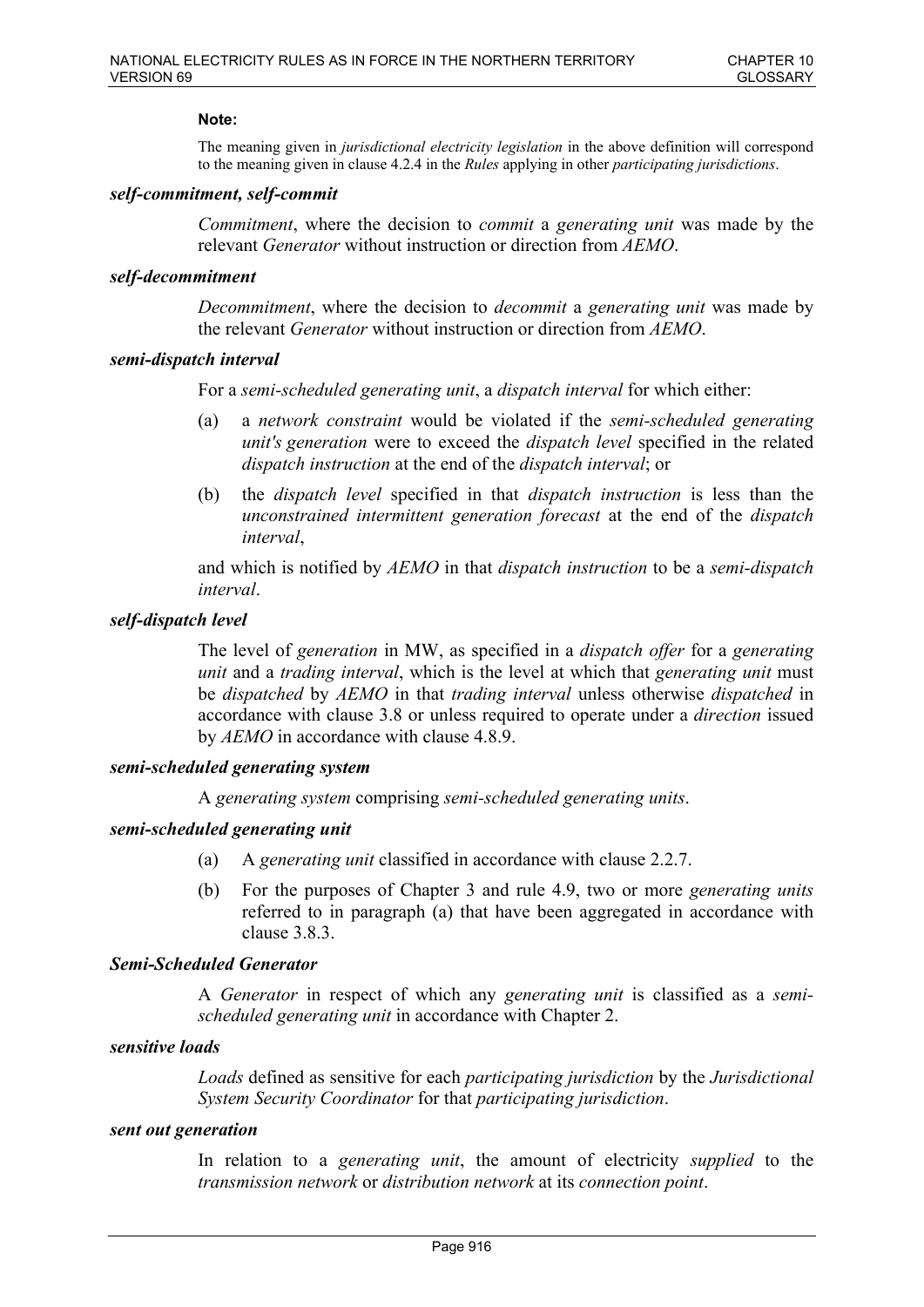# *Service Applicant*

A person who asks a *Distribution Network Service Provider* for access to a *distribution service*.

### *service level procedures*

The procedures established by *AEMO* in accordance with clause 7.16.6.

## *service standard event*

A legislative or administrative act or decision that:

- (a) has the effect of:
	- (i) substantially varying, during the course of a *regulatory control period*, the manner in which a *Transmission Network Service Provider* is required to provide a *prescribed transmission service*, or a *Distribution Network Service Provider* is required to provide a *direct control service*; or
	- (ii) imposing, removing or varying, during the course of a *regulatory control period*, minimum service standards applicable to *prescribed transmission services* or *direct control services*; or
	- (iii) altering, during the course of a *regulatory control period*, the nature or scope of the *prescribed transmission services* or *direct control services*, provided by the service provider; and
- (b) *materially* increases or *materially* decreases the costs to the service provider of providing *prescribed transmission services* or *direct control services*.

## *service target performance incentive scheme*

A For a *Transmission Network Service Provider* – a scheme developed and *published* by the *AER* in accordance with clause 6A.7.4.

For a *Distribution Network Service Provider* – a scheme developed and *published* by the *AER* in accordance with clause 6.6.2.

#### *settlement amount*

The amount calculated by *AEMO* pursuant to clause 3.15.12.

#### *settlement statement*

Includes an *interim statement*, *preliminary statement* and *final statement*.

#### *settlements*

The activity of producing bills and credit notes in *markets* operated or administered by *NTESMO*.

#### *settlement ready data*

The *metering data* that has undergone a validation and substitution process by *NTESMO* for the purposes of settlements and is held in the *metering database*.

### *settlements residue*

Any surplus or deficit of funds retained by *AEMO* upon completion of *settlements* to all *Market Participants* in respect of a *trading interval*, being either *interregional* settlements residue or *intra-regional* settlements residue.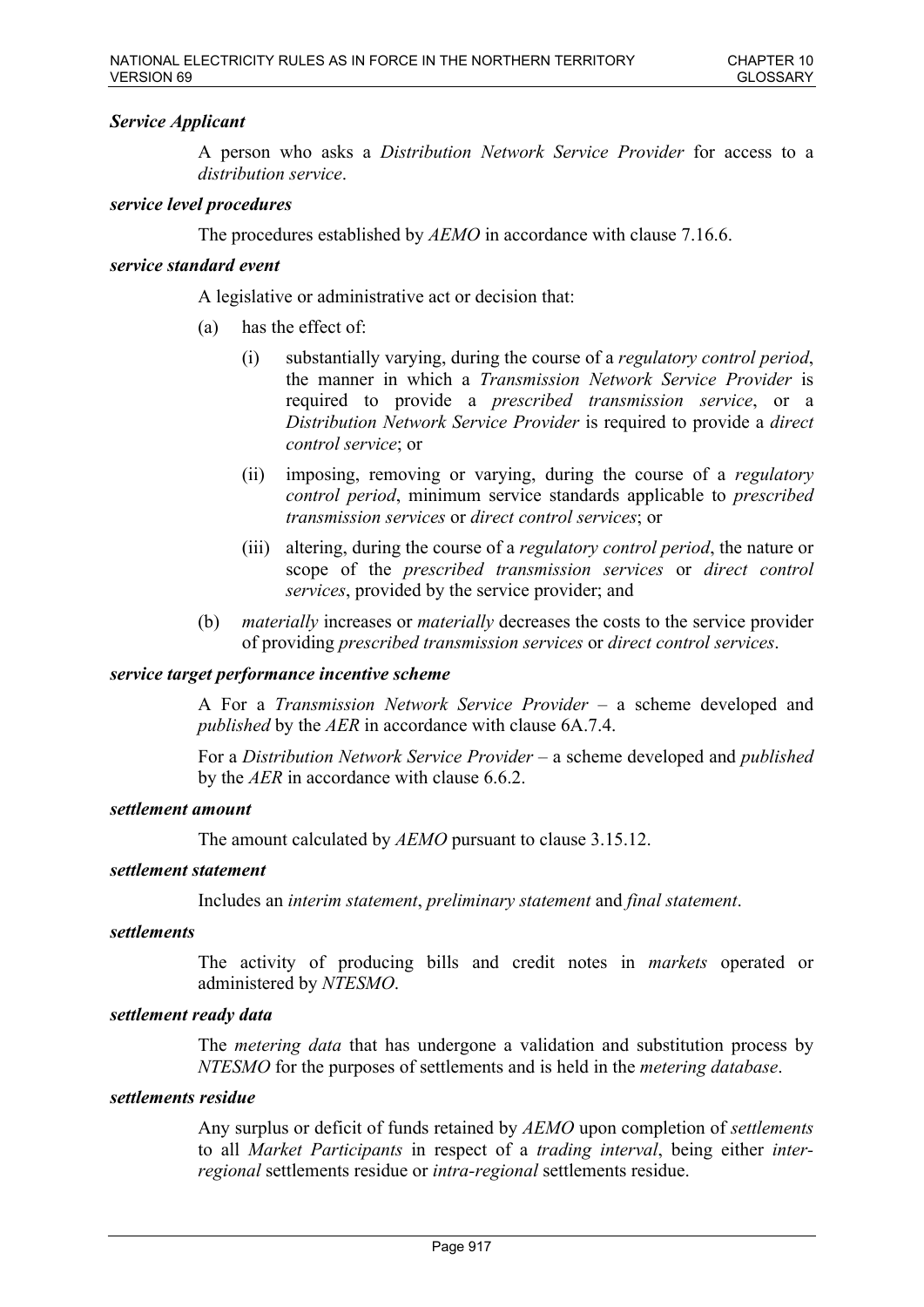### *settlement residue committee*

The committee established by *AEMO* in accordance with clause 3.18.5.

## *settling time*

In relation to a *control system*, the time measured from initiation of a step change in an input quantity to the time when the magnitude of error between the output quantity and its final settling value remains less than 10% of:

- (a) if the sustained change in the quantity is less than half of the maximum change in that output quantity, the maximum change induced in that output quantity; or
- (b) the sustained change induced in that output quantity.

### *Shared Asset Guidelines*

Guidelines made by the *AER* under clause 6.4.4(d) or clause 6A.5.5(d), as the case may be.

### *shared asset principles*

Has the meaning given to it by clause  $6.4.4(c)$  or clause  $6A.5.5(c)$ , as the case may be.

### *shared customer*

Has (in the context of Chapter 6B) the meaning given in clause 6B.A1.2.

#### *shared customer*

Has the meaning given in the *NERL*.

#### *shared distribution service*

A service provided to a *Distribution Network User* for use of a *distribution network* for the conveyance of electricity (including a service that ensures the integrity of the related *distribution system*).

## *shared network capability service*

Has the meaning given in the *NEL*.

### *shared transmission service*

A service provided to a *Transmission Network User* for use of a *transmission network* for the conveyance of electricity (including a service that ensures the integrity of the related *transmission system*).

## *short circuit fault*

A fault having a metallic conducting path between any two or more conductors or between any conductor and ground, including touching conductors and faults through earthing facilities, and excluding faults within equipment at a station.

#### *short term PASA*

The *PASA* in respect of the period described in clause 3.7.3(b), as described under clause 3.7.3.

## *short term PASA inputs*

The inputs to be prepared in accordance with clauses 3.7.3(d) and (e).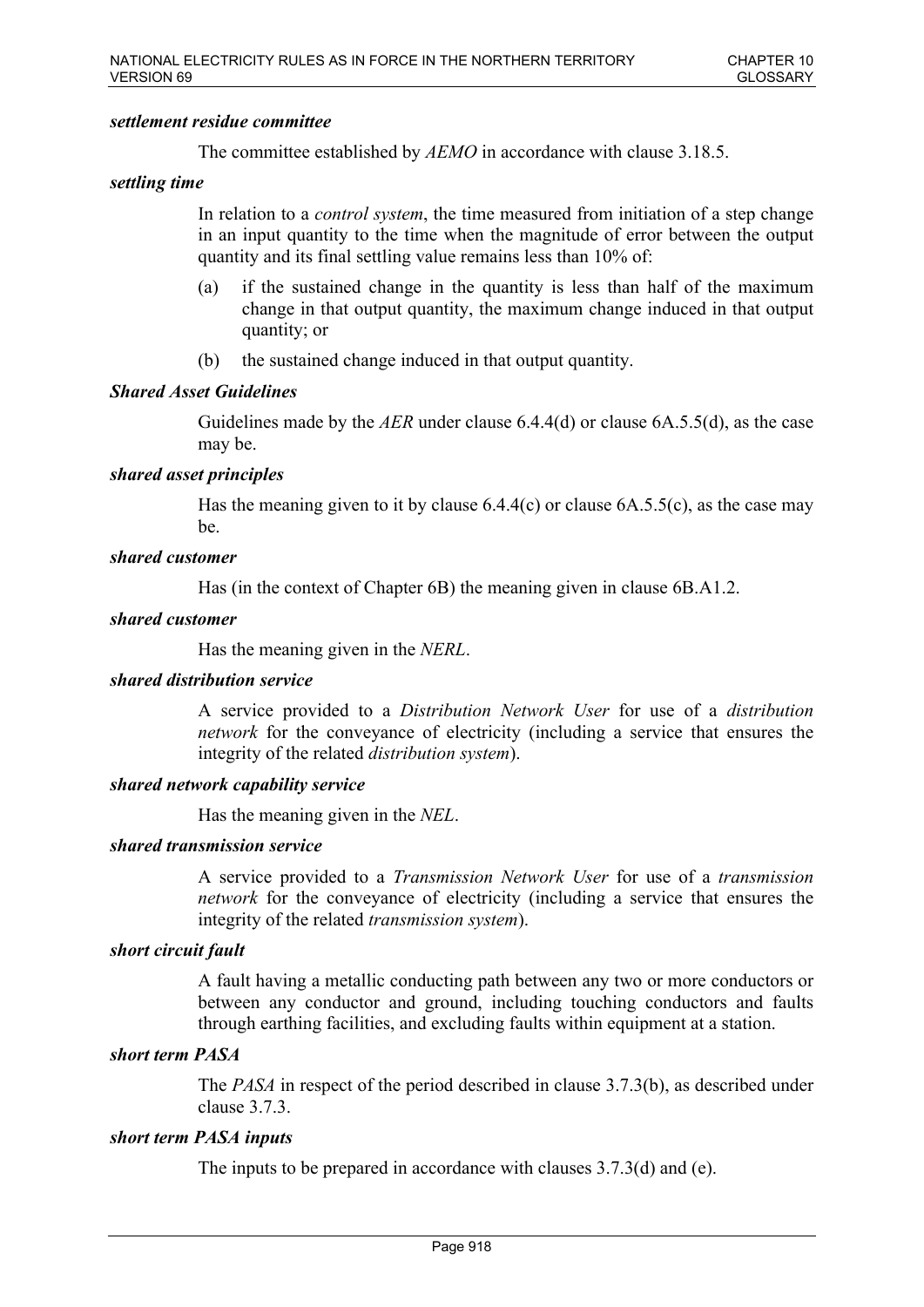## *shunt capacitor*

A type of *plant connected* to a *network* to generate *reactive power*.

## *shunt reactor*

A type of *plant connected* to a *network* to absorb *reactive power*.

# *single contingency*

In respect of a *transmission network* or *distribution network* and *Network Users*, a sequence of related events which result in the removal from service of one *Network User*, *transmission line* or *distribution line*, or *transformer*. The sequence of events may include the application and clearance of a fault of defined severity.

## *slow lower service*

The service of providing, in accordance with the requirements of the *market ancillary service specification*, the capability of controlling the level of *generation* or *load* associated with a particular *facility* in response to the locally sensed *frequency* of the *power system* in order to stabilise a rise in that *frequency*.

### *slow raise service*

The service of providing, in accordance with the requirements of the *market ancillary service specification*, the capability of controlling the level of *generation* or *load* associated with a particular *facility* in response to the locally sensed *frequency* of the *power system* in order to stabilise a fall in that *frequency*.

### *slow start generating unit*

A *generating unit* described in clause 3.8.17(a).

## *small customer*

- (a) In a *participating jurisdiction* where the *NERL* applies as a law of that *participating jurisdiction*, has the meaning given in the *NERL*.
- (b) Otherwise, has the meaning given in *jurisdictional electricity legislation*.

## *small customer metering installation*

A *metering installation* in respect of the *connection point* of a *small customer* which meets the *minimum services specification* or which is required to meet the *minimum services specification* under clause 7.8.3(a), clause 7.8.4(c) or clause 7.8.4(h)(2).

#### *small dedicated connection asset*

A *dedicated connection asset* that is not a *large dedicated connection asset*.

## *small generating unit*

A *generating unit*:

- (a) with a *nameplate rating* that is less than 30MW; and
- (b) which is owned, controlled or operated by a person that *AEMO* has exempted from the requirement to register as a *Generator* in respect of that *generating unit* in accordance with clause 2.2.1(c).

# *Small Generation Aggregator*

A person who: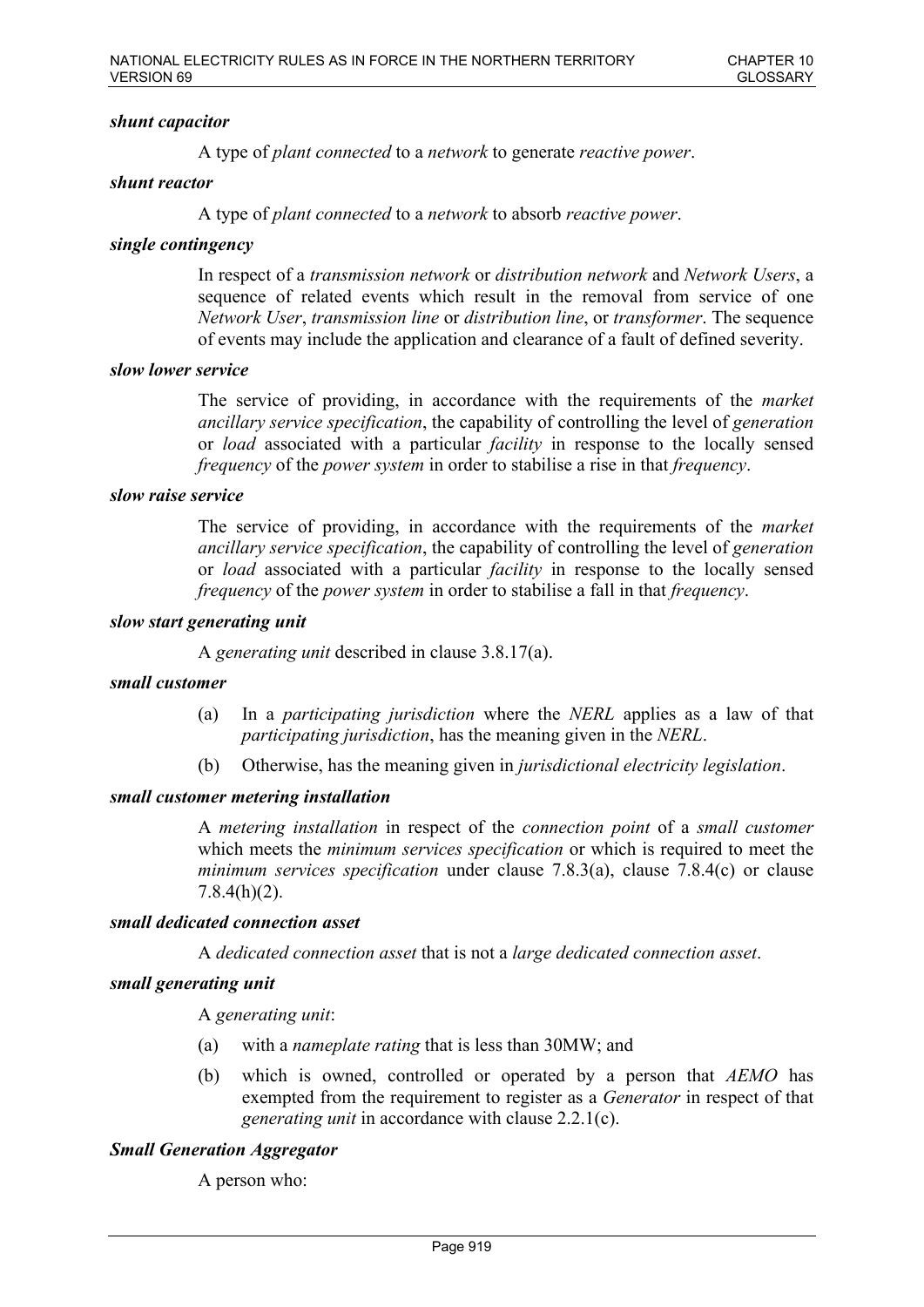- (a) intends to supply, or supplies, electricity from one or more *small generating units* that are connected to a *transmission system* or *distribution system*; and
- (b) is registered by *AEMO* as a *Small Generation Aggregator* under Chapter 2.

# *small-scale incentive scheme*

A scheme developed and *published* by the *AER* in accordance with clause 6.6.4 or clause 6A.7.5, as the case may be.

## *Special Participant*

A *System Operator* or a *Distribution System Operator*.

## *special revised statement*

A *settlement statement* issued by *AEMO* under clause 3.15.19(a)(3).

### *spot market*

The spot market established and operated by *AEMO* in accordance with clause 3.4.1.

### *spot market transaction*

A transaction as defined pursuant to clause 3.15.6 which occurs in the *spot market*.

### *spot price*

The price for electricity in a *trading interval* at a *regional reference node* or a *connection point* as determined in accordance with clause 3.9.2.

# *spot price forecast*

A forecast of the *spot price*.

## *SRAS (system restart ancillary service)*

A service provided by *plant* or *facilities* with:

- (a) *black start capability*; or
- (b) the capabilities described in the *SRAS Guideline* to supply one or more services to sustain the stable *energisation of generation* and *transmission*,

sufficient to facilitate the restoration and maintenance of *power system security*  and the restart of *generating units* following a *major supply disruption*.

# *SRAS Guideline*

The guideline developed and *published* by *AEMO* in accordance with clause 3.11.7(c) as in force from time to time and includes amendments made in accordance with clauses 3.11.7(f) and 3.11.7(g).

# *SRAS Objective*

The objective for *SRASs* is to minimise the expected costs of a *major supply disruption*, to the extent appropriate having regard to the *national electricity objective*.

## *SRAS Provider*

A person who agrees to provide one or more *SRASs* to *AEMO* under an *ancillary services agreement*.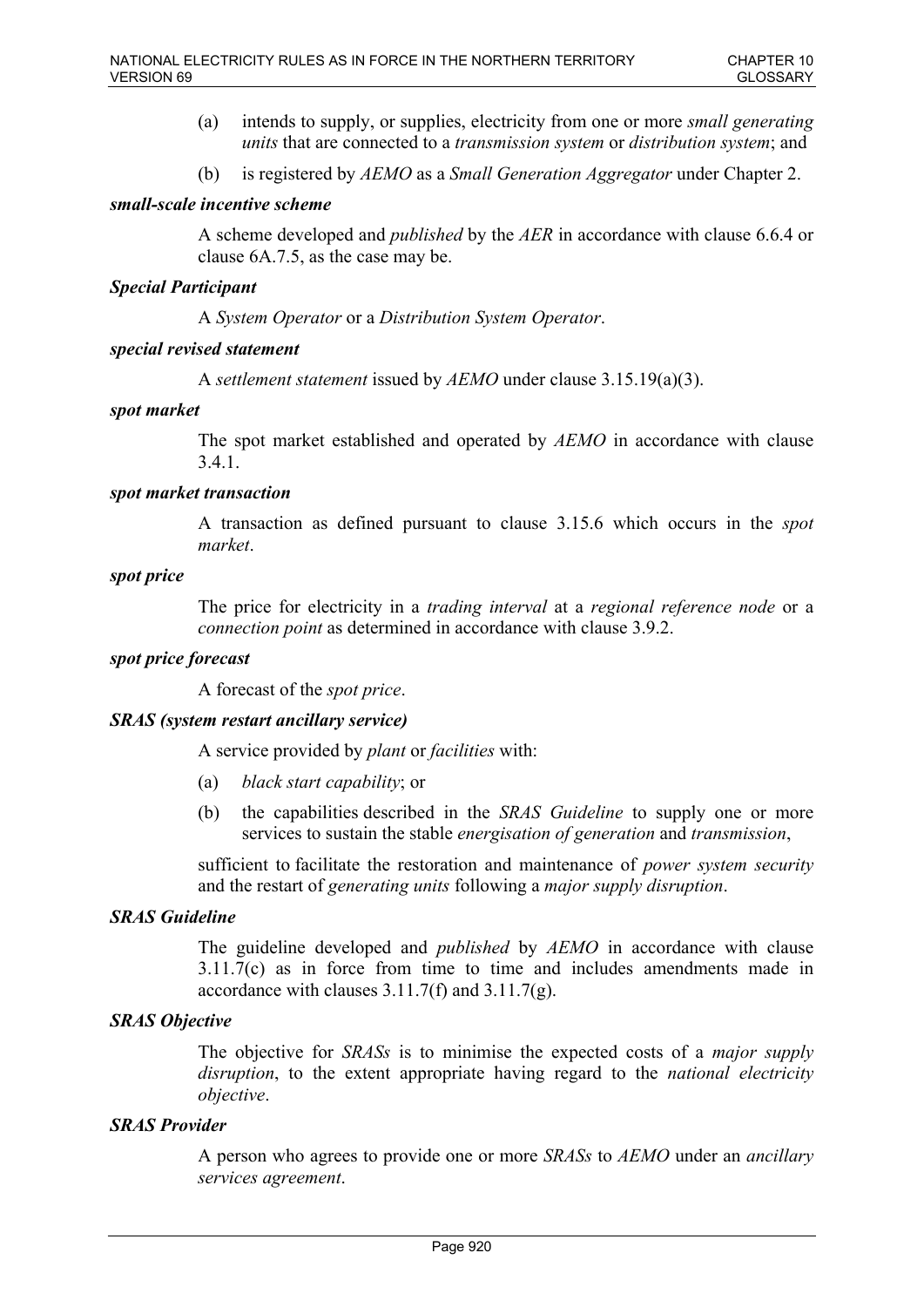## *SRAS Procurement Objective*

Has the meaning given in clause 3.11.7(a1).

### *SRD (settlement residue distribution agreement)*

Has the meaning given in clause 3.18.1(b).

### *SRD unit*

A unit that represents a right for an *eligible person* to receive a portion of the net *settlements residue* under clause 3.6.5 allocated to a *directional interconnector* for the period specified in a *SRD agreement* entered into between that *eligible person* and *AEMO* in respect of that right.

#### *stand-alone amount*

For a *category of prescribed transmission services*, the costs of a *transmission system* asset that would have been incurred had that *transmission system* asset been developed, exclusively to provide that *category of prescribed transmission services*.

#### *standard connection service*

Has (in the context of Chapter 5A) the meaning given in clause 5A.A.1.

## *standard control service*

A *direct control service* that is subject to a control mechanism based on a *Distribution Network Service Provider's total revenue requirement*.

## *Standards Australia*

The Standards Association of Australia and includes its heirs or successors in business.

#### *statement of charges*

Has (in the context of Chapter 6B) the meaning given in clause 6B.A1.2.

### *statement of charges*

Has the meaning given to it in clause 6B.A1.2.

## *statement of opportunities*

A statement prepared by *AEMO* to provide information to assist *Scheduled Generators*, *Semi-Scheduled Generators*, *Transmission Network Service Providers* and *Market Participants* in making an assessment of the future need for electricity generating or demand management capacity or augmentation of the *power system*.

#### *static excitation system*

An *excitation control system* that does not use rotating machinery to produce the field current.

### *static VAR compensator*

A device specifically provided on a *network* to provide the ability to generate and absorb *reactive power* and to respond automatically and rapidly to *voltage* fluctuations or *voltage* instability arising from a disturbance or disruption on the *network*.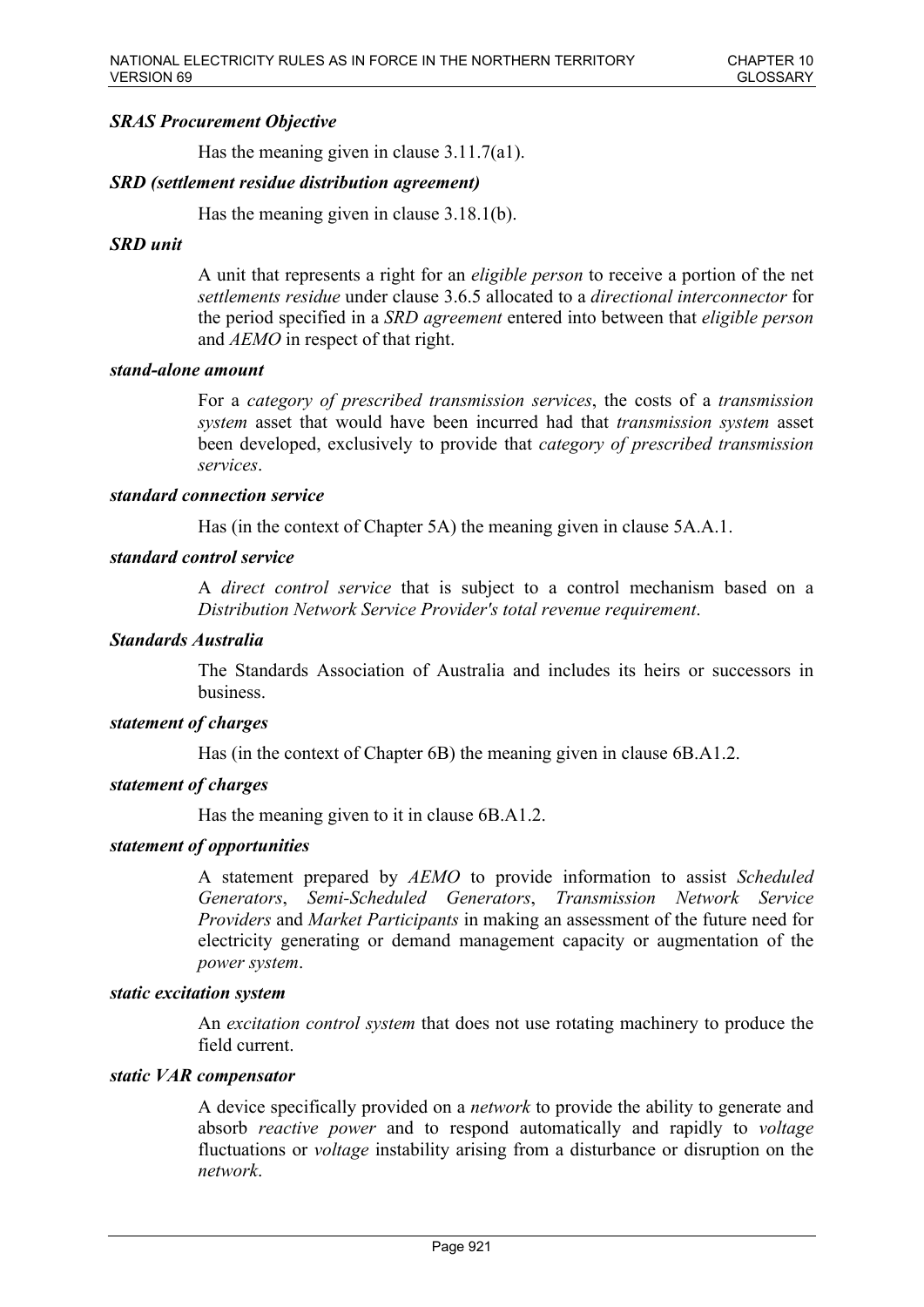## *substation*

A *facility* at which two or more lines are switched for operational purposes. May include one or more *transformers* so that some *connected* lines operate at different nominal *voltages* to others.

## *substituted metering data*

The substituted values of *accumulated metering data*, *interval metering data* or *calculated metering data* prepared in accordance with schedule 7A.7. *Substituted metering data* is held in a *metering data services database*.

## *sub-transmission*

Has the meaning given to it in clause 5.10.2.

## *sub-transmission line*

Has the meaning given to it in clause 5.10.2.

## *super majority*

At least 70% of the number of *Members*.

## *supplementary carbon dioxide equivalent intensity indicator*

Any indicators relating to a subset of *scheduled generating units* and *market generating units* published by *AEMO* in accordance with clause 3.13.14(h).

#### *supply*

The delivery of electricity.

### *supply scarcity mechanism means each of the following:*

- (a) exercising the *RERT* in accordance with rule 3.20 by:
	- (1) *dispatching scheduled generating units*, *scheduled network services* or *scheduled loads* in accordance with any *scheduled reserve contract*; or
	- (2) *activating loads* or *generating units* under any *unscheduled reserve contract*;
- (b) issuing a *direction* in accordance with clause 4.8.9;
- (c) issuing a *clause 4.8.9 instruction* in accordance with clause 4.8.9.

## *supply service*

Has (in the context of Chapter 5A) the meaning given in clause 5A.A.1

#### *survey period*

An agreed sample period used to determine the allocation of costs and prices for use of *transmission network* or *distribution network* assets.

## *suspended region*

A region in which the *spot market* is suspended in accordance with clause 3.14.4.

#### *suspension notice*

A notice issued by *AEMO* to a *defaulting Market Participant* pursuant to clause 3.15.21(c) or (c1) under which *AEMO* notifies the *defaulting Market Participant*:

(a) of the date and time from which it is suspended from specified activities;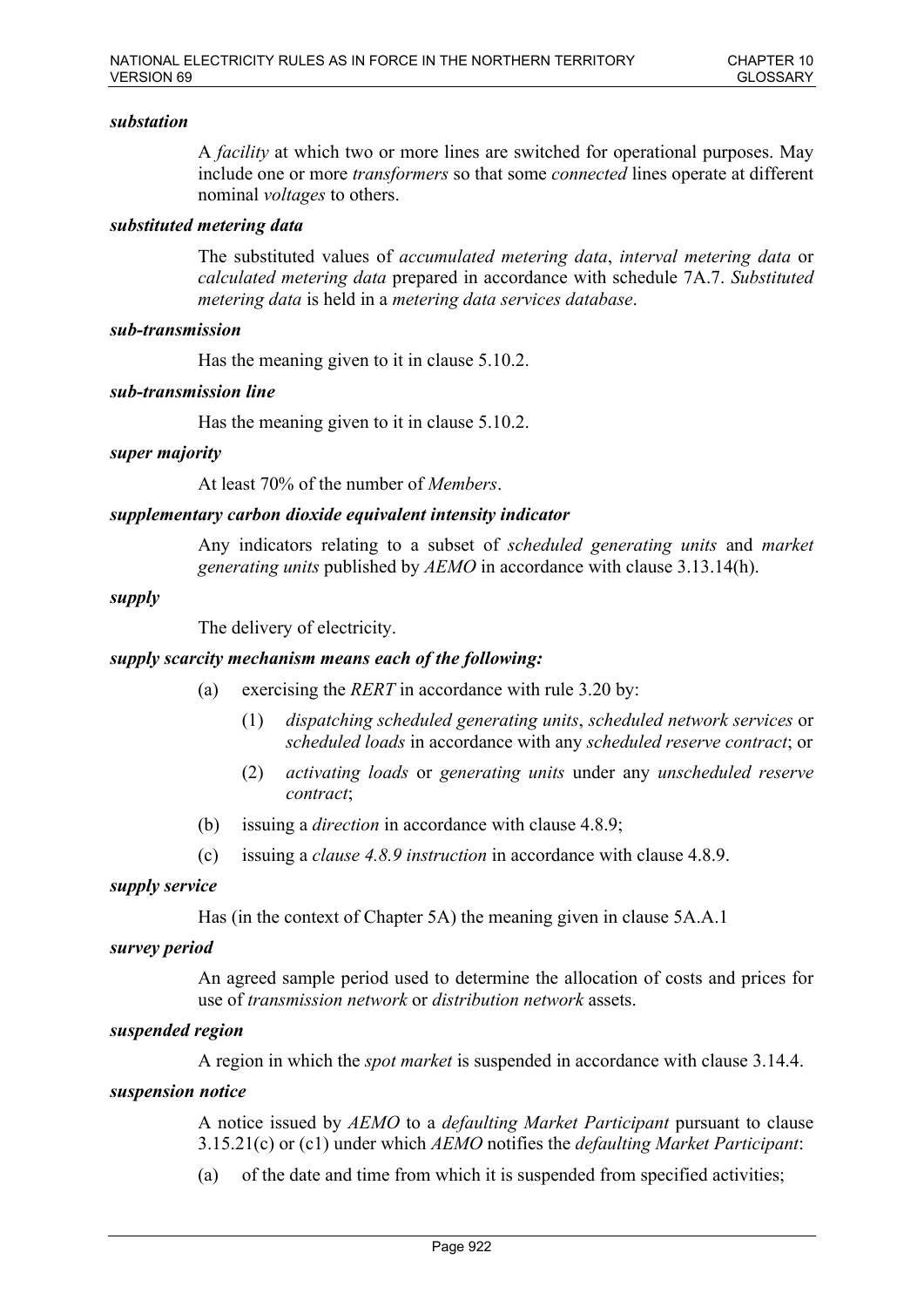- (b) the *registration categories* of the *defaulting Market Participant* to which the suspension relates; and
- (c) in respect of the *registration categories* referred to in paragraph (b), the activities (or subset of activities) of the *Market Participant* that have been suspended.

## *switchyard*

The *connection point* of a *generating unit* into the *network*, generally involving the ability to *connect* the *generating unit* to one or more outgoing *network* circuits.

## *Sydney time*

*Eastern Standard Time* or Eastern Daylight Saving Time as applicable in Sydney.

## *synchronise*

The act of *synchronising* a *generating unit* or a *scheduled network service* to the *power system*.

## *synchronising*

To electrically *connect* a *generating unit* or a *scheduled network service* to the *power system*.

#### *synchronous condensers*

Apparatus or equipment similar in construction to a *synchronous generating unit*, which operates at the equivalent speed of the *frequency* of the *power system*.

### *synchronous generating unit*

The alternating current generators of most thermal and hydro (water) driven power turbines which operate at the equivalent speed of the *frequency* of the *power system* in its *satisfactory operating state*.

## *synchronous generator voltage control*

The automatic *voltage control system* of a *generating unit* of the *synchronous generator* category which changes the output *voltage* of the *generating unit* through the adjustment of the generator rotor current and effectively changes the *reactive power* output from that *generating unit*.

#### *system limitation*

Has the meaning given to it in clause 5.10.2.

#### *system limitation template*

Has the meaning given to it in clause 5.10.2.

## *System Operator*

A person whom *AEMO* has engaged as its agent, or appointed as its delegate, under clause 4.3.3 to carry out some or all of *AEMO's* rights, functions and obligations under Chapter 4 of the *Rules* and who is registered by *AEMO* as a *System Operator* under Chapter 2.

#### *system restart plan*

The plan described in clause 4.8.12(a).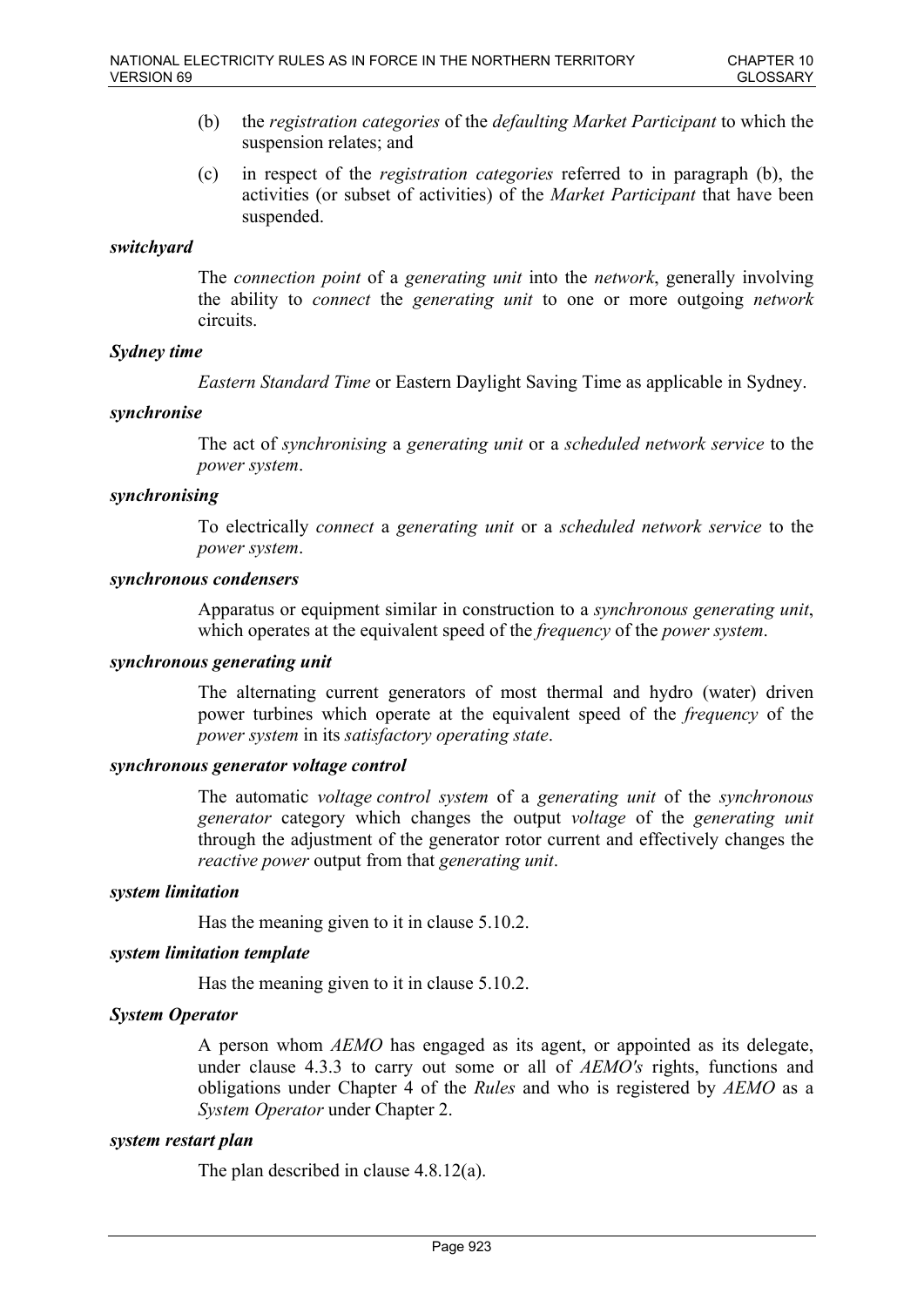### *system restart standard*

The standard as determined by the *Reliability Panel* in accordance with clause 8.8.3(aa), for the acquisition of *SRASs*.

#### *system restart test*

A test conducted for the purpose of verifying whether the *system restart plan* is likely to be consistent with the achievement of the *system restart standard* or the *AEMO power system security responsibilities* in accordance with clause 4.3.6.

## *system standard*

A standard for the performance of the *power system* as set out in *jurisdictional electricity legislation* that:

- (a) is necessary for the safe and reliable operation of the power system;
- (b) is necessary for the safe and reliable operation of the facilities of *Registered Participants*; and
- (c) is consistent with good electricity industry practice.

## *system strength connection works*

Investment in a *transmission system* or *distribution system* in order to remedy or avoid an *adverse system strength impact* arising from establishing a *connection* for a *generating system* or *market network service facility* or from any alteration to a *generating system* to which clause 5.3.9 applies.

## *system strength generating unit*

A *generating unit* registered with *AEMO* under clause 5.20C.4(b).

#### *system strength impact assessment*

*Power system* studies to assess the impact of the *connection* of a new *generating system* or *market network service facility* or of any proposed alteration to a *generating system* to which clause 5.3.9 applies on the ability under different operating conditions of:

- (a) the *power system* to maintain system stability in accordance with clause S5.1a.3; and
- (b) *generating systems* and *market network service facilities* forming part of the *power system* to maintain stable operation including following any *credible contingency event* or *protected event*,

so as to maintain the *power system* in a *secure operating state*.

## *system strength impact assessment guidelines*

The guidelines for conducting *system strength impact assessments* developed by *AEMO* under clause 4.6.6.

#### *system strength remediation scheme*

A scheme agreed or determined under clause 5.3.4B required to be implemented as a condition of a *connection agreement* to remedy or avoid an *adverse system strength impact*.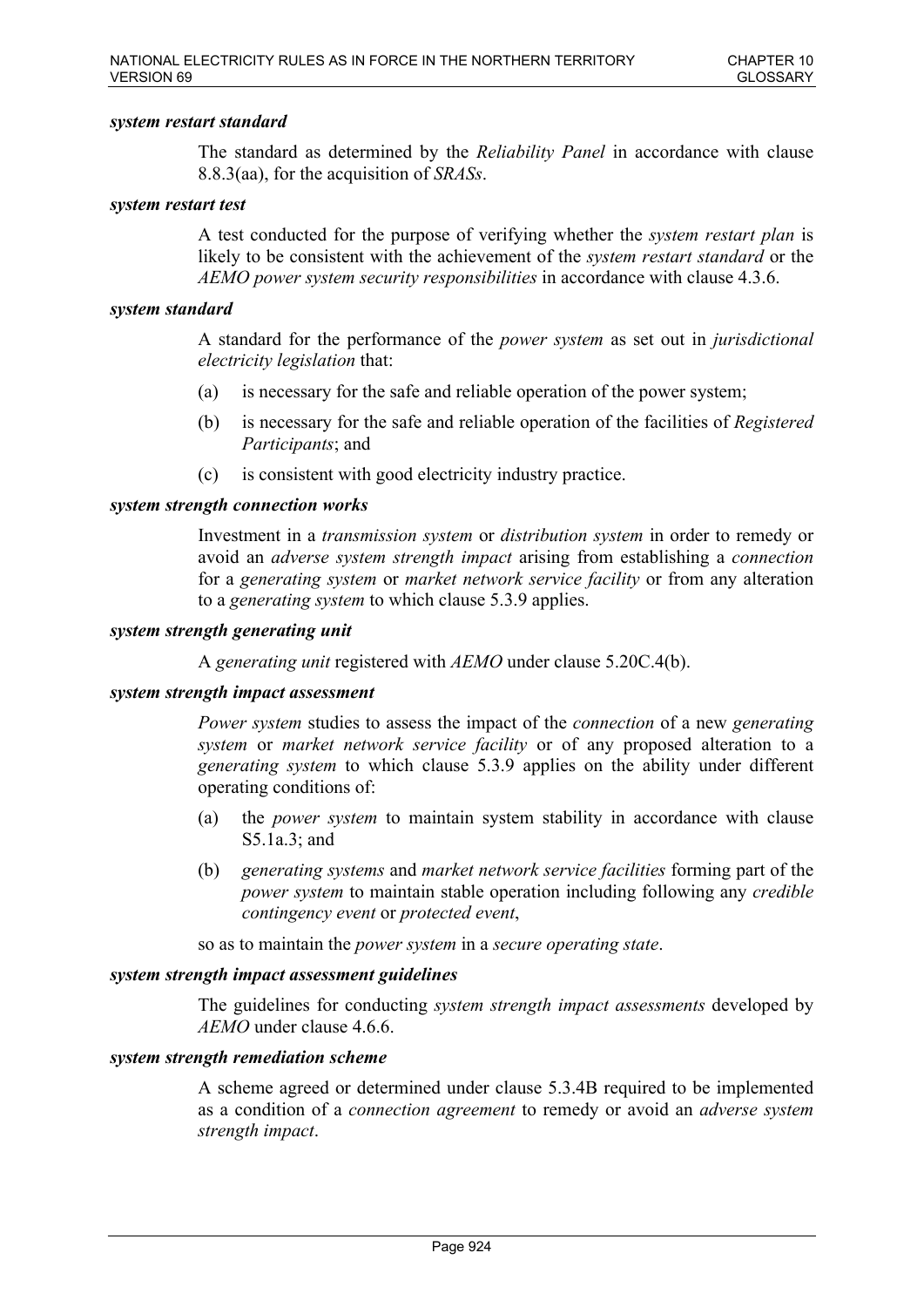## *System Strength Report*

A report published by *AEMO* under clause 5.20.7.

## *system strength requirements*

The matters determined by *AEMO* for a *region* under clause 5.20C.1(a).

## *system strength requirements methodology*

The process *AEMO* uses to determine the *system strength requirements* for each *region published* by *AEMO* under clause 5.20.6(a).

### *system strength service*

A service for the provision of a contribution to the *three phase fault level* at a *fault level node*.

### *system strength service payment*

A payment by a *Transmission Network Service Provider* made under a *system strength services agreement* where:

- (a) the payment is made for *system strength services* to be made available or provided as a service to the *Transmission Network Service Provider* in its capacity as a *System Strength Service Provider* to satisfy an obligation under clause 5.20C.3; and
- (b) the *system strength services* are made available or provided in accordance with applicable technical specifications and performance standards approved by *AEMO*.

## *System Strength Service Provider*

The *System Strength Service Provider* for a *region* as specified under clause 5.20C.3(a).

#### *system strength services agreement*

An agreement made under which a person agrees to provide one or more *system strength services* to a *System Strength Service Provider*.

## *tap-changing transformer*

A *transformer* with the capability to allow internal adjustment of output *voltages* which can be automatically or manually initiated and which is used as a major component in the control of the *voltage* of *transmission* and *distribution networks* in conjunction with the operation of *reactive plant*. The *connection point* of a *generating unit* may have an associated tap-changing transformer, usually provided by the *Generator*.

## *TAPR Guidelines*

Has the meaning given to it in clause 5.10.2.

## *target capabilities*

For an *emergency frequency control scheme* means the technical parameters required to define the intended (but not guaranteed) service provided by the scheme which may include:

(a) *power system* conditions within which the scheme is capable of responding;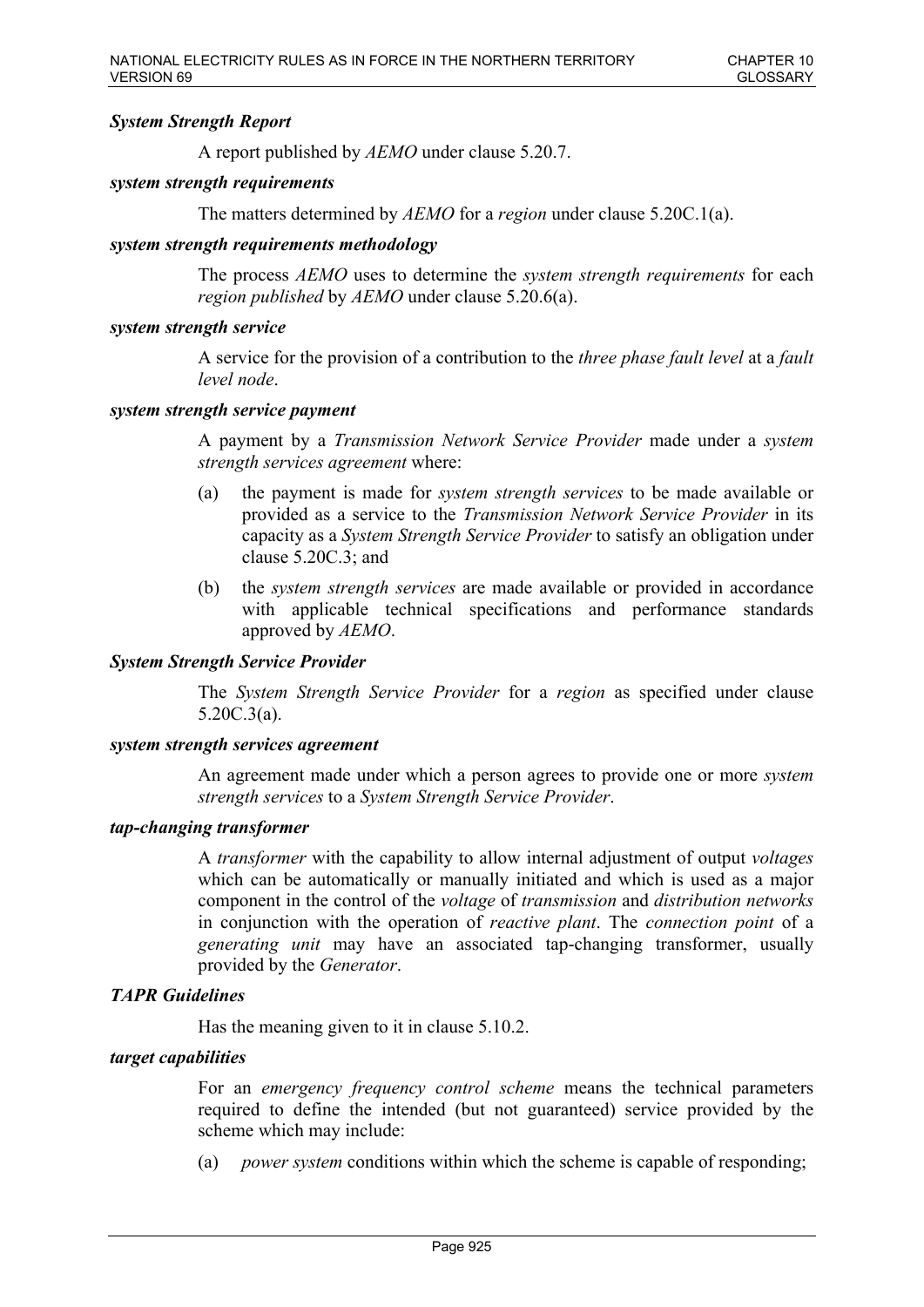- (b) the nature of the scheme's response (*load shedding* or *generation shedding* for the purposes of managing *frequency*);
- (c) the speed of the response;
- (d) the amount of *load shedding* or *generation shedding* that may occur when the scheme responds; and
- (e) capability to dynamically sense *power system* conditions.

## *tariff class*

A class of *retail customers* for one or more *direct control services* who are subject to a particular tariff or particular tariffs.

## *tariff structure statement*

For a *Distribution Network Service Provider*, means the *tariff structure statement* referred to in clause 6.18.1A that has been approved by the *AER* for that *Distribution Network Service Provider*.

## *tax*

Any tax, levy, impost, deduction, charge, rate, rebate, duty, fee or withholding which is levied or imposed by an *Authority*.

## *tax change event*

A tax change event occurs if:

- (a) any of the following occurs during the course of a *regulatory control period* for a *Transmission Network Service Provider* or a *Distribution Network Service Provider*:
	- (i) a change in a *relevant tax*, in the application or official interpretation of a *relevant tax*, in the rate of a *relevant tax*, or in the way a *relevant tax* is calculated;
	- (ii) the removal of a *relevant tax*;
	- (iii) the imposition of a *relevant tax*; and
- (b) in consequence, the costs to the service provider of providing *prescribed transmission services* or *direct control services* are *materially* increased or decreased.

## *technical envelope*

The limits described in clause 4.2.5.

## *telecommunications network*

A telecommunications network that provides access for public use.

## *template for generator compliance programs*

The template determined and *published* by the *Reliability Panel* under clause 8.8.3 of the *Rules*.

## *terms and conditions of access*

According to context:

(a) the terms and conditions described in clause  $5.5.1(c)$ ; or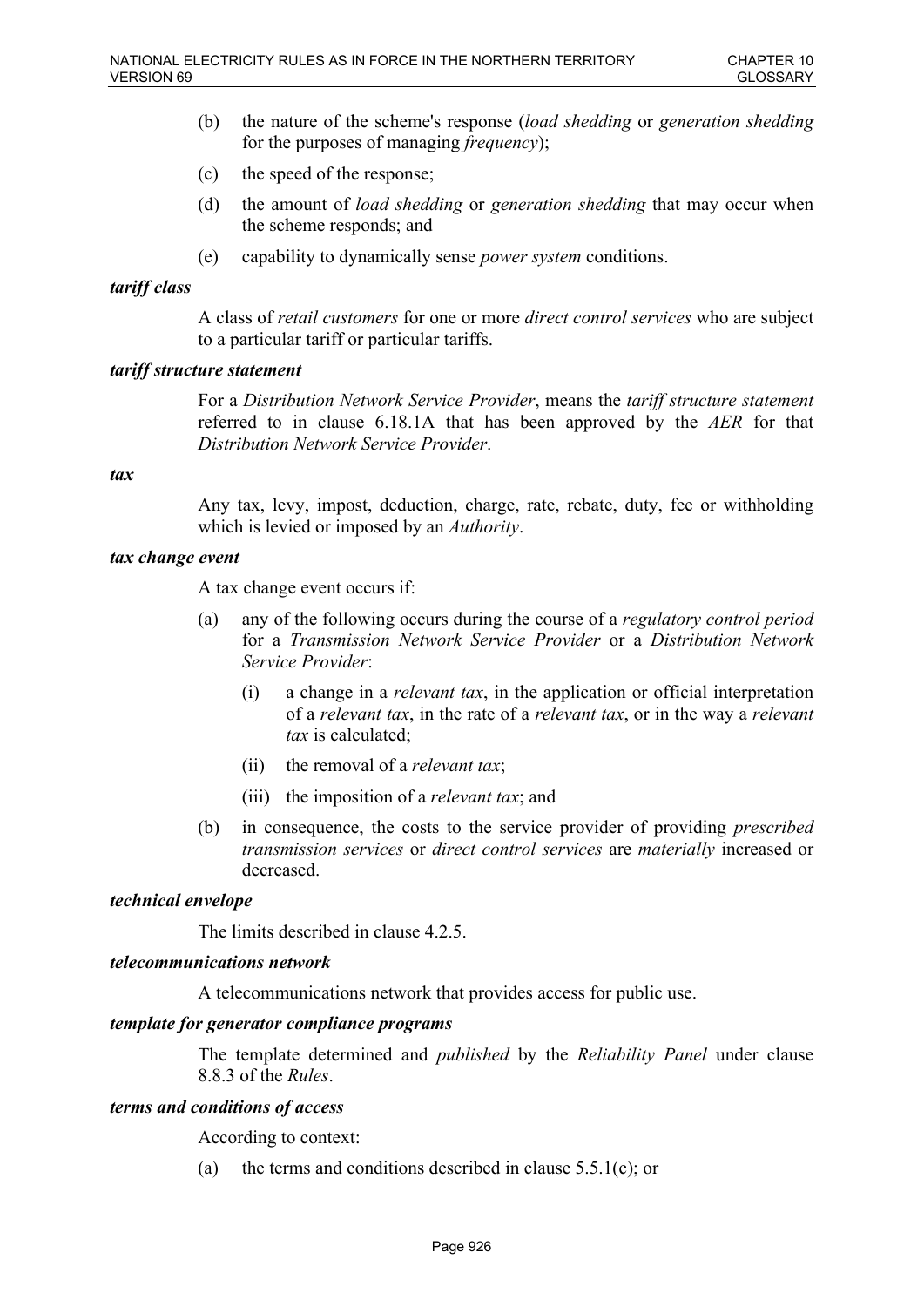(b) the terms and conditions described in clause 6.1.3.

## *Test Participant*

The *Transmission Network Service Provider* and the *Registered Participants* notified of a *system restart test* under clause 4.3.6.

## *test program*

In respect of an *inter-network test* or a *system restart test*, means the program and co-ordination arrangements for the test including (without limitation):

- (1) test procedures;
- (2) the proposed timing of the test;
- (3) operating procedures to manage *power system security* during the test;
- (4) required *power system* conditions for conducting the test;
- (5) for an *inter-network test*, test facilitation services including, as necessary, *ancillary services* required to achieve those *power system* conditions;
- (6) criteria for continuing or concluding a test and the decision-making process relevant to the test; and
- (7) contingency arrangements.

## *Third Party B2B Participant*

A *B2B e-Hub Participant* who is not also a *Distribution Network Service Provider*, *retailer*, *Local Retailer*, *Metering Coordinator*, *Metering Provider* or *Metering Data Provider*.

## *Third Party B2B Participant Member*

A person who is nominated and elected as a *Member* by *Third Party B2B Participants* to represent *Third Party B2B Participants* in accordance with the *Rules* (including clause 7.17.10(h)) and the *Information Exchange Committee Election Procedures*.

## *third party DCA*

A *dedicated connection asset* for which a person other than the *Primary Transmission Network Service Provider* is registered under Chapter 2.

## *third party IUSA*

Those *contestable IUSA components* of an *identified user shared asset* that are not, or will not be, owned or leased by the *Primary Transmission Network Service Provider*.

## *three phase fault level*

Measured in MVA at a location on a *transmission network* or a *distribution network*, the product of the pre-fault *nominal voltage* (measured in kV between a pair of phases), the fault current in each phase for a three phase fault at the location (measured in kA), and the square root of 3.

#### *time*

*Australian Central Standard Time*.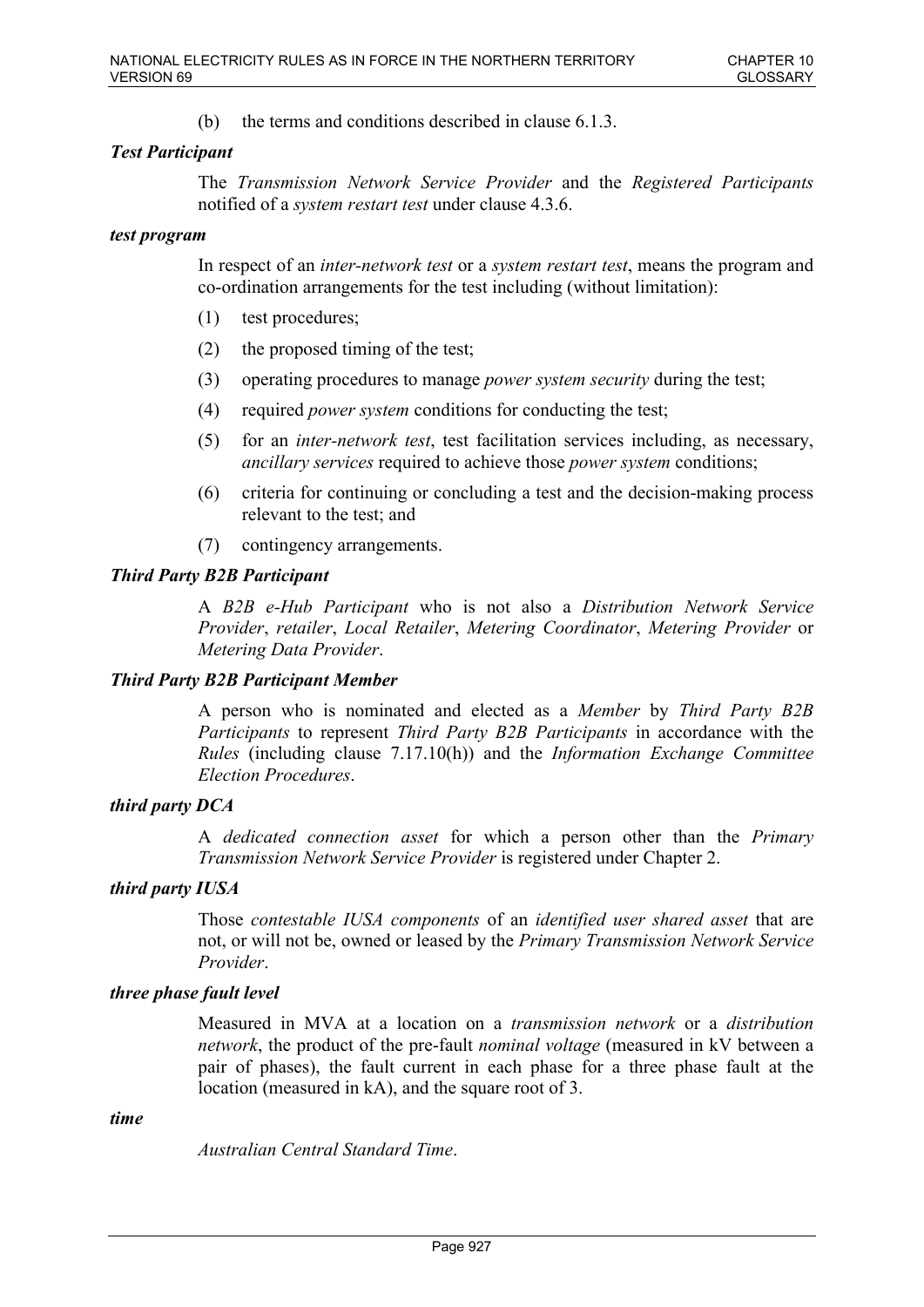## *time stamp*

The means of identifying the *time* and date at which data is transmitted or received.

### *timetable*

The timetable published by *AEMO* under clause 3.4.3 for the operation of the *spot market* and the provision of *market* information.

## *total capacity*

Has the meaning given to it in clause 5.10.2.

## *total revenue cap*

For a *Transmission Network Service Provider* for a *regulatory control period*, the sum of the *maximum allowed revenues* for that provider for each *regulatory year* of that *regulatory control period* as calculated in accordance with clause 6A.5.3 and set out in a *revenue determination*.

## *total revenue requirement*

For a *Distribution Network Service Provider*, an amount representing revenue calculated for the whole of a *regulatory control period* in accordance with Part C of Chapter 6.

## *Trader*

A person who is registered by *AEMO* as a *Trader* under Chapter 2.

## *trading amount*

The positive or negative dollar amount resulting from a *transaction*, determined pursuant to clauses 3.15.6, 3.15.6A or 3.15.11.

#### *trading day*

The 24 hour period commencing at 4.00 am and finishing at 4.00 am on the following *day*.

## *trading interval*

A 30 minute period ending on the hour *EST* or on the half hour and, where identified by a time, means the 30 minute period ending at that time.

## *trading limit*

A dollar amount for a *Market Participant*, determined pursuant to clause 3.3.10.

#### *trading margin*

Has the meaning given in clause 3.3.15.

## *transaction*

A *spot market transaction*, *reallocation transaction* or any other transaction either in the *market* or to which *AEMO* is a party.

#### *transformer*

A *plant* or device that reduces or increases the *voltage* of alternating current.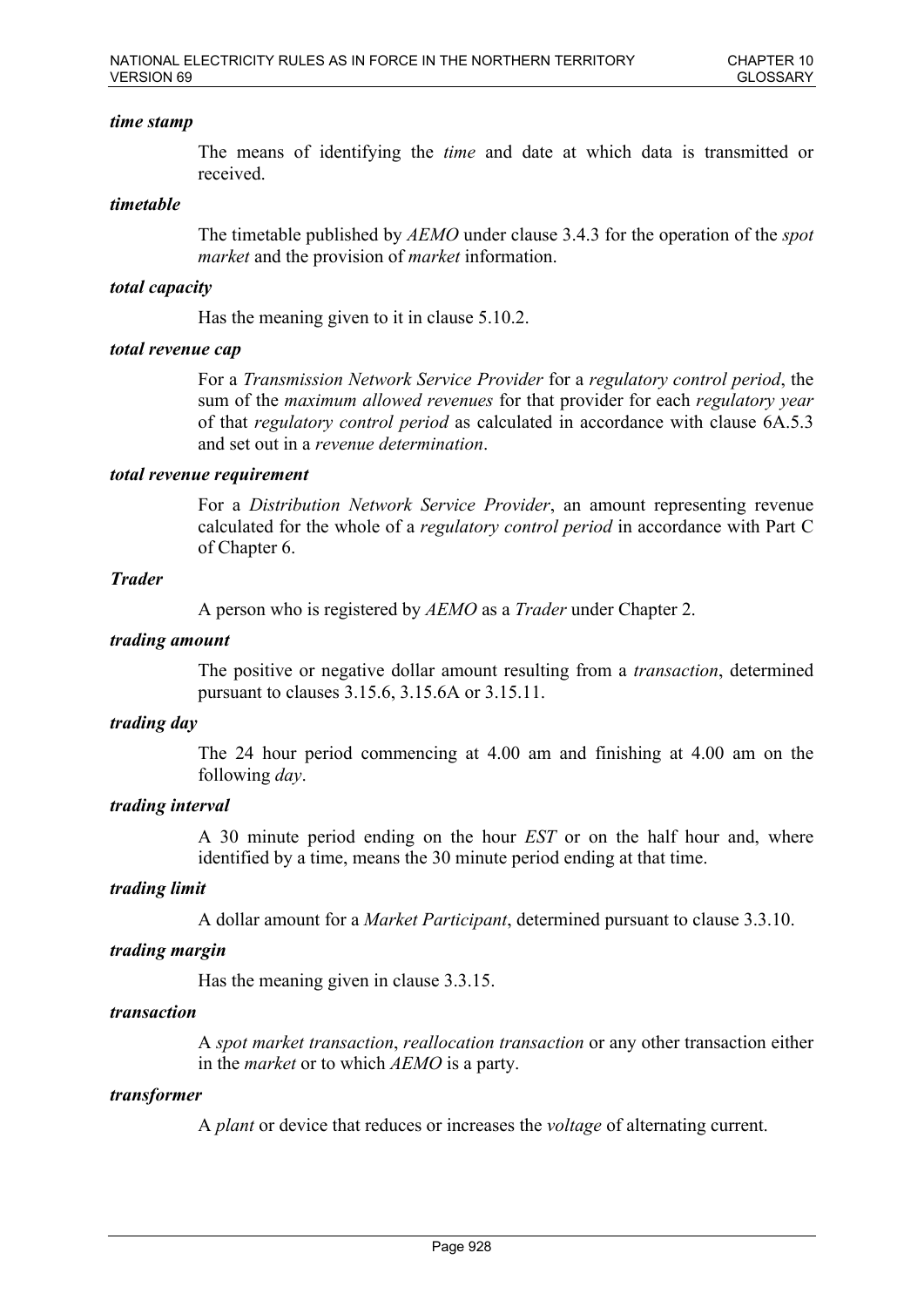### *transformer tap position*

Where a tap changer is fitted to a *transformer*, each tap position represents a change in *voltage* ratio of the *transformer* which can be manually or automatically adjusted to change the *transformer* output *voltage*. The tap position is used as a reference for the output *voltage* of the *transformer*.

## *transmission*

Activities pertaining to a *transmission system* including the conveyance of electricity through that *transmission system*.

## *Transmission Annual Planning Report*

A report prepared by a *Transmission Network Service Provider* under clause 5.12.2.

#### *transmission asset*

Has the meaning given to it in clause 5.10.2.

## *Transmission Confidentiality Guidelines*

Guidelines made by the *AER* under clause 6A.16A.

#### *transmission consultation procedures*

The procedures set out in Part H of Chapter 6A (as applying in the other *participating jurisdictions*) that must be followed by:

- (a) the *AER* in making, developing or amending guidelines, models or schemes or in reviewing methodologies; or
- (b) the *AEMC* in developing or amending guidelines.

#### *Transmission Customer*

A *Customer*, *Non-Registered Customer* or *Distribution Network Service Provider* having a *connection point* with a *transmission network*.

## *transmission determination*

Has the meaning given in the *NEL*, and includes a determination by the *AER* as described in rule 6A.2.

#### *transmission-distribution connection point*

Has the meaning given to it in clause 5.10.2.

## *transmission element*

A single identifiable major component of a *transmission system* involving:

- (a) an individual *transmission* circuit or a phase of that circuit;
- (b) a major item of *transmission plant* necessary for the functioning of a particular *transmission* circuit or *connection point* (such as a *transformer* or a circuit breaker).

## *transmission investment*

Expenditure on assets and services which is undertaken by a *Transmission Network Service Provider* or any other person to address an *identified need* in respect of its *transmission network*.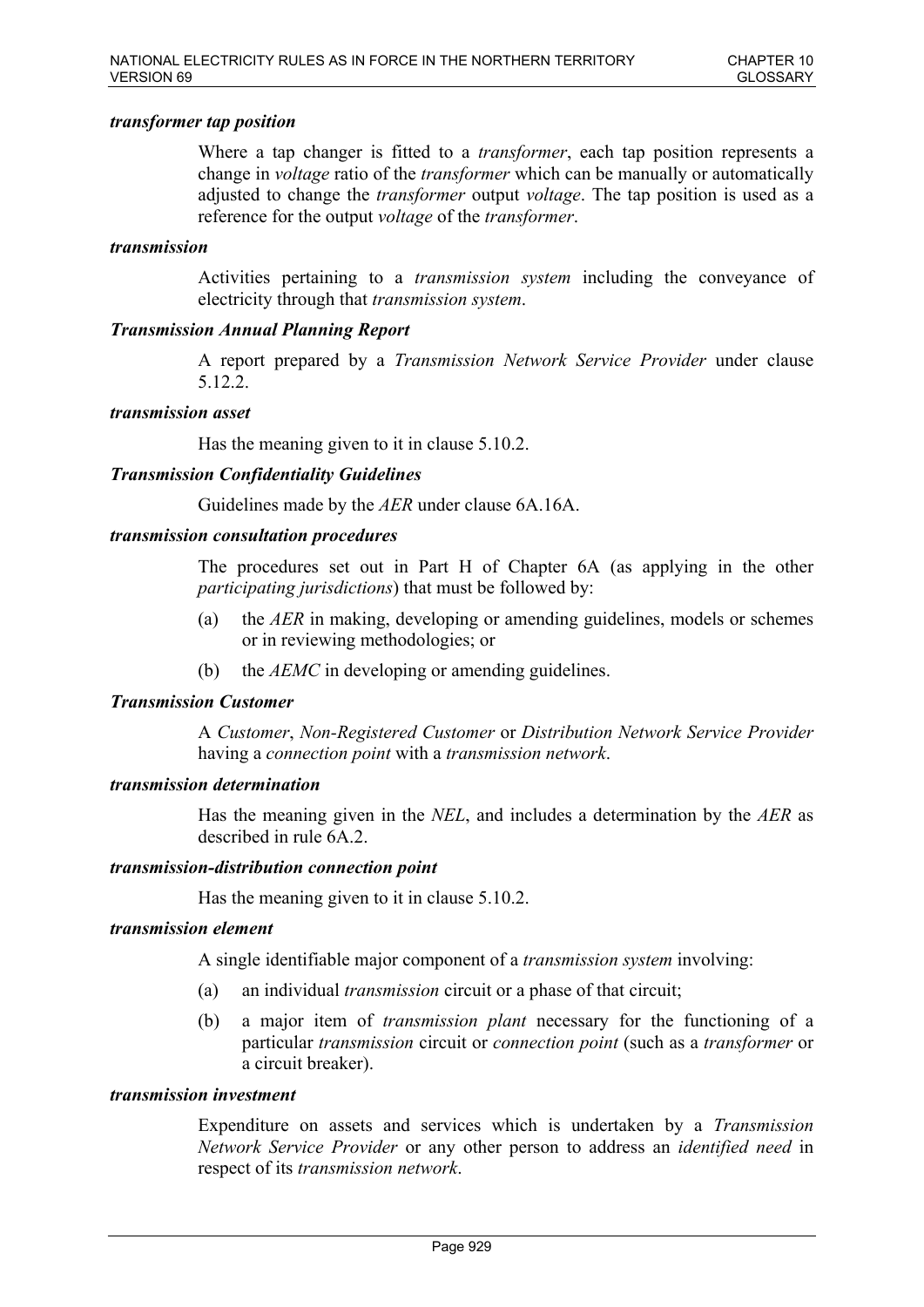## *transmission line*

A power line that is part of a *transmission network*.

### *transmission network*

Any of the following:

- (a) a *network* in this jurisdiction operating at nominal *voltages* of 66kV and above;
- (b) a *network* or part of a *network* prescribed by local instrument to be a *transmission network* or part of a *transmission network*,

but does not include a *network* or part of a *network* prescribed by local instrument not to be a *transmission network* or part of a *transmission network*.

For a *participating jurisdiction* other than the State of Victoria, an *identified shared user asset* owned, controlled or operated by a *Primary Transmission Network Service Provider* (including a *third party IUSA* that is the subject of a *network operating agreement*) forms part of that *Primary Transmission Network Service Provider's transmission network*.

#### **Note:**

The *National Electricity (Northern Territory) (National Uniform Legislation) (Modification) Regulations 2016* are a local instrument.

#### *transmission network connection point*

A *connection point* on a *transmission network*.

#### *Transmission Network Service Provider*

A person who:

- (a) engages in the activity of owning, controlling or operating a *transmission system*; and
- (b) under Part 3 of the *Electricity Reform Act* (NT), holds a licence authorising the ownership or operation of an electricity network.

### *Transmission Network User*

In relation to a *transmission network*, a *Transmission Customer* and:

- (a) a *Generator* whose *generating unit*;
- (b) a *Network Service Provider* whose *network*;
- (c) to the extent that a *Dedicated Connection Asset Service Provider* is not also one of the persons listed above, a *Dedicated Connection Asset Service Provider* whose *dedicated connection asset*,

is *connected* to the *transmission network*.

#### *transmission plant*

Apparatus or equipment associated with the function or operation of a *transmission line* or an associated *substation* or *switchyard*, which may include *transformers*, circuit breakers, *reactive plant* and *monitoring equipment* and control equipment.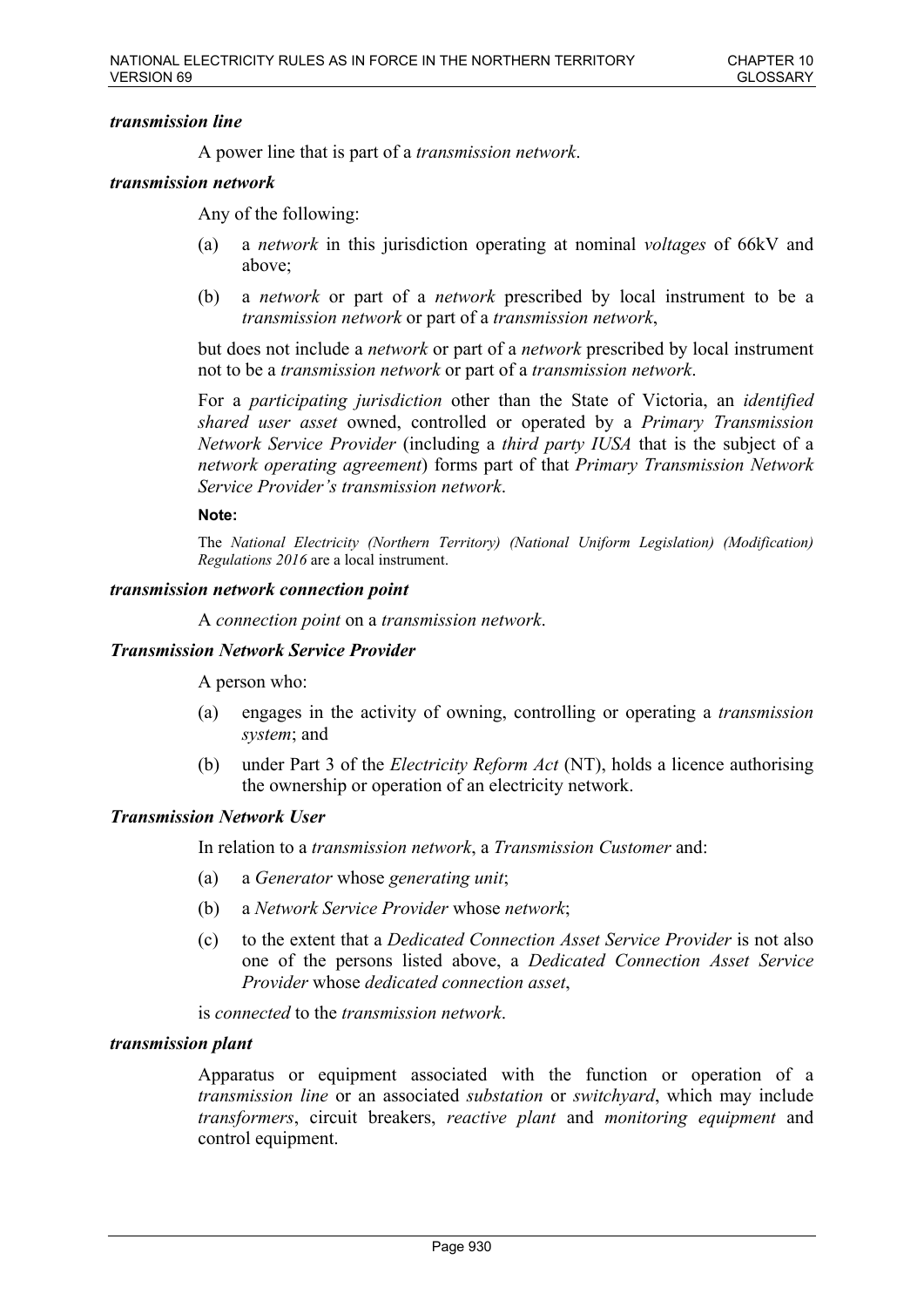## *Transmission Ring-Fencing Guidelines*

The Guidelines made under rule 6A.21.

## *transmission service*

The services provided by means of, or in connection with, a *transmission system*.

## *transmission services access dispute*

A dispute between a *Transmission Network Service Provider* and a *Connection Applicant* as to *terms and conditions of access* for the provision of *prescribed transmission services* or for the provision of *negotiated transmission services* as referred to in clause 5.5.1(c), that is for determination by a *commercial arbitrator* under rule 5.5.

## *transmission standard control service*

Has the meaning given in rule 6.25(a).

## *transmission standard control service revenue*

Has the meaning given in rule  $6.26(b)(1)$ .

### *transmission system*

A *transmission network*, together with the *connection assets* associated with the *transmission network*, which is *connected* to another *transmission system* or *distribution system*.

For a *participating jurisdiction* other than the State of Victoria, a *transmission system* includes for the purposes of Chapter 2, a *third party DCA*, which is not a Notified Existing DCA within the meaning of clause 11.98.1.

#### **Note**

An *identified user shared asset* or a *dedicated connection asset* for which the *Primary Transmission Network Service Provider* is registered will form part of that provider's broader *transmission system* (even if the *dedicated connection asset* is operating at a distribution *voltage*) rather than constituting a separate *transmission system* requiring separate registration under Chapter 2. A person owning, controlling or operating a *third party DCA* is required to be registered under Chapter 2 as a *Transmission Network Service Provider*.

#### *trigger event*

For a *Distribution Network Service Provider*, in relation to a *proposed contingent project* or a *contingent project*, a specific condition or event described in clause 6.6A.1(c), the occurrence of which, during the relevant *regulatory control period*, may result in the amendment of a distribution determination under clause 6.6A.2.

For a *Transmission Network Service Provider*, in relation to:

- (a) a *proposed contingent project* or a *contingent project* in a *revenue determination*, a specific condition or event described in clause 6A.8.1(c), the occurrence of which, during the relevant *regulatory control period*, may result in the amendment of a *revenue determination* under clause 6A.8.2; and
- (b) an *actionable ISP project*, the event specified in clause 5.16A.5, the occurrence of which, during the relevant *regulatory control period*, may result in the amendment of a *revenue determination* under clause 6A.8.2.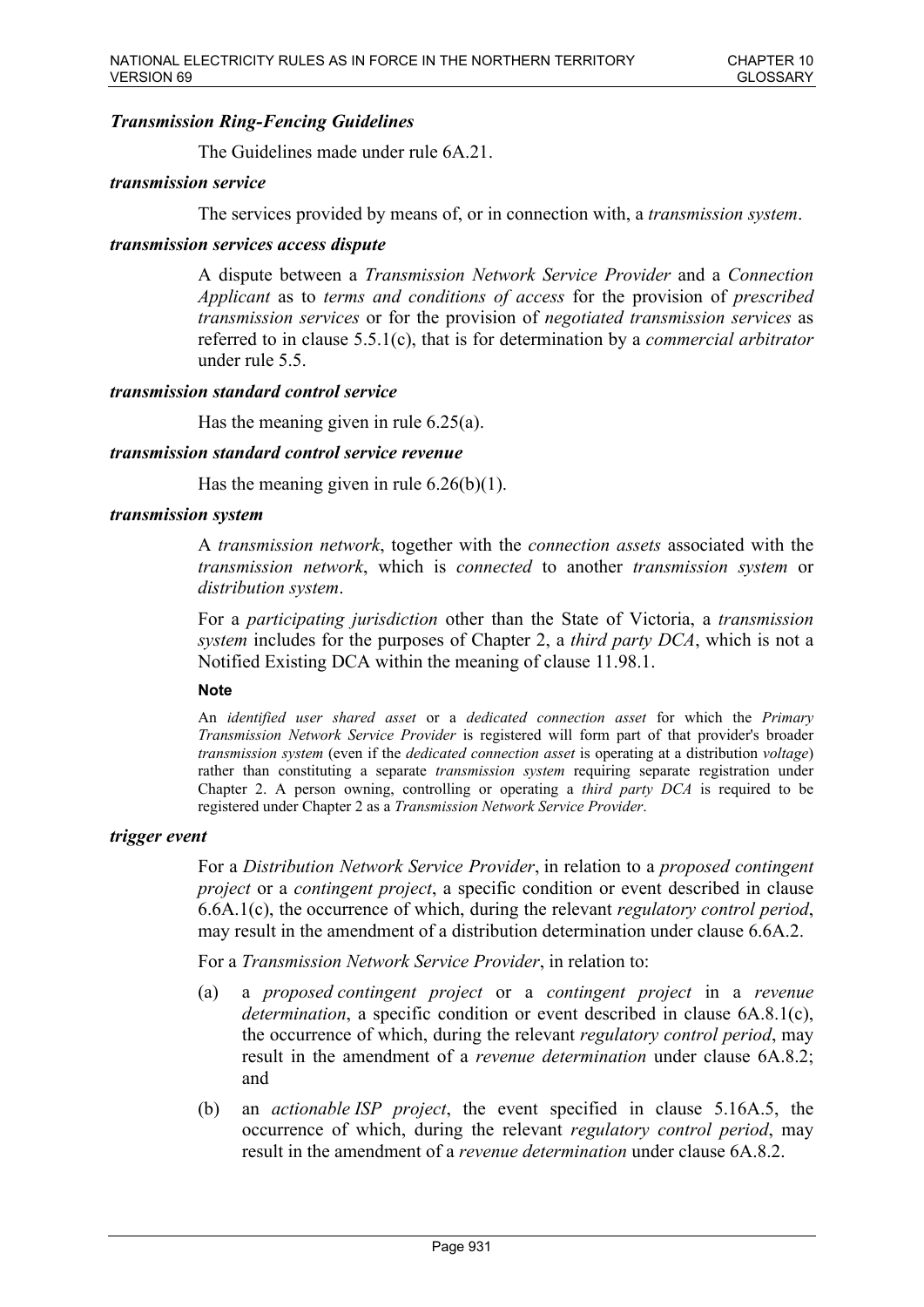## *TUOS (transmission use of system, TUOS service)*

A *Generator transmission use of system service* or a *Customer transmission use of system service*.

#### *two-terminal link*

One or more *network elements* that together enable the transfer of *energy* between two, and only two, *connection points*.

### *type 5 accumulation boundary*

The volume of *energy* for a *connection point* that has a type 5 *metering installation* above which the *metering data* must be collected as *interval metering data* for the purpose of producing *settlements ready data*.

#### **Note:**

Below the type 5 accumulation boundary, the metering data may be collected from the metering installation as accumulated metering data for the purpose of producing settlements ready data, in which case the metering installation must be registered with AEMO as a type 6 metering installation. Otherwise, the metering data may be collected as interval metering data for the purpose of producing settlements ready data in which case the metering installation must be registered with AEMO as a type 5 metering installation.

#### *typical accrual*

Has the meaning given in clause 3.3.12(a).

#### *uncompleted transaction*

Has the meaning given in clause 3.3.16(b).

### *unconstrained intermittent generation forecast*

The forecast prepared by *AEMO* in accordance with rule 3.7B of the *available capacity* of each *semi-scheduled generating unit*.

## *uncontracted MW position*

Has the meaning given in clause 4A.F.8(b).

### *under-frequency scheme*

An *emergency frequency control scheme* with capability to respond when *power system frequency* is below or falling below the *normal operating frequency band*.

## *under-recovery amount*

Any amount by which the sum of the *AARR* in previous *regulatory years* exceeds the revenue earned from the provision of *prescribed transmission services* in those *regulatory years*.

#### *unmetered connection point*

A *connection point* at which a *meter* is not necessary under schedule 7A.1.

#### *unscheduled generation*

Has the meaning given to it in clause 3.7D.

## *unscheduled reserve*

The amount of surplus or unused capacity:

(a) of *generating units* (other than *scheduled generating units*); or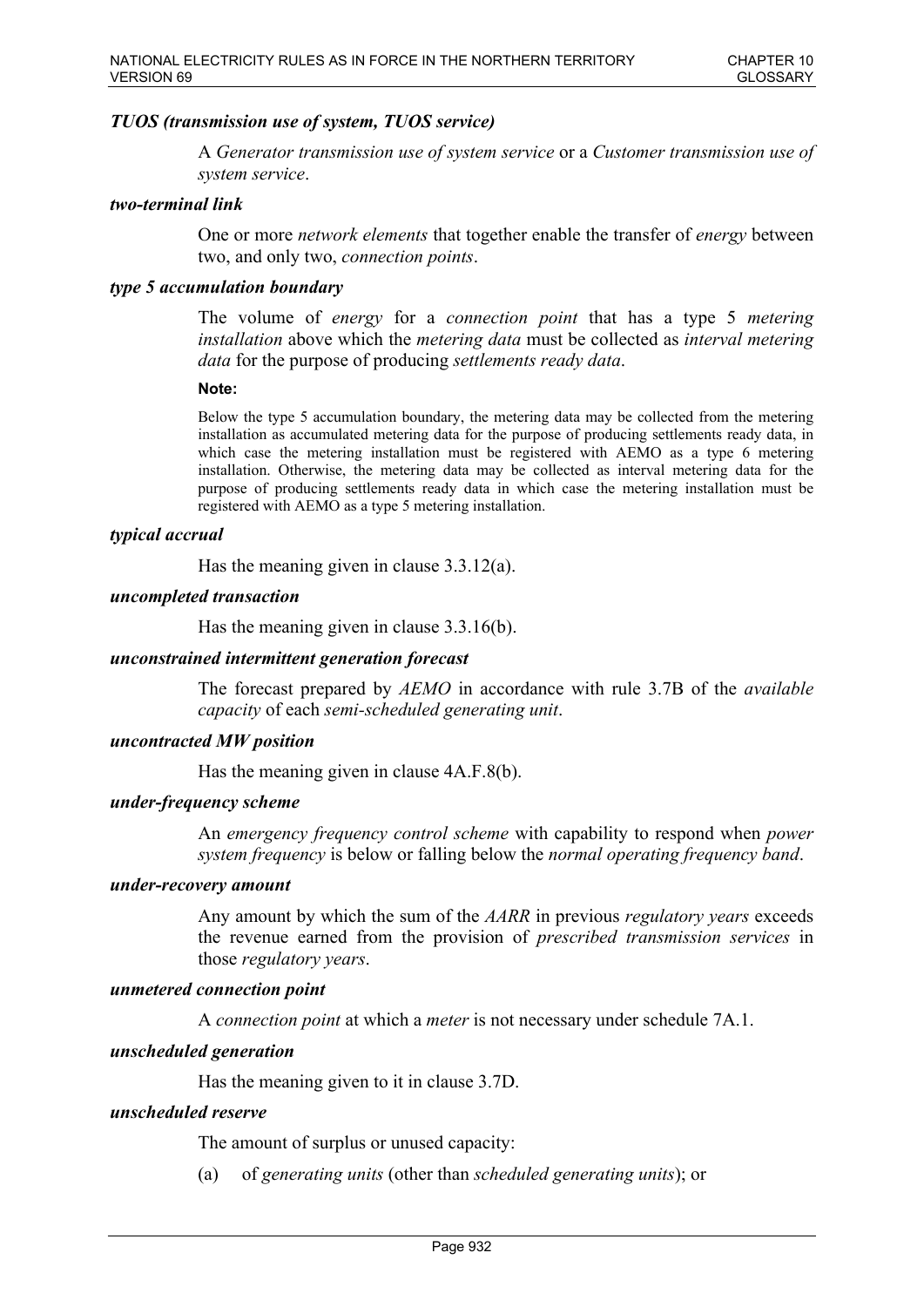(b) arising out of the ability to reduce demand (other than a *scheduled load*).

## *unscheduled reserve contract*

A contract entered into by *AEMO* for the provision of *unscheduled reserve* in accordance with rule 3.20.

## *unserved energy*

The amount of *energy* demanded, but not supplied, in a *region* determined in accordance with clause 3.9.3C(b), expressed as:

- (a) GWh; or
- (b) a percentage of the total *energy* demanded in that *region* over a specific period of time such as a *financial year*.

## *use of system*

Includes *transmission use of system* and *distribution use of system*.

## *use of system services*

*TUOS service* and *distribution use of system service*.

## *Utilities Commission*

The Utilities Commission of the Northern Territory established by section 5 of the *Utilities Commission Act* (NT).

## *violation*

In relation to *power system security*, a failure to meet the requirements of Chapter 4 or the *power system security standards*.

## *virtual transmission node*

A non-physical node used for the purpose of *market settlements*, having a *intraregional loss factor* determined in accordance with clause 3.6.2(b)(3).

### *voltage*

The electronic force or electric potential between two points that gives rise to the flow of electricity.

## *voltage transformer (VT)*

A *transformer* for use with *meters* and/or protection devices in which the *voltage* across the secondary terminals is, within prescribed error limits, proportional to and in phase with the *voltage* across the primary terminals.

## *voluntary book build*

The book build mechanism described in Chapter 4A, Part H and set out in the Book Build Procedures made by *AEMO* under that Part.

## *Voter Category*

Means:

- (a) in respect of the *Distribution Network Service Provider Member*, *Distribution Network Service Providers*;
- (b) in respect of the *Retailer Member*, *Retailer Member Voters*, collectively;
- (c) respect of the *Metering Member*, *Metering Member Voters*, collectively; and